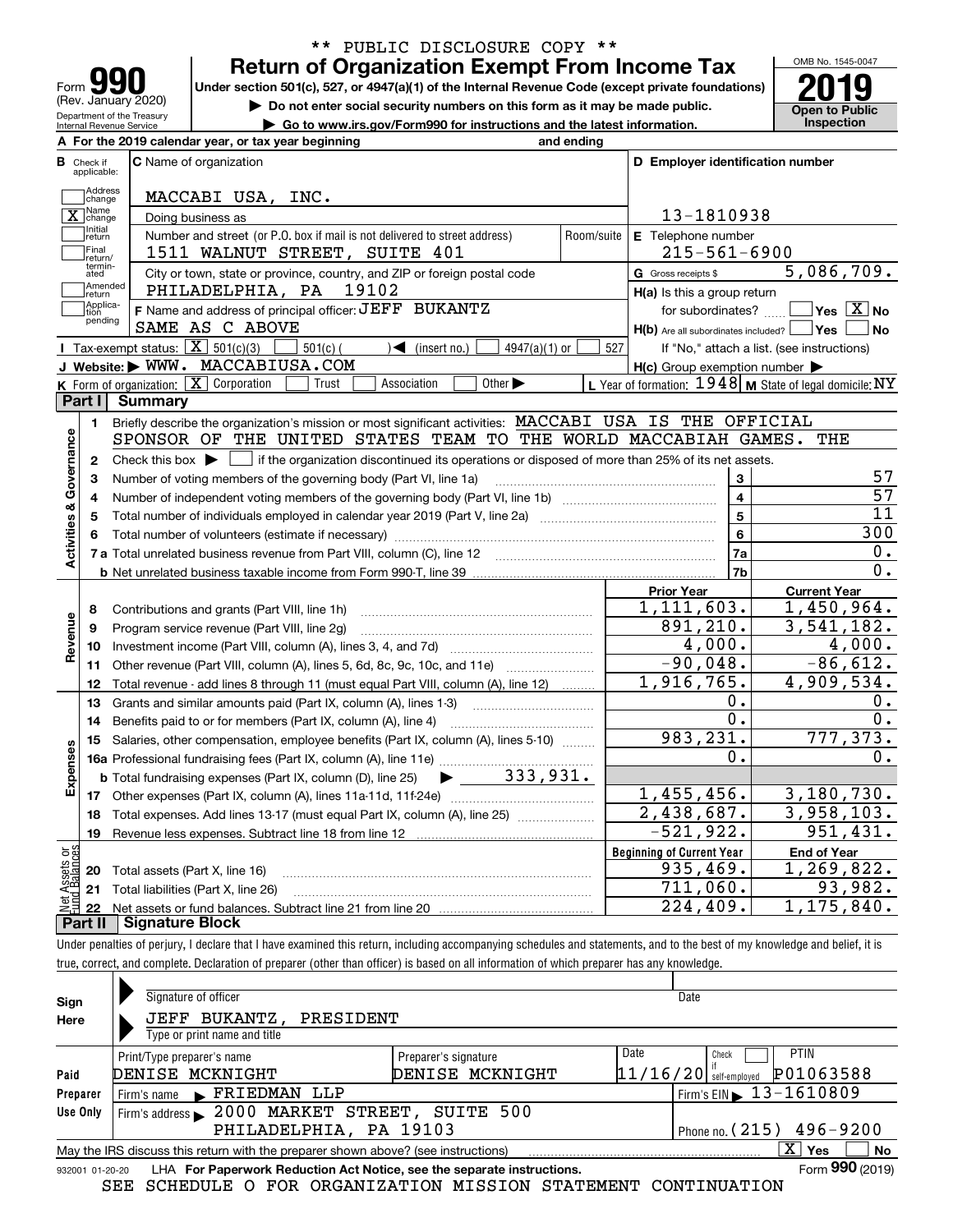|              | MACCABI USA, INC.<br>Form 990 (2019)                                                                                                                                                                                                                                                                                                                                                                                                                                                                                                                                                                                                              | 13-1810938<br>Page 2                    |
|--------------|---------------------------------------------------------------------------------------------------------------------------------------------------------------------------------------------------------------------------------------------------------------------------------------------------------------------------------------------------------------------------------------------------------------------------------------------------------------------------------------------------------------------------------------------------------------------------------------------------------------------------------------------------|-----------------------------------------|
|              | <b>Part III Statement of Program Service Accomplishments</b>                                                                                                                                                                                                                                                                                                                                                                                                                                                                                                                                                                                      |                                         |
|              |                                                                                                                                                                                                                                                                                                                                                                                                                                                                                                                                                                                                                                                   | $\overline{\mathbf{x}}$                 |
| 1.           | Briefly describe the organization's mission:<br>PLEASE SEE SCHEDULE O FOR MISSION STATEMENT.                                                                                                                                                                                                                                                                                                                                                                                                                                                                                                                                                      |                                         |
|              |                                                                                                                                                                                                                                                                                                                                                                                                                                                                                                                                                                                                                                                   |                                         |
| $\mathbf{2}$ | Did the organization undertake any significant program services during the year which were not listed on the<br>prior Form 990 or 990-EZ?<br>If "Yes," describe these new services on Schedule O.                                                                                                                                                                                                                                                                                                                                                                                                                                                 | $X$ Yes $\Box$ No                       |
| 3            | Did the organization cease conducting, or make significant changes in how it conducts, any program services?<br>If "Yes," describe these changes on Schedule O.                                                                                                                                                                                                                                                                                                                                                                                                                                                                                   | $\Box$ Yes $ \overline{\mathrm{X}} $ No |
| 4            | Describe the organization's program service accomplishments for each of its three largest program services, as measured by expenses.<br>Section 501(c)(3) and 501(c)(4) organizations are required to report the amount of grants and allocations to others, the total expenses, and<br>revenue, if any, for each program service reported.<br>the control of the control of the control of the                                                                                                                                                                                                                                                   |                                         |
| 4a l         | 3, 269, 472. including grants of \$<br>) (Expenses \$<br>(Code:<br>MACCABI USA EXPENDED THE ABOVE REFERENCED FUNDS TO PROVIDE SUPPORT TO<br>MISSION. PROGRAMMING INCLUDED: SENDING DELEGATIONS OF APPROXIMATELY 700<br>ATHLETES AND SUPPORT TEAM MEMBERS (MANAGEMENT, MEDICAL, SECURITY, ETC.)<br>TO THE PAN AMERICAN (MEXICO CITY, MEXICO) AND EUROPEAN (BUDAPEST,<br>HUNGARY) MACCABI GAMES; DOMESTIC ALUMNI ENGAGEMENT IN MULTIPLE<br>LOCATIONS THROUGHOUT THE UNITED STATES FOR ALUMNI OF ALL AGES; AND<br>PREPARATIONS FOR MACCABIAH, THE LARGEST GAMES HELD IN ISRAEL EVERY FOUR<br>YEARS WITH A DELEGATION OF APPROXIMATELY 1000 ATHLETES. | 3,541,182.<br>) (Revenue \$             |
| 4b           | (Code: $\qquad \qquad$ ) (Expenses \$                                                                                                                                                                                                                                                                                                                                                                                                                                                                                                                                                                                                             | $($ Revenue \$                          |
|              |                                                                                                                                                                                                                                                                                                                                                                                                                                                                                                                                                                                                                                                   |                                         |
|              |                                                                                                                                                                                                                                                                                                                                                                                                                                                                                                                                                                                                                                                   |                                         |
| 4с           | $\left(\text{Code:}\right)$ $\left(\text{Expenses $}\right)$<br>including grants of \$                                                                                                                                                                                                                                                                                                                                                                                                                                                                                                                                                            | (Revenue \$                             |
| 4d           | Other program services (Describe on Schedule O.)                                                                                                                                                                                                                                                                                                                                                                                                                                                                                                                                                                                                  |                                         |
|              | (Expenses \$<br>(Revenue \$<br>including grants of \$                                                                                                                                                                                                                                                                                                                                                                                                                                                                                                                                                                                             |                                         |
| 4е           | 3, 269, 472.<br>Total program service expenses<br>932002 01-20-20<br>2                                                                                                                                                                                                                                                                                                                                                                                                                                                                                                                                                                            | Form 990 (2019)                         |

13141116 769482 88005625.001 2019.05000 MACCABI USA, INC. 88005621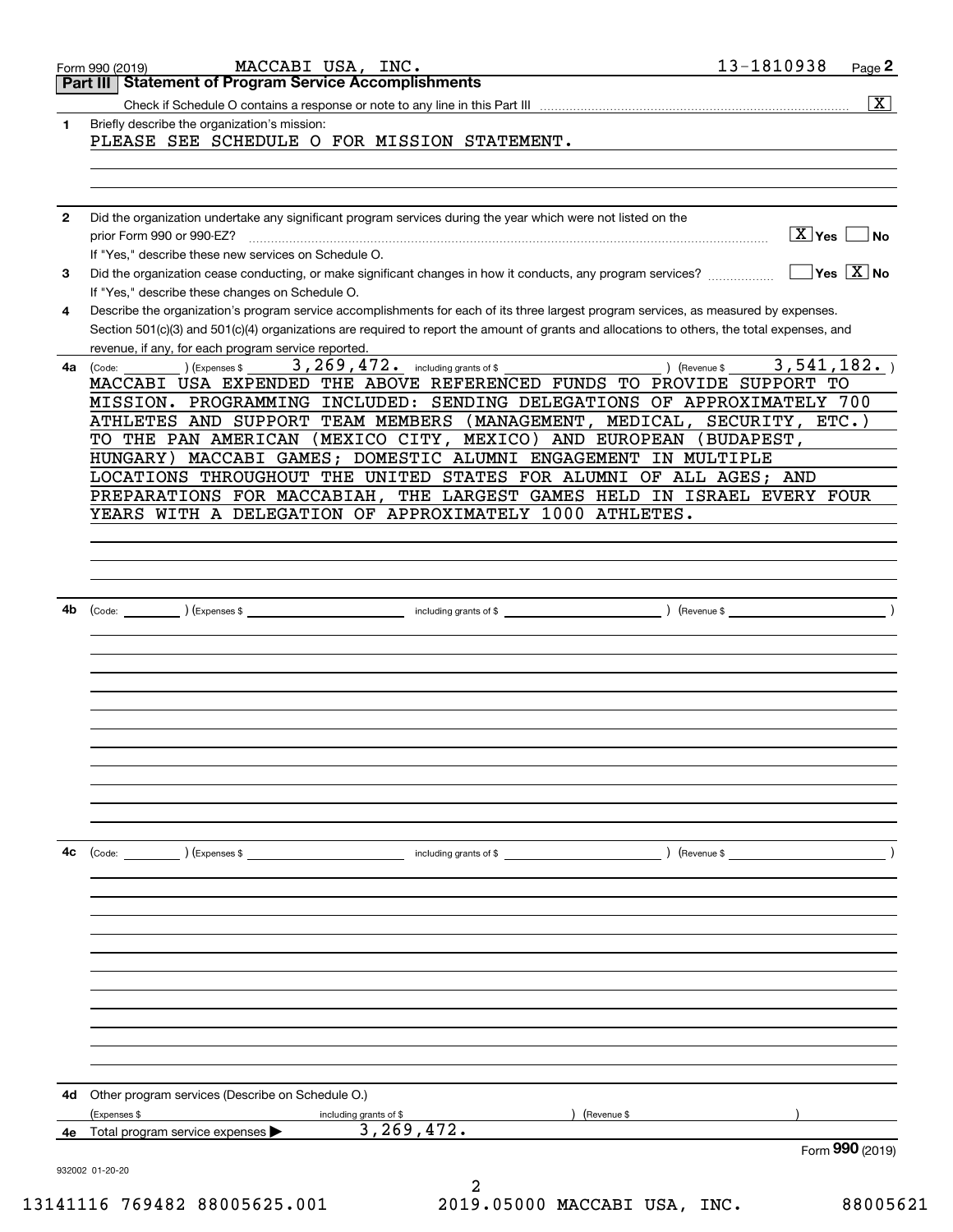| Form 990 (2019) |  |  |
|-----------------|--|--|

Form 990 (2019) MACCABI USA, INC. 13-1810938 <sub>Page</sub> 3<br>**Part IV | Checklist of Required Schedules** 

|     |                                                                                                                                               |                 | Yes | No              |
|-----|-----------------------------------------------------------------------------------------------------------------------------------------------|-----------------|-----|-----------------|
| 1   | Is the organization described in section 501(c)(3) or 4947(a)(1) (other than a private foundation)?                                           |                 |     |                 |
|     |                                                                                                                                               | 1               | х   |                 |
| 2   |                                                                                                                                               | $\mathbf{2}$    | X   |                 |
| 3   | Did the organization engage in direct or indirect political campaign activities on behalf of or in opposition to candidates for               |                 |     |                 |
|     |                                                                                                                                               | 3               |     | х               |
| 4   | Section 501(c)(3) organizations. Did the organization engage in lobbying activities, or have a section 501(h) election in effect              |                 |     |                 |
|     |                                                                                                                                               | 4               |     | x               |
| 5   | Is the organization a section 501(c)(4), 501(c)(5), or 501(c)(6) organization that receives membership dues, assessments, or                  |                 |     |                 |
|     |                                                                                                                                               | 5               |     | х               |
| 6   | Did the organization maintain any donor advised funds or any similar funds or accounts for which donors have the right to                     |                 |     |                 |
|     | provide advice on the distribution or investment of amounts in such funds or accounts? If "Yes," complete Schedule D, Part I                  | 6               |     | x               |
| 7   | Did the organization receive or hold a conservation easement, including easements to preserve open space,                                     |                 |     | х               |
|     |                                                                                                                                               | 7               |     |                 |
| 8   | Did the organization maintain collections of works of art, historical treasures, or other similar assets? If "Yes," complete                  |                 |     | x               |
|     |                                                                                                                                               | 8               |     |                 |
| 9   | Did the organization report an amount in Part X, line 21, for escrow or custodial account liability, serve as a custodian for                 |                 |     |                 |
|     | amounts not listed in Part X; or provide credit counseling, debt management, credit repair, or debt negotiation services?                     |                 |     | x               |
|     |                                                                                                                                               | 9               |     |                 |
| 10  | Did the organization, directly or through a related organization, hold assets in donor-restricted endowments                                  | 10              | х   |                 |
|     |                                                                                                                                               |                 |     |                 |
| 11  | If the organization's answer to any of the following questions is "Yes," then complete Schedule D, Parts VI, VII, VIII, IX, or X              |                 |     |                 |
| a   | as applicable.<br>Did the organization report an amount for land, buildings, and equipment in Part X, line 10? If "Yes," complete Schedule D, |                 |     |                 |
|     |                                                                                                                                               | 11a             | X   |                 |
|     | <b>b</b> Did the organization report an amount for investments - other securities in Part X, line 12, that is 5% or more of its total         |                 |     |                 |
|     |                                                                                                                                               | 11b             |     | х               |
|     | c Did the organization report an amount for investments - program related in Part X, line 13, that is 5% or more of its total                 |                 |     |                 |
|     |                                                                                                                                               | 11c             |     | х               |
|     | d Did the organization report an amount for other assets in Part X, line 15, that is 5% or more of its total assets reported in               |                 |     |                 |
|     |                                                                                                                                               | 11d             |     | X               |
| е   | Did the organization report an amount for other liabilities in Part X, line 25? If "Yes," complete Schedule D, Part X                         | 11e             |     | X               |
| f   | Did the organization's separate or consolidated financial statements for the tax year include a footnote that addresses                       |                 |     |                 |
|     | the organization's liability for uncertain tax positions under FIN 48 (ASC 740)? If "Yes," complete Schedule D, Part X                        | 11f             | x   |                 |
|     | 12a Did the organization obtain separate, independent audited financial statements for the tax year? If "Yes," complete                       |                 |     |                 |
|     |                                                                                                                                               | 12a             | X   |                 |
|     | <b>b</b> Was the organization included in consolidated, independent audited financial statements for the tax year?                            |                 |     |                 |
|     | If "Yes," and if the organization answered "No" to line 12a, then completing Schedule D, Parts XI and XII is optional                         | 12 <sub>b</sub> |     | X               |
| 13  | Is the organization a school described in section 170(b)(1)(A)(ii)? If "Yes," complete Schedule E                                             | 13              |     | X               |
| 14a | Did the organization maintain an office, employees, or agents outside of the United States?                                                   | 14a             |     | x               |
|     | <b>b</b> Did the organization have aggregate revenues or expenses of more than \$10,000 from grantmaking, fundraising, business,              |                 |     |                 |
|     | investment, and program service activities outside the United States, or aggregate foreign investments valued at \$100,000                    |                 |     |                 |
|     |                                                                                                                                               | 14b             | x   |                 |
| 15  | Did the organization report on Part IX, column (A), line 3, more than \$5,000 of grants or other assistance to or for any                     |                 |     |                 |
|     |                                                                                                                                               | 15              |     | X.              |
| 16  | Did the organization report on Part IX, column (A), line 3, more than \$5,000 of aggregate grants or other assistance to                      |                 |     |                 |
|     |                                                                                                                                               | 16              |     | x               |
| 17  | Did the organization report a total of more than \$15,000 of expenses for professional fundraising services on Part IX,                       |                 |     |                 |
|     |                                                                                                                                               | 17              |     | x               |
| 18  | Did the organization report more than \$15,000 total of fundraising event gross income and contributions on Part VIII, lines                  |                 |     |                 |
|     |                                                                                                                                               | 18              | x   |                 |
| 19  | Did the organization report more than \$15,000 of gross income from gaming activities on Part VIII, line 9a? If "Yes."                        |                 |     |                 |
|     |                                                                                                                                               | 19              | x   |                 |
|     |                                                                                                                                               | 20a             |     | X               |
|     | <b>b</b> If "Yes" to line 20a, did the organization attach a copy of its audited financial statements to this return?                         | 20 <sub>b</sub> |     |                 |
| 21  | Did the organization report more than \$5,000 of grants or other assistance to any domestic organization or                                   |                 |     |                 |
|     |                                                                                                                                               | 21              |     | х               |
|     | 932003 01-20-20                                                                                                                               |                 |     | Form 990 (2019) |

932003 01-20-20

13141116 769482 88005625.001 2019.05000 MACCABI USA, INC. 88005621

3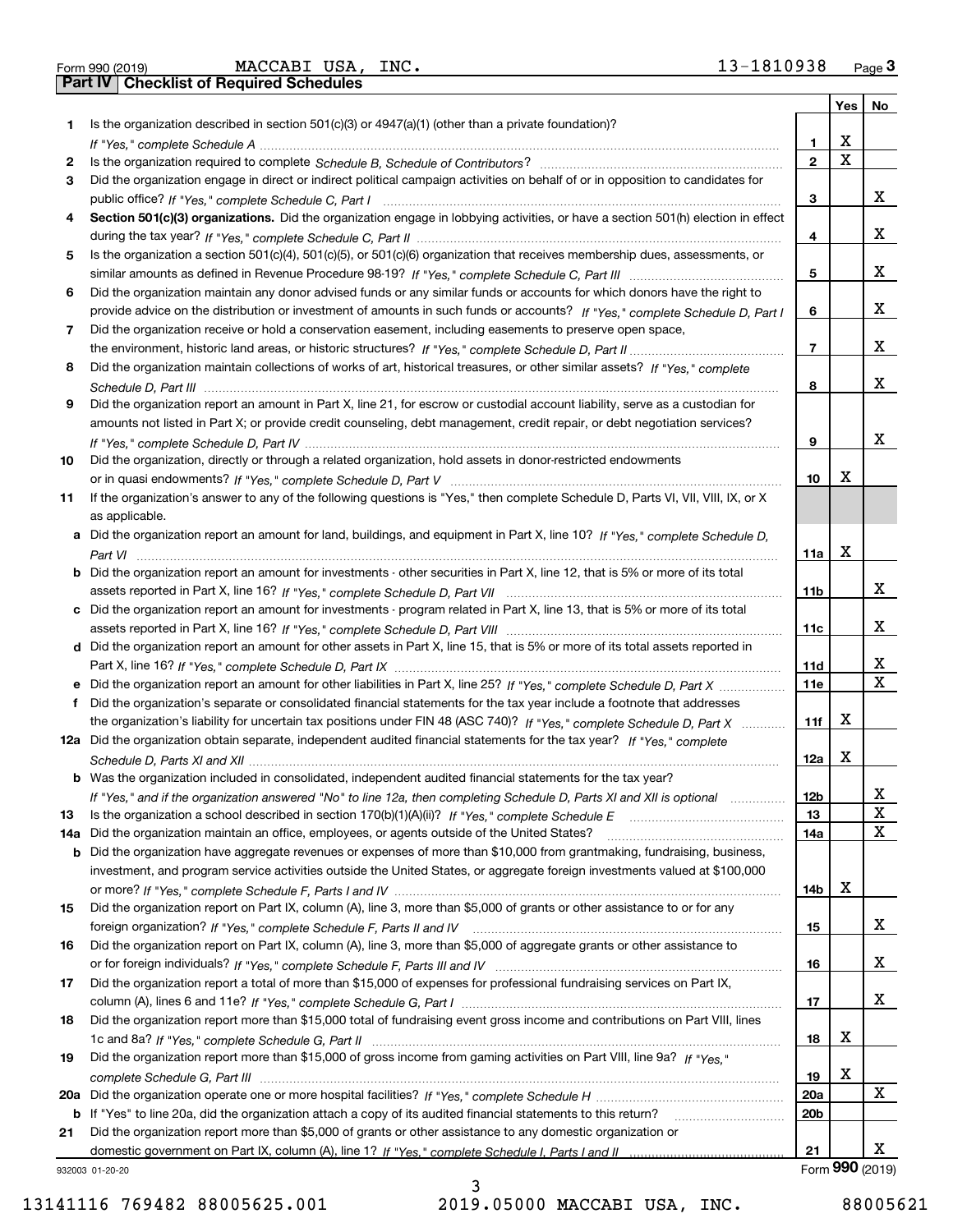| Form 990 (2019) |  |  |
|-----------------|--|--|
|                 |  |  |

*(continued)*

|          |                                                                                                                              |                        | Yes | No                      |
|----------|------------------------------------------------------------------------------------------------------------------------------|------------------------|-----|-------------------------|
| 22       | Did the organization report more than \$5,000 of grants or other assistance to or for domestic individuals on                | 22                     |     | x                       |
| 23       | Did the organization answer "Yes" to Part VII, Section A, line 3, 4, or 5 about compensation of the organization's current   |                        |     |                         |
|          | and former officers, directors, trustees, key employees, and highest compensated employees? If "Yes," complete               |                        |     |                         |
|          |                                                                                                                              | 23                     |     | x                       |
|          | 24a Did the organization have a tax-exempt bond issue with an outstanding principal amount of more than \$100,000 as of the  |                        |     |                         |
|          |                                                                                                                              |                        |     |                         |
|          | last day of the year, that was issued after December 31, 2002? If "Yes," answer lines 24b through 24d and complete           |                        |     | x                       |
|          |                                                                                                                              | 24a                    |     |                         |
|          | <b>b</b> Did the organization invest any proceeds of tax-exempt bonds beyond a temporary period exception?                   | 24b                    |     |                         |
|          | c Did the organization maintain an escrow account other than a refunding escrow at any time during the year to defease       |                        |     |                         |
|          | any tax-exempt bonds?                                                                                                        | 24c                    |     |                         |
|          | d Did the organization act as an "on behalf of" issuer for bonds outstanding at any time during the year?                    | 24d                    |     |                         |
|          | 25a Section 501(c)(3), 501(c)(4), and 501(c)(29) organizations. Did the organization engage in an excess benefit             |                        |     | x                       |
|          |                                                                                                                              | 25a                    |     |                         |
|          | b Is the organization aware that it engaged in an excess benefit transaction with a disqualified person in a prior year, and |                        |     |                         |
|          | that the transaction has not been reported on any of the organization's prior Forms 990 or 990-EZ? If "Yes," complete        |                        |     | X                       |
|          | Schedule L, Part I                                                                                                           | 25b                    |     |                         |
| 26       | Did the organization report any amount on Part X, line 5 or 22, for receivables from or payables to any current              |                        |     |                         |
|          | or former officer, director, trustee, key employee, creator or founder, substantial contributor, or 35%                      |                        |     | x                       |
|          | controlled entity or family member of any of these persons? If "Yes," complete Schedule L, Part II                           | 26                     |     |                         |
| 27       | Did the organization provide a grant or other assistance to any current or former officer, director, trustee, key employee,  |                        |     |                         |
|          | creator or founder, substantial contributor or employee thereof, a grant selection committee member, or to a 35% controlled  |                        |     | х                       |
|          | entity (including an employee thereof) or family member of any of these persons? If "Yes," complete Schedule L. Part III     | 27                     |     |                         |
| 28       | Was the organization a party to a business transaction with one of the following parties (see Schedule L, Part IV            |                        |     |                         |
|          | instructions, for applicable filing thresholds, conditions, and exceptions):                                                 |                        |     |                         |
|          | a A current or former officer, director, trustee, key employee, creator or founder, or substantial contributor? If           |                        |     | X                       |
|          |                                                                                                                              | 28a<br>28 <sub>b</sub> | X   |                         |
|          | c A 35% controlled entity of one or more individuals and/or organizations described in lines 28a or 28b? If                  |                        |     |                         |
|          |                                                                                                                              | 28c                    | х   |                         |
| 29       |                                                                                                                              | 29                     |     | X                       |
| 30       | Did the organization receive contributions of art, historical treasures, or other similar assets, or qualified conservation  |                        |     |                         |
|          |                                                                                                                              | 30                     |     | x                       |
| 31       | Did the organization liquidate, terminate, or dissolve and cease operations? If "Yes," complete Schedule N, Part I           | 31                     |     | $\overline{\mathbf{x}}$ |
| 32       | Did the organization sell, exchange, dispose of, or transfer more than 25% of its net assets? If "Yes," complete             |                        |     |                         |
|          | Schedule N, Part II                                                                                                          | 32                     |     | X                       |
| 33       | Did the organization own 100% of an entity disregarded as separate from the organization under Regulations                   |                        |     |                         |
|          |                                                                                                                              | 33                     |     | X                       |
| 34       | Was the organization related to any tax-exempt or taxable entity? If "Yes," complete Schedule R, Part II, III, or IV, and    |                        |     |                         |
|          |                                                                                                                              | 34                     | X   |                         |
|          | 35a Did the organization have a controlled entity within the meaning of section 512(b)(13)?                                  | <b>35a</b>             | X   |                         |
|          | b If "Yes" to line 35a, did the organization receive any payment from or engage in any transaction with a controlled entity  |                        |     |                         |
|          |                                                                                                                              | 35b                    | х   |                         |
| 36       | Section 501(c)(3) organizations. Did the organization make any transfers to an exempt non-charitable related organization?   |                        |     |                         |
|          |                                                                                                                              | 36                     |     | x                       |
| 37       | Did the organization conduct more than 5% of its activities through an entity that is not a related organization             |                        |     |                         |
|          | and that is treated as a partnership for federal income tax purposes? If "Yes," complete Schedule R, Part VI                 | 37                     |     | X                       |
| 38       | Did the organization complete Schedule O and provide explanations in Schedule O for Part VI, lines 11b and 19?               |                        |     |                         |
|          | Note: All Form 990 filers are required to complete Schedule O                                                                | 38                     | х   |                         |
| ∣ Part V | <b>Statements Regarding Other IRS Filings and Tax Compliance</b>                                                             |                        |     |                         |
|          | Check if Schedule O contains a response or note to any line in this Part V                                                   |                        |     |                         |
|          |                                                                                                                              |                        | Yes | No                      |
|          | 21<br>1a Enter the number reported in Box 3 of Form 1096. Enter -0- if not applicable<br>1a                                  |                        |     |                         |
|          | 0<br>1b                                                                                                                      |                        |     |                         |
| c        | Did the organization comply with backup withholding rules for reportable payments to vendors and reportable gaming           |                        |     |                         |
|          | (gambling) winnings to prize winners?                                                                                        | 1c                     | X   |                         |
|          | 932004 01-20-20                                                                                                              |                        |     | Form 990 (2019)         |
|          |                                                                                                                              |                        |     |                         |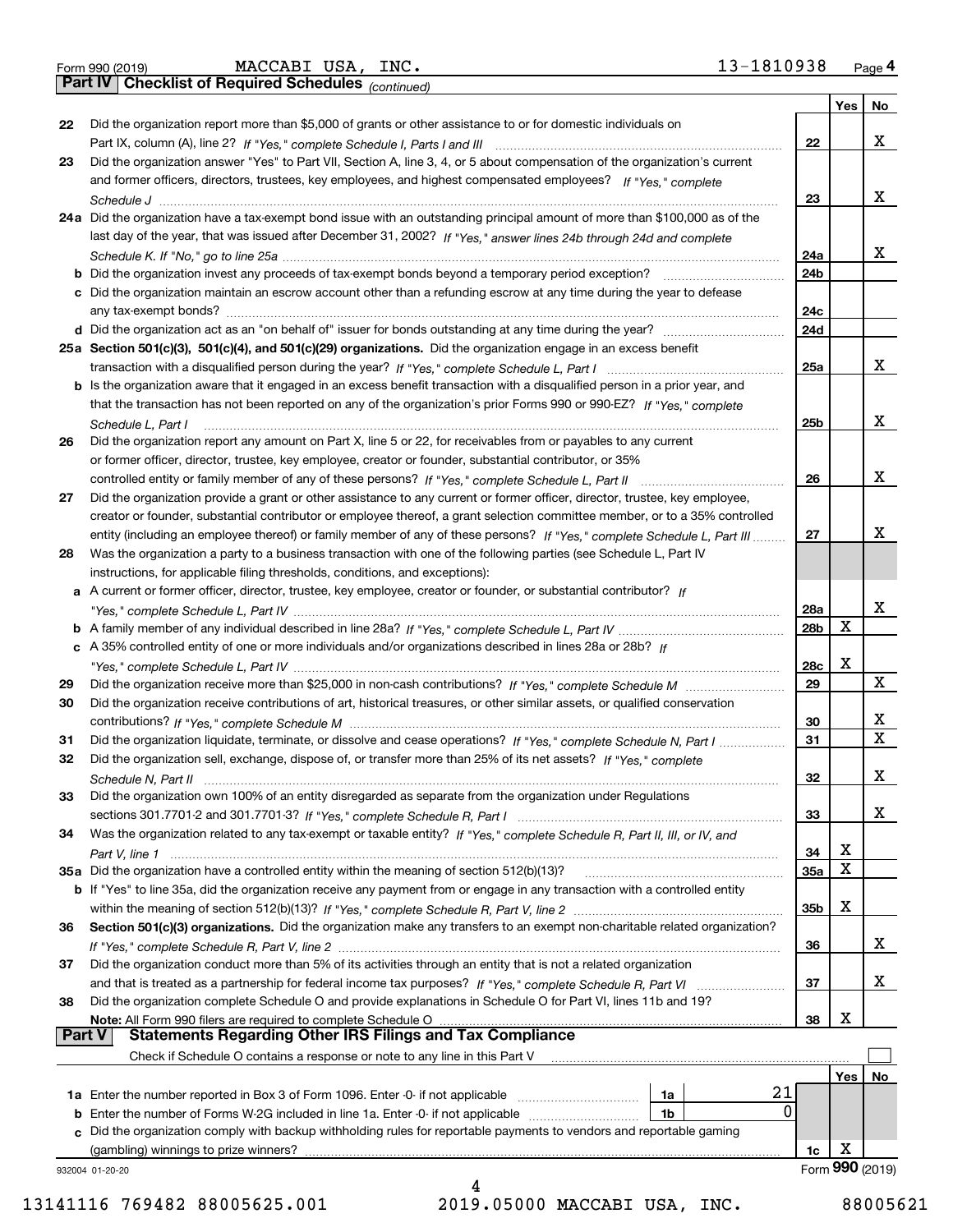|               | 13-1810938<br>MACCABI USA, INC.<br>Form 990 (2019)                                                                                                                              |                |         | Page $5$            |
|---------------|---------------------------------------------------------------------------------------------------------------------------------------------------------------------------------|----------------|---------|---------------------|
| <b>Part V</b> | Statements Regarding Other IRS Filings and Tax Compliance (continued)                                                                                                           |                |         |                     |
|               |                                                                                                                                                                                 |                | Yes $ $ | No                  |
|               | 2a Enter the number of employees reported on Form W-3, Transmittal of Wage and Tax Statements,                                                                                  |                |         |                     |
|               | 11<br>filed for the calendar year ending with or within the year covered by this return [11] [11] the calendar year ending with or within the year covered by this return<br>2a |                |         |                     |
|               |                                                                                                                                                                                 | 2 <sub>b</sub> | X       |                     |
|               |                                                                                                                                                                                 |                |         |                     |
|               | 3a Did the organization have unrelated business gross income of \$1,000 or more during the year?                                                                                | За             |         | x                   |
|               |                                                                                                                                                                                 | 3 <sub>b</sub> |         |                     |
|               | 4a At any time during the calendar year, did the organization have an interest in, or a signature or other authority over, a                                                    |                |         |                     |
|               |                                                                                                                                                                                 | 4a             |         | x                   |
|               | <b>b</b> If "Yes," enter the name of the foreign country $\blacktriangleright$                                                                                                  |                |         |                     |
|               | See instructions for filing requirements for FinCEN Form 114, Report of Foreign Bank and Financial Accounts (FBAR).                                                             |                |         |                     |
|               | 5a Was the organization a party to a prohibited tax shelter transaction at any time during the tax year?                                                                        | 5a             |         | х                   |
|               |                                                                                                                                                                                 | 5 <sub>b</sub> |         | Х                   |
|               |                                                                                                                                                                                 | 5c             |         |                     |
|               | 6a Does the organization have annual gross receipts that are normally greater than \$100,000, and did the organization solicit                                                  |                |         |                     |
|               | any contributions that were not tax deductible as charitable contributions?                                                                                                     | 6a             |         | x                   |
|               | <b>b</b> If "Yes," did the organization include with every solicitation an express statement that such contributions or gifts                                                   |                |         |                     |
|               | were not tax deductible?                                                                                                                                                        | 6b             |         |                     |
| 7             | Organizations that may receive deductible contributions under section 170(c).                                                                                                   |                |         |                     |
| а             | Did the organization receive a payment in excess of \$75 made partly as a contribution and partly for goods and services provided to the payor?                                 | 7a             | х       |                     |
|               | <b>b</b> If "Yes," did the organization notify the donor of the value of the goods or services provided?                                                                        | 7b             | X       |                     |
|               | c Did the organization sell, exchange, or otherwise dispose of tangible personal property for which it was required                                                             |                |         |                     |
|               |                                                                                                                                                                                 | 7c             |         | x                   |
|               | 7d<br>d If "Yes," indicate the number of Forms 8282 filed during the year manufactured in the second of the New York                                                            |                |         |                     |
|               | e Did the organization receive any funds, directly or indirectly, to pay premiums on a personal benefit contract?                                                               | 7e             |         | х                   |
|               | Did the organization, during the year, pay premiums, directly or indirectly, on a personal benefit contract?                                                                    | 7f             |         | х                   |
| g             | If the organization received a contribution of qualified intellectual property, did the organization file Form 8899 as required?                                                | 7g             |         |                     |
|               | h If the organization received a contribution of cars, boats, airplanes, or other vehicles, did the organization file a Form 1098-C?                                            | 7h             |         |                     |
| 8             | Sponsoring organizations maintaining donor advised funds. Did a donor advised fund maintained by the                                                                            |                |         |                     |
|               | sponsoring organization have excess business holdings at any time during the year?                                                                                              | 8              |         |                     |
| 9             | Sponsoring organizations maintaining donor advised funds.                                                                                                                       |                |         |                     |
| а             | Did the sponsoring organization make any taxable distributions under section 4966?                                                                                              | 9а             |         |                     |
|               | <b>b</b> Did the sponsoring organization make a distribution to a donor, donor advisor, or related person?                                                                      | 9b             |         |                     |
| 10            | Section 501(c)(7) organizations. Enter:                                                                                                                                         |                |         |                     |
|               | 10a                                                                                                                                                                             |                |         |                     |
|               | <b>b</b> Gross receipts, included on Form 990, Part VIII, line 12, for public use of club facilities <i>manument</i><br>10b                                                     |                |         |                     |
| 11            | Section 501(c)(12) organizations. Enter:                                                                                                                                        |                |         |                     |
|               | 11a                                                                                                                                                                             |                |         |                     |
|               | <b>b</b> Gross income from other sources (Do not net amounts due or paid to other sources against                                                                               |                |         |                     |
|               | amounts due or received from them.)<br>11b                                                                                                                                      |                |         |                     |
|               | 12a Section 4947(a)(1) non-exempt charitable trusts. Is the organization filing Form 990 in lieu of Form 1041?                                                                  | 12a            |         |                     |
|               | <b>b</b> If "Yes," enter the amount of tax-exempt interest received or accrued during the year<br>12b                                                                           |                |         |                     |
| 13            | Section 501(c)(29) qualified nonprofit health insurance issuers.                                                                                                                |                |         |                     |
|               | a Is the organization licensed to issue qualified health plans in more than one state?                                                                                          | 13а            |         |                     |
|               | Note: See the instructions for additional information the organization must report on Schedule O.                                                                               |                |         |                     |
|               | <b>b</b> Enter the amount of reserves the organization is required to maintain by the states in which the                                                                       |                |         |                     |
|               | 13 <sub>b</sub>                                                                                                                                                                 |                |         |                     |
|               | 13с                                                                                                                                                                             |                |         |                     |
| 14a           | Did the organization receive any payments for indoor tanning services during the tax year?                                                                                      | 14a            |         | х                   |
|               |                                                                                                                                                                                 | 14b            |         |                     |
| 15            | Is the organization subject to the section 4960 tax on payment(s) of more than \$1,000,000 in remuneration or                                                                   |                |         |                     |
|               |                                                                                                                                                                                 | 15             |         | х                   |
|               | If "Yes," see instructions and file Form 4720, Schedule N.                                                                                                                      |                |         |                     |
| 16            | Is the organization an educational institution subject to the section 4968 excise tax on net investment income?<br>.                                                            | 16             |         | х                   |
|               | If "Yes," complete Form 4720, Schedule O.                                                                                                                                       |                |         | $000 \text{ hours}$ |
|               |                                                                                                                                                                                 |                |         |                     |

Form (2019) **990**

932005 01-20-20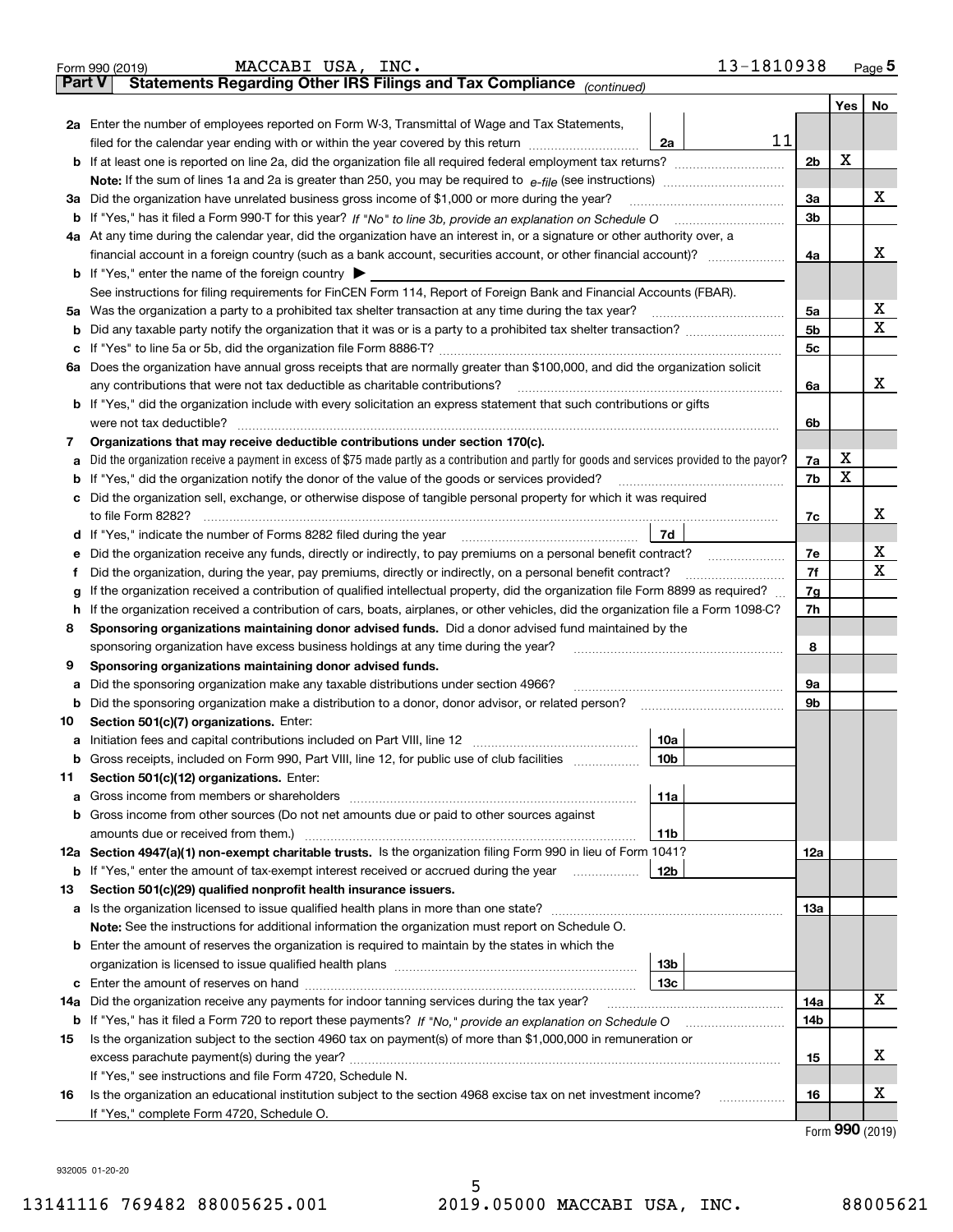|    | MACCABI USA, INC.<br>13-1810938<br>Form 990 (2019)                                                                                                                                                                             |                 |                         | Page $6$                |
|----|--------------------------------------------------------------------------------------------------------------------------------------------------------------------------------------------------------------------------------|-----------------|-------------------------|-------------------------|
|    | Part VI   Governance, Management, and Disclosure For each "Yes" response to lines 2 through 7b below, and for a "No" response                                                                                                  |                 |                         |                         |
|    | to line 8a, 8b, or 10b below, describe the circumstances, processes, or changes on Schedule O. See instructions.                                                                                                               |                 |                         |                         |
|    |                                                                                                                                                                                                                                |                 |                         | $\overline{\mathbf{x}}$ |
|    | <b>Section A. Governing Body and Management</b>                                                                                                                                                                                |                 |                         |                         |
|    |                                                                                                                                                                                                                                |                 | Yes                     | No                      |
|    | 57<br>1a Enter the number of voting members of the governing body at the end of the tax year<br>1a<br>.                                                                                                                        |                 |                         |                         |
|    | If there are material differences in voting rights among members of the governing body, or if the governing                                                                                                                    |                 |                         |                         |
|    | body delegated broad authority to an executive committee or similar committee, explain on Schedule O.                                                                                                                          |                 |                         |                         |
| b  | 57<br>Enter the number of voting members included on line 1a, above, who are independent <i>manumum</i><br>1b                                                                                                                  |                 |                         |                         |
| 2  | Did any officer, director, trustee, or key employee have a family relationship or a business relationship with any other                                                                                                       |                 |                         |                         |
|    | officer, director, trustee, or key employee?                                                                                                                                                                                   | 2               | х                       |                         |
| 3  | Did the organization delegate control over management duties customarily performed by or under the direct supervision                                                                                                          |                 |                         |                         |
|    | of officers, directors, trustees, or key employees to a management company or other person?                                                                                                                                    | 3               | $\mathbf X$             | x                       |
| 4  | Did the organization make any significant changes to its governing documents since the prior Form 990 was filed?                                                                                                               | 4               |                         |                         |
| 5  |                                                                                                                                                                                                                                | 5               |                         | Х<br>$\mathbf X$        |
| 6  | Did the organization have members or stockholders?                                                                                                                                                                             | 6               |                         |                         |
| 7a | Did the organization have members, stockholders, or other persons who had the power to elect or appoint one or                                                                                                                 |                 |                         |                         |
|    | more members of the governing body?                                                                                                                                                                                            | 7a              |                         | х                       |
|    | <b>b</b> Are any governance decisions of the organization reserved to (or subject to approval by) members, stockholders, or                                                                                                    |                 |                         |                         |
|    | persons other than the governing body?                                                                                                                                                                                         | 7b              |                         | х                       |
| 8  | Did the organization contemporaneously document the meetings held or written actions undertaken during the year by the following:                                                                                              |                 |                         |                         |
| а  |                                                                                                                                                                                                                                | 8а              | х                       |                         |
| b  |                                                                                                                                                                                                                                | 8b              | X                       |                         |
| 9  | Is there any officer, director, trustee, or key employee listed in Part VII, Section A, who cannot be reached at the                                                                                                           |                 |                         | х                       |
|    |                                                                                                                                                                                                                                | 9               |                         |                         |
|    | Section B. Policies (This Section B requests information about policies not required by the Internal Revenue Code.)                                                                                                            |                 |                         |                         |
|    |                                                                                                                                                                                                                                |                 | Yes                     | No<br>х                 |
|    | b If "Yes," did the organization have written policies and procedures governing the activities of such chapters, affiliates,                                                                                                   | 10a             |                         |                         |
|    | and branches to ensure their operations are consistent with the organization's exempt purposes?                                                                                                                                | 10 <sub>b</sub> |                         |                         |
|    | 11a Has the organization provided a complete copy of this Form 990 to all members of its governing body before filing the form?                                                                                                | 11a             | Х                       |                         |
|    | <b>b</b> Describe in Schedule O the process, if any, used by the organization to review this Form 990.                                                                                                                         |                 |                         |                         |
|    |                                                                                                                                                                                                                                | 12a             | х                       |                         |
| b  |                                                                                                                                                                                                                                | 12 <sub>b</sub> | X                       |                         |
| c  | Did the organization regularly and consistently monitor and enforce compliance with the policy? If "Yes," describe                                                                                                             |                 |                         |                         |
|    |                                                                                                                                                                                                                                | 12c             | х                       |                         |
|    | in Schedule O how this was done manufactured and continuum control of the state of the state of the state of t                                                                                                                 | 13              | $\overline{\textbf{X}}$ |                         |
| 14 | Did the organization have a written document retention and destruction policy?                                                                                                                                                 | 14              | х                       |                         |
| 15 | Did the process for determining compensation of the following persons include a review and approval by independent                                                                                                             |                 |                         |                         |
|    | persons, comparability data, and contemporaneous substantiation of the deliberation and decision?                                                                                                                              |                 |                         |                         |
|    | a The organization's CEO, Executive Director, or top management official [11] [12] The organization's CEO, Executive Director, or top management official [12] [12] [12] [12] The organization's CEO, Executive Director, or t | 15a             | х                       |                         |
|    | <b>b</b> Other officers or key employees of the organization                                                                                                                                                                   | 15 <sub>b</sub> | х                       |                         |
|    | If "Yes" to line 15a or 15b, describe the process in Schedule O (see instructions).                                                                                                                                            |                 |                         |                         |
|    | 16a Did the organization invest in, contribute assets to, or participate in a joint venture or similar arrangement with a                                                                                                      |                 |                         |                         |
|    | taxable entity during the year?                                                                                                                                                                                                | 16a             |                         | х                       |
|    | b If "Yes," did the organization follow a written policy or procedure requiring the organization to evaluate its participation                                                                                                 |                 |                         |                         |
|    | in joint venture arrangements under applicable federal tax law, and take steps to safeguard the organization's                                                                                                                 |                 |                         |                         |
|    | exempt status with respect to such arrangements?                                                                                                                                                                               | 16b             |                         |                         |
|    | <b>Section C. Disclosure</b>                                                                                                                                                                                                   |                 |                         |                         |
| 17 | List the states with which a copy of this Form 990 is required to be filed $\blacktriangleright$ AL, AR, CA, FL, GA, IL, KS, KY, MD, MA, MI, MN                                                                                |                 |                         |                         |
| 18 | Section 6104 requires an organization to make its Forms 1023 (1024 or 1024-A, if applicable), 990, and 990-T (Section 501(c)(3)s only) available                                                                               |                 |                         |                         |
|    | for public inspection. Indicate how you made these available. Check all that apply.                                                                                                                                            |                 |                         |                         |
|    | X   Own website<br>$X$ Upon request<br>Another's website<br>Other (explain on Schedule O)                                                                                                                                      |                 |                         |                         |
| 19 | Describe on Schedule O whether (and if so, how) the organization made its governing documents, conflict of interest policy, and financial                                                                                      |                 |                         |                         |
|    | statements available to the public during the tax year.                                                                                                                                                                        |                 |                         |                         |
| 20 | State the name, address, and telephone number of the person who possesses the organization's books and records                                                                                                                 |                 |                         |                         |
|    | THE ORGANIZATION - 215-561-6900                                                                                                                                                                                                |                 |                         |                         |
|    | 1511 WALNUT STREET, SUITE 401, PHILADELPHIA, PA<br>19102                                                                                                                                                                       |                 |                         |                         |
|    | SEE SCHEDULE O FOR FULL LIST OF STATES<br>932006 01-20-20                                                                                                                                                                      |                 | Form 990 (2019)         |                         |
|    | 6                                                                                                                                                                                                                              |                 |                         |                         |
|    | 13141116 769482 88005625.001<br>2019.05000 MACCABI USA, INC.                                                                                                                                                                   |                 |                         | 88005                   |
|    |                                                                                                                                                                                                                                |                 |                         |                         |

MACCABI USA, INC.

|  |  | 88005621 |  |  |
|--|--|----------|--|--|
|  |  |          |  |  |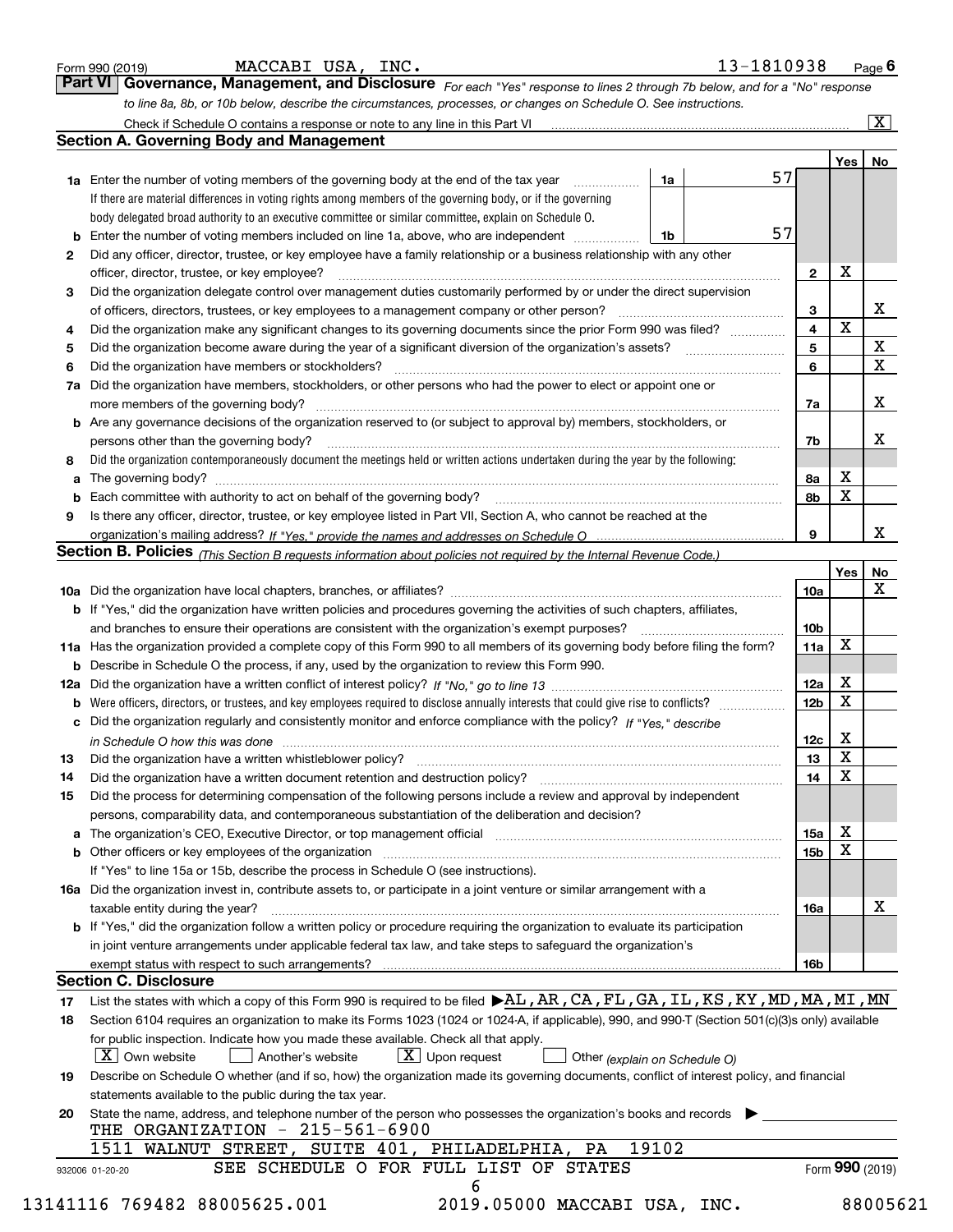| .8<br>MARC ROSENBERG            | $\mathbf{\hat{a}}$ |         |                          |  |         |
|---------------------------------|--------------------|---------|--------------------------|--|---------|
| ASSOCIATE<br>TREASURER          |                    | 77<br>▵ | --<br>-43                |  | ∼<br>ւ. |
| ' 9)<br>ORENDER<br><b>DONNA</b> |                    |         |                          |  |         |
| CRODEMADY                       |                    | v       | $\overline{\phantom{a}}$ |  | ◚       |

| Check if Schedule O contains a response or note to any line in this Part VII                                              |  |
|---------------------------------------------------------------------------------------------------------------------------|--|
| Section A. Officers, Directors, Trustees, Key Employees, and Highest Compensated Employees                                |  |
| 1a. Complete this table for all persons required to be listed. Report compensation for the calendar year ending with or y |  |

**1a •** List all of the organization's current officers, directors, trustees (whether individuals or organizations), regardless of amount of compensation. red to be listed. Report compensation for the calendar year ending with or within the organization's tax year. Enter -0- in columns (D), (E), and (F) if no compensation was paid.

 $\bullet$  List all of the organization's  $\,$ current key employees, if any. See instructions for definition of "key employee."

**•** List the organization's five current highest compensated employees (other than an officer, director, trustee, or key employee) who received reportable compensation (Box 5 of Form W-2 and/or Box 7 of Form 1099-MISC) of more than \$100,000 from the organization and any related organizations.

Position

**(B) (C) (D) (E) (F)**

Reportablecompensation

**•** List all of the organization's former officers, key employees, and highest compensated employees who received more than \$100,000 of reportable compensation from the organization and any related organizations.

**former directors or trustees**  ¥ List all of the organization's that received, in the capacity as a former director or trustee of the organization, more than \$10,000 of reportable compensation from the organization and any related organizations.

See instructions for the order in which to list the persons above.

Name and title **Average** 

**Employees, and Independent Contractors**

**(A)**

Check this box if neither the organization nor any related organization compensated any current officer, director, or trustee.  $\mathcal{L}^{\text{max}}$ 

| יישוויט שווש נונוט         | Avulayu<br>hours per                                                         |                                | (do not check more than one<br>box, unless person is both an<br>officer and a director/trustee) |                         |              |                                   |        | i iupui labiu<br>compensation                  | <b>TICPOLIQUIC</b><br>compensation<br>from related | ∟งเกาαเงน<br>amount of<br>other                                          |  |
|----------------------------|------------------------------------------------------------------------------|--------------------------------|-------------------------------------------------------------------------------------------------|-------------------------|--------------|-----------------------------------|--------|------------------------------------------------|----------------------------------------------------|--------------------------------------------------------------------------|--|
| JEFFREY BUKANTZ<br>(1)     | week<br>(list any<br>hours for<br>related<br>organizations<br>below<br>line) | Individual trustee or director | nstitutional trustee                                                                            | Officer                 | Key employee | Highest compensated<br>  employee | Former | from<br>the<br>organization<br>(W-2/1099-MISC) | organizations<br>(W-2/1099-MISC)                   | compensation<br>from the<br>organization<br>and related<br>organizations |  |
|                            | 4.00                                                                         |                                |                                                                                                 |                         |              |                                   |        |                                                |                                                    |                                                                          |  |
| PRESIDENT                  |                                                                              | $\mathbf X$                    |                                                                                                 | $\overline{\textbf{X}}$ |              |                                   |        | $0$ .                                          | $\mathbf 0$ .                                      | 0.                                                                       |  |
| DONALD KENT<br>(2)         | 4.00                                                                         |                                |                                                                                                 |                         |              |                                   |        |                                                |                                                    |                                                                          |  |
| FIRST VICE PRESIDENT       |                                                                              | $\mathbf X$                    |                                                                                                 | $\overline{\textbf{X}}$ |              |                                   |        | 0.                                             | $\mathbf 0$ .                                      | 0.                                                                       |  |
| (3)<br>TONJA MAGERMAN      | 4.00                                                                         |                                |                                                                                                 |                         |              |                                   |        |                                                |                                                    |                                                                          |  |
| VICE PRESIDENT             |                                                                              | X                              |                                                                                                 | X                       |              |                                   |        | $0$ .                                          | $\mathbf 0$ .                                      | 0.                                                                       |  |
| DEBORAH ADAMS<br>(4)       | 4.00                                                                         |                                |                                                                                                 |                         |              |                                   |        |                                                |                                                    |                                                                          |  |
| VICE PRESIDENT             |                                                                              | X                              |                                                                                                 | X                       |              |                                   |        | $\mathbf 0$ .                                  | $\mathbf 0$ .                                      | $\mathbf 0$ .                                                            |  |
| ARNOLD FIELKOW<br>(5)      | 4.00                                                                         |                                |                                                                                                 |                         |              |                                   |        |                                                |                                                    |                                                                          |  |
| VICE PRESIDENT             |                                                                              | $\mathbf x$                    |                                                                                                 | X                       |              |                                   |        | 0.                                             | 0.                                                 | 0.                                                                       |  |
| LOUIS MOYERMAN<br>(6)      | 4.00                                                                         |                                |                                                                                                 |                         |              |                                   |        |                                                |                                                    |                                                                          |  |
| VICE PRESIDENT             |                                                                              | $\overline{\mathbf{X}}$        |                                                                                                 | $\overline{\textbf{X}}$ |              |                                   |        | 0.                                             | $\mathbf 0$ .                                      | 0.                                                                       |  |
| (7)<br>BENJAMIN FOX        | 4.00                                                                         |                                |                                                                                                 |                         |              |                                   |        |                                                |                                                    |                                                                          |  |
| TREASURER                  |                                                                              | X                              |                                                                                                 | $\rm X$                 |              |                                   |        | 0.                                             | $\mathbf 0$ .                                      | 0.                                                                       |  |
| MARC ROSENBERG<br>(8)      | 4.00                                                                         |                                |                                                                                                 |                         |              |                                   |        |                                                |                                                    |                                                                          |  |
| <b>ASSOCIATE TREASURER</b> |                                                                              | X                              |                                                                                                 | X                       |              |                                   |        | $0$ .                                          | $\mathbf 0$ .                                      | 0.                                                                       |  |
| DONNA ORENDER<br>(9)       | 4.00                                                                         |                                |                                                                                                 |                         |              |                                   |        |                                                |                                                    |                                                                          |  |
| <b>SECRETARY</b>           |                                                                              | X                              |                                                                                                 | $\mathbf x$             |              |                                   |        | 0.                                             | 0.                                                 | $\mathbf 0$ .                                                            |  |
| (10)<br>RONALD CARNER      | 1.00                                                                         |                                |                                                                                                 |                         |              |                                   |        |                                                |                                                    |                                                                          |  |
| PAST PRESIDENT             |                                                                              | X                              |                                                                                                 |                         |              |                                   |        | 0.                                             | $\mathbf 0$ .                                      | 0.                                                                       |  |
| TONIA WORTMAN<br>(11)      | 1.00                                                                         |                                |                                                                                                 |                         |              |                                   |        |                                                |                                                    |                                                                          |  |
| PAST PRESIDENT             |                                                                              | $\overline{\text{X}}$          |                                                                                                 |                         |              |                                   |        | 0.                                             | 0.                                                 | $0$ .                                                                    |  |
| (12)<br>ROBERT SPIVAK      | 2.00                                                                         |                                |                                                                                                 |                         |              |                                   |        |                                                |                                                    |                                                                          |  |
| PAST PRESIDENT             |                                                                              | X                              |                                                                                                 |                         |              |                                   |        | 0.                                             | 0.                                                 | 0.                                                                       |  |
| HARVEY MORGAN<br>(13)      | 1.00                                                                         |                                |                                                                                                 |                         |              |                                   |        |                                                |                                                    |                                                                          |  |
| REGIONAL VP                |                                                                              | X                              |                                                                                                 |                         |              |                                   |        | 0.                                             | 0.                                                 | $\mathbf 0$ .                                                            |  |
| WALTER KLORES<br>(14)      | 1.00                                                                         |                                |                                                                                                 |                         |              |                                   |        |                                                |                                                    |                                                                          |  |
| REGIONAL VP                |                                                                              | X                              |                                                                                                 |                         |              |                                   |        | 0.                                             | $\mathbf 0$ .                                      | $\mathbf 0$ .                                                            |  |
| (15)<br>SAMUEL SPORN       | 1.00                                                                         |                                |                                                                                                 |                         |              |                                   |        |                                                |                                                    |                                                                          |  |
| REGIONAL VP                |                                                                              | X                              |                                                                                                 |                         |              |                                   |        | 0.                                             | $\mathbf 0$ .                                      | 0.                                                                       |  |
| (16) CAREN LESSER          | 1.00                                                                         |                                |                                                                                                 |                         |              |                                   |        |                                                |                                                    |                                                                          |  |
| REGIONAL VP                |                                                                              | $\overline{\textbf{X}}$        |                                                                                                 |                         |              |                                   |        | 0.                                             | $\mathbf 0$ .                                      | 0.                                                                       |  |
| (17) WALTER WORTMAN        | 1.00                                                                         |                                |                                                                                                 |                         |              |                                   |        |                                                |                                                    |                                                                          |  |
| REGIONAL VP                |                                                                              | $\mathbf x$                    |                                                                                                 |                         |              |                                   |        | 0.                                             | 0.                                                 | 0.                                                                       |  |
| 932007 01-20-20            |                                                                              |                                |                                                                                                 |                         |              |                                   |        |                                                |                                                    | Form 990 (2019)                                                          |  |
|                            |                                                                              |                                |                                                                                                 |                         |              |                                   |        |                                                |                                                    |                                                                          |  |

7

932007 01-20-20

Reportablecompensation

Estimatedamount of

 $\mathcal{L}^{\text{max}}$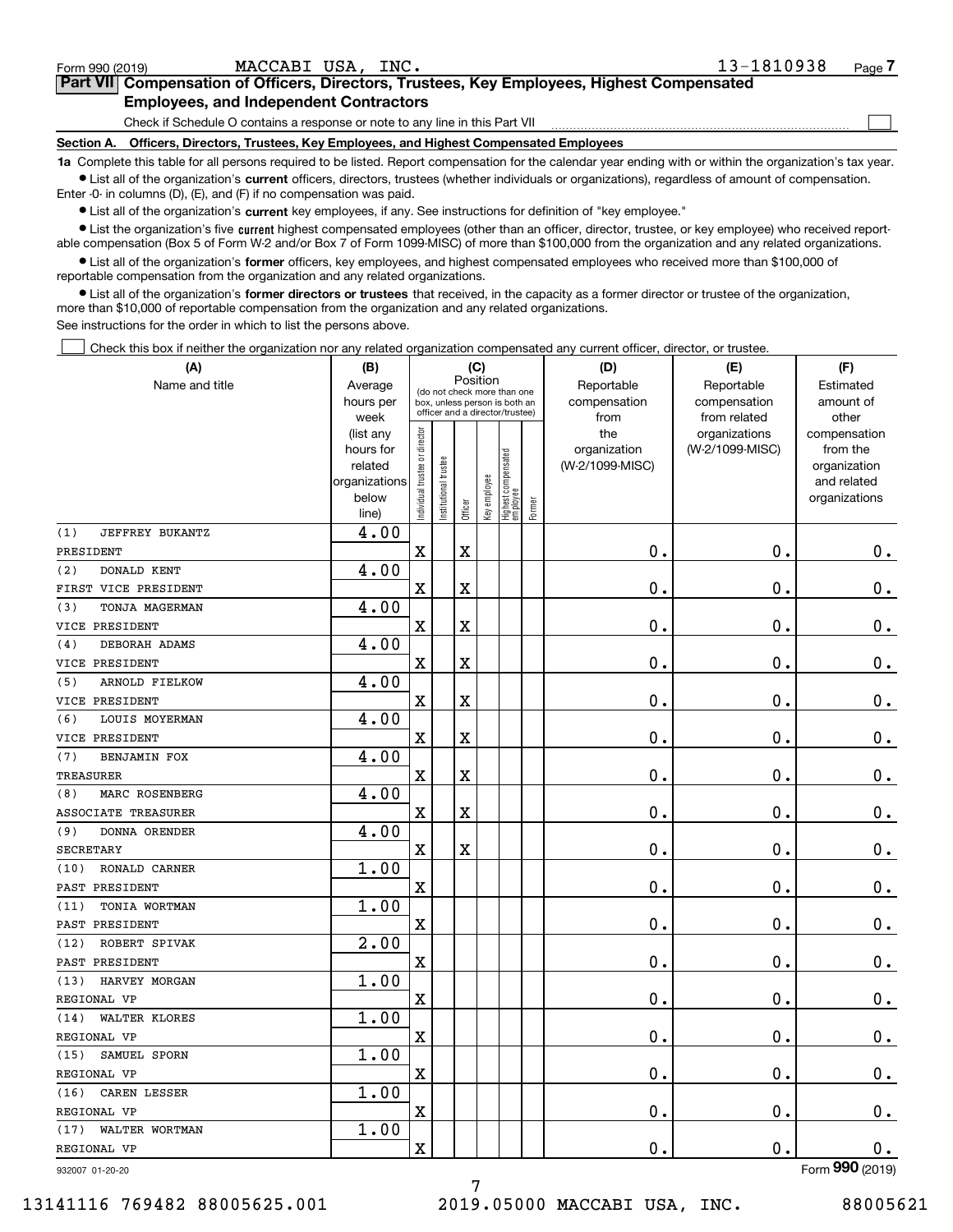| Form 990 (2019 |  |
|----------------|--|
| <b>B.T.MIL</b> |  |

Form 990 (2019) **MACCABI USA, INC.** 1 $3$ - $1810938$  Page

**8** 13-1810938

| <b>Part VII</b><br>Section A. Officers, Directors, Trustees, Key Employees, and Highest Compensated Employees (continued)                       |                   |                                |                 |         |              |                                                                  |        |                         |                               |               |                       |                  |
|-------------------------------------------------------------------------------------------------------------------------------------------------|-------------------|--------------------------------|-----------------|---------|--------------|------------------------------------------------------------------|--------|-------------------------|-------------------------------|---------------|-----------------------|------------------|
| (A)                                                                                                                                             | (B)               |                                |                 |         | (C)          |                                                                  |        | (D)                     | (E)                           |               | (F)                   |                  |
| Name and title                                                                                                                                  | Average           |                                |                 |         | Position     | (do not check more than one                                      |        | Reportable              | Reportable                    |               |                       | Estimated        |
|                                                                                                                                                 | hours per<br>week |                                |                 |         |              | box, unless person is both an<br>officer and a director/trustee) |        | compensation            | compensation                  |               | amount of             |                  |
|                                                                                                                                                 | (list any         |                                |                 |         |              |                                                                  |        | from<br>the             | from related<br>organizations |               | other<br>compensation |                  |
|                                                                                                                                                 | hours for         |                                |                 |         |              |                                                                  |        | organization            | (W-2/1099-MISC)               |               | from the              |                  |
|                                                                                                                                                 | related           |                                | trustee         |         |              |                                                                  |        | (W-2/1099-MISC)         |                               |               | organization          |                  |
|                                                                                                                                                 | organizations     |                                |                 |         |              |                                                                  |        |                         |                               |               | and related           |                  |
|                                                                                                                                                 | below             | Individual trustee or director | Institutional 1 |         | key employee | Highest compensated<br>  employee                                | Former |                         |                               |               | organizations         |                  |
|                                                                                                                                                 | line)             |                                |                 | Officer |              |                                                                  |        |                         |                               |               |                       |                  |
| LAWRENCE LEVIN<br>(18)                                                                                                                          | $\overline{2.00}$ |                                |                 |         |              |                                                                  |        |                         |                               |               |                       |                  |
| LEGAL COUNSEL                                                                                                                                   |                   | $\overline{\mathbf{X}}$        |                 |         |              |                                                                  |        | $\mathbf 0$ .           |                               | $\mathbf 0$ . |                       | 0.               |
| ELLEN ATLAS<br>(19)                                                                                                                             | 0.50              |                                |                 |         |              |                                                                  |        |                         |                               |               |                       |                  |
| TRUSTEE                                                                                                                                         |                   | X                              |                 |         |              |                                                                  |        | $\mathbf 0$ .           |                               | $\mathbf 0$ . |                       | $\mathbf 0$ .    |
| ALAN SHERMAN<br>(20)                                                                                                                            | 0.50              |                                |                 |         |              |                                                                  |        |                         |                               |               |                       |                  |
| TRUSTEE                                                                                                                                         |                   | X                              |                 |         |              |                                                                  |        | $\mathbf 0$ .           |                               | $\mathbf 0$ . |                       | $\mathbf 0$ .    |
| FRED COHEN<br>(21)                                                                                                                              | 0.50              |                                |                 |         |              |                                                                  |        |                         |                               |               |                       |                  |
| TRUSTEE                                                                                                                                         |                   | X                              |                 |         |              |                                                                  |        | $\mathbf 0$ .           |                               | $\mathbf 0$ . |                       | 0.               |
| MARK RABINOWITZ<br>(22)                                                                                                                         | 0.50              |                                |                 |         |              |                                                                  |        |                         |                               |               |                       |                  |
| TRUSTEE                                                                                                                                         |                   | X                              |                 |         |              |                                                                  |        | $\mathbf 0$ .           |                               | $\mathbf 0$ . |                       | $\mathbf 0$ .    |
| (23)<br><b>JODI REFF</b>                                                                                                                        | 0.50              |                                |                 |         |              |                                                                  |        |                         |                               |               |                       |                  |
| TRUSTEE                                                                                                                                         |                   | X                              |                 |         |              |                                                                  |        | $\mathbf 0$ .           |                               | $\mathbf 0$ . |                       | $\mathbf 0$ .    |
| (24)<br><b>BARRY GURLAND</b>                                                                                                                    | 0.50              |                                |                 |         |              |                                                                  |        |                         |                               |               |                       |                  |
| TRUSTEE                                                                                                                                         |                   | X                              |                 |         |              |                                                                  |        | $\mathbf 0$ .           |                               | $\mathbf 0$ . |                       | 0.               |
| <b>MARK KNUE</b><br>(25)                                                                                                                        | 1.00              |                                |                 |         |              |                                                                  |        |                         |                               |               |                       |                  |
| TRUSTEE                                                                                                                                         |                   | X                              |                 |         |              |                                                                  |        | $\mathbf 0$ .           |                               | $\mathbf 0$ . |                       | $\mathbf 0$ .    |
| CAROLYN WASSERMAN<br>(26)                                                                                                                       | 0.50              |                                |                 |         |              |                                                                  |        |                         |                               |               |                       |                  |
| TRUSTEE                                                                                                                                         |                   | $\mathbf x$                    |                 |         |              |                                                                  |        | 0.                      |                               | $\mathbf 0$ . |                       | 0.               |
|                                                                                                                                                 |                   |                                |                 |         |              |                                                                  |        | $\mathbf{0}$ .          |                               | 0.            |                       | $\overline{0}$ . |
| c Total from continuation sheets to Part VII, Section A <b>manual</b> Total Total D                                                             |                   |                                |                 |         |              |                                                                  |        | 208,541.                |                               | $0$ .         |                       | 6,439.           |
|                                                                                                                                                 |                   |                                |                 |         |              |                                                                  |        | 208,541.                |                               | 0.            |                       | 6,439.           |
| Total number of individuals (including but not limited to those listed above) who received more than \$100,000 of reportable<br>$\mathbf{2}$    |                   |                                |                 |         |              |                                                                  |        |                         |                               |               |                       |                  |
| compensation from the organization $\blacktriangleright$                                                                                        |                   |                                |                 |         |              |                                                                  |        |                         |                               |               |                       | ı                |
|                                                                                                                                                 |                   |                                |                 |         |              |                                                                  |        |                         |                               |               | Yes                   | No               |
| 3<br>Did the organization list any former officer, director, trustee, key employee, or highest compensated employee on                          |                   |                                |                 |         |              |                                                                  |        |                         |                               |               |                       |                  |
| line 1a? If "Yes," complete Schedule J for such individual manufactured contained and the 1a? If "Yes," complete Schedule J for such individual |                   |                                |                 |         |              |                                                                  |        |                         |                               |               | 3                     | х                |
| For any individual listed on line 1a, is the sum of reportable compensation and other compensation from the organization<br>4                   |                   |                                |                 |         |              |                                                                  |        |                         |                               |               |                       |                  |
|                                                                                                                                                 |                   |                                |                 |         |              |                                                                  |        |                         |                               |               | 4                     | X                |
| Did any person listed on line 1a receive or accrue compensation from any unrelated organization or individual for services<br>5                 |                   |                                |                 |         |              |                                                                  |        |                         |                               |               |                       |                  |
|                                                                                                                                                 |                   |                                |                 |         |              |                                                                  |        |                         |                               |               | 5                     | х                |
| <b>Section B. Independent Contractors</b>                                                                                                       |                   |                                |                 |         |              |                                                                  |        |                         |                               |               |                       |                  |
| Complete this table for your five highest compensated independent contractors that received more than \$100,000 of compensation from<br>1.      |                   |                                |                 |         |              |                                                                  |        |                         |                               |               |                       |                  |
| the organization. Report compensation for the calendar year ending with or within the organization's tax year.                                  |                   |                                |                 |         |              |                                                                  |        |                         |                               |               |                       |                  |
| (A)                                                                                                                                             |                   |                                |                 |         |              |                                                                  |        | (B)                     |                               |               | (C)                   |                  |
| Name and business address                                                                                                                       |                   |                                | <b>NONE</b>     |         |              |                                                                  |        | Description of services |                               |               | Compensation          |                  |
|                                                                                                                                                 |                   |                                |                 |         |              |                                                                  |        |                         |                               |               |                       |                  |
|                                                                                                                                                 |                   |                                |                 |         |              |                                                                  |        |                         |                               |               |                       |                  |
|                                                                                                                                                 |                   |                                |                 |         |              |                                                                  |        |                         |                               |               |                       |                  |
|                                                                                                                                                 |                   |                                |                 |         |              |                                                                  |        |                         |                               |               |                       |                  |
|                                                                                                                                                 |                   |                                |                 |         |              |                                                                  |        |                         |                               |               |                       |                  |
|                                                                                                                                                 |                   |                                |                 |         |              |                                                                  |        |                         |                               |               |                       |                  |
|                                                                                                                                                 |                   |                                |                 |         |              |                                                                  |        |                         |                               |               |                       |                  |
|                                                                                                                                                 |                   |                                |                 |         |              |                                                                  |        |                         |                               |               |                       |                  |
|                                                                                                                                                 |                   |                                |                 |         |              |                                                                  |        |                         |                               |               |                       |                  |
|                                                                                                                                                 |                   |                                |                 |         |              |                                                                  |        |                         |                               |               |                       |                  |
|                                                                                                                                                 |                   |                                |                 |         |              |                                                                  |        |                         |                               |               |                       |                  |
| Total number of independent contractors (including but not limited to those listed above) who received more than<br>$\mathbf{2}$                |                   |                                |                 |         |              |                                                                  |        |                         |                               |               |                       |                  |
| \$100,000 of compensation from the organization<br>SEE PART VII, SECTION A CONTINUATION SHEETS                                                  |                   |                                |                 |         |              |                                                                  |        |                         |                               |               |                       |                  |
|                                                                                                                                                 |                   |                                |                 |         |              |                                                                  |        |                         |                               |               | Form 990 (2019)       |                  |
| 932008 01-20-20                                                                                                                                 |                   |                                |                 |         |              |                                                                  |        |                         |                               |               |                       |                  |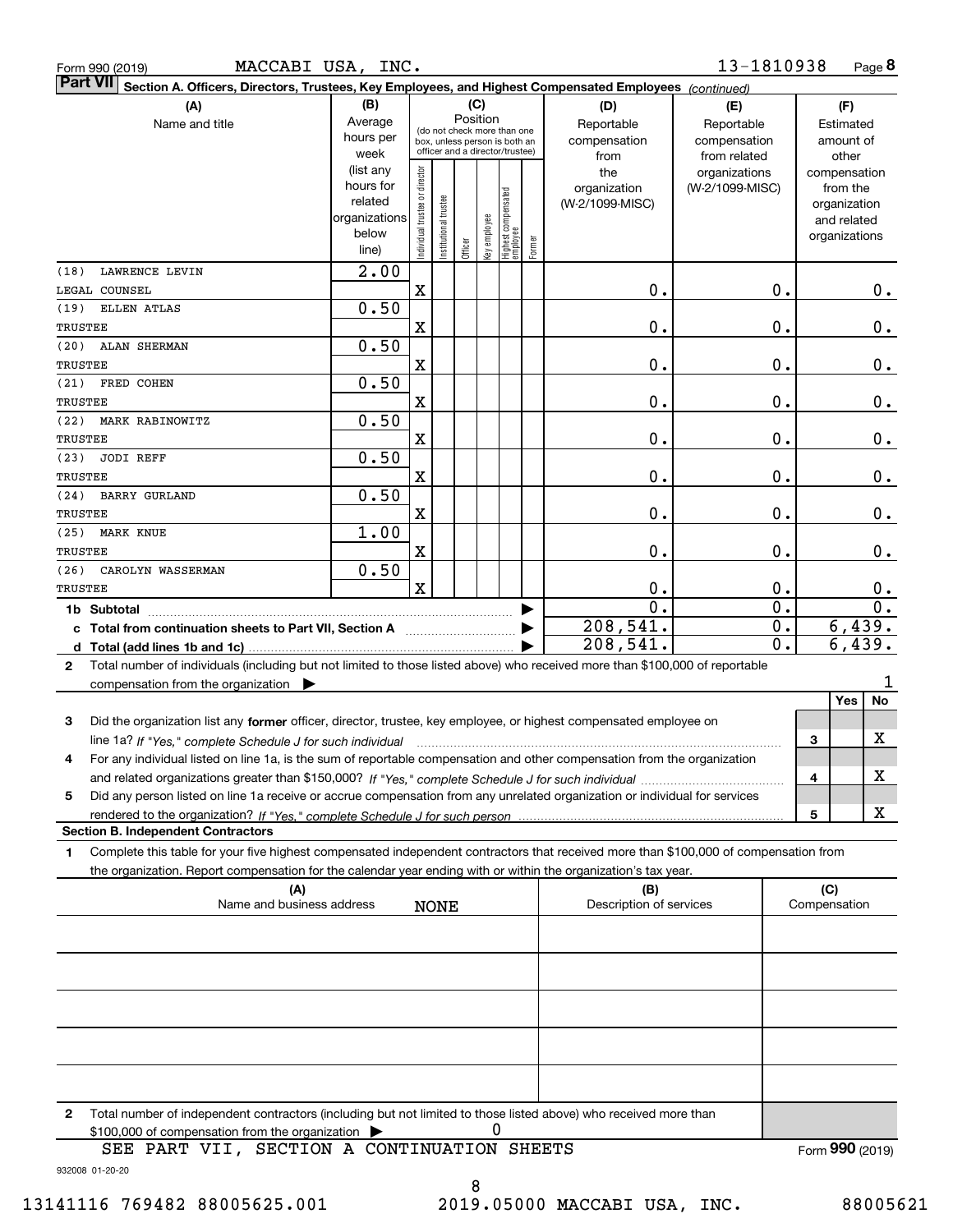| Form 990 |  |
|----------|--|
|          |  |

| <b>Part VII</b> Section A. Officers, Directors, Trustees, Key Employees, and Highest Compensated Employees (continued) |                   |                                |                      |         |                        |                              |        |                     |                                  |                          |
|------------------------------------------------------------------------------------------------------------------------|-------------------|--------------------------------|----------------------|---------|------------------------|------------------------------|--------|---------------------|----------------------------------|--------------------------|
| (A)                                                                                                                    | (B)               |                                |                      |         | (C)                    |                              |        | (D)                 | (E)                              | (F)                      |
| Name and title                                                                                                         | Average           |                                |                      |         | Position               |                              |        | Reportable          | Reportable                       | Estimated                |
|                                                                                                                        | hours             |                                |                      |         | (check all that apply) |                              |        | compensation        | compensation                     | amount of                |
|                                                                                                                        | per               |                                |                      |         |                        |                              |        | from                | from related                     | other                    |
|                                                                                                                        | week<br>(list any |                                |                      |         |                        |                              |        | the<br>organization | organizations<br>(W-2/1099-MISC) | compensation<br>from the |
|                                                                                                                        | hours for         |                                |                      |         |                        |                              |        | (W-2/1099-MISC)     |                                  | organization             |
|                                                                                                                        | related           |                                |                      |         |                        |                              |        |                     |                                  | and related              |
|                                                                                                                        | organizations     |                                |                      |         |                        |                              |        |                     |                                  | organizations            |
|                                                                                                                        | below             | Individual trustee or director | nstitutional trustee | Officer | Key employee           | Highest compensated employee | Former |                     |                                  |                          |
|                                                                                                                        | line)             |                                |                      |         |                        |                              |        |                     |                                  |                          |
| KENNETH SCHWARTZ<br>(27)                                                                                               | 0.50              |                                |                      |         |                        |                              |        |                     |                                  |                          |
| TRUSTEE                                                                                                                |                   | X                              |                      |         |                        |                              |        | 0.                  | $0$ .                            | $0$ .                    |
| (28)<br>LELAND FAUST                                                                                                   | 1.00              |                                |                      |         |                        |                              |        |                     |                                  |                          |
| TRUSTEE                                                                                                                |                   | X                              |                      |         |                        |                              |        | 0.                  | $0$ .                            | $\mathbf 0$ .            |
| (29)<br>MAX LEVINE                                                                                                     | 0.50              |                                |                      |         |                        |                              |        |                     |                                  |                          |
| TRUSTEE                                                                                                                |                   | $\mathbf X$                    |                      |         |                        |                              |        | 0.                  | $0$ .                            | $\mathbf 0$ .            |
| (30)<br>SARAH LEVINE                                                                                                   | 0.50              |                                |                      |         |                        |                              |        |                     |                                  |                          |
| TRUSTEE                                                                                                                |                   | $\mathbf X$                    |                      |         |                        |                              |        | 0.                  | $0$ .                            | $\mathbf 0$ .            |
| JEFFREY SIMON<br>(31)                                                                                                  | 0.50              |                                |                      |         |                        |                              |        |                     |                                  |                          |
| TRUSTEE                                                                                                                |                   | $\mathbf X$                    |                      |         |                        |                              |        | 0.                  | $0$ .                            | $\mathbf 0$ .            |
| (32)<br><b>MATTHEW SUSSON</b>                                                                                          | 0.50              |                                |                      |         |                        |                              |        |                     |                                  |                          |
| TRUSTEE                                                                                                                |                   | $\mathbf X$                    |                      |         |                        |                              |        | 0.                  | $0$ .                            | $\mathbf 0$ .            |
| (33)<br>JORDAN WEINSTEIN                                                                                               | 0.50              |                                |                      |         |                        |                              |        |                     |                                  |                          |
| TRUSTEE                                                                                                                |                   | $\mathbf X$                    |                      |         |                        |                              |        | 0.                  | $0$ .                            | $\mathbf 0$ .            |
| (34)<br>JEFFREY SCHULMAN                                                                                               | 1.00              |                                |                      |         |                        |                              |        |                     |                                  |                          |
| TRUSTEE                                                                                                                |                   | $\mathbf X$                    |                      |         |                        |                              |        | 0.                  | $0$ .                            | $\mathbf 0$ .            |
| (35)<br>HAROLD FRIEDMAN                                                                                                | 0.50              |                                |                      |         |                        |                              |        |                     |                                  |                          |
| TRUSTEE                                                                                                                |                   | $\mathbf X$                    |                      |         |                        |                              |        | 0.                  | $0$ .                            | $\mathbf 0$ .            |
| (36)<br>TODD JACOBSON                                                                                                  | 0.50              |                                |                      |         |                        |                              |        |                     |                                  |                          |
| TRUSTEE                                                                                                                |                   | X                              |                      |         |                        |                              |        | 0.                  | $0$ .                            | $\mathbf 0$ .            |
| (37)<br>SHERRY LEVIN                                                                                                   | 0.50              |                                |                      |         |                        |                              |        |                     |                                  |                          |
| TRUSTEE                                                                                                                |                   | X                              |                      |         |                        |                              |        | 0.                  | $0$ .                            | $\mathbf 0$ .            |
| (38)<br>ADAM MOYERMAN                                                                                                  | 0.50              |                                |                      |         |                        |                              |        |                     |                                  |                          |
| TRUSTEE                                                                                                                |                   | X                              |                      |         |                        |                              |        | 0.                  | $0$ .                            | $\mathbf 0$ .            |
| (39) RICHARD REFF                                                                                                      | 0.50              |                                |                      |         |                        |                              |        |                     |                                  |                          |
| TRUSTEE                                                                                                                |                   | X                              |                      |         |                        |                              |        | 0.                  | $0$ .                            | $\mathbf 0$ .            |
| (40) MARC BACKAL                                                                                                       | 1.00              |                                |                      |         |                        |                              |        |                     |                                  |                          |
| TRUSTEE                                                                                                                |                   | $\mathbf X$                    |                      |         |                        |                              |        | $0$ .               | $\mathbf 0$ .                    | $0_{.}$                  |
| (41) PHILIPPE BENNETT                                                                                                  | 1.00              |                                |                      |         |                        |                              |        |                     |                                  |                          |
| TRUSTEE                                                                                                                |                   | $\mathbf X$                    |                      |         |                        |                              |        | $\mathbf 0$ .       | 0.                               | $0$ .                    |
| (42) SHARI CHASE                                                                                                       | 0.50              |                                |                      |         |                        |                              |        |                     |                                  |                          |
| TRUSTEE                                                                                                                |                   | $\mathbf X$                    |                      |         |                        |                              |        | 0.                  | $\mathbf 0$ .                    | $0$ .                    |
| (43) DANIEL COSGROVE                                                                                                   | 0.50              |                                |                      |         |                        |                              |        |                     |                                  |                          |
| TRUSTEE                                                                                                                |                   | $\mathbf X$                    |                      |         |                        |                              |        | 0.                  | $\mathbf 0$ .                    | $0$ .                    |
| (44) KENNETH FLAX                                                                                                      | 0.50              |                                |                      |         |                        |                              |        |                     |                                  |                          |
| TRUSTEE                                                                                                                |                   | $\mathbf X$                    |                      |         |                        |                              |        | 0.                  | 0.                               | $0$ .                    |
| (45) JOSHUA FLUG                                                                                                       | 0.50              |                                |                      |         |                        |                              |        |                     |                                  |                          |
| TRUSTEE<br>(46) STEVEN GITTLEMAN                                                                                       | 0.50              | $\mathbf X$                    |                      |         |                        |                              |        | 0.                  | 0.                               | $0$ .                    |
|                                                                                                                        |                   | $\mathbf X$                    |                      |         |                        |                              |        |                     |                                  |                          |
| TRUSTEE                                                                                                                |                   |                                |                      |         |                        |                              |        | $\mathbf 0$ .       | $\mathbf 0$ .                    | 0.                       |
|                                                                                                                        |                   |                                |                      |         |                        |                              |        |                     |                                  |                          |
|                                                                                                                        |                   |                                |                      |         |                        |                              |        |                     |                                  |                          |

932201 04-01-19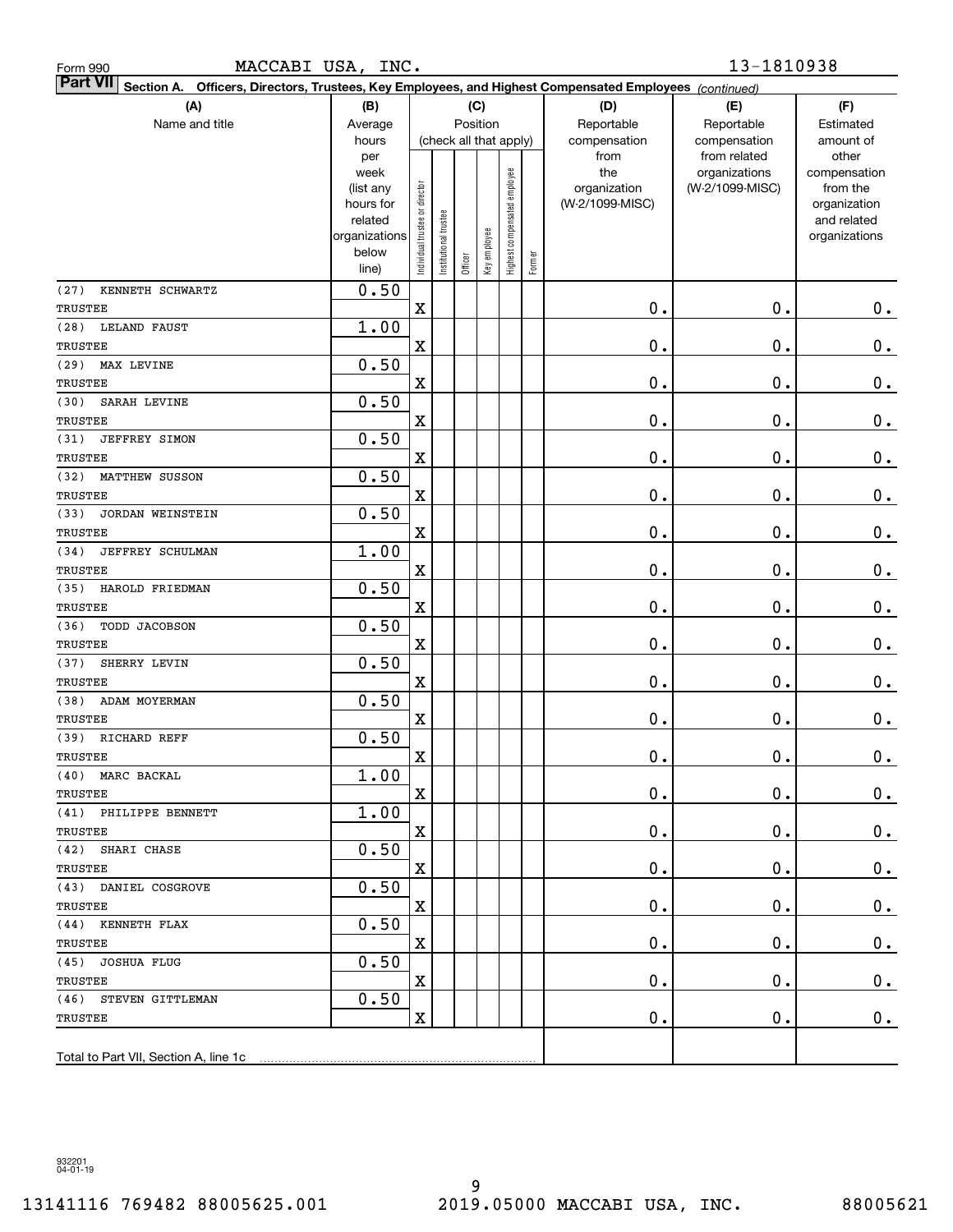| Form 990 |  |
|----------|--|
|          |  |

| <b>Part VII</b> Section A. Officers, Directors, Trustees, Key Employees, and Highest Compensated Employees (continued) |                   |                                |                      |         |                        |                              |        |                     |                                  |                          |
|------------------------------------------------------------------------------------------------------------------------|-------------------|--------------------------------|----------------------|---------|------------------------|------------------------------|--------|---------------------|----------------------------------|--------------------------|
| (A)                                                                                                                    | (B)               |                                |                      |         | (C)                    |                              |        | (D)                 | (E)                              | (F)                      |
| Name and title                                                                                                         | Average           |                                |                      |         | Position               |                              |        | Reportable          | Reportable                       | Estimated                |
|                                                                                                                        | hours             |                                |                      |         | (check all that apply) |                              |        | compensation        | compensation                     | amount of                |
|                                                                                                                        | per               |                                |                      |         |                        |                              |        | from                | from related                     | other                    |
|                                                                                                                        | week<br>(list any |                                |                      |         |                        |                              |        | the<br>organization | organizations<br>(W-2/1099-MISC) | compensation<br>from the |
|                                                                                                                        | hours for         |                                |                      |         |                        |                              |        | (W-2/1099-MISC)     |                                  | organization             |
|                                                                                                                        | related           |                                |                      |         |                        |                              |        |                     |                                  | and related              |
|                                                                                                                        | organizations     |                                |                      |         |                        |                              |        |                     |                                  | organizations            |
|                                                                                                                        | below             | Individual trustee or director | nstitutional trustee | Officer | Key employee           | Highest compensated employee | Former |                     |                                  |                          |
|                                                                                                                        | line)             |                                |                      |         |                        |                              |        |                     |                                  |                          |
| <b>LAWRENCE GREEN</b><br>(47)                                                                                          | 0.50              |                                |                      |         |                        |                              |        |                     |                                  |                          |
| TRUSTEE                                                                                                                |                   | X                              |                      |         |                        |                              |        | 0.                  | $0$ .                            | 0.                       |
| (48)<br>ELI HAMI                                                                                                       | 0.50              |                                |                      |         |                        |                              |        |                     |                                  |                          |
| TRUSTEE                                                                                                                |                   | X                              |                      |         |                        |                              |        | 0.                  | $0$ .                            | $\mathbf 0$ .            |
| SCOTT KALB<br>(49)                                                                                                     | 0.50              |                                |                      |         |                        |                              |        |                     |                                  |                          |
| TRUSTEE                                                                                                                |                   | $\mathbf X$                    |                      |         |                        |                              |        | 0.                  | $0$ .                            | $\mathbf 0$ .            |
| (50)<br>MITCHELL KURTZ                                                                                                 | 0.50              |                                |                      |         |                        |                              |        |                     |                                  |                          |
| TRUSTEE                                                                                                                |                   | $\mathbf X$                    |                      |         |                        |                              |        | 0.                  | $0$ .                            | $\mathbf 0$ .            |
| (51)<br>ARTHUR LAVITT                                                                                                  | 0.50              |                                |                      |         |                        |                              |        |                     |                                  |                          |
| TRUSTEE                                                                                                                |                   | $\mathbf X$                    |                      |         |                        |                              |        | 0.                  | $0$ .                            | $\mathbf 0$ .            |
| (52)<br>THOMAS ROSENBERG                                                                                               | 1.00              |                                |                      |         |                        |                              |        |                     |                                  |                          |
| TRUSTEE                                                                                                                |                   | $\mathbf X$                    |                      |         |                        |                              |        | 0.                  | $0$ .                            | $\mathbf 0$ .            |
| (53)<br>ONDREA SCHICIANO                                                                                               | 0.50              |                                |                      |         |                        |                              |        |                     |                                  |                          |
| TRUSTEE                                                                                                                |                   | $\mathbf X$                    |                      |         |                        |                              |        | 0.                  | $0$ .                            | $\mathbf 0$ .            |
| MICHAEL SCHIESEL<br>(54)                                                                                               | 0.50              |                                |                      |         |                        |                              |        |                     |                                  |                          |
| TRUSTEE                                                                                                                |                   | $\mathbf X$                    |                      |         |                        |                              |        | 0.                  | $0$ .                            | $\mathbf 0$ .            |
| (55)<br>NEIL SOLOMON                                                                                                   | 0.50              |                                |                      |         |                        |                              |        |                     |                                  |                          |
| TRUSTEE                                                                                                                |                   | $\mathbf X$                    |                      |         |                        |                              |        | 0.                  | $0$ .                            | $\mathbf 0$ .            |
| (56)<br>FRANK SUPOVITZ                                                                                                 | 0.50              |                                |                      |         |                        |                              |        |                     |                                  |                          |
| TRUSTEE                                                                                                                |                   | X                              |                      |         |                        |                              |        | 0.                  | $0$ .                            | $\mathbf 0$ .            |
| (57)<br>GEOFFREY THAW                                                                                                  | 1.00              |                                |                      |         |                        |                              |        |                     |                                  |                          |
| TRUSTEE                                                                                                                |                   | X                              |                      |         |                        |                              |        | 0.                  | $0$ .                            | $\mathbf 0$ .            |
| <b>JULIE TUCKER</b><br>(58)                                                                                            | 0.50              |                                |                      |         |                        |                              |        |                     |                                  |                          |
| TRUSTEE                                                                                                                |                   | X                              |                      |         |                        |                              |        | 0.                  | $0$ .                            | $\mathbf 0$ .            |
| TODD VOLYN<br>(59)                                                                                                     | 0.50              |                                |                      |         |                        |                              |        |                     |                                  |                          |
| TRUSTEE                                                                                                                |                   | X                              |                      |         |                        |                              |        | $\mathbf 0$ .       | $0$ .                            | $\mathbf 0$ .            |
| (60) DEBBIE ZUMOFF                                                                                                     | 0.50              |                                |                      |         |                        |                              |        |                     |                                  |                          |
| TRUSTEE                                                                                                                |                   | $\mathbf X$                    |                      |         |                        |                              |        | $0$ .               | $\mathbf 0$ .                    | 0.                       |
| (61) RICHARD ADER                                                                                                      | 0.50              |                                |                      |         |                        |                              |        |                     |                                  |                          |
| TRUSTEE                                                                                                                |                   | $\mathbf X$                    |                      |         |                        |                              |        | $\mathbf 0$ .       | 0.                               | $0$ .                    |
| (62) JANICE ALBERT                                                                                                     | 0.50              |                                |                      |         |                        |                              |        |                     |                                  |                          |
| TRUSTEE                                                                                                                |                   | $\mathbf X$                    |                      |         |                        |                              |        | $\mathbf 0$ .       | $\mathbf 0$ .                    | $0$ .                    |
| (63) ALAN APPELBAUM                                                                                                    | 0.50              |                                |                      |         |                        |                              |        |                     |                                  |                          |
| TRUSTEE                                                                                                                |                   | $\mathbf X$                    |                      |         |                        |                              |        | 0.                  | $\mathbf 0$ .                    | $0$ .                    |
| (64) SIMON ATLAS                                                                                                       | 0.50              |                                |                      |         |                        |                              |        |                     |                                  |                          |
| TRUSTEE                                                                                                                |                   | $\mathbf X$                    |                      |         |                        |                              |        | 0.                  | $\mathbf 0$ .                    | $0$ .                    |
| (65) PETER BARTFELD                                                                                                    | 0.50              |                                |                      |         |                        |                              |        |                     |                                  |                          |
| TRUSTEE<br>(66) MAX BEHR                                                                                               | 0.50              | $\mathbf X$                    |                      |         |                        |                              |        | 0.                  | 0.                               | $0$ .                    |
| TRUSTEE                                                                                                                |                   | $\mathbf X$                    |                      |         |                        |                              |        |                     |                                  |                          |
|                                                                                                                        |                   |                                |                      |         |                        |                              |        | $\mathbf 0$ .       | 0.                               | 0.                       |
|                                                                                                                        |                   |                                |                      |         |                        |                              |        |                     |                                  |                          |
|                                                                                                                        |                   |                                |                      |         |                        |                              |        |                     |                                  |                          |

932201 04-01-19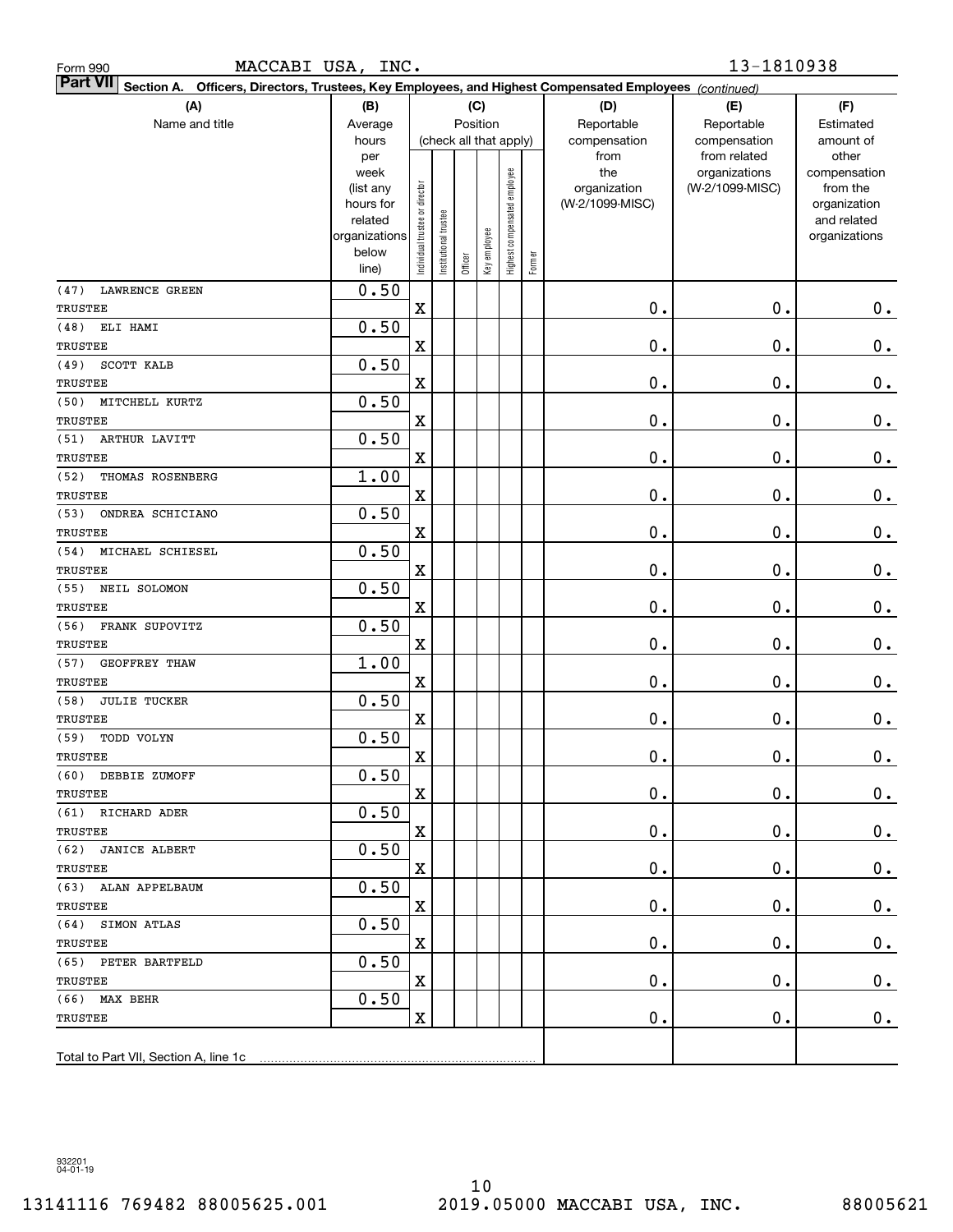| Form 990 |  |
|----------|--|
|          |  |

| <b>Part VII</b> Section A. Officers, Directors, Trustees, Key Employees, and Highest Compensated Employees (continued) |                   |                                |                      |         |                        |                              |        |                     |                                  |                          |
|------------------------------------------------------------------------------------------------------------------------|-------------------|--------------------------------|----------------------|---------|------------------------|------------------------------|--------|---------------------|----------------------------------|--------------------------|
| (A)                                                                                                                    | (B)               |                                |                      |         | (C)                    |                              |        | (D)                 | (E)                              | (F)                      |
| Name and title                                                                                                         | Average           |                                |                      |         | Position               |                              |        | Reportable          | Reportable                       | Estimated                |
|                                                                                                                        | hours             |                                |                      |         | (check all that apply) |                              |        | compensation        | compensation                     | amount of                |
|                                                                                                                        | per               |                                |                      |         |                        |                              |        | from                | from related                     | other                    |
|                                                                                                                        | week<br>(list any |                                |                      |         |                        |                              |        | the<br>organization | organizations<br>(W-2/1099-MISC) | compensation<br>from the |
|                                                                                                                        | hours for         |                                |                      |         |                        |                              |        | (W-2/1099-MISC)     |                                  | organization             |
|                                                                                                                        | related           |                                |                      |         |                        |                              |        |                     |                                  | and related              |
|                                                                                                                        | organizations     |                                |                      |         |                        |                              |        |                     |                                  | organizations            |
|                                                                                                                        | below             | Individual trustee or director | nstitutional trustee | Officer | Key employee           | Highest compensated employee | Former |                     |                                  |                          |
|                                                                                                                        | line)             |                                |                      |         |                        |                              |        |                     |                                  |                          |
| STEPHEN BERLINER<br>(67)                                                                                               | 1.00              |                                |                      |         |                        |                              |        |                     |                                  |                          |
| <b>TRUSTEE</b>                                                                                                         |                   | X                              |                      |         |                        |                              |        | 0.                  | $0$ .                            | $0$ .                    |
| (68)<br>ALEXANDER BLAVATNIK                                                                                            | 0.50              |                                |                      |         |                        |                              |        |                     |                                  |                          |
| TRUSTEE                                                                                                                |                   | X                              |                      |         |                        |                              |        | 0.                  | $0$ .                            | $\mathbf 0$ .            |
| (69)<br>MARTIN BLOOM                                                                                                   | 0.50              |                                |                      |         |                        |                              |        |                     |                                  |                          |
| TRUSTEE                                                                                                                |                   | $\mathbf X$                    |                      |         |                        |                              |        | 0.                  | $0$ .                            | $\mathbf 0$ .            |
| SANDI BLOOMBERG<br>(70)                                                                                                | 0.50              |                                |                      |         |                        |                              |        |                     |                                  |                          |
| TRUSTEE                                                                                                                |                   | $\mathbf X$                    |                      |         |                        |                              |        | 0.                  | $0$ .                            | $\mathbf 0$ .            |
| (71)<br><b>JAY BLUMENFELD</b>                                                                                          | 0.50              |                                |                      |         |                        |                              |        |                     |                                  |                          |
| TRUSTEE                                                                                                                |                   | $\mathbf X$                    |                      |         |                        |                              |        | 0.                  | $0$ .                            | $\mathbf 0$ .            |
| (72)<br>GARY BOMZER                                                                                                    | 0.50              |                                |                      |         |                        |                              |        |                     |                                  |                          |
| TRUSTEE                                                                                                                |                   | $\mathbf X$                    |                      |         |                        |                              |        | 0.                  | $0$ .                            | $\mathbf 0$ .            |
| (73)<br>ROBERT BRESSMAN                                                                                                | 0.50              |                                |                      |         |                        |                              |        |                     |                                  |                          |
| TRUSTEE                                                                                                                |                   | $\mathbf X$                    |                      |         |                        |                              |        | 0.                  | $0$ .                            | $\mathbf 0$ .            |
| (74)<br><b>JAMES BRONNER</b>                                                                                           | 0.50              |                                |                      |         |                        |                              |        |                     |                                  |                          |
| TRUSTEE                                                                                                                |                   | $\mathbf X$                    |                      |         |                        |                              |        | 0.                  | $0$ .                            | $\mathbf 0$ .            |
| (75)<br>NANCY BROWN                                                                                                    | 0.50              |                                |                      |         |                        |                              |        |                     |                                  |                          |
| TRUSTEE                                                                                                                |                   | $\mathbf X$                    |                      |         |                        |                              |        | 0.                  | $0$ .                            | $\mathbf 0$ .            |
| (76)<br>JAMES CALMAS                                                                                                   | 0.50              |                                |                      |         |                        |                              |        |                     |                                  |                          |
| TRUSTEE                                                                                                                | 0.50              | X                              |                      |         |                        |                              |        | 0.                  | $0$ .                            | $\mathbf 0$ .            |
| <b>JOEL CARTER</b><br>(77)<br>TRUSTEE                                                                                  |                   |                                |                      |         |                        |                              |        | 0.                  | $0$ .                            |                          |
|                                                                                                                        | 0.50              | X                              |                      |         |                        |                              |        |                     |                                  | $\mathbf 0$ .            |
| (78)<br>GERALD CHAIT<br>TRUSTEE                                                                                        |                   | X                              |                      |         |                        |                              |        | 0.                  | $0$ .                            | $\mathbf 0$ .            |
| (79) LISA CHAJET                                                                                                       | 1.00              |                                |                      |         |                        |                              |        |                     |                                  |                          |
| TRUSTEE                                                                                                                |                   | X                              |                      |         |                        |                              |        | 0.                  | $0$ .                            | $\mathbf 0$ .            |
| (80) MEL CHASKIN                                                                                                       | 0.50              |                                |                      |         |                        |                              |        |                     |                                  |                          |
| TRUSTEE                                                                                                                |                   | $\mathbf X$                    |                      |         |                        |                              |        | $0$ .               | $\mathbf 0$ .                    | $0_{.}$                  |
| (81) GLEN COBLENS                                                                                                      | 0.50              |                                |                      |         |                        |                              |        |                     |                                  |                          |
| TRUSTEE                                                                                                                |                   | $\mathbf X$                    |                      |         |                        |                              |        | $\mathbf 0$ .       | 0.                               | $0$ .                    |
| (82) JEFFREY COHN                                                                                                      | 0.50              |                                |                      |         |                        |                              |        |                     |                                  |                          |
| TRUSTEE                                                                                                                |                   | $\mathbf X$                    |                      |         |                        |                              |        | $\mathbf 0$ .       | $\mathbf 0$ .                    | $0$ .                    |
| (83) ROBERT DELMAN                                                                                                     | 0.50              |                                |                      |         |                        |                              |        |                     |                                  |                          |
| TRUSTEE                                                                                                                |                   | $\mathbf X$                    |                      |         |                        |                              |        | $\mathbf 0$ .       | $\mathbf 0$ .                    | $0$ .                    |
| (84) HOWARD DORMAN                                                                                                     | 0.50              |                                |                      |         |                        |                              |        |                     |                                  |                          |
| TRUSTEE                                                                                                                |                   | $\mathbf X$                    |                      |         |                        |                              |        | 0.                  | $\mathbf 0$ .                    | $0$ .                    |
| (85) LEO EISNER                                                                                                        | 0.50              |                                |                      |         |                        |                              |        |                     |                                  |                          |
| TRUSTEE                                                                                                                |                   | $\mathbf X$                    |                      |         |                        |                              |        | 0.                  | $\mathbf 0$ .                    | $0$ .                    |
| (86) EVE ELLIS                                                                                                         | 0.50              |                                |                      |         |                        |                              |        |                     |                                  |                          |
| TRUSTEE                                                                                                                |                   | $\mathbf X$                    |                      |         |                        |                              |        | $\mathbf 0$ .       | $\mathbf 0$ .                    | 0.                       |
|                                                                                                                        |                   |                                |                      |         |                        |                              |        |                     |                                  |                          |
|                                                                                                                        |                   |                                |                      |         |                        |                              |        |                     |                                  |                          |

932201 04-01-19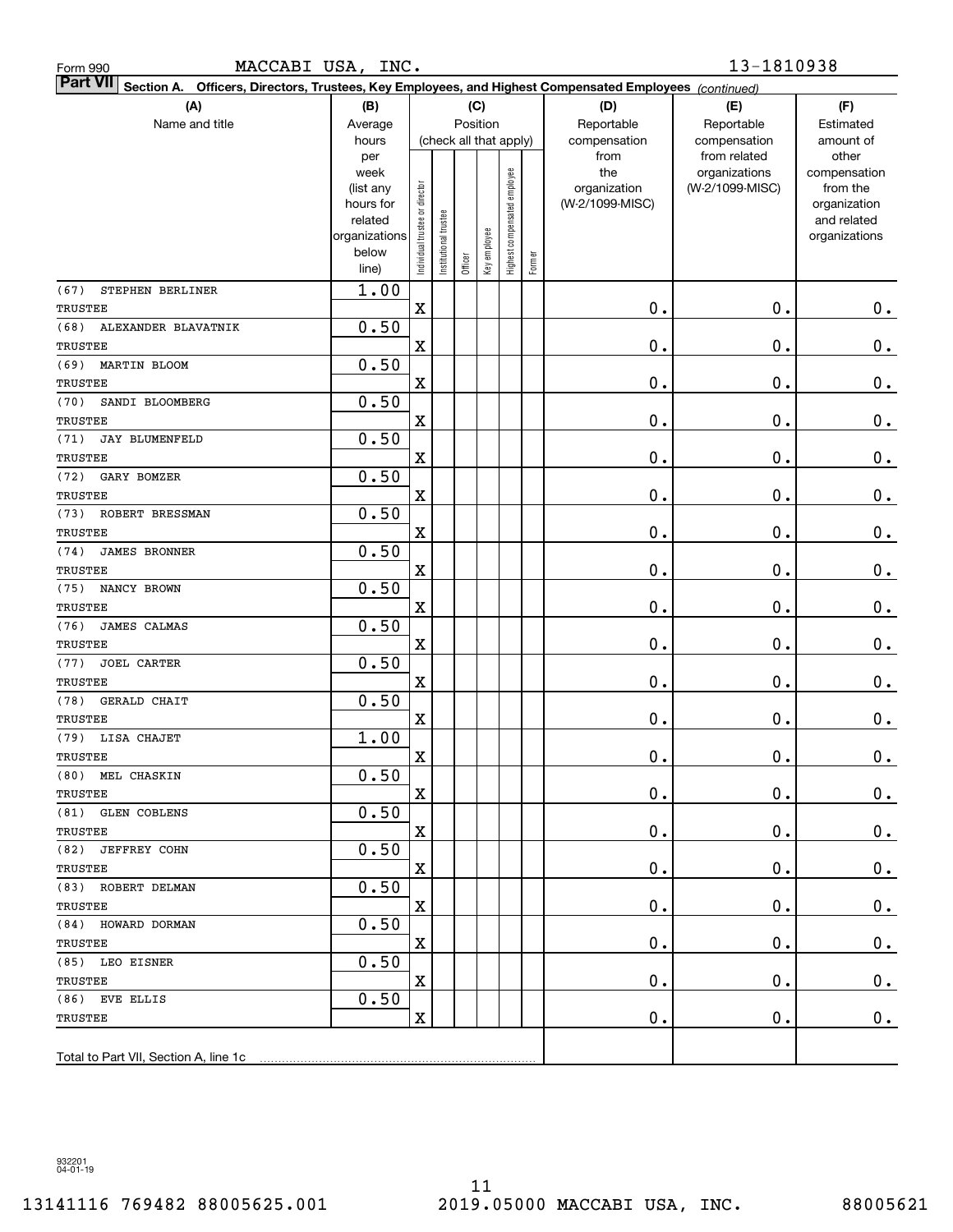| <b>Part VII</b> Section A. Officers, Directors, Trustees, Key Employees, and Highest Compensated Employees (continued) |                |                                |                      |         |                        |                              |        |                      |                              |                    |
|------------------------------------------------------------------------------------------------------------------------|----------------|--------------------------------|----------------------|---------|------------------------|------------------------------|--------|----------------------|------------------------------|--------------------|
| (A)                                                                                                                    | (B)            |                                |                      |         | (C)                    |                              |        | (D)                  | (E)                          | (F)                |
| Name and title                                                                                                         | Average        |                                |                      |         | Position               |                              |        | Reportable           | Reportable                   | Estimated          |
|                                                                                                                        | hours<br>per   |                                |                      |         | (check all that apply) |                              |        | compensation<br>from | compensation<br>from related | amount of<br>other |
|                                                                                                                        | week           |                                |                      |         |                        |                              |        | the                  | organizations                | compensation       |
|                                                                                                                        | (list any      |                                |                      |         |                        |                              |        | organization         | (W-2/1099-MISC)              | from the           |
|                                                                                                                        | hours for      |                                |                      |         |                        |                              |        | (W-2/1099-MISC)      |                              | organization       |
|                                                                                                                        | related        |                                |                      |         |                        |                              |        |                      |                              | and related        |
|                                                                                                                        | organizations  |                                |                      |         |                        |                              |        |                      |                              | organizations      |
|                                                                                                                        | below<br>line) | Individual trustee or director | nstitutional trustee | Officer | Key employee           | Highest compensated employee | Former |                      |                              |                    |
| LISA FISCHMAN<br>(87)                                                                                                  | 1.00           |                                |                      |         |                        |                              |        |                      |                              |                    |
| TRUSTEE                                                                                                                |                | $\mathbf x$                    |                      |         |                        |                              |        | 0.                   | $\mathbf 0$ .                | $0_{.}$            |
| (88)<br>PHILIP FISHEL                                                                                                  | 0.50           |                                |                      |         |                        |                              |        |                      |                              |                    |
| TRUSTEE                                                                                                                |                | $\mathbf X$                    |                      |         |                        |                              |        | 0.                   | $\mathbf 0$ .                | $\mathbf 0$ .      |
| (89)<br>MARK FISHMAN                                                                                                   | 0.50           |                                |                      |         |                        |                              |        |                      |                              |                    |
| <b>TRUSTEE</b>                                                                                                         |                | $\mathbf X$                    |                      |         |                        |                              |        | 0.                   | $\mathbf 0$ .                | $\mathbf 0$ .      |
| (90)<br><b>JESS FORREST</b>                                                                                            | 0.50           |                                |                      |         |                        |                              |        |                      |                              |                    |
| <b>TRUSTEE</b>                                                                                                         |                | $\mathbf X$                    |                      |         |                        |                              |        | $\mathbf 0$ .        | $\mathbf 0$ .                | $\mathbf 0$ .      |
| LORI FOX<br>(91)                                                                                                       | 0.50           |                                |                      |         |                        |                              |        |                      |                              |                    |
| TRUSTEE                                                                                                                |                | $\mathbf X$                    |                      |         |                        |                              |        | 0.                   | $\mathbf 0$ .                | $\mathbf 0$ .      |
| (92)<br>LEAH FRANKEL                                                                                                   | 0.50           |                                |                      |         |                        |                              |        |                      |                              |                    |
| TRUSTEE                                                                                                                |                | $\mathbf X$                    |                      |         |                        |                              |        | 0.                   | $\mathbf 0$ .                | $\mathbf 0$ .      |
| (93)<br>MARC FREIMUTH                                                                                                  | 0.50           |                                |                      |         |                        |                              |        |                      |                              |                    |
| TRUSTEE                                                                                                                |                | $\mathbf X$                    |                      |         |                        |                              |        | 0.                   | $\mathbf 0$ .                | $\mathbf 0$ .      |
| (94)<br><b>JONATHAN FRIEDER</b>                                                                                        | 0.50           |                                |                      |         |                        |                              |        |                      |                              |                    |
| TRUSTEE                                                                                                                |                | $\mathbf X$                    |                      |         |                        |                              |        | 0.                   | $\mathbf 0$ .                | $\mathbf 0$ .      |
| (95)<br>ARNOLD FRIEDMAN                                                                                                | 0.50           |                                |                      |         |                        |                              |        |                      |                              |                    |
| TRUSTEE                                                                                                                |                | $\mathbf X$                    |                      |         |                        |                              |        | 0.                   | $\mathbf 0$ .                | $\mathbf 0$ .      |
| (96)<br>HARLEE GASMER                                                                                                  | 0.50           |                                |                      |         |                        |                              |        |                      |                              |                    |
| TRUSTEE                                                                                                                |                | $\mathbf X$                    |                      |         |                        |                              |        | 0.                   | $\mathbf 0$ .                | $\mathbf 0$ .      |
| (97)<br>MARILYN GLASER                                                                                                 | 0.50           |                                |                      |         |                        |                              |        |                      |                              |                    |
| TRUSTEE                                                                                                                |                | $\mathbf X$                    |                      |         |                        |                              |        | $\mathbf 0$ .        | 0.                           | $\mathbf 0$ .      |
| (98)<br>ALAN GOLDBERG                                                                                                  | 1.00           |                                |                      |         |                        |                              |        |                      |                              |                    |
| TRUSTEE                                                                                                                |                | $\mathbf X$                    |                      |         |                        |                              |        | $\mathbf 0$ .        | 0.                           | $\mathbf 0$ .      |
| (99)<br>ADAM GOLDSTEIN                                                                                                 | 0.50           |                                |                      |         |                        |                              |        |                      |                              |                    |
| <b>TRUSTEE</b>                                                                                                         |                | $\mathbf X$                    |                      |         |                        |                              |        | $\mathbf 0$ .        | 0.                           | $\mathbf 0$ .      |
| (100) BRENT GOLDSTEIN                                                                                                  | 0.50           |                                |                      |         |                        |                              |        |                      |                              |                    |
| TRUSTEE                                                                                                                |                | $\mathbf X$                    |                      |         |                        |                              |        | 0.                   | $\mathbf 0$ .                | $0$ .              |
| (101) JOEL GOLDSTEIN<br>TRUSTEE                                                                                        | 0.50           | X                              |                      |         |                        |                              |        | 0.                   | $\mathbf 0$ .                | $0_{.}$            |
| (102) MARK GOLDSTEIN                                                                                                   | 0.50           |                                |                      |         |                        |                              |        |                      |                              |                    |
| TRUSTEE                                                                                                                |                | X                              |                      |         |                        |                              |        | 0.                   | $\mathbf 0$ .                | $0_{.}$            |
| (103) MICHAEL GOLDSTEIN                                                                                                | 0.50           |                                |                      |         |                        |                              |        |                      |                              |                    |
| TRUSTEE                                                                                                                |                | X                              |                      |         |                        |                              |        | $\mathbf 0$ .        | $\mathbf 0$ .                | $0_{.}$            |
| (104) BRIAN GREENE                                                                                                     | 0.50           |                                |                      |         |                        |                              |        |                      |                              |                    |
| TRUSTEE                                                                                                                |                | X                              |                      |         |                        |                              |        | $\mathbf 0$ .        | $\mathbf 0$ .                | $0_{.}$            |
| (105) YRAM GROFF                                                                                                       | 0.50           |                                |                      |         |                        |                              |        |                      |                              |                    |
| TRUSTEE                                                                                                                |                | $\mathbf X$                    |                      |         |                        |                              |        | $\mathbf 0$ .        | $\mathbf 0$ .                | $0_{.}$            |
| (106) STEPHEN GROFF                                                                                                    | 0.50           |                                |                      |         |                        |                              |        |                      |                              |                    |
| TRUSTEE                                                                                                                |                | $\mathbf X$                    |                      |         |                        |                              |        | $\mathbf 0$ .        | $\mathbf 0$ .                | 0.                 |
|                                                                                                                        |                |                                |                      |         |                        |                              |        |                      |                              |                    |
| Total to Part VII, Section A, line 1c                                                                                  |                |                                |                      |         |                        |                              |        |                      |                              |                    |

Form 990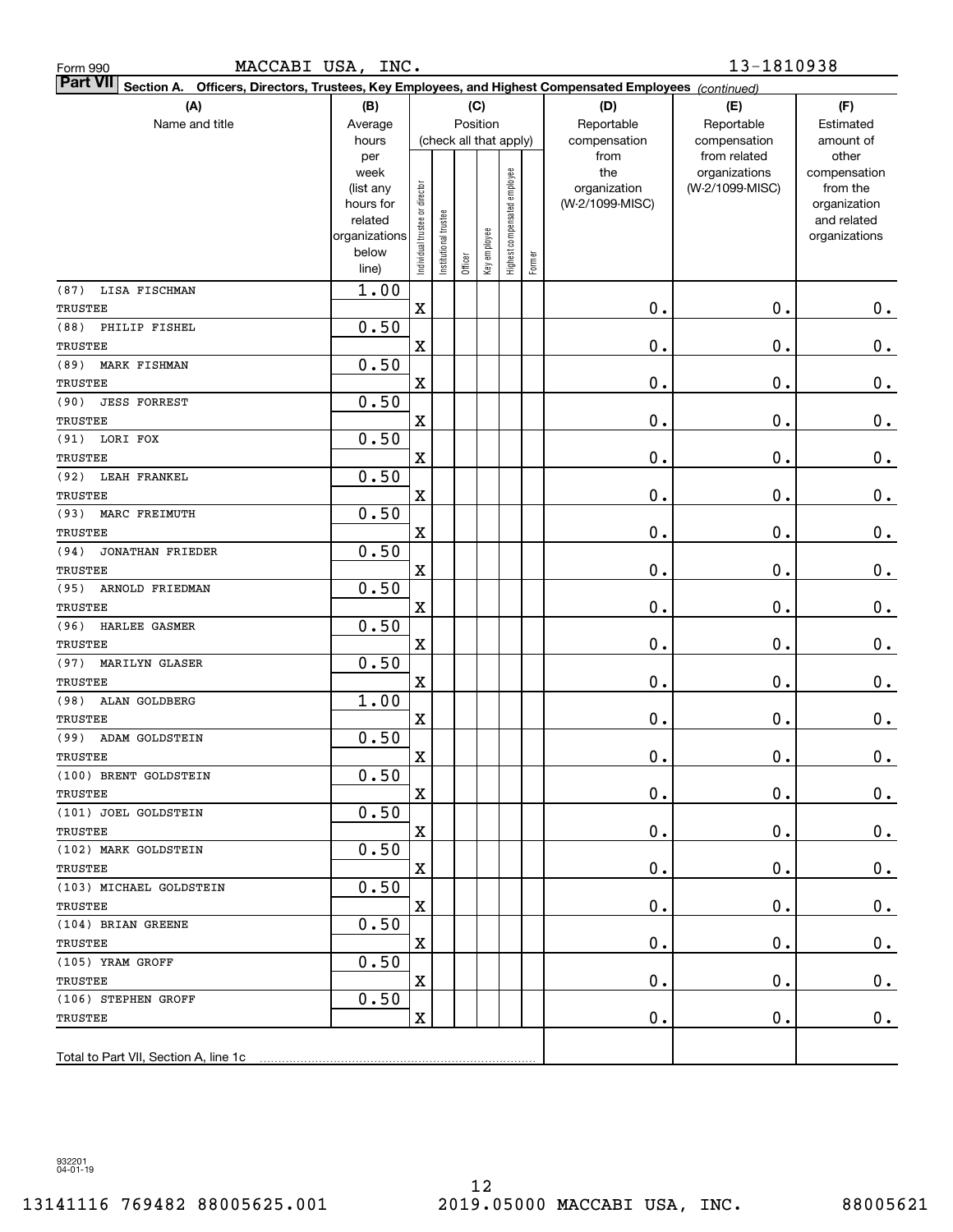| MACCABI USA, INC.<br>Form 990                                                                                                |                                                                                              |                                |                       |                                   |              |                              |        |                                                                | 13-1810938                                                       |                                                                                                |
|------------------------------------------------------------------------------------------------------------------------------|----------------------------------------------------------------------------------------------|--------------------------------|-----------------------|-----------------------------------|--------------|------------------------------|--------|----------------------------------------------------------------|------------------------------------------------------------------|------------------------------------------------------------------------------------------------|
| <b>Part VII</b><br>Officers, Directors, Trustees, Key Employees, and Highest Compensated Employees (continued)<br>Section A. |                                                                                              |                                |                       |                                   |              |                              |        |                                                                |                                                                  |                                                                                                |
| (A)                                                                                                                          | (B)                                                                                          |                                |                       |                                   | (C)          |                              |        | (D)                                                            | (E)                                                              | (F)                                                                                            |
| Name and title                                                                                                               | Average                                                                                      |                                |                       | Position                          |              |                              |        | Reportable                                                     | Reportable                                                       | Estimated                                                                                      |
|                                                                                                                              | hours<br>per<br>week<br>(list any<br>hours for<br>related<br>organizations<br>below<br>line) | Individual trustee or director | Institutional trustee | (check all that apply)<br>Officer | Key employee | Highest compensated employee | Former | compensation<br>from<br>the<br>organization<br>(W-2/1099-MISC) | compensation<br>from related<br>organizations<br>(W-2/1099-MISC) | amount of<br>other<br>compensation<br>from the<br>organization<br>and related<br>organizations |
| (107) MICHAEL GROSS                                                                                                          | 0.50                                                                                         |                                |                       |                                   |              |                              |        |                                                                |                                                                  |                                                                                                |
| TRUSTEE                                                                                                                      |                                                                                              | $\mathbf X$                    |                       |                                   |              |                              |        | 0.                                                             | 0.                                                               | 0.                                                                                             |
| (108) BETSY GROSSMAN                                                                                                         | 0.50                                                                                         |                                |                       |                                   |              |                              |        |                                                                |                                                                  |                                                                                                |
| TRUSTEE                                                                                                                      |                                                                                              | X                              |                       |                                   |              |                              |        | 0.                                                             | $\mathbf 0$ .                                                    | $\mathbf 0$ .                                                                                  |
| (109) GERALD GROSSMAN                                                                                                        | 0.50                                                                                         |                                |                       |                                   |              |                              |        |                                                                |                                                                  |                                                                                                |
| TRUSTEE                                                                                                                      |                                                                                              | X                              |                       |                                   |              |                              |        | 0.                                                             | $\mathbf 0$ .                                                    | $\mathbf 0$ .                                                                                  |
| (110) ALAN HAHN                                                                                                              | 0.50                                                                                         |                                |                       |                                   |              |                              |        |                                                                |                                                                  |                                                                                                |
| TRUSTEE                                                                                                                      |                                                                                              | X                              |                       |                                   |              |                              |        | 0.                                                             | $\mathbf 0$ .                                                    | $\mathbf 0$ .                                                                                  |
| (111) MATTHEW HALPERN                                                                                                        | 1.00                                                                                         |                                |                       |                                   |              |                              |        |                                                                |                                                                  |                                                                                                |
| TRUSTEE                                                                                                                      |                                                                                              | X                              |                       |                                   |              |                              |        | 0.                                                             | $\mathbf 0$ .                                                    | $\mathbf 0$ .                                                                                  |
| (112) IRIS HAMI                                                                                                              | 0.50                                                                                         |                                |                       |                                   |              |                              |        |                                                                |                                                                  |                                                                                                |
| <b>TRUSTEE</b>                                                                                                               |                                                                                              | X                              |                       |                                   |              |                              |        | 0.                                                             | $\mathbf 0$ .                                                    | $\mathbf 0$ .                                                                                  |
| (113) JOEL HIRSCH                                                                                                            | 0.50                                                                                         |                                |                       |                                   |              |                              |        |                                                                |                                                                  |                                                                                                |
| TRUSTEE                                                                                                                      |                                                                                              | X                              |                       |                                   |              |                              |        | 0.                                                             | $\mathbf 0$ .                                                    | $\mathbf 0$ .                                                                                  |
| (114) ELIE HIRSCHFELD                                                                                                        | 0.50                                                                                         |                                |                       |                                   |              |                              |        |                                                                |                                                                  |                                                                                                |
| TRUSTEE                                                                                                                      |                                                                                              | X                              |                       |                                   |              |                              |        | 0.                                                             | $\mathbf 0$ .                                                    | $\mathbf 0$ .                                                                                  |
| (115) JOSH KAHANE                                                                                                            | 0.50                                                                                         |                                |                       |                                   |              |                              |        |                                                                |                                                                  |                                                                                                |
| TRUSTEE                                                                                                                      |                                                                                              | X                              |                       |                                   |              |                              |        | 0.                                                             | $\mathbf 0$ .                                                    | $\mathbf 0$ .                                                                                  |
| (116) LAWRENCE KANTER                                                                                                        | 0.50                                                                                         |                                |                       |                                   |              |                              |        |                                                                |                                                                  |                                                                                                |
| TRUSTEE                                                                                                                      |                                                                                              | X                              |                       |                                   |              |                              |        | 0.                                                             | $\mathbf 0$ .                                                    | $\mathbf 0$ .                                                                                  |
| (117) KAREN KARPER                                                                                                           | 0.50                                                                                         |                                |                       |                                   |              |                              |        |                                                                |                                                                  |                                                                                                |
| TRUSTEE                                                                                                                      |                                                                                              | X                              |                       |                                   |              |                              |        | 0.                                                             | $\mathbf 0$ .                                                    | 0.                                                                                             |
| (118) JANE KATZ<br>TRUSTEE                                                                                                   | 0.50                                                                                         |                                |                       |                                   |              |                              |        | $\mathbf 0$ .                                                  | 0.                                                               |                                                                                                |
| (119) CHARLES KAUFMAN                                                                                                        | 0.50                                                                                         | $\mathbf X$                    |                       |                                   |              |                              |        |                                                                |                                                                  | 0.                                                                                             |
| TRUSTEE                                                                                                                      |                                                                                              | $\mathbf X$                    |                       |                                   |              |                              |        | $\mathbf 0$ .                                                  | $\mathbf 0$ .                                                    | $0$ .                                                                                          |
| (120) BONNIE KAY                                                                                                             | 0.50                                                                                         |                                |                       |                                   |              |                              |        |                                                                |                                                                  |                                                                                                |
| TRUSTEE                                                                                                                      |                                                                                              | X                              |                       |                                   |              |                              |        | 0.                                                             | $\mathbf 0$ .                                                    | 0.                                                                                             |
| (121) MARK KITAEFF                                                                                                           | 0.50                                                                                         |                                |                       |                                   |              |                              |        |                                                                |                                                                  |                                                                                                |
| TRUSTEE                                                                                                                      |                                                                                              | X                              |                       |                                   |              |                              |        | $\mathbf 0$ .                                                  | $\mathbf 0$ .                                                    | 0.                                                                                             |
| (122) PAUL KLAPPER                                                                                                           | 0.50                                                                                         |                                |                       |                                   |              |                              |        |                                                                |                                                                  |                                                                                                |
| TRUSTEE                                                                                                                      |                                                                                              | X                              |                       |                                   |              |                              |        | 0.                                                             | $\mathbf 0$ .                                                    | 0.                                                                                             |
| (123) JEFFREY KOHN                                                                                                           | 0.50                                                                                         |                                |                       |                                   |              |                              |        |                                                                |                                                                  |                                                                                                |
| TRUSTEE                                                                                                                      |                                                                                              | X                              |                       |                                   |              |                              |        | 0.                                                             | $\mathbf 0$ .                                                    | 0.                                                                                             |
| (124) LENNY KRAYZELBURG                                                                                                      | 0.50                                                                                         |                                |                       |                                   |              |                              |        |                                                                |                                                                  |                                                                                                |
| TRUSTEE                                                                                                                      |                                                                                              | X                              |                       |                                   |              |                              |        | 0.                                                             | $\mathbf 0$ .                                                    | 0.                                                                                             |
| (125) JEFFREY KRIEGER                                                                                                        | 0.50                                                                                         |                                |                       |                                   |              |                              |        |                                                                |                                                                  |                                                                                                |
| TRUSTEE                                                                                                                      |                                                                                              | X                              |                       |                                   |              |                              |        | 0.                                                             | $\mathbf 0$ .                                                    | 0.                                                                                             |
| (126) ERIC KRIFTCHER                                                                                                         | 0.50                                                                                         |                                |                       |                                   |              |                              |        |                                                                |                                                                  |                                                                                                |
| TRUSTEE                                                                                                                      |                                                                                              | $\mathbf X$                    |                       |                                   |              |                              |        | 0.                                                             | $\mathbf 0$ .                                                    | 0.                                                                                             |
|                                                                                                                              |                                                                                              |                                |                       |                                   |              |                              |        |                                                                |                                                                  |                                                                                                |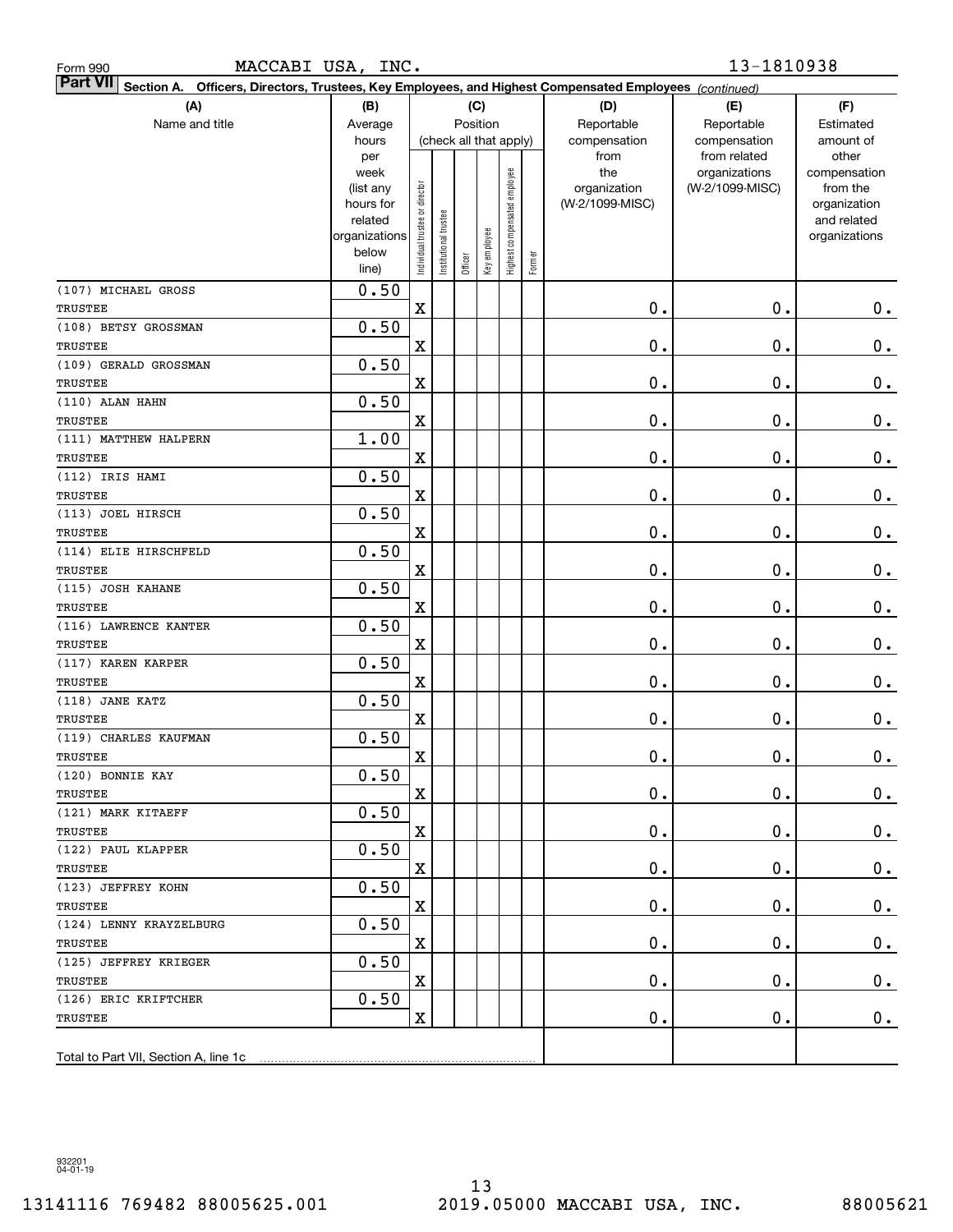| MACCABI USA, INC.<br>Form 990                                                                                             |                                                |                                |                      |                        |              |                              |        |                                                                | 13-1810938                                                       |                                                                |
|---------------------------------------------------------------------------------------------------------------------------|------------------------------------------------|--------------------------------|----------------------|------------------------|--------------|------------------------------|--------|----------------------------------------------------------------|------------------------------------------------------------------|----------------------------------------------------------------|
| <b>Part VII</b><br>Section A. Officers, Directors, Trustees, Key Employees, and Highest Compensated Employees (continued) |                                                |                                |                      |                        |              |                              |        |                                                                |                                                                  |                                                                |
| (A)                                                                                                                       | (B)                                            |                                |                      |                        | (C)          |                              |        | (D)                                                            | (E)                                                              | (F)                                                            |
| Name and title                                                                                                            | Average                                        |                                |                      | Position               |              |                              |        | Reportable                                                     | Reportable                                                       | Estimated                                                      |
|                                                                                                                           | hours<br>per<br>week<br>(list any<br>hours for |                                |                      | (check all that apply) |              |                              |        | compensation<br>from<br>the<br>organization<br>(W-2/1099-MISC) | compensation<br>from related<br>organizations<br>(W-2/1099-MISC) | amount of<br>other<br>compensation<br>from the<br>organization |
|                                                                                                                           | related<br>organizations<br>below<br>line)     | Individual trustee or director | nstitutional trustee | Officer                | Key employee | Highest compensated employee | Former |                                                                |                                                                  | and related<br>organizations                                   |
| (127) BRIAN KRONICK<br><b>TRUSTEE</b>                                                                                     | 0.50                                           | $\mathbf X$                    |                      |                        |              |                              |        | $\mathbf 0$ .                                                  | 0.                                                               | 0.                                                             |
| (128) HAROLD KURTZ                                                                                                        | 0.50                                           |                                |                      |                        |              |                              |        |                                                                |                                                                  |                                                                |
| <b>TRUSTEE</b>                                                                                                            |                                                | X                              |                      |                        |              |                              |        | $\mathbf 0$ .                                                  | 0.                                                               | $\mathbf 0$ .                                                  |
| (129) CHARLES LEBOVITZ                                                                                                    | 0.50                                           |                                |                      |                        |              |                              |        |                                                                |                                                                  |                                                                |
| <b>TRUSTEE</b>                                                                                                            |                                                | X                              |                      |                        |              |                              |        | $\mathbf 0$ .                                                  | 0.                                                               | $\mathbf 0$ .                                                  |
| (130) DAVID LEBOWITZ                                                                                                      | 0.50                                           |                                |                      |                        |              |                              |        |                                                                |                                                                  |                                                                |
| <b>TRUSTEE</b>                                                                                                            |                                                | X                              |                      |                        |              |                              |        | $\mathbf 0$ .                                                  | 0.                                                               | $\mathbf 0$ .                                                  |
| (131) HARVEY LEFF                                                                                                         | 0.50                                           |                                |                      |                        |              |                              |        |                                                                |                                                                  |                                                                |
| <b>TRUSTEE</b>                                                                                                            |                                                | X                              |                      |                        |              |                              |        | $\mathbf 0$ .                                                  | 0.                                                               | $\mathbf 0$ .                                                  |
| (132) LAWRENCE LEFF                                                                                                       | 0.50                                           |                                |                      |                        |              |                              |        |                                                                |                                                                  |                                                                |
| <b>TRUSTEE</b>                                                                                                            |                                                | X                              |                      |                        |              |                              |        | $\mathbf 0$ .                                                  | 0.                                                               | $\mathbf 0$ .                                                  |
| (133) RABBI DARREN LEVINE                                                                                                 | 1.00                                           |                                |                      |                        |              |                              |        |                                                                |                                                                  |                                                                |
| <b>TRUSTEE</b>                                                                                                            |                                                | X                              |                      |                        |              |                              |        | $\mathbf 0$ .                                                  | 0.                                                               | $\mathbf 0$ .                                                  |
| (134) HOWARD LEVY                                                                                                         | 0.50                                           |                                |                      |                        |              |                              |        |                                                                |                                                                  |                                                                |
| <b>TRUSTEE</b>                                                                                                            |                                                | X                              |                      |                        |              |                              |        | $\mathbf 0$ .                                                  | 0.                                                               | $\mathbf 0$ .                                                  |
| (135) JACKIE LEWIS                                                                                                        | 0.50                                           |                                |                      |                        |              |                              |        |                                                                |                                                                  |                                                                |
| <b>TRUSTEE</b>                                                                                                            | 1.00                                           | $\mathbf X$                    |                      |                        |              |                              |        | $\mathbf 0$ .                                                  | 0.                                                               | $\mathbf 0$ .                                                  |
| (136) DEBORAH LICHTENFELD<br><b>TRUSTEE</b>                                                                               |                                                | X                              |                      |                        |              |                              |        | $\mathbf 0$ .                                                  | 0.                                                               | 0.                                                             |
| (137) DOUGLAS LIFTMAN                                                                                                     | 0.50                                           |                                |                      |                        |              |                              |        |                                                                |                                                                  |                                                                |
| <b>TRUSTEE</b>                                                                                                            |                                                | X                              |                      |                        |              |                              |        | $\mathbf 0$ .                                                  | 0.                                                               | 0.                                                             |
| (138) GEORGE LIPPMAN                                                                                                      | 0.50                                           |                                |                      |                        |              |                              |        |                                                                |                                                                  |                                                                |
| <b>TRUSTEE</b>                                                                                                            |                                                | X                              |                      |                        |              |                              |        | $\mathbf 0$ .                                                  | 0.                                                               | 0.                                                             |
| (139) DAVID LORRY                                                                                                         | 0.50                                           |                                |                      |                        |              |                              |        |                                                                |                                                                  |                                                                |
| TRUSTEE                                                                                                                   |                                                | $\mathbf X$                    |                      |                        |              |                              |        | $\mathbf 0$ .                                                  | $\mathbf 0$ .                                                    | $\mathbf 0$ .                                                  |
| (140) ALAN MAGERMAN                                                                                                       | 0.50                                           |                                |                      |                        |              |                              |        |                                                                |                                                                  |                                                                |
| TRUSTEE                                                                                                                   |                                                | X                              |                      |                        |              |                              |        | 0.                                                             | 0.                                                               | 0.                                                             |
| (141) JOEL MAGERMAN                                                                                                       | 1.00                                           |                                |                      |                        |              |                              |        |                                                                |                                                                  |                                                                |
| TRUSTEE                                                                                                                   | 0.50                                           | $\mathbf X$                    |                      |                        |              |                              |        | 0.                                                             | 0.                                                               | 0.                                                             |
| (142) RACHEL MAGERMAN<br><b>TRUSTEE</b>                                                                                   |                                                | $\mathbf X$                    |                      |                        |              |                              |        | 0.                                                             | 0.                                                               | 0.                                                             |
| (143) MICHAEL MARINOFF                                                                                                    | 0.50                                           |                                |                      |                        |              |                              |        |                                                                |                                                                  |                                                                |
| TRUSTEE                                                                                                                   |                                                | $\mathbf X$                    |                      |                        |              |                              |        | 0.                                                             | 0.                                                               | 0.                                                             |
| (144) CHRIS MCPHERSON                                                                                                     | 0.50                                           |                                |                      |                        |              |                              |        |                                                                |                                                                  |                                                                |
| TRUSTEE                                                                                                                   |                                                | $\mathbf X$                    |                      |                        |              |                              |        | 0.                                                             | $\mathbf 0$ .                                                    | 0.                                                             |
| (145) ALAN MELTZER                                                                                                        | 0.50                                           |                                |                      |                        |              |                              |        |                                                                |                                                                  |                                                                |
| TRUSTEE                                                                                                                   |                                                | $\mathbf X$                    |                      |                        |              |                              |        | $\mathbf 0$ .                                                  | $\mathbf 0$ .                                                    | 0.                                                             |
| (146) DAVID MENCHE                                                                                                        | 0.50                                           |                                |                      |                        |              |                              |        |                                                                |                                                                  |                                                                |
| TRUSTEE                                                                                                                   |                                                | $\mathbf X$                    |                      |                        |              |                              |        | $\mathbf 0$ .                                                  | 0.                                                               | 0.                                                             |
| Total to Part VII, Section A, line 1c                                                                                     |                                                |                                |                      |                        |              |                              |        |                                                                |                                                                  |                                                                |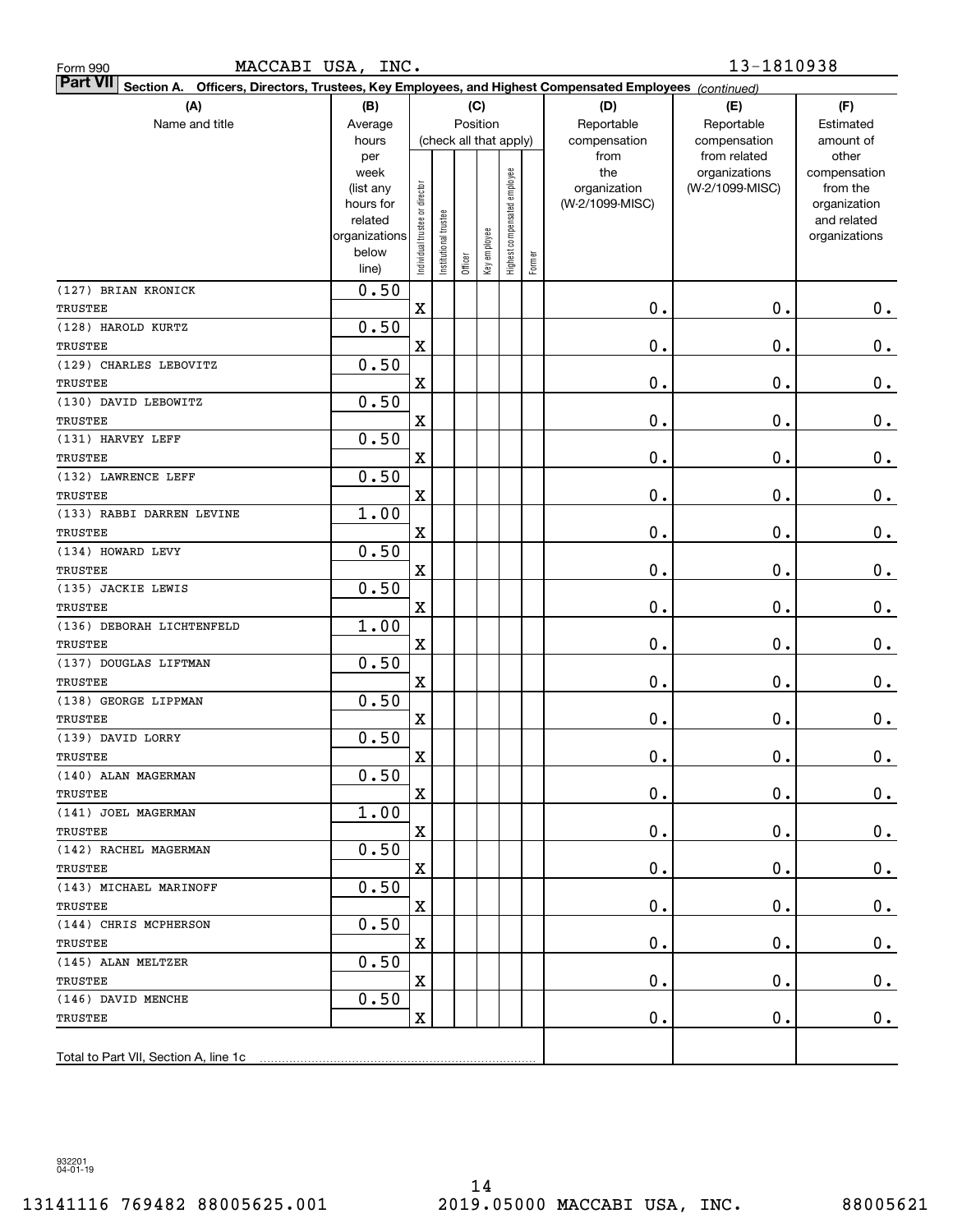| MACCABI USA, INC.<br>Form 990                                                                                             |                                                                                     |                                |                      |                                   |              |                              |        |                                                                | 13-1810938                                                       |                                                                                                |
|---------------------------------------------------------------------------------------------------------------------------|-------------------------------------------------------------------------------------|--------------------------------|----------------------|-----------------------------------|--------------|------------------------------|--------|----------------------------------------------------------------|------------------------------------------------------------------|------------------------------------------------------------------------------------------------|
| <b>Part VII</b><br>Section A. Officers, Directors, Trustees, Key Employees, and Highest Compensated Employees (continued) |                                                                                     |                                |                      |                                   |              |                              |        |                                                                |                                                                  |                                                                                                |
| (A)                                                                                                                       | (B)                                                                                 |                                |                      |                                   | (C)          |                              |        | (D)                                                            | (E)                                                              | (F)                                                                                            |
| Name and title                                                                                                            | Average                                                                             |                                |                      | Position                          |              |                              |        | Reportable                                                     | Reportable                                                       | Estimated                                                                                      |
|                                                                                                                           | hours<br>per<br>week<br>(list any<br>hours for<br>related<br>organizations<br>below | Individual trustee or director | nstitutional trustee | (check all that apply)<br>Officer | Key employee | Highest compensated employee | Former | compensation<br>from<br>the<br>organization<br>(W-2/1099-MISC) | compensation<br>from related<br>organizations<br>(W-2/1099-MISC) | amount of<br>other<br>compensation<br>from the<br>organization<br>and related<br>organizations |
|                                                                                                                           | line)                                                                               |                                |                      |                                   |              |                              |        |                                                                |                                                                  |                                                                                                |
| (147) KIM MERTENS<br>TRUSTEE                                                                                              | 0.50                                                                                | $\mathbf X$                    |                      |                                   |              |                              |        | $\mathbf 0$ .                                                  | 0.                                                               | 0.                                                                                             |
| (148) JEAN MILBAUER                                                                                                       | 0.50                                                                                |                                |                      |                                   |              |                              |        |                                                                |                                                                  |                                                                                                |
| <b>TRUSTEE</b>                                                                                                            |                                                                                     | X                              |                      |                                   |              |                              |        | $\mathbf 0$ .                                                  | 0.                                                               | $\mathbf 0$ .                                                                                  |
| (149) JONATHAN MILLER                                                                                                     | 0.50                                                                                |                                |                      |                                   |              |                              |        |                                                                |                                                                  |                                                                                                |
| <b>TRUSTEE</b>                                                                                                            |                                                                                     | X                              |                      |                                   |              |                              |        | $\mathbf 0$ .                                                  | 0.                                                               | $\mathbf 0$ .                                                                                  |
| (150) MELVYN MILLER                                                                                                       | 0.50                                                                                |                                |                      |                                   |              |                              |        |                                                                |                                                                  |                                                                                                |
| <b>TRUSTEE</b>                                                                                                            |                                                                                     | X                              |                      |                                   |              |                              |        | $\mathbf 0$ .                                                  | 0.                                                               | $\mathbf 0$ .                                                                                  |
| (151) ARNOLD MINKOFF                                                                                                      | 0.50                                                                                |                                |                      |                                   |              |                              |        |                                                                |                                                                  |                                                                                                |
| <b>TRUSTEE</b>                                                                                                            |                                                                                     | X                              |                      |                                   |              |                              |        | $\mathbf 0$ .                                                  | 0.                                                               | $\mathbf 0$ .                                                                                  |
| (152) SUSAN MORGAN                                                                                                        | 0.50                                                                                |                                |                      |                                   |              |                              |        |                                                                |                                                                  |                                                                                                |
| <b>TRUSTEE</b>                                                                                                            |                                                                                     | X                              |                      |                                   |              |                              |        | $\mathbf 0$ .                                                  | 0.                                                               | $\mathbf 0$ .                                                                                  |
| (153) JEFFREY MOSHAL                                                                                                      | 0.50                                                                                |                                |                      |                                   |              |                              |        |                                                                |                                                                  |                                                                                                |
| <b>TRUSTEE</b>                                                                                                            |                                                                                     | X                              |                      |                                   |              |                              |        | $\mathbf 0$ .                                                  | 0.                                                               | $\mathbf 0$ .                                                                                  |
| (154) NANCY NEFF                                                                                                          | 0.50                                                                                |                                |                      |                                   |              |                              |        |                                                                |                                                                  |                                                                                                |
| <b>TRUSTEE</b>                                                                                                            |                                                                                     | X                              |                      |                                   |              |                              |        | $\mathbf 0$ .                                                  | 0.                                                               | $\mathbf 0$ .                                                                                  |
| (155) LAWRENCE NORMAN                                                                                                     | 0.50                                                                                |                                |                      |                                   |              |                              |        |                                                                |                                                                  |                                                                                                |
| <b>TRUSTEE</b>                                                                                                            |                                                                                     | X                              |                      |                                   |              |                              |        | $\mathbf 0$ .                                                  | 0.                                                               | $\mathbf 0$ .                                                                                  |
| (156) DEANE PENN                                                                                                          | 0.50                                                                                |                                |                      |                                   |              |                              |        |                                                                |                                                                  |                                                                                                |
| <b>TRUSTEE</b>                                                                                                            |                                                                                     | X                              |                      |                                   |              |                              |        | $\mathbf 0$ .                                                  | 0.                                                               | 0.                                                                                             |
| (157) SUSAN PENN                                                                                                          | 0.50                                                                                |                                |                      |                                   |              |                              |        |                                                                |                                                                  |                                                                                                |
| <b>TRUSTEE</b>                                                                                                            |                                                                                     | X                              |                      |                                   |              |                              |        | $\mathbf 0$ .                                                  | 0.                                                               | 0.                                                                                             |
| (158) BRYAN POLLACK<br><b>TRUSTEE</b>                                                                                     | 0.50                                                                                |                                |                      |                                   |              |                              |        | $\mathbf 0$ .                                                  | 0.                                                               |                                                                                                |
| (159) PETER POLLAT                                                                                                        | 0.50                                                                                | X                              |                      |                                   |              |                              |        |                                                                |                                                                  | 0.                                                                                             |
| TRUSTEE                                                                                                                   |                                                                                     | $\mathbf X$                    |                      |                                   |              |                              |        | $\mathbf 0$ .                                                  | $\mathbf 0$ .                                                    | $0$ .                                                                                          |
| (160) TERRY POSNER                                                                                                        | 0.50                                                                                |                                |                      |                                   |              |                              |        |                                                                |                                                                  |                                                                                                |
| TRUSTEE                                                                                                                   |                                                                                     | X                              |                      |                                   |              |                              |        | 0.                                                             | 0.                                                               | 0.                                                                                             |
| (161) JOSHUA PRANSKY                                                                                                      | 0.50                                                                                |                                |                      |                                   |              |                              |        |                                                                |                                                                  |                                                                                                |
| TRUSTEE                                                                                                                   |                                                                                     | $\mathbf X$                    |                      |                                   |              |                              |        | 0.                                                             | 0.                                                               | 0.                                                                                             |
| (162) H. LEWIS RAPAPORT                                                                                                   | 0.50                                                                                |                                |                      |                                   |              |                              |        |                                                                |                                                                  |                                                                                                |
| TRUSTEE                                                                                                                   |                                                                                     | $\mathbf X$                    |                      |                                   |              |                              |        | 0.                                                             | 0.                                                               | 0.                                                                                             |
| (163) DANIEL REICH                                                                                                        | 0.50                                                                                |                                |                      |                                   |              |                              |        |                                                                |                                                                  |                                                                                                |
| TRUSTEE                                                                                                                   |                                                                                     | $\mathbf X$                    |                      |                                   |              |                              |        | 0.                                                             | 0.                                                               | 0.                                                                                             |
| (164) ANGELA RETELNY                                                                                                      | 0.50                                                                                |                                |                      |                                   |              |                              |        |                                                                |                                                                  |                                                                                                |
| TRUSTEE                                                                                                                   |                                                                                     | $\mathbf X$                    |                      |                                   |              |                              |        | 0.                                                             | $\mathbf 0$ .                                                    | 0.                                                                                             |
| (165) MERYL ROMEU                                                                                                         | 0.50                                                                                |                                |                      |                                   |              |                              |        |                                                                |                                                                  |                                                                                                |
| TRUSTEE                                                                                                                   |                                                                                     | $\mathbf X$                    |                      |                                   |              |                              |        | 0.                                                             | $\mathbf 0$ .                                                    | 0.                                                                                             |
| (166) JOEL ROODYN                                                                                                         | 0.50                                                                                |                                |                      |                                   |              |                              |        |                                                                |                                                                  |                                                                                                |
| TRUSTEE                                                                                                                   |                                                                                     | $\mathbf X$                    |                      |                                   |              |                              |        | $\mathbf 0$ .                                                  | 0.                                                               | 0.                                                                                             |
| Total to Part VII, Section A, line 1c                                                                                     |                                                                                     |                                |                      |                                   |              |                              |        |                                                                |                                                                  |                                                                                                |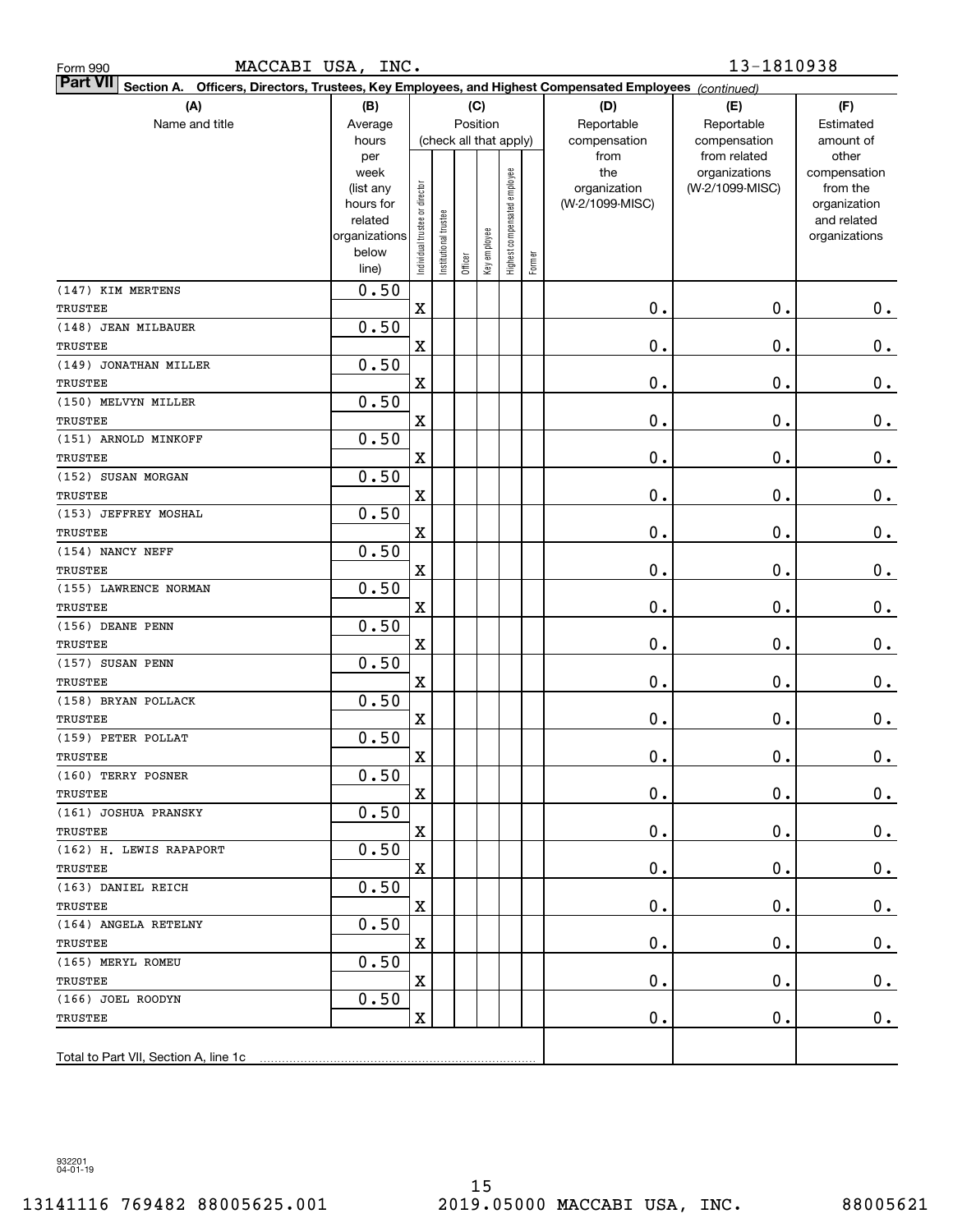| MACCABI USA, INC.<br>Form 990                                                                                             |                                                |                                |                      |                        |              |                              |        |                                                                | 13-1810938                                                       |                                                                |
|---------------------------------------------------------------------------------------------------------------------------|------------------------------------------------|--------------------------------|----------------------|------------------------|--------------|------------------------------|--------|----------------------------------------------------------------|------------------------------------------------------------------|----------------------------------------------------------------|
| <b>Part VII</b><br>Section A. Officers, Directors, Trustees, Key Employees, and Highest Compensated Employees (continued) |                                                |                                |                      |                        |              |                              |        |                                                                |                                                                  |                                                                |
| (A)                                                                                                                       | (B)                                            |                                |                      |                        | (C)          |                              |        | (D)                                                            | (E)                                                              | (F)                                                            |
| Name and title                                                                                                            | Average                                        |                                |                      | Position               |              |                              |        | Reportable                                                     | Reportable                                                       | Estimated                                                      |
|                                                                                                                           | hours<br>per<br>week<br>(list any<br>hours for |                                |                      | (check all that apply) |              |                              |        | compensation<br>from<br>the<br>organization<br>(W-2/1099-MISC) | compensation<br>from related<br>organizations<br>(W-2/1099-MISC) | amount of<br>other<br>compensation<br>from the<br>organization |
|                                                                                                                           | related<br>organizations<br>below<br>line)     | Individual trustee or director | nstitutional trustee | Officer                | Key employee | Highest compensated employee | Former |                                                                |                                                                  | and related<br>organizations                                   |
| (167) RICHARD ROTHMAN                                                                                                     | 0.50                                           |                                |                      |                        |              |                              |        |                                                                |                                                                  |                                                                |
| <b>TRUSTEE</b>                                                                                                            |                                                | $\mathbf X$                    |                      |                        |              |                              |        | $\mathbf 0$ .                                                  | 0.                                                               | 0.                                                             |
| (168) JEFFREY ROTTER                                                                                                      | 0.50                                           |                                |                      |                        |              |                              |        |                                                                |                                                                  |                                                                |
| <b>TRUSTEE</b>                                                                                                            |                                                | X                              |                      |                        |              |                              |        | $\mathbf 0$ .                                                  | 0.                                                               | $\mathbf 0$ .                                                  |
| (169) BENJAMIN RUBIN                                                                                                      | 0.50                                           |                                |                      |                        |              |                              |        |                                                                |                                                                  |                                                                |
| <b>TRUSTEE</b>                                                                                                            |                                                | X                              |                      |                        |              |                              |        | $\mathbf 0$ .                                                  | 0.                                                               | $\mathbf 0$ .                                                  |
| (170) SUMMER RUNESTAD                                                                                                     | 1.00                                           |                                |                      |                        |              |                              |        | $\mathbf 0$ .                                                  |                                                                  |                                                                |
| <b>TRUSTEE</b>                                                                                                            | 0.50                                           | X                              |                      |                        |              |                              |        |                                                                | 0.                                                               | $\mathbf 0$ .                                                  |
| (171) BARBARA SABIN<br><b>TRUSTEE</b>                                                                                     |                                                | X                              |                      |                        |              |                              |        | $\mathbf 0$ .                                                  | 0.                                                               | $\mathbf 0$ .                                                  |
| (172) HAROLD SACKS                                                                                                        | 0.50                                           |                                |                      |                        |              |                              |        |                                                                |                                                                  |                                                                |
| <b>TRUSTEE</b>                                                                                                            |                                                | X                              |                      |                        |              |                              |        | $\mathbf 0$ .                                                  | 0.                                                               | $\mathbf 0$ .                                                  |
| (173) JOSIE SANDLER                                                                                                       | 0.50                                           |                                |                      |                        |              |                              |        |                                                                |                                                                  |                                                                |
| <b>TRUSTEE</b>                                                                                                            |                                                | X                              |                      |                        |              |                              |        | $\mathbf 0$ .                                                  | 0.                                                               | $\mathbf 0$ .                                                  |
| (174) JOSHUA SCHACHTER                                                                                                    | 0.50                                           |                                |                      |                        |              |                              |        |                                                                |                                                                  |                                                                |
| <b>TRUSTEE</b>                                                                                                            |                                                | X                              |                      |                        |              |                              |        | $\mathbf 0$ .                                                  | 0.                                                               | $\mathbf 0$ .                                                  |
| (175) NEIL SCHECHTER                                                                                                      | 0.50                                           |                                |                      |                        |              |                              |        |                                                                |                                                                  |                                                                |
| <b>TRUSTEE</b>                                                                                                            |                                                | X                              |                      |                        |              |                              |        | $\mathbf 0$ .                                                  | 0.                                                               | $\mathbf 0$ .                                                  |
| (176) BRADLEY SCHER                                                                                                       | 0.50                                           |                                |                      |                        |              |                              |        |                                                                |                                                                  |                                                                |
| <b>TRUSTEE</b>                                                                                                            |                                                | X                              |                      |                        |              |                              |        | $\mathbf 0$ .                                                  | 0.                                                               | 0.                                                             |
| (177) BRIAN SCHIFF                                                                                                        | 0.50                                           |                                |                      |                        |              |                              |        |                                                                |                                                                  |                                                                |
| <b>TRUSTEE</b>                                                                                                            |                                                | X                              |                      |                        |              |                              |        | $\mathbf 0$ .                                                  | 0.                                                               | 0.                                                             |
| (178) MICHAEL SHEFF                                                                                                       | 0.50                                           |                                |                      |                        |              |                              |        |                                                                |                                                                  |                                                                |
| <b>TRUSTEE</b>                                                                                                            |                                                | X                              |                      |                        |              |                              |        | $\mathbf 0$ .                                                  | 0.                                                               | 0.                                                             |
| (179) MURRAY SHELDON                                                                                                      | 0.50                                           |                                |                      |                        |              |                              |        |                                                                |                                                                  |                                                                |
| TRUSTEE                                                                                                                   |                                                | $\mathbf X$                    |                      |                        |              |                              |        | $\mathbf 0$ .                                                  | $\mathbf 0$ .                                                    | $0$ .                                                          |
| (180) LENNY SILBERMAN                                                                                                     | 0.50                                           |                                |                      |                        |              |                              |        |                                                                |                                                                  |                                                                |
| TRUSTEE                                                                                                                   |                                                | X                              |                      |                        |              |                              |        | 0.                                                             | 0.                                                               | 0.                                                             |
| (181) MARK SILVER                                                                                                         | 0.50                                           |                                |                      |                        |              |                              |        |                                                                |                                                                  |                                                                |
| TRUSTEE                                                                                                                   |                                                | $\mathbf X$                    |                      |                        |              |                              |        | $\mathbf 0$ .                                                  | 0.                                                               | 0.                                                             |
| (182) MORTON SLOAN                                                                                                        | 0.50                                           |                                |                      |                        |              |                              |        |                                                                |                                                                  |                                                                |
| <b>TRUSTEE</b>                                                                                                            |                                                | $\mathbf X$                    |                      |                        |              |                              |        | $\mathbf 0$ .                                                  | 0.                                                               | 0.                                                             |
| (183) ROBERT SOCKOLOV                                                                                                     | 0.50                                           |                                |                      |                        |              |                              |        |                                                                |                                                                  |                                                                |
| TRUSTEE                                                                                                                   | 0.50                                           | $\mathbf X$                    |                      |                        |              |                              |        | 0.                                                             | 0.                                                               | 0.                                                             |
| (184) HOWARD SOLOMON<br>TRUSTEE                                                                                           |                                                | $\mathbf X$                    |                      |                        |              |                              |        | 0.                                                             | 0.                                                               | 0.                                                             |
| (185) TRACEY SPECTER                                                                                                      | 0.50                                           |                                |                      |                        |              |                              |        |                                                                |                                                                  |                                                                |
| TRUSTEE                                                                                                                   |                                                | $\mathbf X$                    |                      |                        |              |                              |        | $\mathbf 0$ .                                                  | $\mathbf 0$ .                                                    | 0.                                                             |
| (186) MARK SPITZ                                                                                                          | 0.50                                           |                                |                      |                        |              |                              |        |                                                                |                                                                  |                                                                |
| TRUSTEE                                                                                                                   |                                                | $\mathbf X$                    |                      |                        |              |                              |        | $\mathbf 0$ .                                                  | 0.                                                               | 0.                                                             |
|                                                                                                                           |                                                |                                |                      |                        |              |                              |        |                                                                |                                                                  |                                                                |
| Total to Part VII, Section A, line 1c                                                                                     |                                                |                                |                      |                        |              |                              |        |                                                                |                                                                  |                                                                |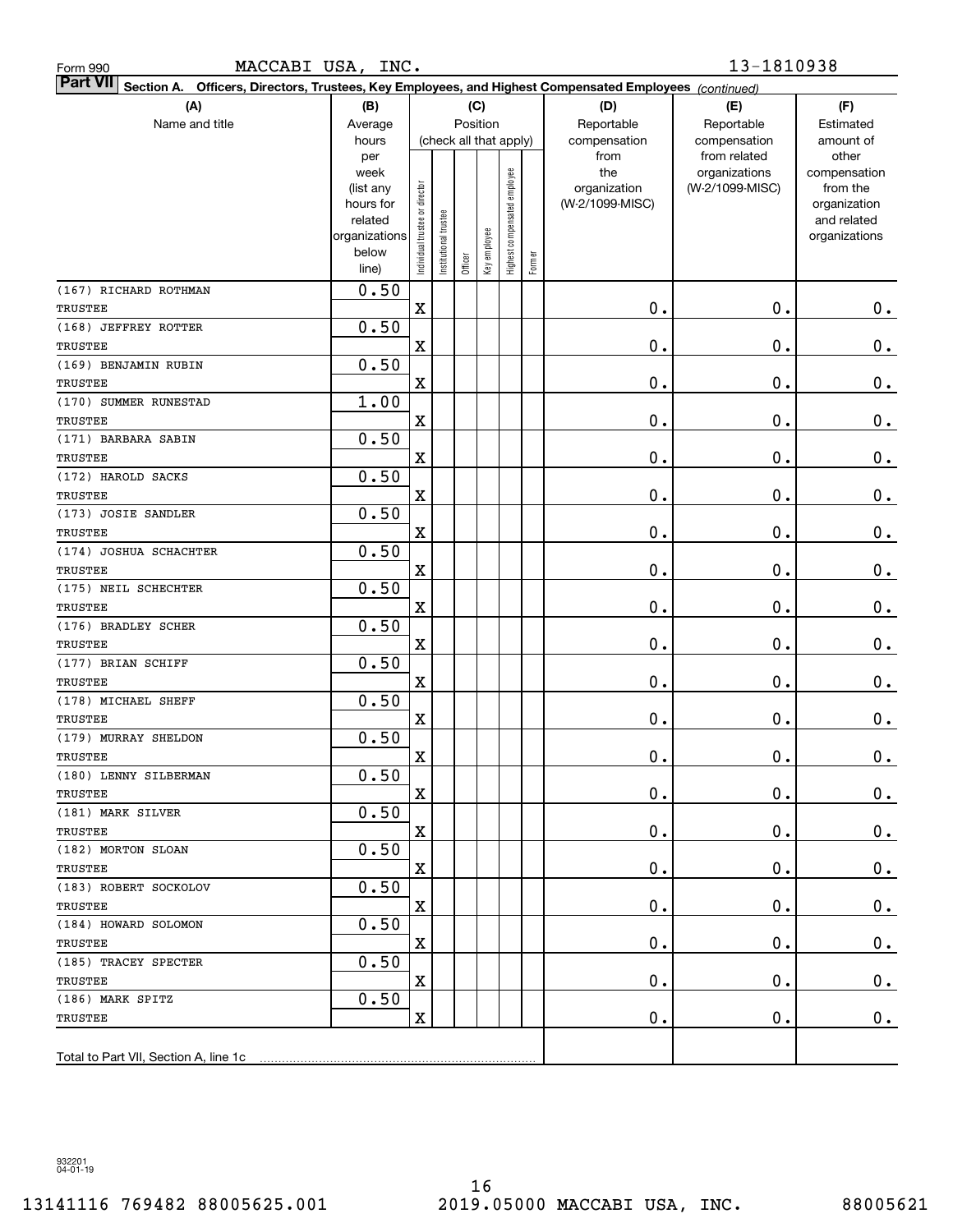| MACCABI USA, INC.<br>Form 990                                                                                             |                        |                                |                       |         |                        |                              |        |                      | 13-1810938                   |                    |
|---------------------------------------------------------------------------------------------------------------------------|------------------------|--------------------------------|-----------------------|---------|------------------------|------------------------------|--------|----------------------|------------------------------|--------------------|
| <b>Part VII</b><br>Section A. Officers, Directors, Trustees, Key Employees, and Highest Compensated Employees (continued) |                        |                                |                       |         |                        |                              |        |                      |                              |                    |
| (A)                                                                                                                       | (B)                    |                                |                       |         | (C)                    |                              |        | (D)                  | (E)                          | (F)                |
| Name and title                                                                                                            | Average                |                                |                       |         | Position               |                              |        | Reportable           | Reportable                   | Estimated          |
|                                                                                                                           | hours                  |                                |                       |         | (check all that apply) |                              |        | compensation<br>from | compensation<br>from related | amount of<br>other |
|                                                                                                                           | per<br>week            |                                |                       |         |                        |                              |        | the                  | organizations                | compensation       |
|                                                                                                                           | (list any              |                                |                       |         |                        |                              |        | organization         | (W-2/1099-MISC)              | from the           |
|                                                                                                                           | hours for              |                                |                       |         |                        |                              |        | (W-2/1099-MISC)      |                              | organization       |
|                                                                                                                           | related                |                                |                       |         |                        |                              |        |                      |                              | and related        |
|                                                                                                                           | organizations<br>below |                                |                       |         |                        |                              |        |                      |                              | organizations      |
|                                                                                                                           | line)                  | Individual trustee or director | Institutional trustee | Officer | Key employee           | Highest compensated employee | Former |                      |                              |                    |
| (187) JESSICA STEGMAN                                                                                                     | 0.50                   |                                |                       |         |                        |                              |        |                      |                              |                    |
| TRUSTEE                                                                                                                   |                        | $\mathbf X$                    |                       |         |                        |                              |        | 0.                   | 0.                           | 0.                 |
| (188) MARC STEIN                                                                                                          | 0.50                   |                                |                       |         |                        |                              |        |                      |                              |                    |
| TRUSTEE                                                                                                                   |                        | $\mathbf X$                    |                       |         |                        |                              |        | 0.                   | 0.                           | $0$ .              |
| (189) ELLIOT STEINMETZ                                                                                                    | 0.50                   |                                |                       |         |                        |                              |        |                      |                              |                    |
| TRUSTEE                                                                                                                   |                        | $\mathbf X$                    |                       |         |                        |                              |        | 0.                   | 0.                           | $0$ .              |
| (190) ALEX STERNBERG                                                                                                      | 0.50                   |                                |                       |         |                        |                              |        |                      |                              |                    |
| TRUSTEE                                                                                                                   |                        | $\mathbf X$                    |                       |         |                        |                              |        | 0.                   | 0.                           | $0$ .              |
| (191) RUSSELL STOCH                                                                                                       | 0.50                   |                                |                       |         |                        |                              |        |                      |                              |                    |
| <b>TRUSTEE</b>                                                                                                            |                        | $\mathbf X$                    |                       |         |                        |                              |        | 0.                   | 0.                           | 0.                 |
| (192) DAVID STONE                                                                                                         | 0.50                   |                                |                       |         |                        |                              |        |                      |                              |                    |
| <b>TRUSTEE</b>                                                                                                            |                        | $\mathbf X$                    |                       |         |                        |                              |        | 0.                   | 0.                           | 0.                 |
| (193) DANA SUSSON                                                                                                         | 0.50                   |                                |                       |         |                        |                              |        |                      |                              |                    |
| <b>TRUSTEE</b>                                                                                                            |                        | $\mathbf X$                    |                       |         |                        |                              |        | 0.                   | 0.                           | $0$ .              |
| (194) MARK SUSSON                                                                                                         | 0.50                   |                                |                       |         |                        |                              |        |                      |                              |                    |
| <b>TRUSTEE</b>                                                                                                            | 0.50                   | $\mathbf X$                    |                       |         |                        |                              |        | 0.                   | 0.                           | $0$ .              |
| (195) PETER TILL<br><b>TRUSTEE</b>                                                                                        |                        | $\mathbf X$                    |                       |         |                        |                              |        | 0.                   | 0.                           | $0$ .              |
| (196) CLIFFORD TOPOL                                                                                                      | 0.50                   |                                |                       |         |                        |                              |        |                      |                              |                    |
| TRUSTEE                                                                                                                   |                        | $\mathbf X$                    |                       |         |                        |                              |        | 0.                   | 0.                           | $0$ .              |
| (197) NEIL TRAMER                                                                                                         | 0.50                   |                                |                       |         |                        |                              |        |                      |                              |                    |
| TRUSTEE                                                                                                                   |                        | $\mathbf X$                    |                       |         |                        |                              |        | 0.                   | 0.                           | 0.                 |
| (198) BRETT WALSDORF                                                                                                      | 0.50                   |                                |                       |         |                        |                              |        |                      |                              |                    |
| TRUSTEE                                                                                                                   |                        | $\mathbf X$                    |                       |         |                        |                              |        | 0.                   | 0.                           | 0.                 |
| (199) JOSHUA WARMUND                                                                                                      | 0.50                   |                                |                       |         |                        |                              |        |                      |                              |                    |
| TRUSTEE                                                                                                                   |                        | $\mathbf X$                    |                       |         |                        |                              |        | $\mathbf 0$ .        | $\mathbf 0$ .                | 0.                 |
| (200) BRYAN WEINGARTEN                                                                                                    | 0.50                   |                                |                       |         |                        |                              |        |                      |                              |                    |
| TRUSTEE                                                                                                                   |                        | X                              |                       |         |                        |                              |        | 0.                   | 0.                           | 0.                 |
| (201) LEONARD WEISS                                                                                                       | 0.50                   |                                |                       |         |                        |                              |        |                      |                              |                    |
| TRUSTEE                                                                                                                   |                        | $\mathbf X$                    |                       |         |                        |                              |        | 0.                   | О.                           | $0$ .              |
| (202) STEVEN WERTHEIM                                                                                                     | 0.50                   |                                |                       |         |                        |                              |        |                      |                              |                    |
| TRUSTEE                                                                                                                   |                        | $\mathbf X$                    |                       |         |                        |                              |        | 0.                   | О.                           | $0$ .              |
| (203) DAVID WINN                                                                                                          | 0.50                   |                                |                       |         |                        |                              |        |                      |                              |                    |
| TRUSTEE                                                                                                                   |                        | $\mathbf X$                    |                       |         |                        |                              |        | 0.                   | О.                           | $0$ .              |
| (204) PRESTON WOLIN                                                                                                       | 0.50                   |                                |                       |         |                        |                              |        |                      |                              |                    |
| TRUSTEE                                                                                                                   |                        | $\mathbf X$                    |                       |         |                        |                              |        | 0.                   | О.                           | $0$ .              |
| (205) GERALD WOLKOFF                                                                                                      | 0.50                   |                                |                       |         |                        |                              |        |                      |                              |                    |
| TRUSTEE                                                                                                                   |                        | $\mathbf X$                    |                       |         |                        |                              |        | 0.                   | О.                           | $0$ .              |
| (206) SEYMOUR ZUCKERMAN                                                                                                   | 0.50                   |                                |                       |         |                        |                              |        |                      |                              |                    |
| TRUSTEE                                                                                                                   |                        | $\mathbf X$                    |                       |         |                        |                              |        | 0.                   | 0.                           | 0.                 |
| Total to Part VII, Section A, line 1c                                                                                     |                        |                                |                       |         |                        |                              |        |                      |                              |                    |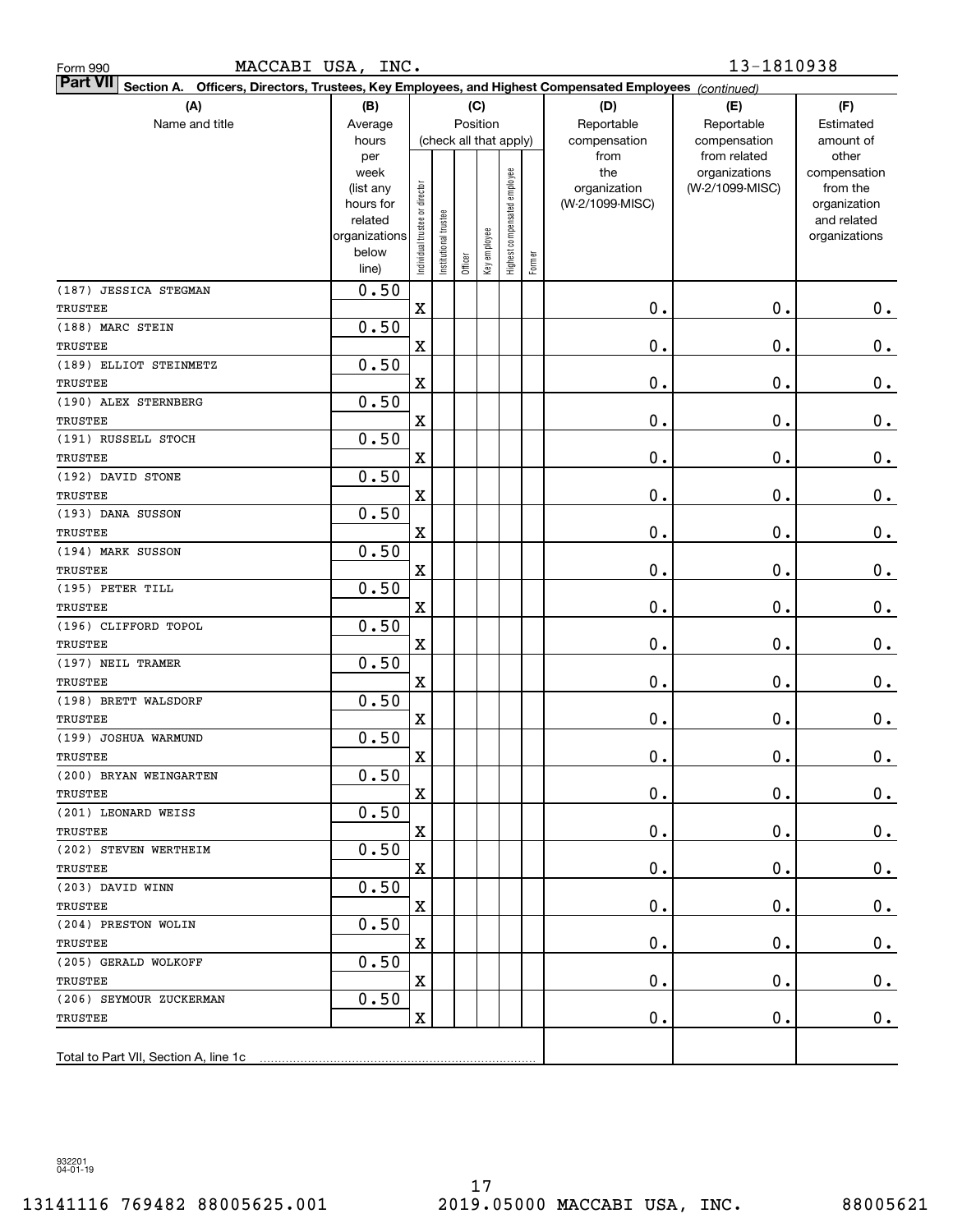| MACCABI USA, INC.<br>Form 990                                                                                                |                                                                                              |                                |                       |         |                                        |                              |        |                                                                | 13-1810938                                                       |                                                                                                |
|------------------------------------------------------------------------------------------------------------------------------|----------------------------------------------------------------------------------------------|--------------------------------|-----------------------|---------|----------------------------------------|------------------------------|--------|----------------------------------------------------------------|------------------------------------------------------------------|------------------------------------------------------------------------------------------------|
| <b>Part VII</b><br>Officers, Directors, Trustees, Key Employees, and Highest Compensated Employees (continued)<br>Section A. |                                                                                              |                                |                       |         |                                        |                              |        |                                                                |                                                                  |                                                                                                |
| (A)                                                                                                                          | (B)                                                                                          |                                |                       |         | (C)                                    |                              |        | (D)                                                            | (E)                                                              | (F)                                                                                            |
| Name and title                                                                                                               | Average                                                                                      |                                |                       |         | Position                               |                              |        | Reportable                                                     | Reportable                                                       | Estimated                                                                                      |
|                                                                                                                              | hours<br>per<br>week<br>(list any<br>hours for<br>related<br>organizations<br>below<br>line) | Individual trustee or director | Institutional trustee | Officer | (check all that apply)<br>Key employee | Highest compensated employee | Former | compensation<br>from<br>the<br>organization<br>(W-2/1099-MISC) | compensation<br>from related<br>organizations<br>(W-2/1099-MISC) | amount of<br>other<br>compensation<br>from the<br>organization<br>and related<br>organizations |
| (207) SCOTT ALTERMAN                                                                                                         | 0.50                                                                                         |                                |                       |         |                                        |                              |        |                                                                |                                                                  |                                                                                                |
| TRUSTEE                                                                                                                      |                                                                                              | $\mathbf X$                    |                       |         |                                        |                              |        | 0.                                                             | 0.                                                               | $0$ .                                                                                          |
| (208) FANCHON AUMAN                                                                                                          | 0.50                                                                                         |                                |                       |         |                                        |                              |        |                                                                |                                                                  |                                                                                                |
| TRUSTEE                                                                                                                      |                                                                                              | X                              |                       |         |                                        |                              |        | 0.                                                             | $\mathbf 0$ .                                                    | $\mathbf 0$ .                                                                                  |
| (209) CATHY F. BACKAL                                                                                                        | 0.50                                                                                         |                                |                       |         |                                        |                              |        |                                                                |                                                                  |                                                                                                |
| TRUSTEE                                                                                                                      |                                                                                              | X                              |                       |         |                                        |                              |        | 0.                                                             | $\mathbf 0$ .                                                    | $\mathbf 0$ .                                                                                  |
| (210) ROSS BERMAN                                                                                                            | 0.50                                                                                         |                                |                       |         |                                        |                              |        |                                                                |                                                                  |                                                                                                |
| TRUSTEE                                                                                                                      |                                                                                              | X                              |                       |         |                                        |                              |        | 0.                                                             | $\mathbf 0$ .                                                    | $\mathbf 0$ .                                                                                  |
| (211) GARY BERNSTEIN                                                                                                         | 0.50                                                                                         |                                |                       |         |                                        |                              |        |                                                                |                                                                  |                                                                                                |
| TRUSTEE                                                                                                                      |                                                                                              | X                              |                       |         |                                        |                              |        | 0.                                                             | $\mathbf 0$ .                                                    | $\mathbf 0$ .                                                                                  |
| (212) JOSHUA BRODKIN                                                                                                         | 0.50                                                                                         |                                |                       |         |                                        |                              |        |                                                                |                                                                  |                                                                                                |
| <b>TRUSTEE</b>                                                                                                               |                                                                                              | X                              |                       |         |                                        |                              |        | 0.                                                             | $\mathbf 0$ .                                                    | $\mathbf 0$ .                                                                                  |
| (213) STUART J. CHASON                                                                                                       | 0.50                                                                                         |                                |                       |         |                                        |                              |        |                                                                |                                                                  |                                                                                                |
| TRUSTEE                                                                                                                      |                                                                                              | X                              |                       |         |                                        |                              |        | 0.                                                             | $\mathbf 0$ .                                                    | $0$ .                                                                                          |
| (214) NATHAN A. ENGEL                                                                                                        | 0.50                                                                                         |                                |                       |         |                                        |                              |        |                                                                |                                                                  |                                                                                                |
| TRUSTEE                                                                                                                      |                                                                                              | X                              |                       |         |                                        |                              |        | 0.                                                             | $\mathbf 0$ .                                                    | $0$ .                                                                                          |
| (215) JAY D. GELMAN                                                                                                          | 0.50                                                                                         |                                |                       |         |                                        |                              |        |                                                                |                                                                  |                                                                                                |
| TRUSTEE                                                                                                                      |                                                                                              | X                              |                       |         |                                        |                              |        | 0.                                                             | $\mathbf 0$ .                                                    | $\mathbf 0$ .                                                                                  |
| (216) CHRIS M. GIBBONS                                                                                                       | 0.50                                                                                         |                                |                       |         |                                        |                              |        |                                                                |                                                                  |                                                                                                |
| TRUSTEE                                                                                                                      |                                                                                              | X                              |                       |         |                                        |                              |        | 0.                                                             | $\mathbf 0$ .                                                    | 0.                                                                                             |
| (217) DAVID GOLDMAN<br>TRUSTEE                                                                                               | 0.50                                                                                         | X                              |                       |         |                                        |                              |        | 0.                                                             | 0.                                                               | 0.                                                                                             |
| (218) STEFAN E. GREENBERG                                                                                                    | 0.50                                                                                         |                                |                       |         |                                        |                              |        |                                                                |                                                                  |                                                                                                |
| TRUSTEE                                                                                                                      |                                                                                              | $\mathbf X$                    |                       |         |                                        |                              |        | $\mathbf 0$ .                                                  | 0.                                                               | 0.                                                                                             |
| (219) STUART A. GREENBERG                                                                                                    | 0.50                                                                                         |                                |                       |         |                                        |                              |        |                                                                |                                                                  |                                                                                                |
| TRUSTEE                                                                                                                      |                                                                                              | $\mathbf X$                    |                       |         |                                        |                              |        | $\mathbf 0$ .                                                  | $\mathbf 0$ .                                                    | $\mathbf 0$ .                                                                                  |
| (220) ZACHARY R. HILLER                                                                                                      | 0.50                                                                                         |                                |                       |         |                                        |                              |        |                                                                |                                                                  |                                                                                                |
| TRUSTEE                                                                                                                      |                                                                                              | X                              |                       |         |                                        |                              |        | 0.                                                             | $\mathbf 0$ .                                                    | 0.                                                                                             |
| (221) SARA HOKIN                                                                                                             | 0.50                                                                                         |                                |                       |         |                                        |                              |        |                                                                |                                                                  |                                                                                                |
| TRUSTEE                                                                                                                      |                                                                                              | X                              |                       |         |                                        |                              |        | 0.                                                             | $\mathbf 0$ .                                                    | 0.                                                                                             |
| (222) ISAAC KATZ                                                                                                             | 0.50                                                                                         |                                |                       |         |                                        |                              |        |                                                                |                                                                  |                                                                                                |
| TRUSTEE                                                                                                                      |                                                                                              | X                              |                       |         |                                        |                              |        | 0.                                                             | $\mathbf 0$ .                                                    | 0.                                                                                             |
| (223) OLIVERIO LEW                                                                                                           | 0.50                                                                                         |                                |                       |         |                                        |                              |        |                                                                |                                                                  |                                                                                                |
| TRUSTEE                                                                                                                      |                                                                                              | X                              |                       |         |                                        |                              |        | 0.                                                             | $\mathbf 0$ .                                                    | 0.                                                                                             |
| (224) LEON H. LIFSCHUTZ                                                                                                      | 0.50                                                                                         |                                |                       |         |                                        |                              |        |                                                                |                                                                  |                                                                                                |
| TRUSTEE                                                                                                                      |                                                                                              | X                              |                       |         |                                        |                              |        | 0.                                                             | $\mathbf 0$ .                                                    | 0.                                                                                             |
| (225) JACOB MAGERMAN                                                                                                         | 0.50                                                                                         |                                |                       |         |                                        |                              |        |                                                                |                                                                  |                                                                                                |
| TRUSTEE                                                                                                                      |                                                                                              | X                              |                       |         |                                        |                              |        | 0.                                                             | $\mathbf 0$ .                                                    | 0.                                                                                             |
| (226) JED MARGOLIS                                                                                                           | 0.50                                                                                         |                                |                       |         |                                        |                              |        |                                                                |                                                                  |                                                                                                |
| TRUSTEE                                                                                                                      |                                                                                              | X                              |                       |         |                                        |                              |        | 0.                                                             | 0.                                                               | 0.                                                                                             |
| Total to Part VII, Section A, line 1c                                                                                        |                                                                                              |                                |                       |         |                                        |                              |        |                                                                |                                                                  |                                                                                                |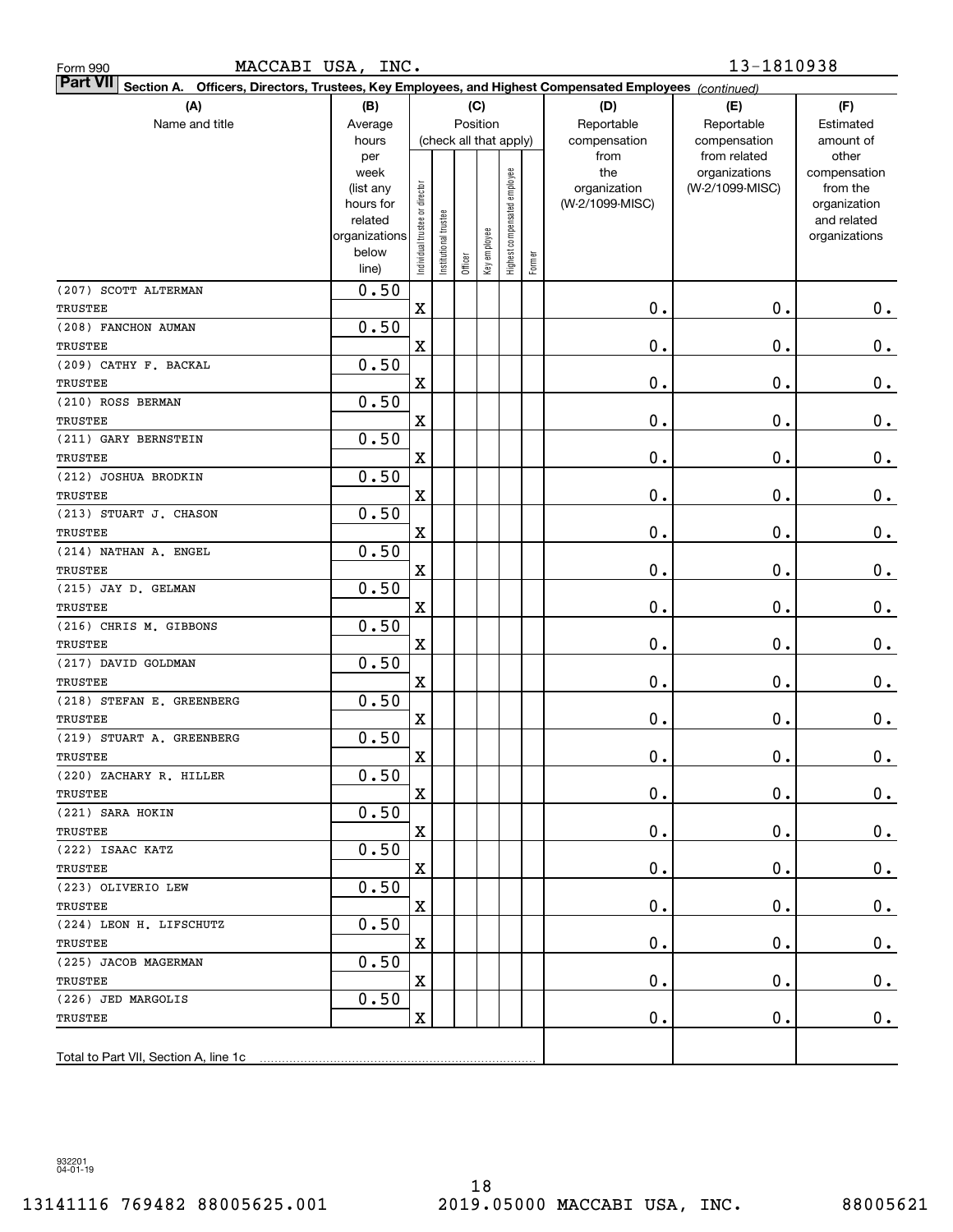| Form 990                                 | MACCABI USA, INC.                                                                   |                                |                       |                                   |              |                              |        |                                                                                             | 13-1810938                                                       |                                                                                                |
|------------------------------------------|-------------------------------------------------------------------------------------|--------------------------------|-----------------------|-----------------------------------|--------------|------------------------------|--------|---------------------------------------------------------------------------------------------|------------------------------------------------------------------|------------------------------------------------------------------------------------------------|
| <b>Part VII</b><br>Section A.            |                                                                                     |                                |                       |                                   |              |                              |        | Officers, Directors, Trustees, Key Employees, and Highest Compensated Employees (continued) |                                                                  |                                                                                                |
| (A)                                      | (B)                                                                                 |                                |                       |                                   | (C)          |                              |        | (D)                                                                                         | (E)                                                              | (F)                                                                                            |
| Name and title                           | Average                                                                             |                                |                       |                                   | Position     |                              |        | Reportable                                                                                  | Reportable                                                       | Estimated                                                                                      |
|                                          | hours<br>per<br>week<br>(list any<br>hours for<br>related<br>organizations<br>below | Individual trustee or director | Institutional trustee | (check all that apply)<br>Officer | Key employee | Highest compensated employee | Former | compensation<br>from<br>the<br>organization<br>(W-2/1099-MISC)                              | compensation<br>from related<br>organizations<br>(W-2/1099-MISC) | amount of<br>other<br>compensation<br>from the<br>organization<br>and related<br>organizations |
|                                          | line)                                                                               |                                |                       |                                   |              |                              |        |                                                                                             |                                                                  |                                                                                                |
| (227) EDWARD MENDELSON                   | 0.50                                                                                |                                |                       |                                   |              |                              |        |                                                                                             |                                                                  |                                                                                                |
| <b>TRUSTEE</b>                           |                                                                                     | $\mathbf X$                    |                       |                                   |              |                              |        | 0.                                                                                          | 0.                                                               | 0.                                                                                             |
| (228) JACOB RAUCHBACH                    | 0.50                                                                                |                                |                       |                                   |              |                              |        |                                                                                             |                                                                  |                                                                                                |
| <b>TRUSTEE</b>                           |                                                                                     | $\mathbf X$                    |                       |                                   |              |                              |        | 0.                                                                                          | 0.                                                               | 0.                                                                                             |
| (229) BRADLEY SCHWARTZ<br><b>TRUSTEE</b> | 0.50                                                                                | $\mathbf X$                    |                       |                                   |              |                              |        | 0.                                                                                          | 0.                                                               |                                                                                                |
| (230) MEREDITH J. SHIFMAN                | 0.50                                                                                |                                |                       |                                   |              |                              |        |                                                                                             |                                                                  | $\pmb{0}$ .                                                                                    |
| <b>TRUSTEE</b>                           |                                                                                     | $\mathbf X$                    |                       |                                   |              |                              |        | 0.                                                                                          | 0.                                                               | 0.                                                                                             |
| (231) TAMAR SIMON                        | 0.50                                                                                |                                |                       |                                   |              |                              |        |                                                                                             |                                                                  |                                                                                                |
| <b>TRUSTEE</b>                           |                                                                                     | $\mathbf X$                    |                       |                                   |              |                              |        | 0.                                                                                          | 0.                                                               | 0.                                                                                             |
| (232) TRISTAN SYLK                       | 0.50                                                                                |                                |                       |                                   |              |                              |        |                                                                                             |                                                                  |                                                                                                |
| <b>TRUSTEE</b>                           |                                                                                     | $\mathbf X$                    |                       |                                   |              |                              |        | 0.                                                                                          | 0.                                                               | 0.                                                                                             |
| (233) MICHAEL L. WEINSTEIN               | 0.50                                                                                |                                |                       |                                   |              |                              |        |                                                                                             |                                                                  |                                                                                                |
| <b>TRUSTEE</b>                           |                                                                                     | $\mathbf X$                    |                       |                                   |              |                              |        | 0.                                                                                          | 0.                                                               | 0.                                                                                             |
| (234) JAMES WEISS                        | 0.50                                                                                |                                |                       |                                   |              |                              |        |                                                                                             |                                                                  |                                                                                                |
| TRUSTEE                                  |                                                                                     | $\mathbf X$                    |                       |                                   |              |                              |        | 0.                                                                                          | 0.                                                               | 0.                                                                                             |
| (235) DAVID SNYDER (TO 01/07/19)         | 40.00                                                                               |                                |                       |                                   |              |                              |        |                                                                                             |                                                                  |                                                                                                |
| EXECUTIVE DIRECTOR                       |                                                                                     |                                |                       | X                                 |              |                              |        | 90,954.                                                                                     | 0.                                                               | 3,360.                                                                                         |
| (236) MARSHALL EINHORN<br>CEO            | 40.00                                                                               |                                |                       | $\mathbf X$                       |              |                              |        | 117,587.                                                                                    | 0.                                                               |                                                                                                |
|                                          |                                                                                     |                                |                       |                                   |              |                              |        |                                                                                             |                                                                  | 3,079.                                                                                         |
|                                          |                                                                                     |                                |                       |                                   |              |                              |        |                                                                                             |                                                                  |                                                                                                |
|                                          |                                                                                     |                                |                       |                                   |              |                              |        |                                                                                             |                                                                  |                                                                                                |
|                                          |                                                                                     |                                |                       |                                   |              |                              |        |                                                                                             |                                                                  |                                                                                                |
|                                          |                                                                                     |                                |                       |                                   |              |                              |        |                                                                                             |                                                                  |                                                                                                |
|                                          |                                                                                     |                                |                       |                                   |              |                              |        |                                                                                             |                                                                  |                                                                                                |
|                                          |                                                                                     |                                |                       |                                   |              |                              |        |                                                                                             |                                                                  |                                                                                                |
|                                          |                                                                                     |                                |                       |                                   |              |                              |        |                                                                                             |                                                                  |                                                                                                |
|                                          |                                                                                     |                                |                       |                                   |              |                              |        |                                                                                             |                                                                  |                                                                                                |
| Total to Part VII, Section A, line 1c    |                                                                                     |                                |                       |                                   |              |                              |        | 208,541.                                                                                    |                                                                  | 6,439.                                                                                         |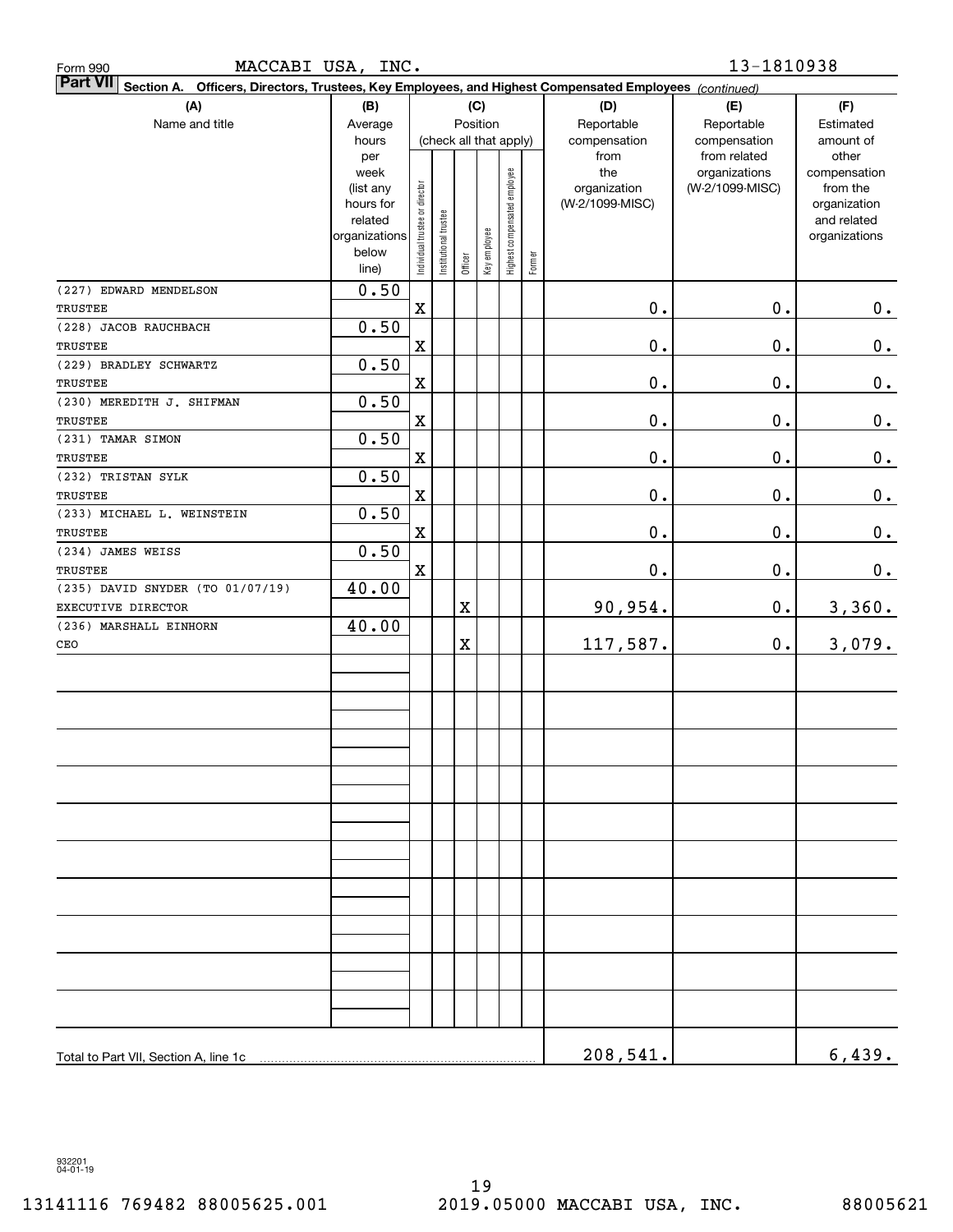|                                                           | <b>Part VIII</b> | <b>Statement of Revenue</b>                                                                                                                                                                                                                                                                                                                                            |                                              |                                  |                                              |                                      |                                                                 |
|-----------------------------------------------------------|------------------|------------------------------------------------------------------------------------------------------------------------------------------------------------------------------------------------------------------------------------------------------------------------------------------------------------------------------------------------------------------------|----------------------------------------------|----------------------------------|----------------------------------------------|--------------------------------------|-----------------------------------------------------------------|
|                                                           |                  | Check if Schedule O contains a response or note to any line in this Part VIII                                                                                                                                                                                                                                                                                          |                                              |                                  |                                              |                                      |                                                                 |
|                                                           |                  |                                                                                                                                                                                                                                                                                                                                                                        |                                              | (A)<br>Total revenue             | (B)<br>Related or exempt<br>function revenue | (C)<br>Unrelated<br>business revenue | (D)<br>Revenue excluded<br>from tax under<br>sections 512 - 514 |
| Contributions, Gifts, Grants<br>and Other Similar Amounts | е                | 1a<br>1 a Federated campaigns<br>1 <sub>b</sub><br><b>b</b> Membership dues<br>1 <sub>c</sub><br>c Fundraising events<br>1 <sub>d</sub><br>d Related organizations<br>Government grants (contributions)<br>1e<br>f All other contributions, gifts, grants, and<br>similar amounts not included above<br>1f<br>$1g$ \$<br>Noncash contributions included in lines 1a-1f | 35, 164.<br>202,001.<br>419,961.<br>793,838. | $\blacktriangleright$ 1,450,964. |                                              |                                      |                                                                 |
|                                                           |                  |                                                                                                                                                                                                                                                                                                                                                                        | <b>Business Code</b>                         |                                  |                                              |                                      |                                                                 |
|                                                           |                  | 2 a ANNUAL GAMES                                                                                                                                                                                                                                                                                                                                                       | 711300                                       | $3,541,182.$ $3,541,182.$        |                                              |                                      |                                                                 |
| Program Service<br>Revenue<br>evenue                      | b<br>c<br>d<br>е | <u>and the state of the state of the state of the state of the state of the state of the state of the state of the state of the state of the state of the state of the state of the state of the state of the state of the state</u><br><u> 1989 - Johann Stoff, amerikansk politiker (</u>                                                                            |                                              |                                  |                                              |                                      |                                                                 |
|                                                           |                  |                                                                                                                                                                                                                                                                                                                                                                        |                                              |                                  |                                              |                                      |                                                                 |
|                                                           | g                |                                                                                                                                                                                                                                                                                                                                                                        |                                              | $\blacktriangleright$ 3,541,182. |                                              |                                      |                                                                 |
|                                                           | 3<br>4           | Investment income (including dividends, interest, and<br>Income from investment of tax-exempt bond proceeds                                                                                                                                                                                                                                                            | ▶                                            | 4,000.                           |                                              |                                      | 4,000.                                                          |
|                                                           | 5                |                                                                                                                                                                                                                                                                                                                                                                        |                                              |                                  |                                              |                                      |                                                                 |
|                                                           | 6а<br>b<br>c     | (i) Real<br>6a<br>Gross rents<br>6 <sub>b</sub><br>Less: rental expenses<br>6c<br>Rental income or (loss)                                                                                                                                                                                                                                                              | (ii) Personal                                |                                  |                                              |                                      |                                                                 |
|                                                           | d                | Net rental income or (loss)<br>(i) Securities<br>7 a Gross amount from sales of<br>assets other than inventory<br>7a                                                                                                                                                                                                                                                   | (ii) Other                                   |                                  |                                              |                                      |                                                                 |
|                                                           |                  | <b>b</b> Less: cost or other basis<br>7b<br>and sales expenses                                                                                                                                                                                                                                                                                                         |                                              |                                  |                                              |                                      |                                                                 |
| Revenue                                                   |                  | 7c<br>c Gain or (loss)                                                                                                                                                                                                                                                                                                                                                 |                                              |                                  |                                              |                                      |                                                                 |
| Other                                                     |                  | 8 a Gross income from fundraising events (not<br>$202$ , $001$ . of<br>including $$$<br>contributions reported on line 1c). See                                                                                                                                                                                                                                        | 8a  84, 594.                                 |                                  |                                              |                                      |                                                                 |
|                                                           |                  |                                                                                                                                                                                                                                                                                                                                                                        | 8b <sup>166,675.</sup>                       |                                  |                                              |                                      |                                                                 |
|                                                           |                  | c Net income or (loss) from fundraising events<br>9 a Gross income from gaming activities. See<br><b>9a</b>                                                                                                                                                                                                                                                            | 5,969.                                       | $-82,081.$                       |                                              |                                      | $-82,081.$                                                      |
|                                                           |                  | 9 <sub>b</sub><br><b>b</b> Less: direct expenses <b>manually</b>                                                                                                                                                                                                                                                                                                       | 10,500.                                      |                                  |                                              |                                      |                                                                 |
|                                                           |                  | c Net income or (loss) from gaming activities<br>10 a Gross sales of inventory, less returns                                                                                                                                                                                                                                                                           |                                              | $-4,531.$                        |                                              |                                      | $-4,531.$                                                       |
|                                                           |                  | 10a<br>10 <sub>b</sub><br><b>b</b> Less: cost of goods sold                                                                                                                                                                                                                                                                                                            |                                              |                                  |                                              |                                      |                                                                 |
|                                                           |                  | c Net income or (loss) from sales of inventory                                                                                                                                                                                                                                                                                                                         |                                              |                                  |                                              |                                      |                                                                 |
|                                                           |                  |                                                                                                                                                                                                                                                                                                                                                                        | <b>Business Code</b>                         |                                  |                                              |                                      |                                                                 |
|                                                           | 11 a<br>b        | <u> 1989 - Johann Barbara, martxa alemaniar a</u>                                                                                                                                                                                                                                                                                                                      |                                              |                                  |                                              |                                      |                                                                 |
| evenue                                                    | c                | <u> 1989 - Johann Barbara, martxa alemaniar a</u><br>the control of the control of the control of the control of the control of                                                                                                                                                                                                                                        |                                              |                                  |                                              |                                      |                                                                 |
| Miscellaneous                                             |                  |                                                                                                                                                                                                                                                                                                                                                                        |                                              |                                  |                                              |                                      |                                                                 |
|                                                           |                  |                                                                                                                                                                                                                                                                                                                                                                        |                                              |                                  |                                              |                                      |                                                                 |
|                                                           | 12               | Total revenue. See instructions                                                                                                                                                                                                                                                                                                                                        |                                              | 4,909,534.3,541,182.             |                                              | 0.1                                  | $-82,612.$                                                      |
|                                                           | 932009 01-20-20  |                                                                                                                                                                                                                                                                                                                                                                        |                                              |                                  |                                              |                                      | Form 990 (2019)                                                 |

Form 990 (2019) Page MACCABI USA, INC. 13-1810938

13141116 769482 88005625.001 2019.05000 MACCABI USA, INC. 88005621

**9**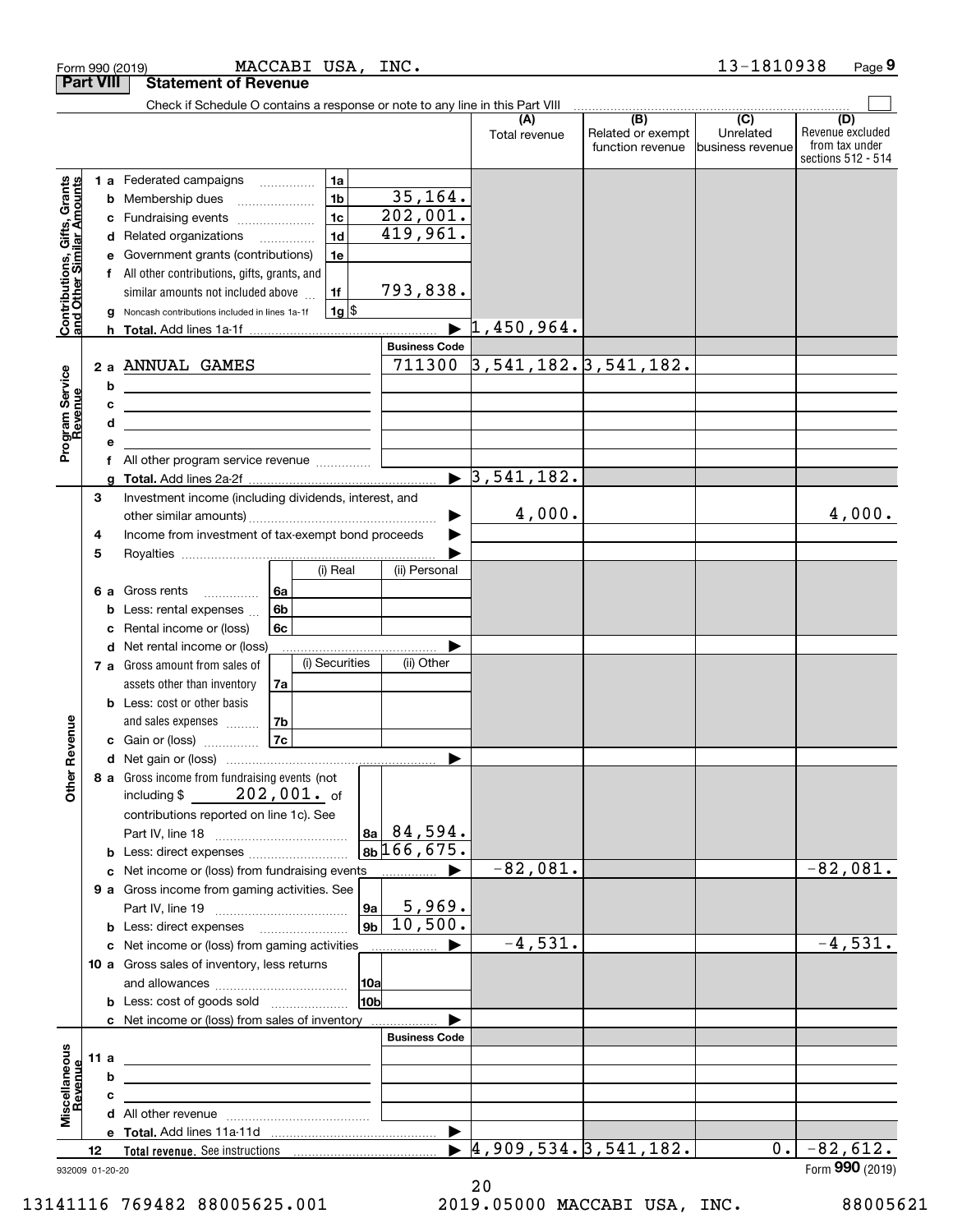|  | Form 990 (2019) |  |
|--|-----------------|--|
|  |                 |  |

**Part IX Statement of Functional Expenses**

|              | Section 501(c)(3) and 501(c)(4) organizations must complete all columns. All other organizations must complete column (A).                                 |                          |                                    |                                           |                                       |
|--------------|------------------------------------------------------------------------------------------------------------------------------------------------------------|--------------------------|------------------------------------|-------------------------------------------|---------------------------------------|
|              | Check if Schedule O contains a response or note to any line in this Part IX                                                                                |                          |                                    |                                           |                                       |
|              | Do not include amounts reported on lines 6b,<br>7b, 8b, 9b, and 10b of Part VIII.                                                                          | (A)<br>Total expenses    | (B)<br>Program service<br>expenses | (C)<br>Management and<br>general expenses | (D)<br><b>Fundraising</b><br>expenses |
| 1.           | Grants and other assistance to domestic organizations                                                                                                      |                          |                                    |                                           |                                       |
|              | and domestic governments. See Part IV, line 21                                                                                                             |                          |                                    |                                           |                                       |
| $\mathbf{2}$ | Grants and other assistance to domestic                                                                                                                    |                          |                                    |                                           |                                       |
|              | individuals. See Part IV, line 22                                                                                                                          |                          |                                    |                                           |                                       |
| 3            | Grants and other assistance to foreign                                                                                                                     |                          |                                    |                                           |                                       |
|              | organizations, foreign governments, and foreign                                                                                                            |                          |                                    |                                           |                                       |
|              | individuals. See Part IV, lines 15 and 16                                                                                                                  |                          |                                    |                                           |                                       |
| 4            | Benefits paid to or for members                                                                                                                            |                          |                                    |                                           |                                       |
| 5            | Compensation of current officers, directors,                                                                                                               |                          |                                    |                                           |                                       |
|              | trustees, and key employees                                                                                                                                | 214,980.                 | 128,988.                           | 42,996.                                   | 42,996.                               |
| 6            | Compensation not included above to disqualified                                                                                                            |                          |                                    |                                           |                                       |
|              | persons (as defined under section 4958(f)(1)) and                                                                                                          |                          |                                    |                                           |                                       |
|              | persons described in section 4958(c)(3)(B)                                                                                                                 |                          |                                    |                                           |                                       |
| 7            |                                                                                                                                                            | 454, 403.                | 285,900.                           | 64, 363.                                  | 104, 140.                             |
| 8            | Pension plan accruals and contributions (include                                                                                                           |                          |                                    |                                           |                                       |
|              | section 401(k) and 403(b) employer contributions)                                                                                                          | $\frac{7,237}{46,289}$ . | $\frac{4,603}{28,712}$             | 925.                                      | $\frac{1,709.}{10,196.}$              |
| 9            |                                                                                                                                                            |                          |                                    | 7,381.                                    |                                       |
| 10           |                                                                                                                                                            | $\overline{54, 464}$ .   | 33,768.                            | 8,714.                                    | 11,982.                               |
| 11           | Fees for services (nonemployees):                                                                                                                          |                          |                                    |                                           |                                       |
| a            |                                                                                                                                                            |                          |                                    |                                           |                                       |
| b            |                                                                                                                                                            | 14, 115.                 |                                    | 14, 115.                                  |                                       |
| c            |                                                                                                                                                            |                          |                                    |                                           |                                       |
| d            |                                                                                                                                                            |                          |                                    |                                           |                                       |
| е            | Professional fundraising services. See Part IV, line 17                                                                                                    |                          |                                    |                                           |                                       |
| f            | Investment management fees                                                                                                                                 |                          |                                    |                                           |                                       |
| g            | Other. (If line 11g amount exceeds 10% of line 25,                                                                                                         |                          |                                    |                                           |                                       |
|              | column (A) amount, list line 11g expenses on Sch O.)                                                                                                       | 139,507.                 |                                    | 139,507.                                  |                                       |
| 12           |                                                                                                                                                            | 42,362.                  | 28, 240.                           | 3,840.                                    | 10, 282.                              |
| 13           |                                                                                                                                                            | 157,716.                 | 152, 745.                          | $\overline{516}$ .                        | 4,455.                                |
| 14           |                                                                                                                                                            | 52,776.                  | 32, 721.                           | 8,444.                                    | 11,611.                               |
| 15           |                                                                                                                                                            |                          |                                    |                                           |                                       |
| 16           |                                                                                                                                                            | 102,397.                 | 63,486.                            | 16, 383.                                  | 22,528.                               |
| 17           |                                                                                                                                                            | 480,725.                 | 473, 145.                          | 3,191.                                    | 4,389.                                |
| 18           | Payments of travel or entertainment expenses                                                                                                               |                          |                                    |                                           |                                       |
|              | for any federal, state, or local public officials                                                                                                          |                          |                                    |                                           |                                       |
| 19           | Conferences, conventions, and meetings                                                                                                                     | 20,797.<br>1,984.        | 12,894.                            | 3,328.<br>1,984.                          | 4,575.                                |
| 20           | Interest                                                                                                                                                   |                          |                                    |                                           |                                       |
| 21           |                                                                                                                                                            | 445.                     |                                    | 445.                                      |                                       |
| 22           | Depreciation, depletion, and amortization                                                                                                                  | 75, 145.                 | 48,490.                            | 11,223.                                   | 15,432.                               |
| 23           | Insurance<br>Other expenses. Itemize expenses not covered                                                                                                  |                          |                                    |                                           |                                       |
| 24           | above (List miscellaneous expenses on line 24e. If<br>line 24e amount exceeds 10% of line 25, column (A)<br>amount, list line 24e expenses on Schedule O.) |                          |                                    |                                           |                                       |
|              | a REGISTRATION                                                                                                                                             | 1,352,448.               | 1,345,008.                         |                                           | 7,440.                                |
| b            | <b>APPAREL</b>                                                                                                                                             | $\overline{253,645}$ .   | 247,905.                           |                                           | $\overline{5,740}$ .                  |
| C.           | DUES & SUBSCRIPTIONS                                                                                                                                       | 160,888.                 | 99,751.                            | 25,742.                                   | 35,395.                               |
| d            | TEAM EXPENSE                                                                                                                                               | 147, 557.                | 147, 557.                          |                                           |                                       |
|              | e All other expenses                                                                                                                                       | 178, 223.                | 135,559.                           | 1,603.                                    | 41,061.                               |
| 25           | Total functional expenses. Add lines 1 through 24e                                                                                                         | 3,958,103.               | 3, 269, 472.                       | 354,700.                                  | 333,931.                              |
| 26           | Joint costs. Complete this line only if the organization                                                                                                   |                          |                                    |                                           |                                       |
|              | reported in column (B) joint costs from a combined                                                                                                         |                          |                                    |                                           |                                       |
|              | educational campaign and fundraising solicitation.                                                                                                         |                          |                                    |                                           |                                       |
|              | Check here $\blacktriangleright$  <br>if following SOP 98-2 (ASC 958-720)                                                                                  |                          |                                    |                                           |                                       |

932010 01-20-20

21 13141116 769482 88005625.001 2019.05000 MACCABI USA, INC. 88005621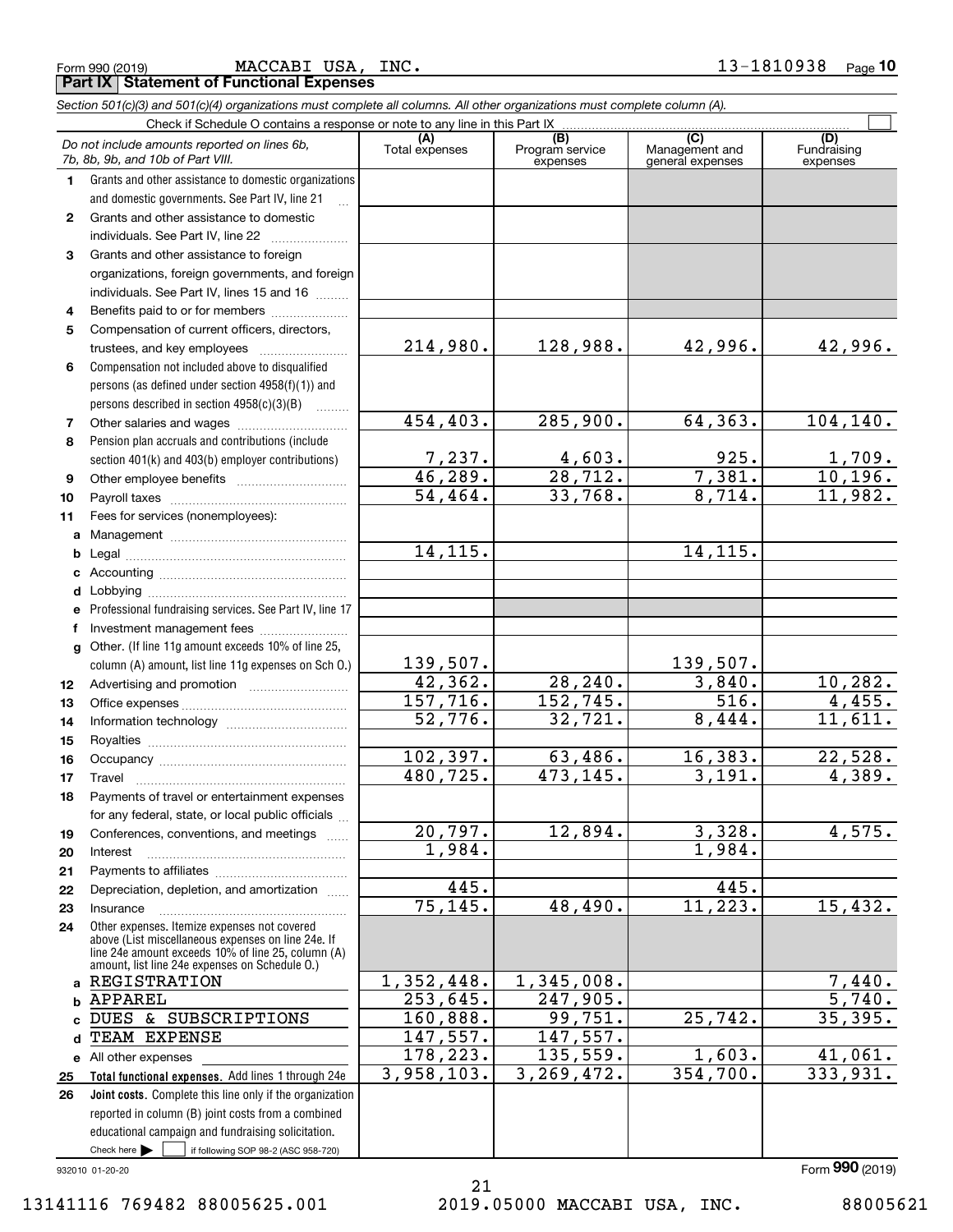Form 990 (2019) Page MACCABI USA, INC. 13-1810938 **Part X Balance Sheet**<br>**Part X Balance Sheet** 

**11**

|                             |              | Check if Schedule O contains a response or note to any line in this Part X                                                                                                                                                     |          |                          |                 |                    |
|-----------------------------|--------------|--------------------------------------------------------------------------------------------------------------------------------------------------------------------------------------------------------------------------------|----------|--------------------------|-----------------|--------------------|
|                             |              |                                                                                                                                                                                                                                |          | (A)<br>Beginning of year |                 | (B)<br>End of year |
|                             | 1            |                                                                                                                                                                                                                                |          | 418,311.                 | $\mathbf{1}$    | 1,184,611.         |
|                             | $\mathbf{2}$ |                                                                                                                                                                                                                                |          |                          | $\mathbf{2}$    |                    |
|                             | 3            |                                                                                                                                                                                                                                |          | 46,586.                  | 3               | 10,500.            |
|                             | 4            |                                                                                                                                                                                                                                |          |                          | 4               |                    |
|                             | 5            | Loans and other receivables from any current or former officer, director,                                                                                                                                                      |          |                          |                 |                    |
|                             |              | trustee, key employee, creator or founder, substantial contributor, or 35%                                                                                                                                                     |          |                          |                 |                    |
|                             |              | controlled entity or family member of any of these persons                                                                                                                                                                     |          |                          | 5               |                    |
|                             | 6            | Loans and other receivables from other disqualified persons (as defined                                                                                                                                                        |          |                          |                 |                    |
|                             |              | under section $4958(f)(1)$ , and persons described in section $4958(c)(3)(B)$                                                                                                                                                  |          |                          | 6               |                    |
|                             | 7            |                                                                                                                                                                                                                                |          |                          | 7               |                    |
| Assets                      | 8            |                                                                                                                                                                                                                                |          |                          | 8               |                    |
|                             | 9            | Prepaid expenses and deferred charges                                                                                                                                                                                          |          | 455,942.                 | 9               | 49,431.            |
|                             |              | 10a Land, buildings, and equipment: cost or other                                                                                                                                                                              |          |                          |                 |                    |
|                             |              | basis. Complete Part VI of Schedule D  10a                                                                                                                                                                                     | 129,728. |                          |                 |                    |
|                             |              |                                                                                                                                                                                                                                | 124,623. | 3,889.                   | 10 <sub>c</sub> | 5,105.             |
|                             | 11           |                                                                                                                                                                                                                                |          | $\overline{5,000}$ .     | 11              | 5,000.             |
|                             | 12           |                                                                                                                                                                                                                                |          |                          | 12              |                    |
|                             | 13           |                                                                                                                                                                                                                                |          |                          | 13              |                    |
|                             | 14           |                                                                                                                                                                                                                                |          |                          | 14              |                    |
|                             | 15           |                                                                                                                                                                                                                                |          | 5,741.                   | 15              | 15,175.            |
|                             | 16           |                                                                                                                                                                                                                                |          | 935,469.                 | 16              | 1,269,822.         |
|                             | 17           |                                                                                                                                                                                                                                |          | 234,431.                 | 17              | 93,982.            |
|                             | 18           |                                                                                                                                                                                                                                |          |                          | 18              |                    |
|                             | 19           | Deferred revenue information and contact the contract of the contract of the contract of the contract of the contract of the contract of the contract of the contract of the contract of the contract of the contract of the c |          | 315,078.                 | 19              |                    |
|                             | 20           |                                                                                                                                                                                                                                |          |                          | 20              |                    |
|                             | 21           | Escrow or custodial account liability. Complete Part IV of Schedule D                                                                                                                                                          |          |                          | 21              |                    |
|                             | 22           | Loans and other payables to any current or former officer, director,                                                                                                                                                           |          |                          |                 |                    |
| Liabilities                 |              | trustee, key employee, creator or founder, substantial contributor, or 35%                                                                                                                                                     |          |                          |                 |                    |
|                             |              | controlled entity or family member of any of these persons                                                                                                                                                                     |          |                          | 22              |                    |
|                             | 23           |                                                                                                                                                                                                                                |          |                          | 23              |                    |
|                             | 24           |                                                                                                                                                                                                                                |          |                          | 24              |                    |
|                             | 25           | Other liabilities (including federal income tax, payables to related third                                                                                                                                                     |          |                          |                 |                    |
|                             |              | parties, and other liabilities not included on lines 17-24). Complete Part X                                                                                                                                                   |          | 161,551.                 |                 | 0.                 |
|                             | 26           | of Schedule D                                                                                                                                                                                                                  |          | 711,060.                 | 25<br>26        | 93,982.            |
|                             |              | Total liabilities. Add lines 17 through 25<br>Organizations that follow FASB ASC 958, check here $\blacktriangleright \lfloor X \rfloor$                                                                                       |          |                          |                 |                    |
|                             |              | and complete lines 27, 28, 32, and 33.                                                                                                                                                                                         |          |                          |                 |                    |
|                             | 27           | Net assets without donor restrictions                                                                                                                                                                                          |          | 102,366.                 | 27              | 192,434.           |
|                             | 28           |                                                                                                                                                                                                                                |          | 122,043.                 | 28              | 983,406.           |
|                             |              | Organizations that do not follow FASB ASC 958, check here ▶ □                                                                                                                                                                  |          |                          |                 |                    |
|                             |              | and complete lines 29 through 33.                                                                                                                                                                                              |          |                          |                 |                    |
|                             | 29           |                                                                                                                                                                                                                                |          |                          | 29              |                    |
|                             | 30           | Paid-in or capital surplus, or land, building, or equipment fund                                                                                                                                                               |          |                          | 30              |                    |
| Net Assets or Fund Balances | 31           | Retained earnings, endowment, accumulated income, or other funds                                                                                                                                                               |          |                          | 31              |                    |
|                             | 32           |                                                                                                                                                                                                                                |          | $\overline{224}$ , 409.  | 32              | 1,175,840.         |
|                             | 33           | Total liabilities and net assets/fund balances                                                                                                                                                                                 |          | 935,469.                 | 33              | 1,269,822.         |
|                             |              |                                                                                                                                                                                                                                |          |                          |                 |                    |

Form (2019) **990**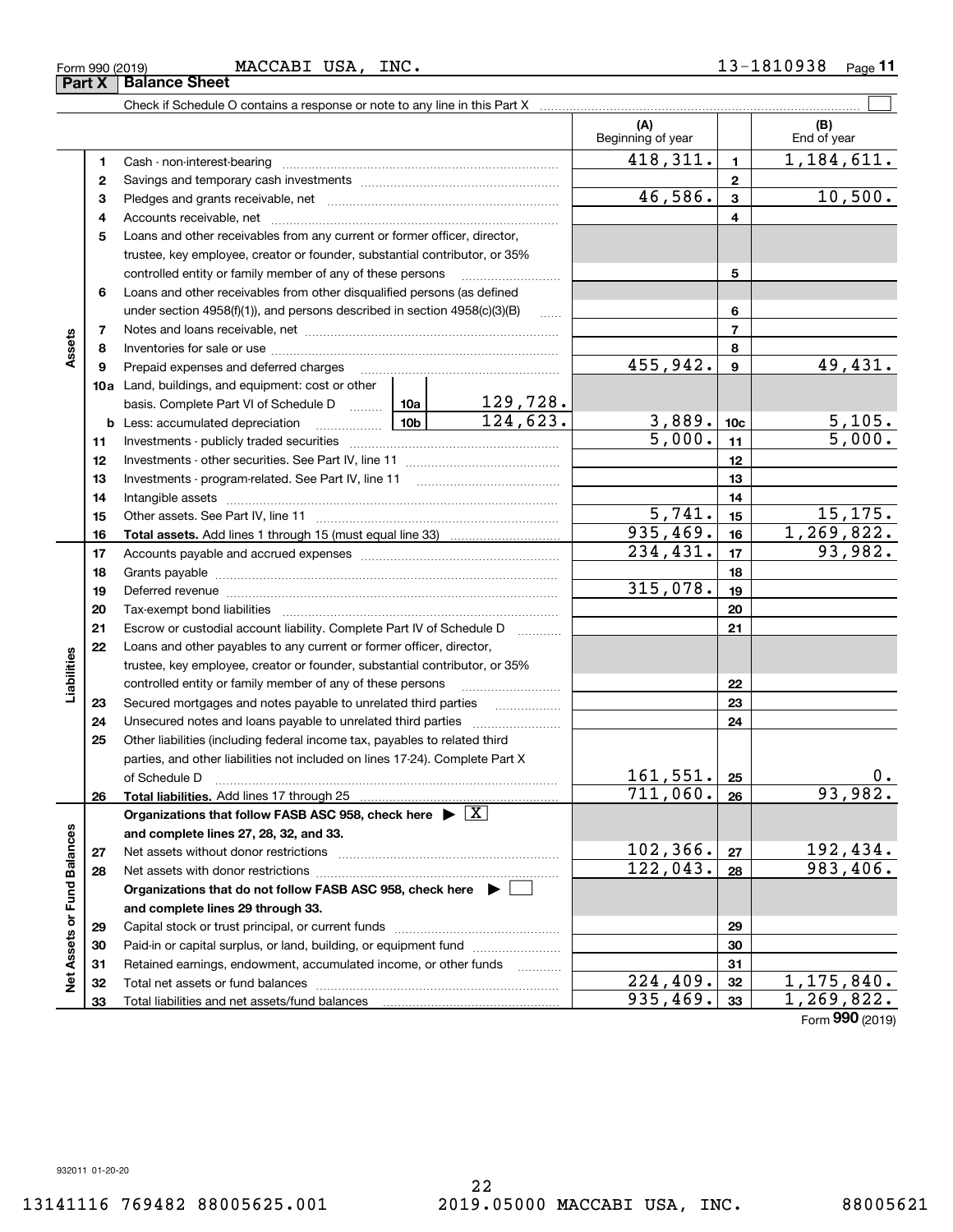|    | MACCABI USA, INC.<br>Form 990 (2019)                                                                                            | 13-1810938              |                | $_{\text{Page}}$ 12 |    |
|----|---------------------------------------------------------------------------------------------------------------------------------|-------------------------|----------------|---------------------|----|
|    | <b>Part XI   Reconciliation of Net Assets</b>                                                                                   |                         |                |                     |    |
|    |                                                                                                                                 |                         |                |                     |    |
|    |                                                                                                                                 |                         |                |                     |    |
| 1  | Total revenue (must equal Part VIII, column (A), line 12)                                                                       | 1                       | 4,909,534.     |                     |    |
| 2  |                                                                                                                                 | $\overline{2}$          | 3,958,103.     |                     |    |
| 3  | Revenue less expenses. Subtract line 2 from line 1                                                                              | 3                       | 951,431.       |                     |    |
| 4  |                                                                                                                                 | $\overline{\mathbf{4}}$ |                | 224,409.            |    |
| 5  | Net unrealized gains (losses) on investments                                                                                    | 5                       |                |                     |    |
| 6  |                                                                                                                                 | 6                       |                |                     |    |
| 7  | Investment expenses www.communication.com/www.communication.com/www.communication.com/www.com                                   | $\overline{7}$          |                |                     |    |
| 8  |                                                                                                                                 | 8                       |                |                     |    |
| 9  | Other changes in net assets or fund balances (explain on Schedule O)                                                            | 9                       |                |                     | 0. |
| 10 | Net assets or fund balances at end of year. Combine lines 3 through 9 (must equal Part X, line 32,                              |                         |                |                     |    |
|    |                                                                                                                                 | 10                      | 1,175,840.     |                     |    |
|    | Part XII Financial Statements and Reporting                                                                                     |                         |                |                     |    |
|    |                                                                                                                                 |                         |                |                     |    |
|    |                                                                                                                                 |                         |                | Yes                 | No |
| 1  | $\boxed{\mathbf{X}}$ Accrual<br>Accounting method used to prepare the Form 990: <u>June</u> Cash<br>Other                       |                         |                |                     |    |
|    | If the organization changed its method of accounting from a prior year or checked "Other," explain in Schedule O.               |                         |                |                     |    |
|    | 2a Were the organization's financial statements compiled or reviewed by an independent accountant?                              |                         | 2a             |                     | Х  |
|    | If "Yes," check a box below to indicate whether the financial statements for the year were compiled or reviewed on a            |                         |                |                     |    |
|    | separate basis, consolidated basis, or both:                                                                                    |                         |                |                     |    |
|    | Separate basis<br><b>Consolidated basis</b><br>Both consolidated and separate basis                                             |                         |                |                     |    |
|    | <b>b</b> Were the organization's financial statements audited by an independent accountant?                                     |                         | 2 <sub>b</sub> | X                   |    |
|    | If "Yes," check a box below to indicate whether the financial statements for the year were audited on a separate basis,         |                         |                |                     |    |
|    | consolidated basis, or both:                                                                                                    |                         |                |                     |    |
|    | $\vert X \vert$ Separate basis<br>Consolidated basis<br>Both consolidated and separate basis                                    |                         |                |                     |    |
|    | c If "Yes" to line 2a or 2b, does the organization have a committee that assumes responsibility for oversight of the audit,     |                         |                |                     |    |
|    |                                                                                                                                 |                         | 2c             | х                   |    |
|    | If the organization changed either its oversight process or selection process during the tax year, explain on Schedule O.       |                         |                |                     |    |
|    | 3a As a result of a federal award, was the organization required to undergo an audit or audits as set forth in the Single Audit |                         |                |                     |    |
|    |                                                                                                                                 |                         | За             |                     | x  |
|    | b If "Yes," did the organization undergo the required audit or audits? If the organization did not undergo the required audit   |                         |                |                     |    |
|    |                                                                                                                                 |                         | 3 <sub>b</sub> | <b></b>             |    |

Form (2019) **990**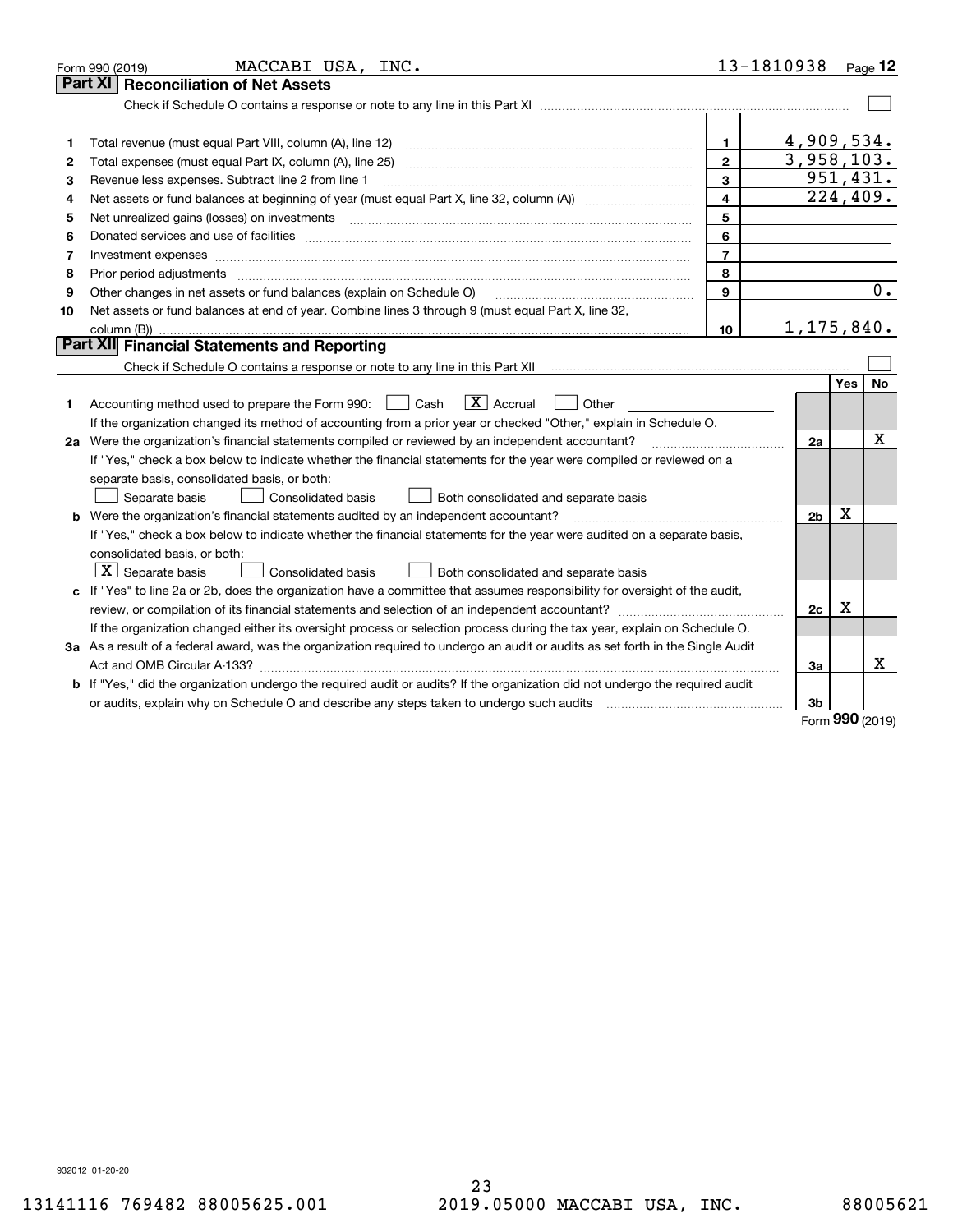| <b>SCHEDULE A</b> |
|-------------------|
|-------------------|

Department of the Treasury

**(Form 990 or 990-EZ)**

# **Public Charity Status and Public Support**

**Complete if the organization is a section 501(c)(3) organization or a section 4947(a)(1) nonexempt charitable trust. | Attach to Form 990 or Form 990-EZ.** 

| OMB No. 1545-0047     |
|-----------------------|
| 2019                  |
|                       |
| <b>Open to Public</b> |

|                          |                     | Internal Revenue Service                                                                                                                                                                                                                        |                                             |                                                                        | Go to www.irs.gov/Form990 for instructions and the latest information.                                                                                                                      |                                       |                                                                |                            |  | Inspection                 |
|--------------------------|---------------------|-------------------------------------------------------------------------------------------------------------------------------------------------------------------------------------------------------------------------------------------------|---------------------------------------------|------------------------------------------------------------------------|---------------------------------------------------------------------------------------------------------------------------------------------------------------------------------------------|---------------------------------------|----------------------------------------------------------------|----------------------------|--|----------------------------|
| Name of the organization |                     |                                                                                                                                                                                                                                                 |                                             |                                                                        |                                                                                                                                                                                             | <b>Employer identification number</b> |                                                                |                            |  |                            |
| <b>Part I</b>            |                     |                                                                                                                                                                                                                                                 |                                             | MACCABI USA, INC.                                                      |                                                                                                                                                                                             |                                       |                                                                |                            |  | 13-1810938                 |
|                          |                     |                                                                                                                                                                                                                                                 |                                             |                                                                        | Reason for Public Charity Status (All organizations must complete this part.) See instructions.                                                                                             |                                       |                                                                |                            |  |                            |
|                          |                     |                                                                                                                                                                                                                                                 |                                             |                                                                        | The organization is not a private foundation because it is: (For lines 1 through 12, check only one box.)                                                                                   |                                       |                                                                |                            |  |                            |
| 1                        |                     |                                                                                                                                                                                                                                                 |                                             |                                                                        | A church, convention of churches, or association of churches described in section 170(b)(1)(A)(i).                                                                                          |                                       |                                                                |                            |  |                            |
| 2                        |                     |                                                                                                                                                                                                                                                 |                                             |                                                                        | A school described in section 170(b)(1)(A)(ii). (Attach Schedule E (Form 990 or 990-EZ).)                                                                                                   |                                       |                                                                |                            |  |                            |
| З                        |                     | A hospital or a cooperative hospital service organization described in section 170(b)(1)(A)(iii).<br>A medical research organization operated in conjunction with a hospital described in section 170(b)(1)(A)(iii). Enter the hospital's name, |                                             |                                                                        |                                                                                                                                                                                             |                                       |                                                                |                            |  |                            |
|                          |                     | city, and state:                                                                                                                                                                                                                                |                                             |                                                                        |                                                                                                                                                                                             |                                       |                                                                |                            |  |                            |
| 5                        |                     |                                                                                                                                                                                                                                                 |                                             |                                                                        | An organization operated for the benefit of a college or university owned or operated by a governmental unit described in                                                                   |                                       |                                                                |                            |  |                            |
|                          |                     |                                                                                                                                                                                                                                                 |                                             | section 170(b)(1)(A)(iv). (Complete Part II.)                          |                                                                                                                                                                                             |                                       |                                                                |                            |  |                            |
| 6                        |                     |                                                                                                                                                                                                                                                 |                                             |                                                                        | A federal, state, or local government or governmental unit described in section 170(b)(1)(A)(v).                                                                                            |                                       |                                                                |                            |  |                            |
| 7                        | $\lfloor x \rfloor$ |                                                                                                                                                                                                                                                 |                                             |                                                                        | An organization that normally receives a substantial part of its support from a governmental unit or from the general public described in                                                   |                                       |                                                                |                            |  |                            |
|                          |                     |                                                                                                                                                                                                                                                 |                                             | section 170(b)(1)(A)(vi). (Complete Part II.)                          |                                                                                                                                                                                             |                                       |                                                                |                            |  |                            |
| 8                        |                     |                                                                                                                                                                                                                                                 |                                             |                                                                        | A community trust described in section 170(b)(1)(A)(vi). (Complete Part II.)                                                                                                                |                                       |                                                                |                            |  |                            |
| 9                        |                     |                                                                                                                                                                                                                                                 |                                             |                                                                        | An agricultural research organization described in section 170(b)(1)(A)(ix) operated in conjunction with a land-grant college                                                               |                                       |                                                                |                            |  |                            |
|                          |                     |                                                                                                                                                                                                                                                 |                                             |                                                                        | or university or a non-land-grant college of agriculture (see instructions). Enter the name, city, and state of the college or                                                              |                                       |                                                                |                            |  |                            |
|                          |                     | university:                                                                                                                                                                                                                                     |                                             |                                                                        |                                                                                                                                                                                             |                                       |                                                                |                            |  |                            |
| 10                       |                     |                                                                                                                                                                                                                                                 |                                             |                                                                        | An organization that normally receives: (1) more than 33 1/3% of its support from contributions, membership fees, and gross receipts from                                                   |                                       |                                                                |                            |  |                            |
|                          |                     |                                                                                                                                                                                                                                                 |                                             |                                                                        | activities related to its exempt functions - subject to certain exceptions, and (2) no more than 33 1/3% of its support from gross investment                                               |                                       |                                                                |                            |  |                            |
|                          |                     |                                                                                                                                                                                                                                                 |                                             |                                                                        | income and unrelated business taxable income (less section 511 tax) from businesses acquired by the organization after June 30, 1975.                                                       |                                       |                                                                |                            |  |                            |
|                          |                     |                                                                                                                                                                                                                                                 |                                             | See section 509(a)(2). (Complete Part III.)                            |                                                                                                                                                                                             |                                       |                                                                |                            |  |                            |
| 11                       |                     |                                                                                                                                                                                                                                                 |                                             |                                                                        | An organization organized and operated exclusively to test for public safety. See section 509(a)(4).                                                                                        |                                       |                                                                |                            |  |                            |
| 12                       |                     |                                                                                                                                                                                                                                                 |                                             |                                                                        | An organization organized and operated exclusively for the benefit of, to perform the functions of, or to carry out the purposes of one or                                                  |                                       |                                                                |                            |  |                            |
|                          |                     |                                                                                                                                                                                                                                                 |                                             |                                                                        | more publicly supported organizations described in section 509(a)(1) or section 509(a)(2). See section 509(a)(3). Check the box in                                                          |                                       |                                                                |                            |  |                            |
|                          |                     |                                                                                                                                                                                                                                                 |                                             |                                                                        | lines 12a through 12d that describes the type of supporting organization and complete lines 12e, 12f, and 12g.                                                                              |                                       |                                                                |                            |  |                            |
| а                        |                     |                                                                                                                                                                                                                                                 |                                             |                                                                        | Type I. A supporting organization operated, supervised, or controlled by its supported organization(s), typically by giving                                                                 |                                       |                                                                |                            |  |                            |
|                          |                     |                                                                                                                                                                                                                                                 |                                             |                                                                        | the supported organization(s) the power to regularly appoint or elect a majority of the directors or trustees of the supporting                                                             |                                       |                                                                |                            |  |                            |
|                          |                     |                                                                                                                                                                                                                                                 |                                             | organization. You must complete Part IV, Sections A and B.             |                                                                                                                                                                                             |                                       |                                                                |                            |  |                            |
| b                        |                     |                                                                                                                                                                                                                                                 |                                             |                                                                        | Type II. A supporting organization supervised or controlled in connection with its supported organization(s), by having                                                                     |                                       |                                                                |                            |  |                            |
|                          |                     |                                                                                                                                                                                                                                                 |                                             |                                                                        | control or management of the supporting organization vested in the same persons that control or manage the supported                                                                        |                                       |                                                                |                            |  |                            |
| c                        |                     |                                                                                                                                                                                                                                                 |                                             |                                                                        | organization(s). You must complete Part IV, Sections A and C.<br>Type III functionally integrated. A supporting organization operated in connection with, and functionally integrated with, |                                       |                                                                |                            |  |                            |
|                          |                     |                                                                                                                                                                                                                                                 |                                             |                                                                        | its supported organization(s) (see instructions). You must complete Part IV, Sections A, D, and E.                                                                                          |                                       |                                                                |                            |  |                            |
| d                        |                     |                                                                                                                                                                                                                                                 |                                             |                                                                        | Type III non-functionally integrated. A supporting organization operated in connection with its supported organization(s)                                                                   |                                       |                                                                |                            |  |                            |
|                          |                     |                                                                                                                                                                                                                                                 |                                             |                                                                        | that is not functionally integrated. The organization generally must satisfy a distribution requirement and an attentiveness                                                                |                                       |                                                                |                            |  |                            |
|                          |                     |                                                                                                                                                                                                                                                 |                                             |                                                                        | requirement (see instructions). You must complete Part IV, Sections A and D, and Part V.                                                                                                    |                                       |                                                                |                            |  |                            |
| е                        |                     |                                                                                                                                                                                                                                                 |                                             |                                                                        | Check this box if the organization received a written determination from the IRS that it is a Type I, Type II, Type III                                                                     |                                       |                                                                |                            |  |                            |
|                          |                     |                                                                                                                                                                                                                                                 |                                             |                                                                        | functionally integrated, or Type III non-functionally integrated supporting organization.                                                                                                   |                                       |                                                                |                            |  |                            |
| f                        |                     |                                                                                                                                                                                                                                                 | Enter the number of supported organizations |                                                                        |                                                                                                                                                                                             |                                       |                                                                |                            |  |                            |
|                          |                     |                                                                                                                                                                                                                                                 |                                             | Provide the following information about the supported organization(s). |                                                                                                                                                                                             |                                       |                                                                |                            |  |                            |
|                          |                     | (i) Name of supported                                                                                                                                                                                                                           |                                             | (ii) EIN                                                               | (iii) Type of organization<br>(described on lines 1-10                                                                                                                                      |                                       | (iv) Is the organization listed<br>in your governing document? | (v) Amount of monetary     |  | (vi) Amount of other       |
|                          |                     | organization                                                                                                                                                                                                                                    |                                             |                                                                        | above (see instructions))                                                                                                                                                                   | Yes                                   | No                                                             | support (see instructions) |  | support (see instructions) |
|                          |                     |                                                                                                                                                                                                                                                 |                                             |                                                                        |                                                                                                                                                                                             |                                       |                                                                |                            |  |                            |
|                          |                     |                                                                                                                                                                                                                                                 |                                             |                                                                        |                                                                                                                                                                                             |                                       |                                                                |                            |  |                            |
|                          |                     |                                                                                                                                                                                                                                                 |                                             |                                                                        |                                                                                                                                                                                             |                                       |                                                                |                            |  |                            |
|                          |                     |                                                                                                                                                                                                                                                 |                                             |                                                                        |                                                                                                                                                                                             |                                       |                                                                |                            |  |                            |
|                          |                     |                                                                                                                                                                                                                                                 |                                             |                                                                        |                                                                                                                                                                                             |                                       |                                                                |                            |  |                            |
|                          |                     |                                                                                                                                                                                                                                                 |                                             |                                                                        |                                                                                                                                                                                             |                                       |                                                                |                            |  |                            |
|                          |                     |                                                                                                                                                                                                                                                 |                                             |                                                                        |                                                                                                                                                                                             |                                       |                                                                |                            |  |                            |
|                          |                     |                                                                                                                                                                                                                                                 |                                             |                                                                        |                                                                                                                                                                                             |                                       |                                                                |                            |  |                            |
|                          |                     |                                                                                                                                                                                                                                                 |                                             |                                                                        |                                                                                                                                                                                             |                                       |                                                                |                            |  |                            |
|                          |                     |                                                                                                                                                                                                                                                 |                                             |                                                                        |                                                                                                                                                                                             |                                       |                                                                |                            |  |                            |

**Total**

LHA For Paperwork Reduction Act Notice, see the Instructions for Form 990 or 990-EZ. 932021 09-25-19 Schedule A (Form 990 or 990-EZ) 2019 24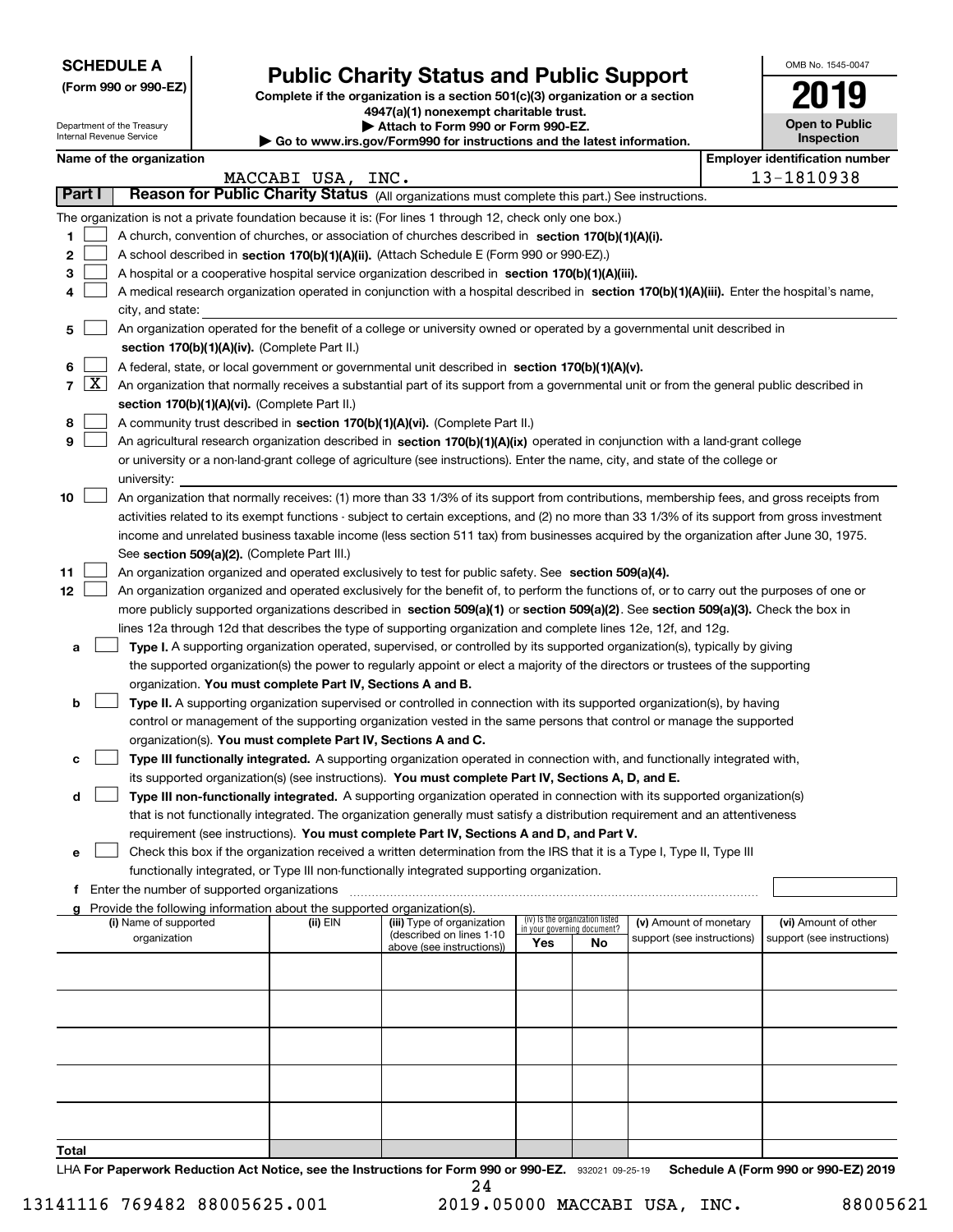### Schedule A (Form 990 or 990-EZ) 2019 Page MACCABI USA, INC. 13-1810938

**2**

**Part II Support Schedule for Organizations Described in Sections 170(b)(1)(A)(iv) and 170(b)(1)(A)(vi)** 

(Complete only if you checked the box on line 5, 7, or 8 of Part I or if the organization failed to qualify under Part III. If the organization fails to qualify under the tests listed below, please complete Part III.)

|    | <b>Section A. Public Support</b>                                                                                                               |          |          |            |            |                                      |                                          |
|----|------------------------------------------------------------------------------------------------------------------------------------------------|----------|----------|------------|------------|--------------------------------------|------------------------------------------|
|    | Calendar year (or fiscal year beginning in)                                                                                                    | (a) 2015 | (b) 2016 | $(c)$ 2017 | $(d)$ 2018 | (e) 2019                             | (f) Total                                |
|    | 1 Gifts, grants, contributions, and                                                                                                            |          |          |            |            |                                      |                                          |
|    | membership fees received. (Do not                                                                                                              |          |          |            |            |                                      |                                          |
|    | include any "unusual grants.")                                                                                                                 | 1890963. | 2071609. | 3640564.   | 1111603.   |                                      | 1450964.10165703.                        |
|    | 2 Tax revenues levied for the organ-                                                                                                           |          |          |            |            |                                      |                                          |
|    | ization's benefit and either paid to                                                                                                           |          |          |            |            |                                      |                                          |
|    | or expended on its behalf                                                                                                                      |          |          |            |            |                                      |                                          |
|    | 3 The value of services or facilities                                                                                                          |          |          |            |            |                                      |                                          |
|    | furnished by a governmental unit to                                                                                                            |          |          |            |            |                                      |                                          |
|    | the organization without charge                                                                                                                |          |          |            |            |                                      |                                          |
|    | 4 Total. Add lines 1 through 3                                                                                                                 | 1890963. | 2071609. | 3640564.   | 1111603.   |                                      | 1450964.10165703.                        |
| 5  | The portion of total contributions                                                                                                             |          |          |            |            |                                      |                                          |
|    | by each person (other than a                                                                                                                   |          |          |            |            |                                      |                                          |
|    | governmental unit or publicly                                                                                                                  |          |          |            |            |                                      |                                          |
|    | supported organization) included                                                                                                               |          |          |            |            |                                      |                                          |
|    | on line 1 that exceeds 2% of the                                                                                                               |          |          |            |            |                                      |                                          |
|    | amount shown on line 11,                                                                                                                       |          |          |            |            |                                      |                                          |
|    | column (f)                                                                                                                                     |          |          |            |            |                                      | 1449899.                                 |
|    | 6 Public support. Subtract line 5 from line 4.                                                                                                 |          |          |            |            |                                      | 8715804.                                 |
|    | <b>Section B. Total Support</b>                                                                                                                |          |          |            |            |                                      |                                          |
|    | Calendar year (or fiscal year beginning in)                                                                                                    | (a) 2015 | (b) 2016 | $(c)$ 2017 | $(d)$ 2018 | (e) 2019                             | (f) Total                                |
|    | <b>7</b> Amounts from line 4                                                                                                                   | 1890963. | 2071609. | 3640564.   | 1111603.   |                                      | 1450964.10165703.                        |
|    | 8 Gross income from interest,                                                                                                                  |          |          |            |            |                                      |                                          |
|    | dividends, payments received on                                                                                                                |          |          |            |            |                                      |                                          |
|    | securities loans, rents, royalties,                                                                                                            |          |          |            |            |                                      |                                          |
|    | and income from similar sources                                                                                                                | 4,569.   | 4,260.   | 4,000.     | 4,000.     | 4,000.                               | 20,829.                                  |
|    | 9 Net income from unrelated business                                                                                                           |          |          |            |            |                                      |                                          |
|    | activities, whether or not the                                                                                                                 |          |          |            |            |                                      |                                          |
|    | business is regularly carried on                                                                                                               | 74,186.  |          |            |            |                                      | 74,186.                                  |
|    | 10 Other income. Do not include gain                                                                                                           |          |          |            |            |                                      |                                          |
|    | or loss from the sale of capital                                                                                                               |          |          |            |            |                                      |                                          |
|    | assets (Explain in Part VI.)                                                                                                                   |          |          |            |            |                                      |                                          |
|    | <b>11 Total support.</b> Add lines 7 through 10                                                                                                |          |          |            |            |                                      | 10260718.                                |
|    | 12 Gross receipts from related activities, etc. (see instructions)                                                                             |          |          |            |            | 12                                   |                                          |
|    | 13 First five years. If the Form 990 is for the organization's first, second, third, fourth, or fifth tax year as a section 501(c)(3)          |          |          |            |            |                                      |                                          |
|    | organization, check this box and stop here                                                                                                     |          |          |            |            |                                      |                                          |
|    | Section C. Computation of Public Support Percentage                                                                                            |          |          |            |            |                                      |                                          |
|    | 14 Public support percentage for 2019 (line 6, column (f) divided by line 11, column (f) <i>manumanomeron</i>                                  |          |          |            |            | 14                                   | 84.94<br>%                               |
|    |                                                                                                                                                |          |          |            |            | 15                                   | 87.24<br>$\%$                            |
|    | 16a 33 1/3% support test - 2019. If the organization did not check the box on line 13, and line 14 is 33 1/3% or more, check this box and      |          |          |            |            |                                      |                                          |
|    | stop here. The organization qualifies as a publicly supported organization                                                                     |          |          |            |            |                                      | $\blacktriangleright$ $\boxed{\text{X}}$ |
|    | b 33 1/3% support test - 2018. If the organization did not check a box on line 13 or 16a, and line 15 is 33 1/3% or more, check this box       |          |          |            |            |                                      |                                          |
|    | and stop here. The organization qualifies as a publicly supported organization                                                                 |          |          |            |            |                                      |                                          |
|    | 17a 10% -facts-and-circumstances test - 2019. If the organization did not check a box on line 13, 16a, or 16b, and line 14 is 10% or more,     |          |          |            |            |                                      |                                          |
|    | and if the organization meets the "facts-and-circumstances" test, check this box and stop here. Explain in Part VI how the organization        |          |          |            |            |                                      |                                          |
|    | meets the "facts-and-circumstances" test. The organization qualifies as a publicly supported organization                                      |          |          |            |            |                                      |                                          |
|    | <b>b 10% -facts-and-circumstances test - 2018.</b> If the organization did not check a box on line 13, 16a, 16b, or 17a, and line 15 is 10% or |          |          |            |            |                                      |                                          |
|    | more, and if the organization meets the "facts-and-circumstances" test, check this box and stop here. Explain in Part VI how the               |          |          |            |            |                                      |                                          |
|    | organization meets the "facts-and-circumstances" test. The organization qualifies as a publicly supported organization                         |          |          |            |            |                                      |                                          |
| 18 | Private foundation. If the organization did not check a box on line 13, 16a, 16b, 17a, or 17b, check this box and see instructions             |          |          |            |            |                                      |                                          |
|    |                                                                                                                                                |          |          |            |            | Schedule A (Form 990 or 990-F7) 2019 |                                          |

**Schedule A (Form 990 or 990-EZ) 2019**

932022 09-25-19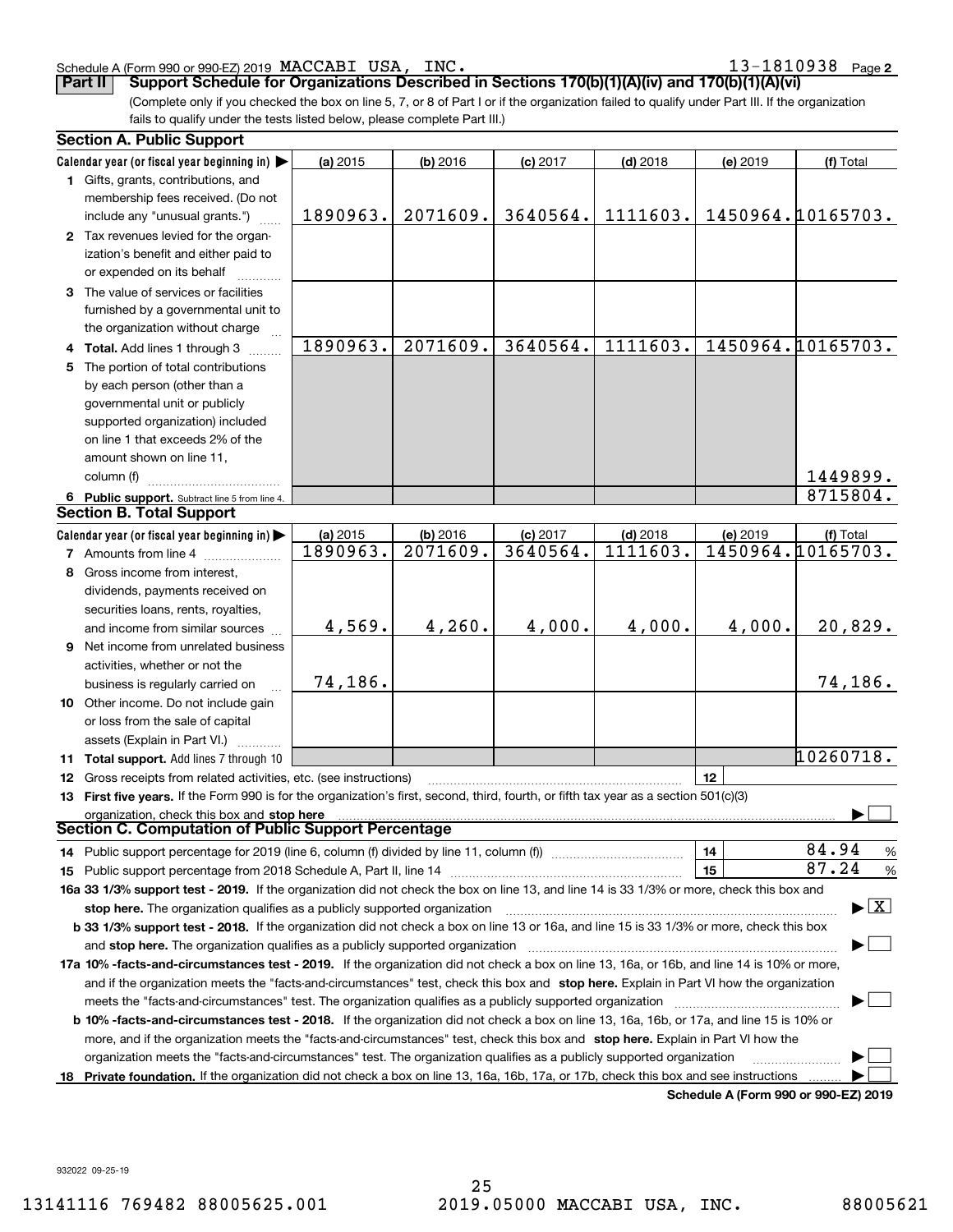|  |  | INC. | $13 - 1810938$ Page 3 |  |
|--|--|------|-----------------------|--|
|  |  |      |                       |  |

### **Part III Support Schedule for Organizations Described in Section 509(a)(2)**

(Complete only if you checked the box on line 10 of Part I or if the organization failed to qualify under Part II. If the organization fails to qualify under the tests listed below, please complete Part II.)

| <b>Section A. Public Support</b>                                                                                                                                                                                               |            |          |            |            |          |                                      |
|--------------------------------------------------------------------------------------------------------------------------------------------------------------------------------------------------------------------------------|------------|----------|------------|------------|----------|--------------------------------------|
| Calendar year (or fiscal year beginning in) $\blacktriangleright$                                                                                                                                                              | (a) 2015   | (b) 2016 | $(c)$ 2017 | $(d)$ 2018 | (e) 2019 | (f) Total                            |
| 1 Gifts, grants, contributions, and                                                                                                                                                                                            |            |          |            |            |          |                                      |
| membership fees received. (Do not                                                                                                                                                                                              |            |          |            |            |          |                                      |
| include any "unusual grants.")                                                                                                                                                                                                 |            |          |            |            |          |                                      |
| 2 Gross receipts from admissions,<br>merchandise sold or services per-<br>formed, or facilities furnished in<br>any activity that is related to the<br>organization's tax-exempt purpose                                       |            |          |            |            |          |                                      |
| 3 Gross receipts from activities that<br>are not an unrelated trade or bus-                                                                                                                                                    |            |          |            |            |          |                                      |
| iness under section 513                                                                                                                                                                                                        |            |          |            |            |          |                                      |
| 4 Tax revenues levied for the organ-<br>ization's benefit and either paid to<br>or expended on its behalf<br>.                                                                                                                 |            |          |            |            |          |                                      |
| 5 The value of services or facilities<br>furnished by a governmental unit to<br>the organization without charge                                                                                                                |            |          |            |            |          |                                      |
| <b>6 Total.</b> Add lines 1 through 5                                                                                                                                                                                          |            |          |            |            |          |                                      |
| 7a Amounts included on lines 1, 2, and<br>3 received from disqualified persons                                                                                                                                                 |            |          |            |            |          |                                      |
| <b>b</b> Amounts included on lines 2 and 3 received<br>from other than disqualified persons that<br>exceed the greater of \$5,000 or 1% of the<br>amount on line 13 for the year                                               |            |          |            |            |          |                                      |
| c Add lines 7a and 7b                                                                                                                                                                                                          |            |          |            |            |          |                                      |
| 8 Public support. (Subtract line 7c from line 6.)                                                                                                                                                                              |            |          |            |            |          |                                      |
| <b>Section B. Total Support</b>                                                                                                                                                                                                |            |          |            |            |          |                                      |
| Calendar year (or fiscal year beginning in) $\blacktriangleright$                                                                                                                                                              | (a) $2015$ | (b) 2016 | $(c)$ 2017 | $(d)$ 2018 | (e) 2019 | (f) Total                            |
| 9 Amounts from line 6                                                                                                                                                                                                          |            |          |            |            |          |                                      |
| 10a Gross income from interest,<br>dividends, payments received on<br>securities loans, rents, royalties,<br>and income from similar sources                                                                                   |            |          |            |            |          |                                      |
| <b>b</b> Unrelated business taxable income<br>(less section 511 taxes) from businesses<br>acquired after June 30, 1975<br>1.1.1.1.1.1.1.1.1.1                                                                                  |            |          |            |            |          |                                      |
| c Add lines 10a and 10b                                                                                                                                                                                                        |            |          |            |            |          |                                      |
| <b>11</b> Net income from unrelated business<br>activities not included in line 10b,<br>whether or not the business is<br>regularly carried on                                                                                 |            |          |            |            |          |                                      |
| <b>12</b> Other income. Do not include gain<br>or loss from the sale of capital<br>assets (Explain in Part VI.)                                                                                                                |            |          |            |            |          |                                      |
| <b>13</b> Total support. (Add lines 9, 10c, 11, and 12.)                                                                                                                                                                       |            |          |            |            |          |                                      |
| 14 First five years. If the Form 990 is for the organization's first, second, third, fourth, or fifth tax year as a section 501(c)(3) organization,                                                                            |            |          |            |            |          |                                      |
| check this box and stop here measurements are all the state of the state of the state of the state of the state of the state of the state of the state of the state of the state of the state of the state of the state of the |            |          |            |            |          |                                      |
| <b>Section C. Computation of Public Support Percentage</b>                                                                                                                                                                     |            |          |            |            |          |                                      |
| 15 Public support percentage for 2019 (line 8, column (f), divided by line 13, column (f))                                                                                                                                     |            |          |            |            | 15       | %                                    |
| 16 Public support percentage from 2018 Schedule A, Part III, line 15                                                                                                                                                           |            |          |            |            | 16       | %                                    |
| <b>Section D. Computation of Investment Income Percentage</b>                                                                                                                                                                  |            |          |            |            |          |                                      |
| 17 Investment income percentage for 2019 (line 10c, column (f), divided by line 13, column (f))                                                                                                                                |            |          |            |            | 17       | %                                    |
| 18 Investment income percentage from 2018 Schedule A, Part III, line 17                                                                                                                                                        |            |          |            |            | 18       | %                                    |
| 19a 33 1/3% support tests - 2019. If the organization did not check the box on line 14, and line 15 is more than 33 1/3%, and line 17 is not                                                                                   |            |          |            |            |          |                                      |
| more than 33 1/3%, check this box and stop here. The organization qualifies as a publicly supported organization                                                                                                               |            |          |            |            |          |                                      |
| b 33 1/3% support tests - 2018. If the organization did not check a box on line 14 or line 19a, and line 16 is more than 33 1/3%, and                                                                                          |            |          |            |            |          |                                      |
| line 18 is not more than 33 1/3%, check this box and stop here. The organization qualifies as a publicly supported organization                                                                                                |            |          |            |            |          |                                      |
| 20 Private foundation. If the organization did not check a box on line 14, 19a, or 19b, check this box and see instructions                                                                                                    |            |          |            |            |          |                                      |
| 932023 09-25-19                                                                                                                                                                                                                |            | 26       |            |            |          | Schedule A (Form 990 or 990-EZ) 2019 |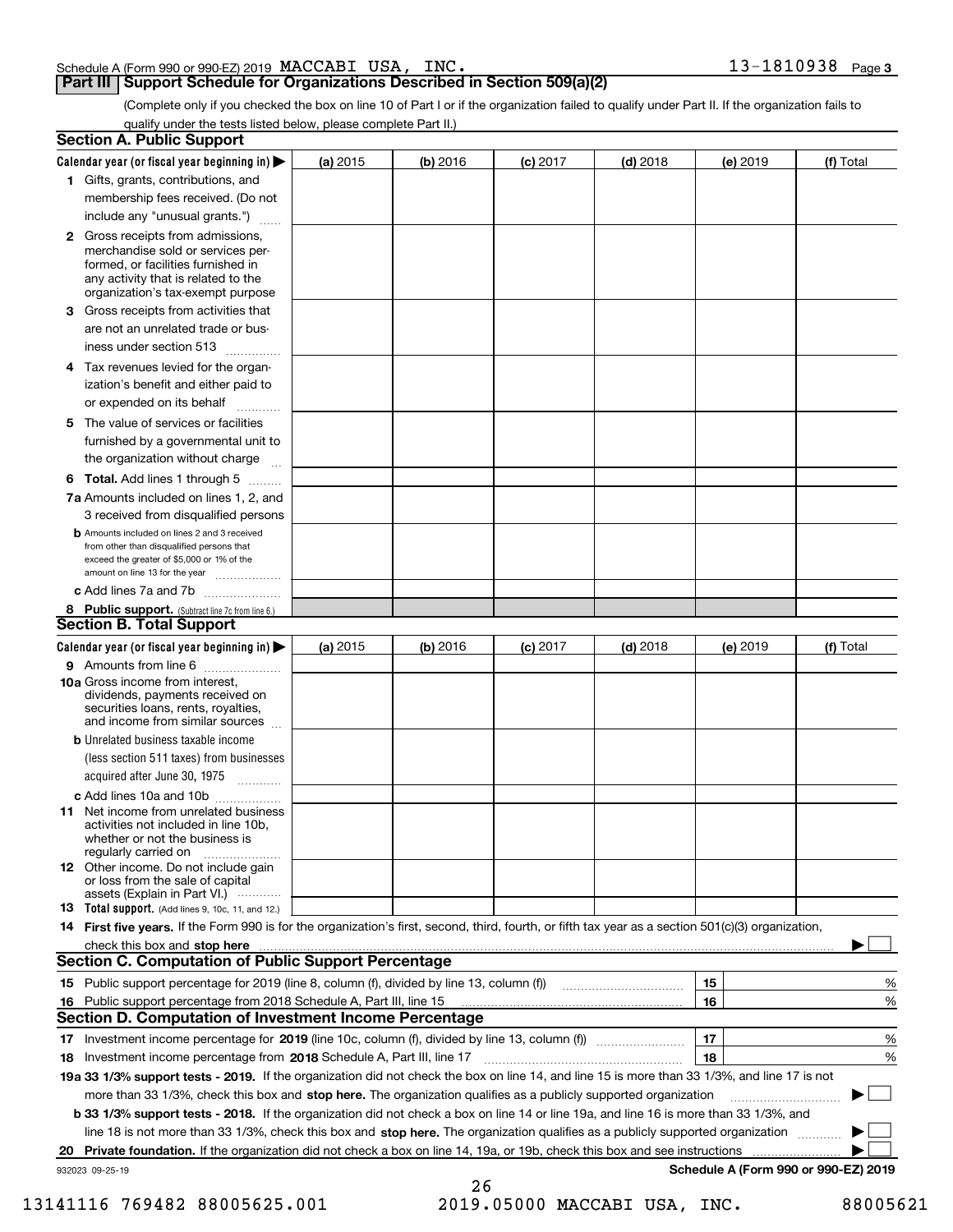**1**

**2**

**3a**

**3b**

**3c**

**4a**

**4b**

**4c**

**5a**

**5b5c**

**6**

**7**

**8**

**9a**

**9b**

**9c**

**10a**

**10b**

**YesNo**

## **Part IV Supporting Organizations**

(Complete only if you checked a box in line 12 on Part I. If you checked 12a of Part I, complete Sections A and B. If you checked 12b of Part I, complete Sections A and C. If you checked 12c of Part I, complete Sections A, D, and E. If you checked 12d of Part I, complete Sections A and D, and complete Part V.)

### **Section A. All Supporting Organizations**

- **1** Are all of the organization's supported organizations listed by name in the organization's governing documents? If "No," describe in **Part VI** how the supported organizations are designated. If designated by *class or purpose, describe the designation. If historic and continuing relationship, explain.*
- **2** Did the organization have any supported organization that does not have an IRS determination of status under section 509(a)(1) or (2)? If "Yes," explain in Part VI how the organization determined that the supported *organization was described in section 509(a)(1) or (2).*
- **3a** Did the organization have a supported organization described in section 501(c)(4), (5), or (6)? If "Yes," answer *(b) and (c) below.*
- **b** Did the organization confirm that each supported organization qualified under section 501(c)(4), (5), or (6) and satisfied the public support tests under section 509(a)(2)? If "Yes," describe in **Part VI** when and how the *organization made the determination.*
- **c**Did the organization ensure that all support to such organizations was used exclusively for section 170(c)(2)(B) purposes? If "Yes," explain in **Part VI** what controls the organization put in place to ensure such use.
- **4a***If* Was any supported organization not organized in the United States ("foreign supported organization")? *"Yes," and if you checked 12a or 12b in Part I, answer (b) and (c) below.*
- **b** Did the organization have ultimate control and discretion in deciding whether to make grants to the foreign supported organization? If "Yes," describe in **Part VI** how the organization had such control and discretion *despite being controlled or supervised by or in connection with its supported organizations.*
- **c** Did the organization support any foreign supported organization that does not have an IRS determination under sections 501(c)(3) and 509(a)(1) or (2)? If "Yes," explain in **Part VI** what controls the organization used *to ensure that all support to the foreign supported organization was used exclusively for section 170(c)(2)(B) purposes.*
- **5a** Did the organization add, substitute, or remove any supported organizations during the tax year? If "Yes," answer (b) and (c) below (if applicable). Also, provide detail in **Part VI,** including (i) the names and EIN *numbers of the supported organizations added, substituted, or removed; (ii) the reasons for each such action; (iii) the authority under the organization's organizing document authorizing such action; and (iv) how the action was accomplished (such as by amendment to the organizing document).*
- **b** Type I or Type II only. Was any added or substituted supported organization part of a class already designated in the organization's organizing document?
- **cSubstitutions only.**  Was the substitution the result of an event beyond the organization's control?
- **6** Did the organization provide support (whether in the form of grants or the provision of services or facilities) to **Part VI.** *If "Yes," provide detail in* support or benefit one or more of the filing organization's supported organizations? anyone other than (i) its supported organizations, (ii) individuals that are part of the charitable class benefited by one or more of its supported organizations, or (iii) other supporting organizations that also
- **7**Did the organization provide a grant, loan, compensation, or other similar payment to a substantial contributor *If "Yes," complete Part I of Schedule L (Form 990 or 990-EZ).* regard to a substantial contributor? (as defined in section 4958(c)(3)(C)), a family member of a substantial contributor, or a 35% controlled entity with
- **8** Did the organization make a loan to a disqualified person (as defined in section 4958) not described in line 7? *If "Yes," complete Part I of Schedule L (Form 990 or 990-EZ).*
- **9a** Was the organization controlled directly or indirectly at any time during the tax year by one or more in section 509(a)(1) or (2))? If "Yes," *provide detail in* <code>Part VI.</code> disqualified persons as defined in section 4946 (other than foundation managers and organizations described
- **b** Did one or more disqualified persons (as defined in line 9a) hold a controlling interest in any entity in which the supporting organization had an interest? If "Yes," provide detail in P**art VI**.
- **c**Did a disqualified person (as defined in line 9a) have an ownership interest in, or derive any personal benefit from, assets in which the supporting organization also had an interest? If "Yes," provide detail in P**art VI.**
- **10a** Was the organization subject to the excess business holdings rules of section 4943 because of section supporting organizations)? If "Yes," answer 10b below. 4943(f) (regarding certain Type II supporting organizations, and all Type III non-functionally integrated
- **b** Did the organization have any excess business holdings in the tax year? (Use Schedule C, Form 4720, to *determine whether the organization had excess business holdings.)*

932024 09-25-19

**Schedule A (Form 990 or 990-EZ) 2019**

27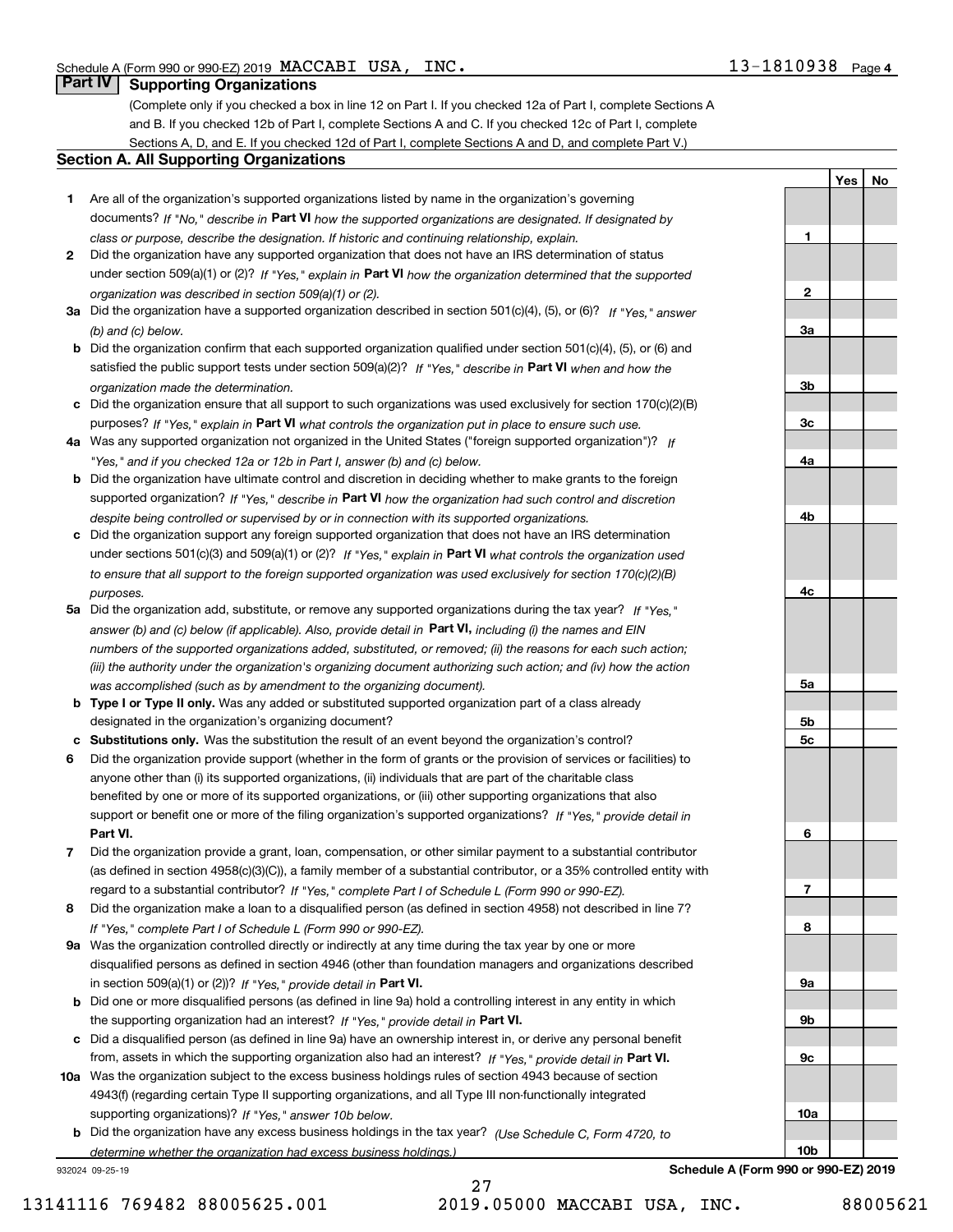| <b>Part IV</b> | <b>Supporting Organizations (continued)</b>                                                                                       |                 |            |    |
|----------------|-----------------------------------------------------------------------------------------------------------------------------------|-----------------|------------|----|
|                |                                                                                                                                   |                 | Yes        | No |
| 11             | Has the organization accepted a gift or contribution from any of the following persons?                                           |                 |            |    |
|                | a A person who directly or indirectly controls, either alone or together with persons described in (b) and (c)                    |                 |            |    |
|                | below, the governing body of a supported organization?                                                                            | 11a             |            |    |
|                | <b>b</b> A family member of a person described in (a) above?                                                                      | 11 <sub>b</sub> |            |    |
|                | c A 35% controlled entity of a person described in (a) or (b) above? If "Yes" to a, b, or c, provide detail in Part VI.           | 11c             |            |    |
|                | <b>Section B. Type I Supporting Organizations</b>                                                                                 |                 |            |    |
|                |                                                                                                                                   |                 | Yes        | No |
| 1              | Did the directors, trustees, or membership of one or more supported organizations have the power to                               |                 |            |    |
|                | regularly appoint or elect at least a majority of the organization's directors or trustees at all times during the                |                 |            |    |
|                | tax year? If "No," describe in Part VI how the supported organization(s) effectively operated, supervised, or                     |                 |            |    |
|                | controlled the organization's activities. If the organization had more than one supported organization,                           |                 |            |    |
|                | describe how the powers to appoint and/or remove directors or trustees were allocated among the supported                         |                 |            |    |
|                | organizations and what conditions or restrictions, if any, applied to such powers during the tax year.                            | 1               |            |    |
| 2              | Did the organization operate for the benefit of any supported organization other than the supported                               |                 |            |    |
|                | organization(s) that operated, supervised, or controlled the supporting organization? If "Yes." explain in                        |                 |            |    |
|                | Part VI how providing such benefit carried out the purposes of the supported organization(s) that operated,                       |                 |            |    |
|                | supervised, or controlled the supporting organization.                                                                            | $\mathbf{2}$    |            |    |
|                | <b>Section C. Type II Supporting Organizations</b>                                                                                |                 |            |    |
|                |                                                                                                                                   |                 | <b>Yes</b> | No |
| 1.             | Were a majority of the organization's directors or trustees during the tax year also a majority of the directors                  |                 |            |    |
|                | or trustees of each of the organization's supported organization(s)? If "No," describe in Part VI how control                     |                 |            |    |
|                | or management of the supporting organization was vested in the same persons that controlled or managed                            |                 |            |    |
|                | the supported organization(s).                                                                                                    | 1               |            |    |
|                | <b>Section D. All Type III Supporting Organizations</b>                                                                           |                 |            |    |
|                |                                                                                                                                   |                 | Yes        | No |
| 1              | Did the organization provide to each of its supported organizations, by the last day of the fifth month of the                    |                 |            |    |
|                | organization's tax year, (i) a written notice describing the type and amount of support provided during the prior tax             |                 |            |    |
|                | year, (ii) a copy of the Form 990 that was most recently filed as of the date of notification, and (iii) copies of the            |                 |            |    |
|                | organization's governing documents in effect on the date of notification, to the extent not previously provided?                  | 1               |            |    |
| 2              | Were any of the organization's officers, directors, or trustees either (i) appointed or elected by the supported                  |                 |            |    |
|                | organization(s) or (ii) serving on the governing body of a supported organization? If "No," explain in Part VI how                |                 |            |    |
|                | the organization maintained a close and continuous working relationship with the supported organization(s).                       | 2               |            |    |
| 3              | By reason of the relationship described in (2), did the organization's supported organizations have a                             |                 |            |    |
|                | significant voice in the organization's investment policies and in directing the use of the organization's                        |                 |            |    |
|                | income or assets at all times during the tax year? If "Yes," describe in Part VI the role the organization's                      | 3               |            |    |
|                | supported organizations played in this regard.<br>Section E. Type III Functionally Integrated Supporting Organizations            |                 |            |    |
| 1              | Check the box next to the method that the organization used to satisfy the Integral Part Test during the year (see instructions). |                 |            |    |
| a              | The organization satisfied the Activities Test. Complete line 2 below.                                                            |                 |            |    |
| b              | The organization is the parent of each of its supported organizations. Complete line 3 below.                                     |                 |            |    |
| c              | The organization supported a governmental entity. Describe in Part VI how you supported a government entity (see instructions),   |                 |            |    |
| 2              | Activities Test. Answer (a) and (b) below.                                                                                        |                 | Yes        | No |
| a              | Did substantially all of the organization's activities during the tax year directly further the exempt purposes of                |                 |            |    |
|                | the supported organization(s) to which the organization was responsive? If "Yes," then in Part VI identify                        |                 |            |    |
|                | those supported organizations and explain how these activities directly furthered their exempt purposes,                          |                 |            |    |
|                | how the organization was responsive to those supported organizations, and how the organization determined                         |                 |            |    |
|                | that these activities constituted substantially all of its activities.                                                            | 2a              |            |    |
|                | <b>b</b> Did the activities described in (a) constitute activities that, but for the organization's involvement, one or more      |                 |            |    |
|                | of the organization's supported organization(s) would have been engaged in? If "Yes," explain in Part VI the                      |                 |            |    |
|                | reasons for the organization's position that its supported organization(s) would have engaged in these                            |                 |            |    |
|                | activities but for the organization's involvement.                                                                                | 2b              |            |    |
| з              | Parent of Supported Organizations. Answer (a) and (b) below.                                                                      |                 |            |    |
|                | a Did the organization have the power to regularly appoint or elect a majority of the officers, directors, or                     |                 |            |    |
|                | trustees of each of the supported organizations? Provide details in Part VI.                                                      | За              |            |    |
|                | <b>b</b> Did the organization exercise a substantial degree of direction over the policies, programs, and activities of each      |                 |            |    |
|                | of its supported organizations? If "Yes." describe in Part VI the role played by the organization in this regard.                 | 3b              |            |    |
|                | Schedule A (Form 990 or 990-EZ) 2019<br>932025 09-25-19                                                                           |                 |            |    |

13141116 769482 88005625.001 2019.05000 MACCABI USA, INC. 88005621

28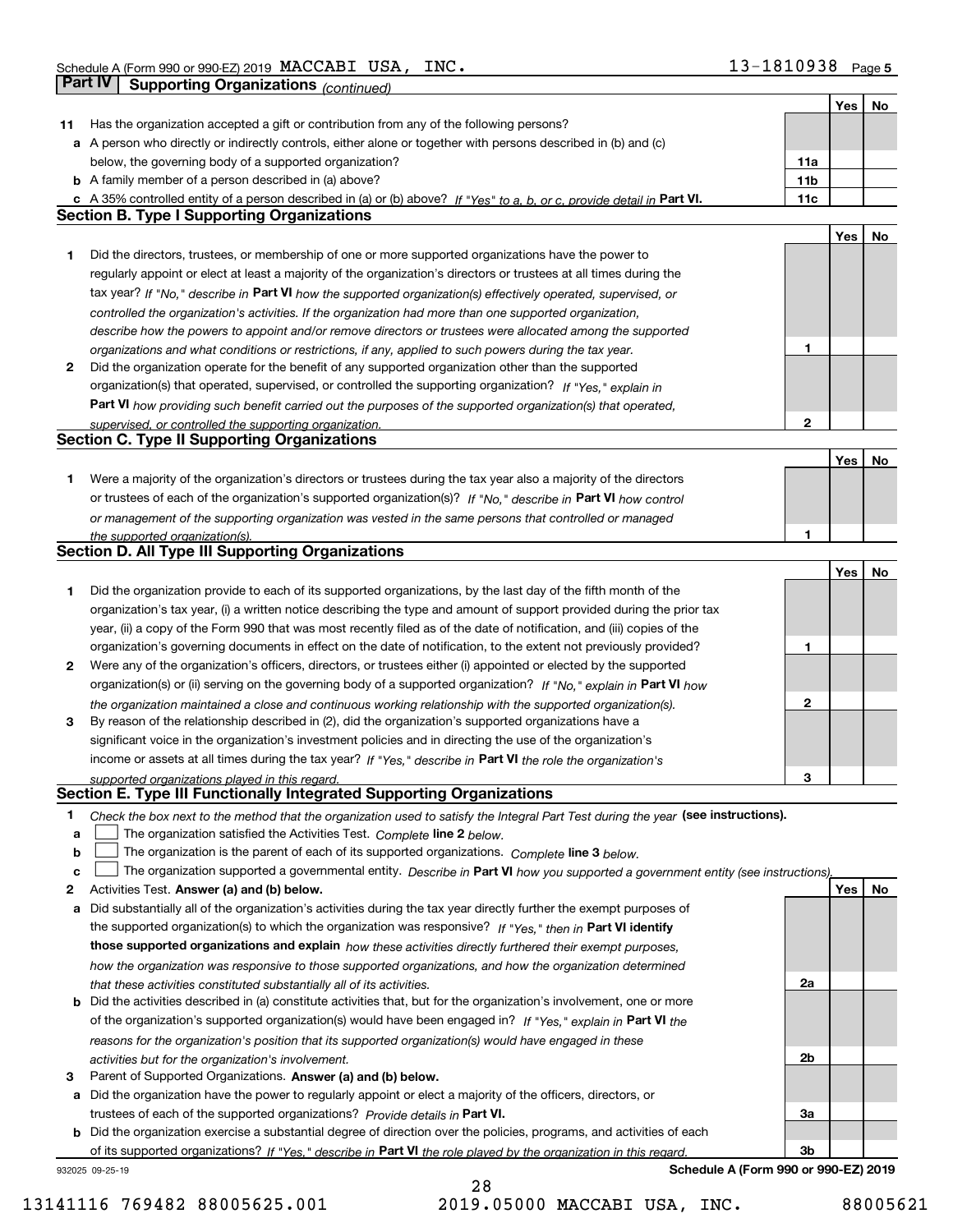| <b>Part V</b>   Type III Non-Functionally Integrated 509(a)(3) Supporting Organizations |                       |  |
|-----------------------------------------------------------------------------------------|-----------------------|--|
| Schedule A (Form 990 or 990-EZ) 2019 MACCABI USA, INC.                                  | $13 - 1810938$ Page 6 |  |

**1**

1 Check here if the organization satisfied the Integral Part Test as a qualifying trust on Nov. 20, 1970 (explain in Part VI). See instructions. All other Type III non-functionally integrated supporting organizations must complete Sections A through E.

|    | Section A - Adjusted Net Income                                              |                | (A) Prior Year | (B) Current Year<br>(optional) |
|----|------------------------------------------------------------------------------|----------------|----------------|--------------------------------|
| 1  | Net short-term capital gain                                                  | 1              |                |                                |
| 2  | Recoveries of prior-year distributions                                       | $\overline{2}$ |                |                                |
| З  | Other gross income (see instructions)                                        | 3              |                |                                |
| 4  | Add lines 1 through 3.                                                       | 4              |                |                                |
| 5  | Depreciation and depletion                                                   | 5              |                |                                |
| 6  | Portion of operating expenses paid or incurred for production or             |                |                |                                |
|    | collection of gross income or for management, conservation, or               |                |                |                                |
|    | maintenance of property held for production of income (see instructions)     | 6              |                |                                |
| 7  | Other expenses (see instructions)                                            | 7              |                |                                |
| 8  | Adjusted Net Income (subtract lines 5, 6, and 7 from line 4)                 | 8              |                |                                |
|    | <b>Section B - Minimum Asset Amount</b>                                      |                | (A) Prior Year | (B) Current Year<br>(optional) |
| 1  | Aggregate fair market value of all non-exempt-use assets (see                |                |                |                                |
|    | instructions for short tax year or assets held for part of year):            |                |                |                                |
|    | a Average monthly value of securities                                        | 1a             |                |                                |
|    | <b>b</b> Average monthly cash balances                                       | 1b             |                |                                |
|    | c Fair market value of other non-exempt-use assets                           | 1c             |                |                                |
|    | d Total (add lines 1a, 1b, and 1c)                                           | 1d             |                |                                |
|    | e Discount claimed for blockage or other                                     |                |                |                                |
|    | factors (explain in detail in Part VI):                                      |                |                |                                |
| 2  | Acquisition indebtedness applicable to non-exempt-use assets                 | $\mathbf{2}$   |                |                                |
| З  | Subtract line 2 from line 1d.                                                | 3              |                |                                |
| 4  | Cash deemed held for exempt use. Enter 1-1/2% of line 3 (for greater amount, |                |                |                                |
|    | see instructions).                                                           | 4              |                |                                |
| 5  | Net value of non-exempt-use assets (subtract line 4 from line 3)             | 5              |                |                                |
| 6  | Multiply line 5 by .035.                                                     | 6              |                |                                |
| 7  | Recoveries of prior-year distributions                                       | $\overline{7}$ |                |                                |
| 8  | Minimum Asset Amount (add line 7 to line 6)                                  | 8              |                |                                |
|    | <b>Section C - Distributable Amount</b>                                      |                |                | <b>Current Year</b>            |
| 1  | Adjusted net income for prior year (from Section A, line 8, Column A)        | 1              |                |                                |
| 2  | Enter 85% of line 1.                                                         | $\overline{2}$ |                |                                |
| 3  | Minimum asset amount for prior year (from Section B, line 8, Column A)       | 3              |                |                                |
| 4  | Enter greater of line 2 or line 3.                                           | 4              |                |                                |
| 5. | Income tax imposed in prior year                                             | 5              |                |                                |
| 6  | <b>Distributable Amount.</b> Subtract line 5 from line 4, unless subject to  |                |                |                                |
|    | emergency temporary reduction (see instructions).                            | 6              |                |                                |
|    |                                                                              |                |                |                                |

**7** Check here if the current year is the organization's first as a non-functionally integrated Type III supporting organization (see instructions).

**Schedule A (Form 990 or 990-EZ) 2019**

932026 09-25-19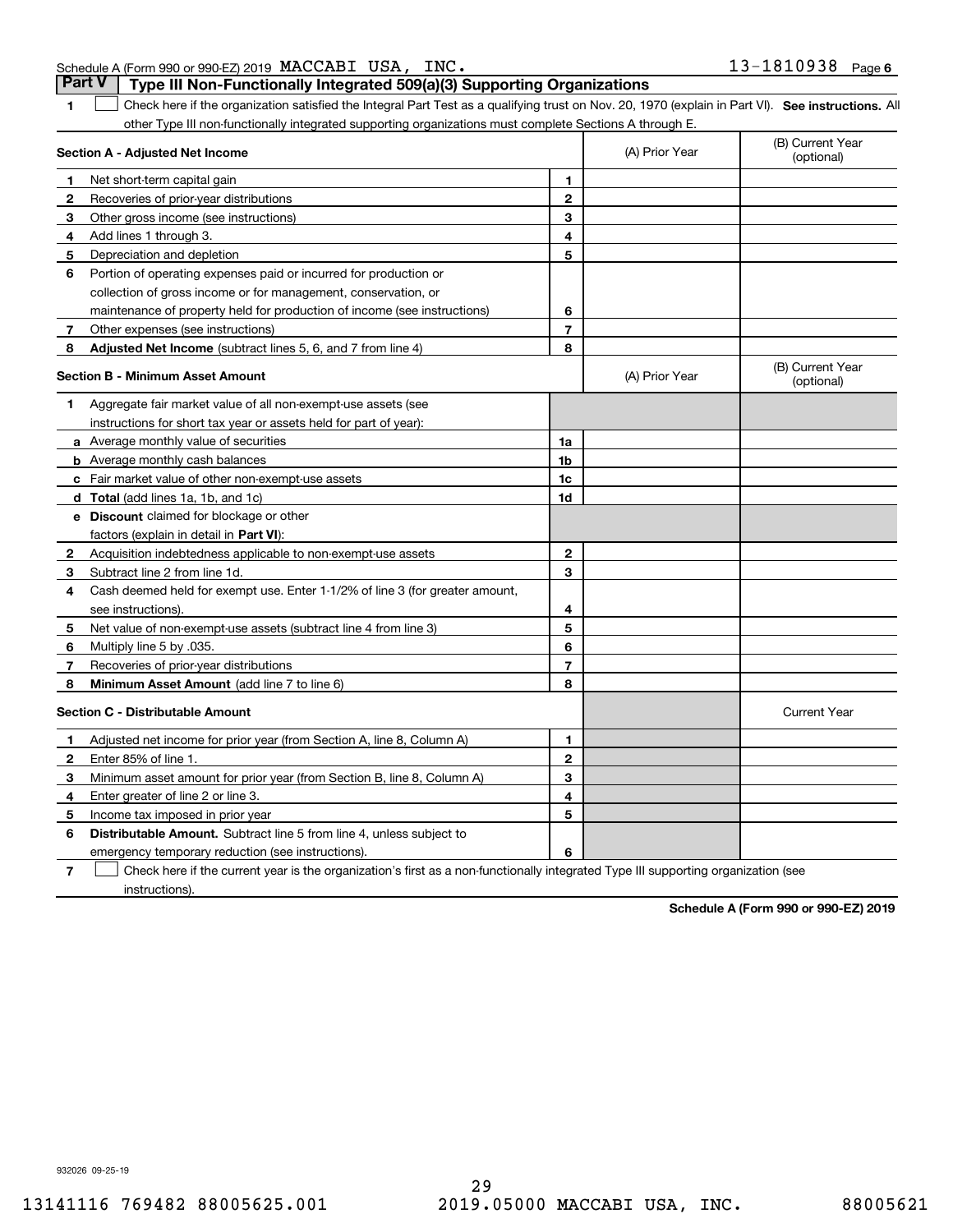| Part V | Type III Non-Functionally Integrated 509(a)(3) Supporting Organizations                    |                             | (continued)                           |                                         |  |  |  |  |  |  |
|--------|--------------------------------------------------------------------------------------------|-----------------------------|---------------------------------------|-----------------------------------------|--|--|--|--|--|--|
|        | <b>Section D - Distributions</b>                                                           |                             |                                       | <b>Current Year</b>                     |  |  |  |  |  |  |
| 1      | Amounts paid to supported organizations to accomplish exempt purposes                      |                             |                                       |                                         |  |  |  |  |  |  |
| 2      | Amounts paid to perform activity that directly furthers exempt purposes of supported       |                             |                                       |                                         |  |  |  |  |  |  |
|        | organizations, in excess of income from activity                                           |                             |                                       |                                         |  |  |  |  |  |  |
| з      | Administrative expenses paid to accomplish exempt purposes of supported organizations      |                             |                                       |                                         |  |  |  |  |  |  |
| 4      | Amounts paid to acquire exempt-use assets                                                  |                             |                                       |                                         |  |  |  |  |  |  |
| 5      | Qualified set-aside amounts (prior IRS approval required)                                  |                             |                                       |                                         |  |  |  |  |  |  |
| 6      | Other distributions (describe in Part VI). See instructions.                               |                             |                                       |                                         |  |  |  |  |  |  |
| 7      | Total annual distributions. Add lines 1 through 6.                                         |                             |                                       |                                         |  |  |  |  |  |  |
| 8      | Distributions to attentive supported organizations to which the organization is responsive |                             |                                       |                                         |  |  |  |  |  |  |
|        | (provide details in Part VI). See instructions.                                            |                             |                                       |                                         |  |  |  |  |  |  |
| 9      | Distributable amount for 2019 from Section C, line 6                                       |                             |                                       |                                         |  |  |  |  |  |  |
| 10     | Line 8 amount divided by line 9 amount                                                     |                             |                                       |                                         |  |  |  |  |  |  |
|        |                                                                                            | (i)                         | (ii)                                  | (iii)                                   |  |  |  |  |  |  |
|        | <b>Section E - Distribution Allocations</b> (see instructions)                             | <b>Excess Distributions</b> | <b>Underdistributions</b><br>Pre-2019 | <b>Distributable</b><br>Amount for 2019 |  |  |  |  |  |  |
| 1      | Distributable amount for 2019 from Section C, line 6                                       |                             |                                       |                                         |  |  |  |  |  |  |
| 2      | Underdistributions, if any, for years prior to 2019 (reason-                               |                             |                                       |                                         |  |  |  |  |  |  |
|        | able cause required- explain in Part VI). See instructions.                                |                             |                                       |                                         |  |  |  |  |  |  |
| 3      | Excess distributions carryover, if any, to 2019                                            |                             |                                       |                                         |  |  |  |  |  |  |
|        | <b>a</b> From 2014                                                                         |                             |                                       |                                         |  |  |  |  |  |  |
|        | <b>b</b> From 2015                                                                         |                             |                                       |                                         |  |  |  |  |  |  |
|        | $c$ From 2016                                                                              |                             |                                       |                                         |  |  |  |  |  |  |
|        | d From 2017                                                                                |                             |                                       |                                         |  |  |  |  |  |  |
|        | e From 2018                                                                                |                             |                                       |                                         |  |  |  |  |  |  |
| f      | Total of lines 3a through e                                                                |                             |                                       |                                         |  |  |  |  |  |  |
|        | <b>g</b> Applied to underdistributions of prior years                                      |                             |                                       |                                         |  |  |  |  |  |  |
|        | <b>h</b> Applied to 2019 distributable amount                                              |                             |                                       |                                         |  |  |  |  |  |  |
|        | Carryover from 2014 not applied (see instructions)                                         |                             |                                       |                                         |  |  |  |  |  |  |
|        | Remainder. Subtract lines 3g, 3h, and 3i from 3f.                                          |                             |                                       |                                         |  |  |  |  |  |  |
| 4      | Distributions for 2019 from Section D,                                                     |                             |                                       |                                         |  |  |  |  |  |  |
|        | line $7:$                                                                                  |                             |                                       |                                         |  |  |  |  |  |  |
|        | <b>a</b> Applied to underdistributions of prior years                                      |                             |                                       |                                         |  |  |  |  |  |  |
|        | <b>b</b> Applied to 2019 distributable amount                                              |                             |                                       |                                         |  |  |  |  |  |  |
| c      | Remainder. Subtract lines 4a and 4b from 4.                                                |                             |                                       |                                         |  |  |  |  |  |  |
| 5      | Remaining underdistributions for years prior to 2019, if                                   |                             |                                       |                                         |  |  |  |  |  |  |
|        | any. Subtract lines 3g and 4a from line 2. For result greater                              |                             |                                       |                                         |  |  |  |  |  |  |
|        | than zero, explain in Part VI. See instructions.                                           |                             |                                       |                                         |  |  |  |  |  |  |
| 6      | Remaining underdistributions for 2019. Subtract lines 3h                                   |                             |                                       |                                         |  |  |  |  |  |  |
|        | and 4b from line 1. For result greater than zero, explain in                               |                             |                                       |                                         |  |  |  |  |  |  |
|        | <b>Part VI.</b> See instructions.                                                          |                             |                                       |                                         |  |  |  |  |  |  |
| 7      | Excess distributions carryover to 2020. Add lines 3j                                       |                             |                                       |                                         |  |  |  |  |  |  |
|        | and 4c.                                                                                    |                             |                                       |                                         |  |  |  |  |  |  |
| 8      | Breakdown of line 7:                                                                       |                             |                                       |                                         |  |  |  |  |  |  |
|        | a Excess from 2015                                                                         |                             |                                       |                                         |  |  |  |  |  |  |
|        | <b>b</b> Excess from 2016                                                                  |                             |                                       |                                         |  |  |  |  |  |  |
|        | c Excess from 2017                                                                         |                             |                                       |                                         |  |  |  |  |  |  |
|        | d Excess from 2018                                                                         |                             |                                       |                                         |  |  |  |  |  |  |
|        | e Excess from 2019                                                                         |                             |                                       |                                         |  |  |  |  |  |  |
|        |                                                                                            |                             |                                       |                                         |  |  |  |  |  |  |

**Schedule A (Form 990 or 990-EZ) 2019**

932027 09-25-19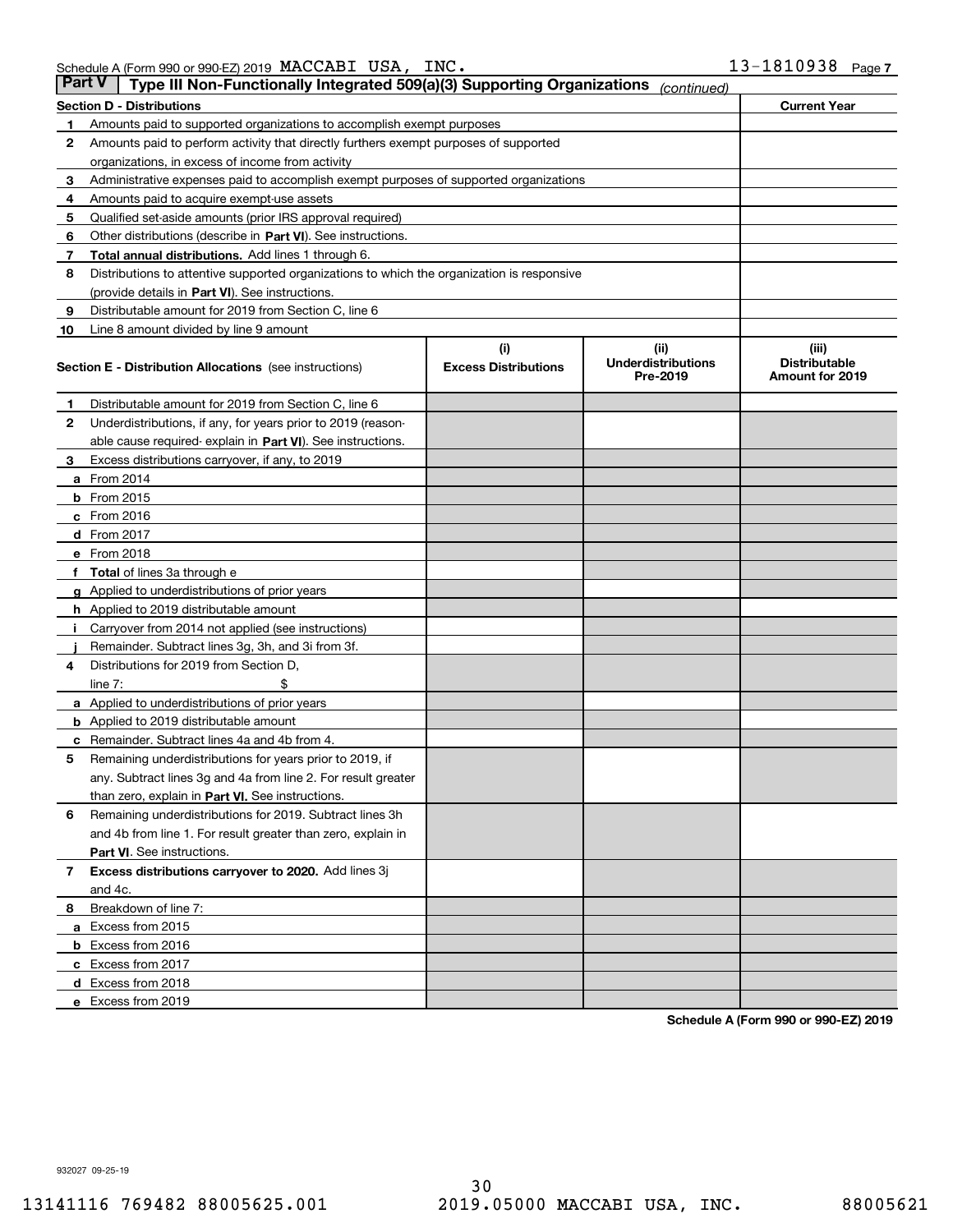| Schedule A (Form 990 or 990-EZ) 2019 $\texttt{MACCABI}$ | T USA, | INC. | 1810938 | Page 8 |
|---------------------------------------------------------|--------|------|---------|--------|
|                                                         |        |      |         |        |

| (See instructions.) |                             | Section D, lines 5, 6, and 8; and Part V, Section E, lines 2, 5, and 6. Also complete this part for any additional information. |
|---------------------|-----------------------------|---------------------------------------------------------------------------------------------------------------------------------|
|                     |                             |                                                                                                                                 |
|                     |                             |                                                                                                                                 |
|                     |                             |                                                                                                                                 |
|                     |                             |                                                                                                                                 |
|                     |                             |                                                                                                                                 |
|                     |                             |                                                                                                                                 |
|                     |                             |                                                                                                                                 |
|                     |                             |                                                                                                                                 |
|                     |                             |                                                                                                                                 |
|                     |                             |                                                                                                                                 |
|                     |                             |                                                                                                                                 |
|                     |                             |                                                                                                                                 |
|                     |                             |                                                                                                                                 |
|                     |                             |                                                                                                                                 |
|                     |                             |                                                                                                                                 |
|                     |                             |                                                                                                                                 |
|                     |                             |                                                                                                                                 |
|                     |                             |                                                                                                                                 |
|                     |                             |                                                                                                                                 |
|                     |                             |                                                                                                                                 |
|                     |                             |                                                                                                                                 |
|                     |                             |                                                                                                                                 |
|                     |                             |                                                                                                                                 |
|                     |                             |                                                                                                                                 |
|                     |                             |                                                                                                                                 |
|                     |                             |                                                                                                                                 |
|                     |                             |                                                                                                                                 |
|                     |                             |                                                                                                                                 |
|                     |                             |                                                                                                                                 |
|                     |                             |                                                                                                                                 |
|                     |                             |                                                                                                                                 |
|                     |                             |                                                                                                                                 |
|                     |                             |                                                                                                                                 |
|                     |                             | Schedule A (Form 990 or 990-EZ) 2019                                                                                            |
|                     | $1111C$ 760100 00005605 001 | 31<br>2010 OEOOO MACCART HCA TMC                                                                                                |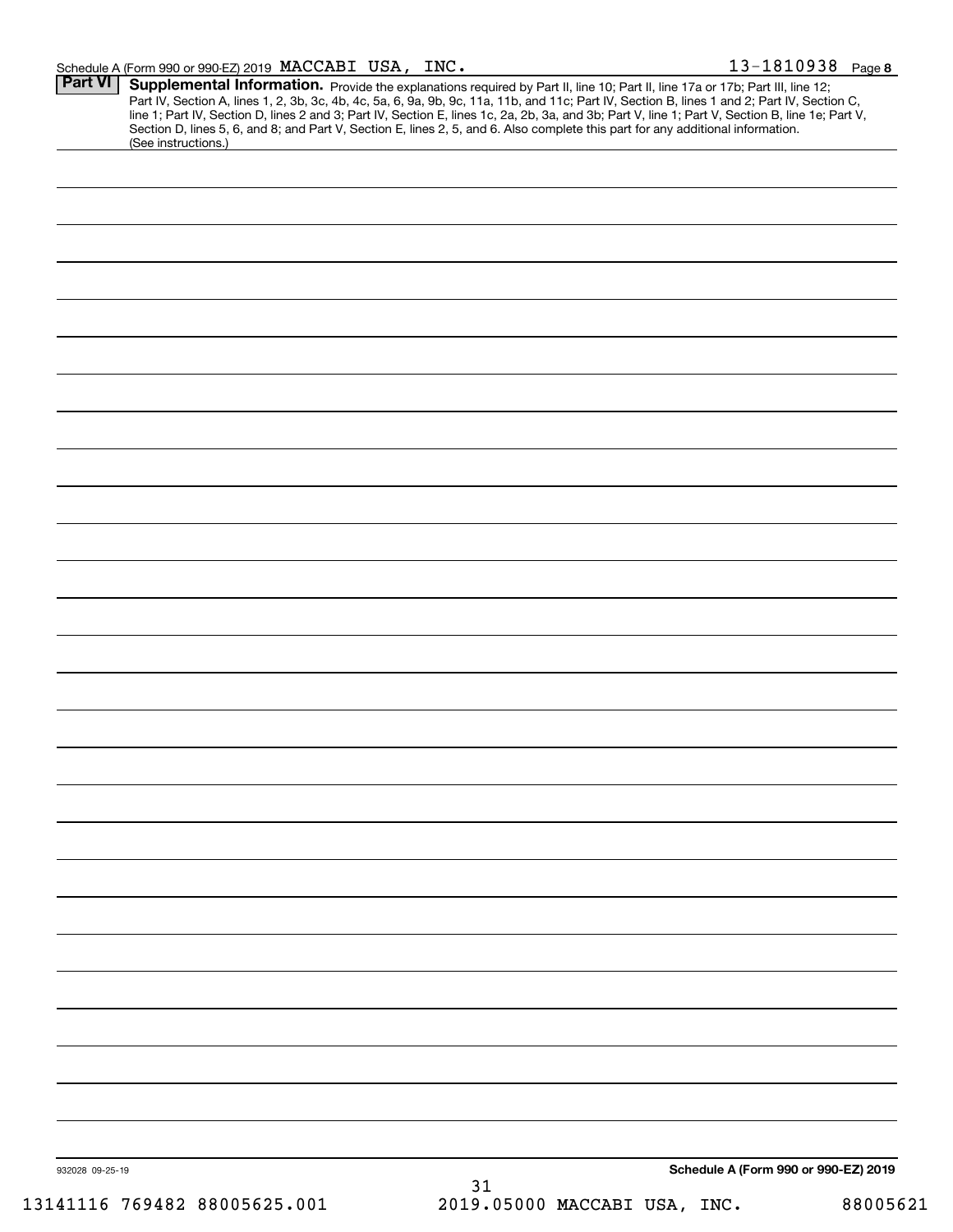Department of the Treasury Internal Revenue Service **(Form 990, 990-EZ, or 990-PF)**

Name of the organization

**Organization type** (check one):

### \*\* PUBLIC DISCLOSURE COPY \*\*

# **Schedule B Schedule of Contributors**

**| Attach to Form 990, Form 990-EZ, or Form 990-PF. | Go to www.irs.gov/Form990 for the latest information.** OMB No. 1545-0047

**2019**

**Employer identification number**

|  | MACCABI USA, |  | INC. | 13-1810938 |
|--|--------------|--|------|------------|
|--|--------------|--|------|------------|

| Filers of:         | Section:                                                                           |
|--------------------|------------------------------------------------------------------------------------|
| Form 990 or 990-EZ | $\lfloor x \rfloor$ 501(c)( 3) (enter number) organization                         |
|                    | $4947(a)(1)$ nonexempt charitable trust <b>not</b> treated as a private foundation |
|                    | 527 political organization                                                         |
| Form 990-PF        | 501(c)(3) exempt private foundation                                                |
|                    | 4947(a)(1) nonexempt charitable trust treated as a private foundation              |
|                    | 501(c)(3) taxable private foundation                                               |

Check if your organization is covered by the **General Rule** or a **Special Rule. Note:**  Only a section 501(c)(7), (8), or (10) organization can check boxes for both the General Rule and a Special Rule. See instructions.

### **General Rule**

 $\mathcal{L}^{\text{max}}$ 

For an organization filing Form 990, 990-EZ, or 990-PF that received, during the year, contributions totaling \$5,000 or more (in money or property) from any one contributor. Complete Parts I and II. See instructions for determining a contributor's total contributions.

### **Special Rules**

any one contributor, during the year, total contributions of the greater of  $\,$  (1) \$5,000; or **(2)** 2% of the amount on (i) Form 990, Part VIII, line 1h;  $\boxed{\textbf{X}}$  For an organization described in section 501(c)(3) filing Form 990 or 990-EZ that met the 33 1/3% support test of the regulations under sections 509(a)(1) and 170(b)(1)(A)(vi), that checked Schedule A (Form 990 or 990-EZ), Part II, line 13, 16a, or 16b, and that received from or (ii) Form 990-EZ, line 1. Complete Parts I and II.

year, total contributions of more than \$1,000 *exclusively* for religious, charitable, scientific, literary, or educational purposes, or for the For an organization described in section 501(c)(7), (8), or (10) filing Form 990 or 990-EZ that received from any one contributor, during the prevention of cruelty to children or animals. Complete Parts I, II, and III.  $\mathcal{L}^{\text{max}}$ 

purpose. Don't complete any of the parts unless the **General Rule** applies to this organization because it received *nonexclusively* year, contributions <sub>exclusively</sub> for religious, charitable, etc., purposes, but no such contributions totaled more than \$1,000. If this box is checked, enter here the total contributions that were received during the year for an  $\;$ exclusively religious, charitable, etc., For an organization described in section 501(c)(7), (8), or (10) filing Form 990 or 990-EZ that received from any one contributor, during the religious, charitable, etc., contributions totaling \$5,000 or more during the year  $\Box$ — $\Box$   $\Box$  $\mathcal{L}^{\text{max}}$ 

**Caution:**  An organization that isn't covered by the General Rule and/or the Special Rules doesn't file Schedule B (Form 990, 990-EZ, or 990-PF),  **must** but it answer "No" on Part IV, line 2, of its Form 990; or check the box on line H of its Form 990-EZ or on its Form 990-PF, Part I, line 2, to certify that it doesn't meet the filing requirements of Schedule B (Form 990, 990-EZ, or 990-PF).

**For Paperwork Reduction Act Notice, see the instructions for Form 990, 990-EZ, or 990-PF. Schedule B (Form 990, 990-EZ, or 990-PF) (2019)** LHA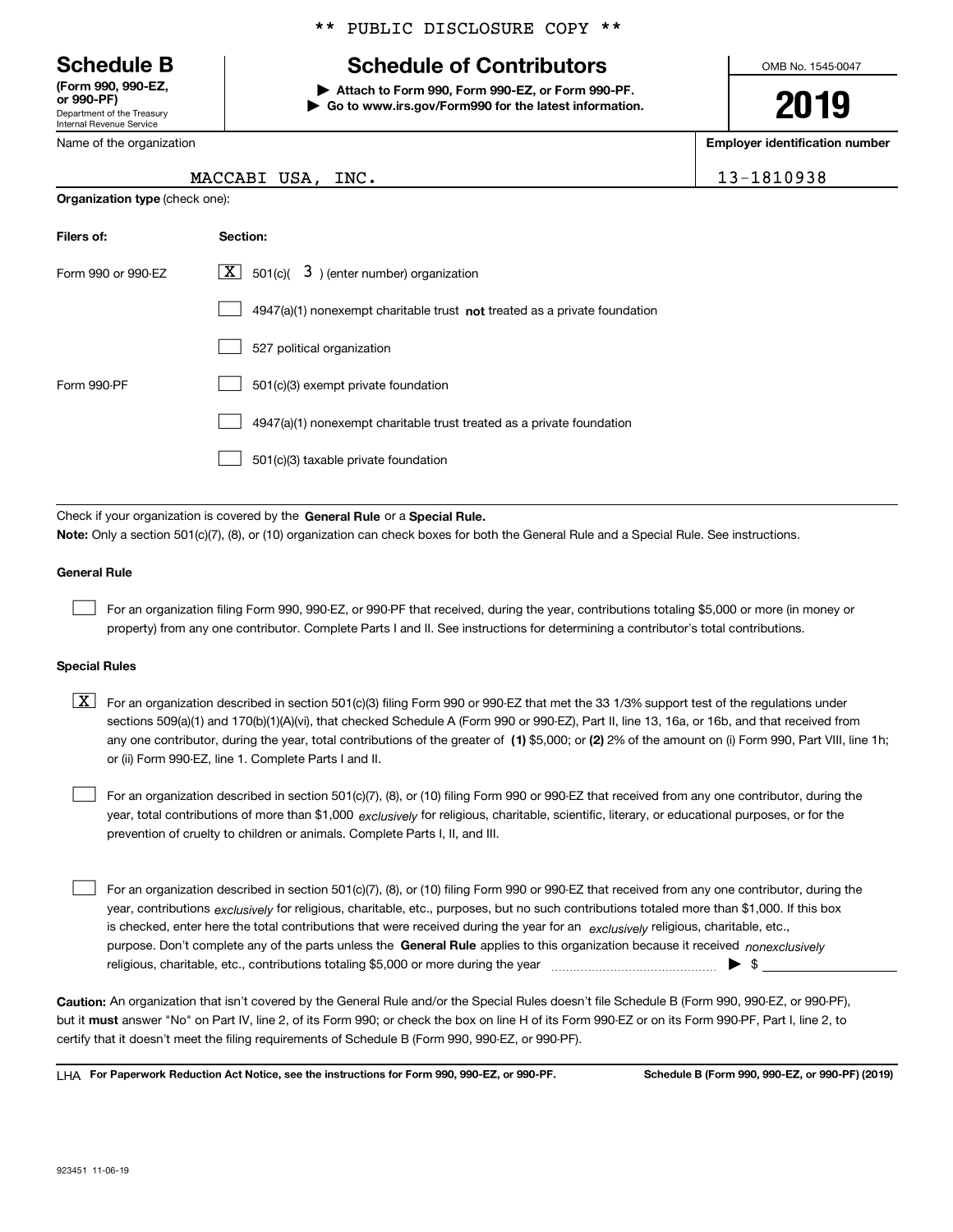# Schedule B (Form 990, 990-EZ, or 990-PF) (2019) Page 2

|                  | Schedule B (Form 990, 990-EZ, or 990-PF) (2019)                                                |                                   | Page 2                                                                                                      |
|------------------|------------------------------------------------------------------------------------------------|-----------------------------------|-------------------------------------------------------------------------------------------------------------|
|                  | Name of organization                                                                           |                                   | <b>Employer identification number</b>                                                                       |
|                  | MACCABI USA, INC.                                                                              |                                   | 13-1810938                                                                                                  |
| Part I           | Contributors (see instructions). Use duplicate copies of Part I if additional space is needed. |                                   |                                                                                                             |
| (a)<br>No.       | (b)<br>Name, address, and ZIP + 4                                                              | (c)<br><b>Total contributions</b> | (d)<br>Type of contribution                                                                                 |
| 1                |                                                                                                | 100, 483.<br>\$                   | $\overline{\mathbf{X}}$<br>Person<br>Payroll<br>Noncash<br>(Complete Part II for<br>noncash contributions.) |
| (a)<br>No.       | (b)<br>Name, address, and ZIP + 4                                                              | (c)<br><b>Total contributions</b> | (d)<br>Type of contribution                                                                                 |
| $\boldsymbol{2}$ |                                                                                                | 30,779.<br>\$                     | $\overline{\mathbf{X}}$<br>Person<br>Payroll<br>Noncash<br>(Complete Part II for<br>noncash contributions.) |
| (a)<br>No.       | (b)<br>Name, address, and ZIP + 4                                                              | (c)<br><b>Total contributions</b> | (d)<br>Type of contribution                                                                                 |
|                  |                                                                                                | \$                                | Person<br>Payroll<br>Noncash<br>(Complete Part II for<br>noncash contributions.)                            |
| (a)<br>No.       | (b)<br>Name, address, and ZIP + 4                                                              | (c)<br><b>Total contributions</b> | (d)<br>Type of contribution                                                                                 |
|                  |                                                                                                | \$                                | Person<br>Payroll<br>Noncash<br>(Complete Part II for<br>noncash contributions.)                            |
| (a)<br>No.       | (b)<br>Name, address, and ZIP + 4                                                              | (c)<br><b>Total contributions</b> | (d)<br>Type of contribution                                                                                 |
|                  |                                                                                                | \$                                | Person<br>Payroll<br>Noncash<br>(Complete Part II for<br>noncash contributions.)                            |
| (a)<br>No.       | (b)<br>Name, address, and ZIP + 4                                                              | (c)<br><b>Total contributions</b> | (d)<br>Type of contribution                                                                                 |
|                  |                                                                                                | \$                                | Person<br>Payroll<br>Noncash<br>(Complete Part II for<br>noncash contributions.)                            |

923452 11-06-19 **Schedule B (Form 990, 990-EZ, or 990-PF) (2019)**

34 13141116 769482 88005625.001 2019.05000 MACCABI USA, INC. 88005621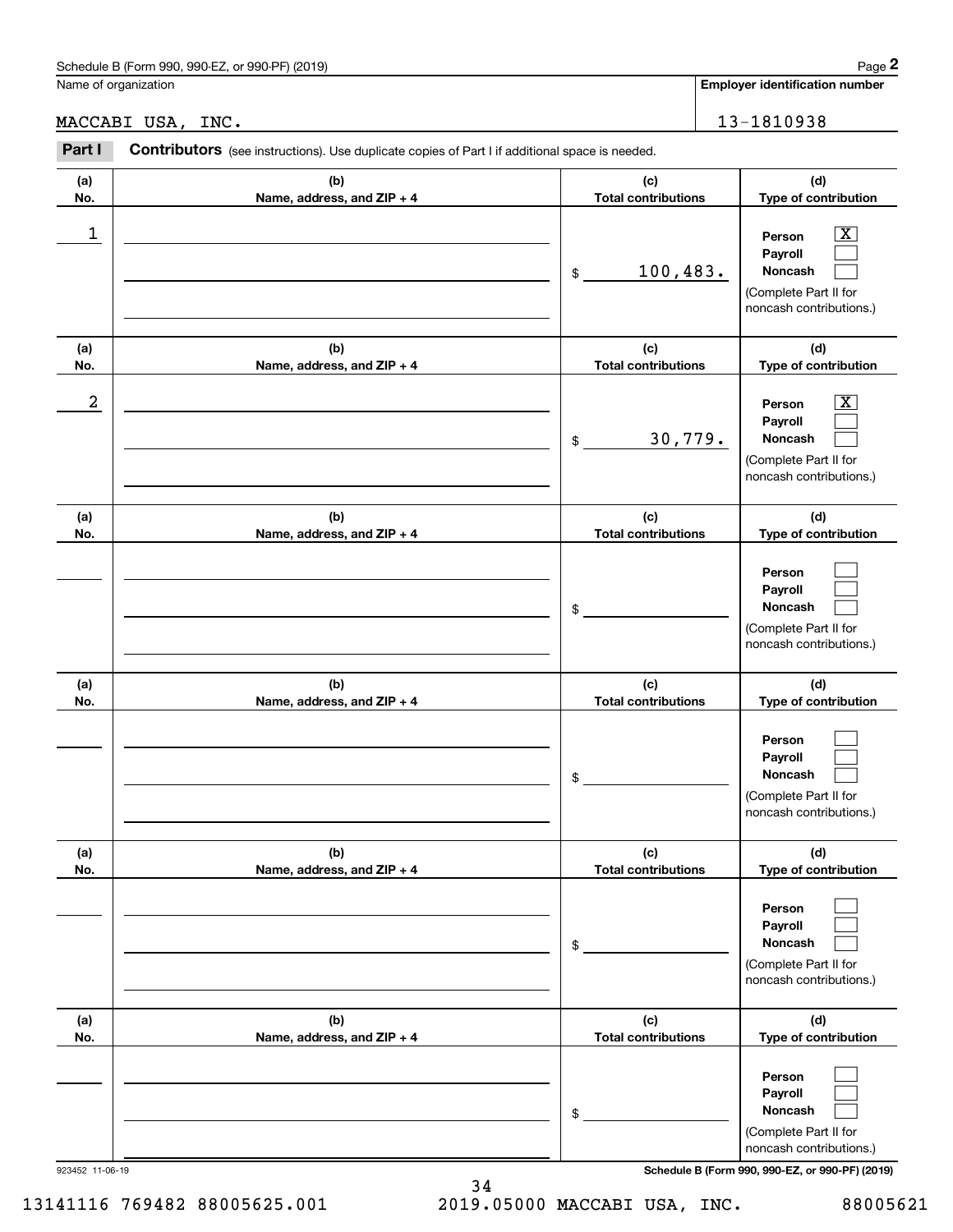| Schedule<br>or 990-PF)<br>(2019)<br>990-EZ<br>. B (Form<br>990. | Page |
|-----------------------------------------------------------------|------|
|                                                                 |      |

Name of organization

**Employer identification number**

MACCABI USA, INC. 13-1810938

Employer identification Page 3<br>
Iame of organization<br> **13-1810938**<br> **28 Part II Noncash Property** (see instructions). Use duplicate copies of Part II if additional space is needed.

| (a)<br>No.<br>from<br>Part I | (b)<br>Description of noncash property given | (c)<br>FMV (or estimate)<br>(See instructions.) | (d)<br>Date received                            |
|------------------------------|----------------------------------------------|-------------------------------------------------|-------------------------------------------------|
|                              |                                              | $\frac{1}{2}$                                   |                                                 |
| (a)<br>No.<br>from<br>Part I | (b)<br>Description of noncash property given | (c)<br>FMV (or estimate)<br>(See instructions.) | (d)<br>Date received                            |
|                              |                                              | $\frac{1}{2}$                                   |                                                 |
| (a)<br>No.<br>from<br>Part I | (b)<br>Description of noncash property given | (c)<br>FMV (or estimate)<br>(See instructions.) | (d)<br>Date received                            |
|                              |                                              | $\frac{1}{2}$                                   |                                                 |
| (a)<br>No.<br>from<br>Part I | (b)<br>Description of noncash property given | (c)<br>FMV (or estimate)<br>(See instructions.) | (d)<br>Date received                            |
|                              |                                              | \$                                              |                                                 |
| (a)<br>No.<br>from<br>Part I | (b)<br>Description of noncash property given | (c)<br>FMV (or estimate)<br>(See instructions.) | (d)<br>Date received                            |
|                              |                                              | \$                                              |                                                 |
| (a)<br>No.<br>from<br>Part I | (b)<br>Description of noncash property given | (c)<br>FMV (or estimate)<br>(See instructions.) | (d)<br>Date received                            |
| 923453 11-06-19              |                                              | \$                                              | Schedule B (Form 990, 990-EZ, or 990-PF) (2019) |

35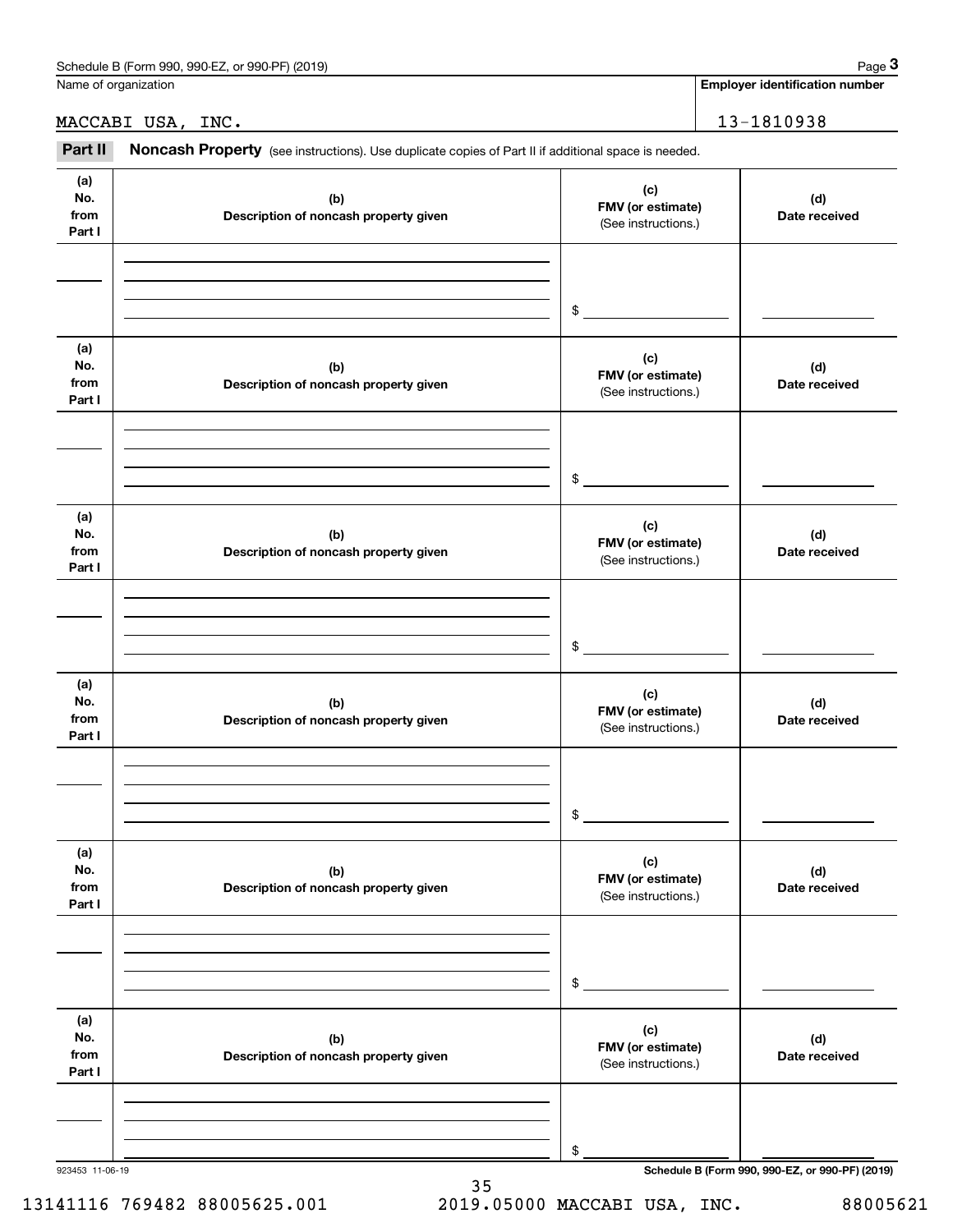|                           | Schedule B (Form 990, 990-EZ, or 990-PF) (2019)                                                                                                                                   |                      | Page 4                                                                                                                                                         |
|---------------------------|-----------------------------------------------------------------------------------------------------------------------------------------------------------------------------------|----------------------|----------------------------------------------------------------------------------------------------------------------------------------------------------------|
|                           | Name of organization                                                                                                                                                              |                      | <b>Employer identification number</b>                                                                                                                          |
|                           | MACCABI USA, INC.                                                                                                                                                                 |                      | 13-1810938                                                                                                                                                     |
| Part III                  | from any one contributor. Complete columns (a) through (e) and the following line entry. For organizations                                                                        |                      | Exclusively religious, charitable, etc., contributions to organizations described in section 501(c)(7), (8), or (10) that total more than \$1,000 for the year |
|                           | completing Part III, enter the total of exclusively religious, charitable, etc., contributions of \$1,000 or less for the year. (Enter this info. once.) $\blacktriangleright$ \$ |                      |                                                                                                                                                                |
| (a) No.                   | Use duplicate copies of Part III if additional space is needed.                                                                                                                   |                      |                                                                                                                                                                |
| from<br>Part I            | (b) Purpose of gift                                                                                                                                                               | (c) Use of gift      | (d) Description of how gift is held                                                                                                                            |
|                           |                                                                                                                                                                                   |                      |                                                                                                                                                                |
|                           |                                                                                                                                                                                   |                      |                                                                                                                                                                |
|                           |                                                                                                                                                                                   |                      |                                                                                                                                                                |
|                           |                                                                                                                                                                                   | (e) Transfer of gift |                                                                                                                                                                |
|                           |                                                                                                                                                                                   |                      |                                                                                                                                                                |
|                           | Transferee's name, address, and ZIP + 4                                                                                                                                           |                      | Relationship of transferor to transferee                                                                                                                       |
|                           |                                                                                                                                                                                   |                      |                                                                                                                                                                |
|                           |                                                                                                                                                                                   |                      |                                                                                                                                                                |
| (a) No.                   |                                                                                                                                                                                   |                      |                                                                                                                                                                |
| from<br>Part I            | (b) Purpose of gift                                                                                                                                                               | (c) Use of gift      | (d) Description of how gift is held                                                                                                                            |
|                           |                                                                                                                                                                                   |                      |                                                                                                                                                                |
|                           |                                                                                                                                                                                   |                      |                                                                                                                                                                |
|                           |                                                                                                                                                                                   |                      |                                                                                                                                                                |
|                           |                                                                                                                                                                                   | (e) Transfer of gift |                                                                                                                                                                |
|                           | Transferee's name, address, and ZIP + 4                                                                                                                                           |                      | Relationship of transferor to transferee                                                                                                                       |
|                           |                                                                                                                                                                                   |                      |                                                                                                                                                                |
|                           |                                                                                                                                                                                   |                      |                                                                                                                                                                |
|                           |                                                                                                                                                                                   |                      |                                                                                                                                                                |
| (a) No.<br>from           | (b) Purpose of gift                                                                                                                                                               | (c) Use of gift      | (d) Description of how gift is held                                                                                                                            |
| Part I                    |                                                                                                                                                                                   |                      |                                                                                                                                                                |
|                           |                                                                                                                                                                                   |                      |                                                                                                                                                                |
|                           |                                                                                                                                                                                   |                      |                                                                                                                                                                |
|                           |                                                                                                                                                                                   | (e) Transfer of gift |                                                                                                                                                                |
|                           |                                                                                                                                                                                   |                      |                                                                                                                                                                |
|                           | Transferee's name, address, and $ZIP + 4$                                                                                                                                         |                      | Relationship of transferor to transferee                                                                                                                       |
|                           |                                                                                                                                                                                   |                      |                                                                                                                                                                |
|                           |                                                                                                                                                                                   |                      |                                                                                                                                                                |
|                           |                                                                                                                                                                                   |                      |                                                                                                                                                                |
| (a) No.<br>from<br>Part I | (b) Purpose of gift                                                                                                                                                               | (c) Use of gift      | (d) Description of how gift is held                                                                                                                            |
|                           |                                                                                                                                                                                   |                      |                                                                                                                                                                |
|                           |                                                                                                                                                                                   |                      |                                                                                                                                                                |
|                           |                                                                                                                                                                                   |                      |                                                                                                                                                                |
|                           |                                                                                                                                                                                   | (e) Transfer of gift |                                                                                                                                                                |
|                           | Transferee's name, address, and $ZIP + 4$                                                                                                                                         |                      | Relationship of transferor to transferee                                                                                                                       |
|                           |                                                                                                                                                                                   |                      |                                                                                                                                                                |
|                           |                                                                                                                                                                                   |                      |                                                                                                                                                                |
|                           |                                                                                                                                                                                   |                      |                                                                                                                                                                |
| 923454 11-06-19           |                                                                                                                                                                                   |                      | Schedule B (Form 990, 990-EZ, or 990-PF) (2019)                                                                                                                |

36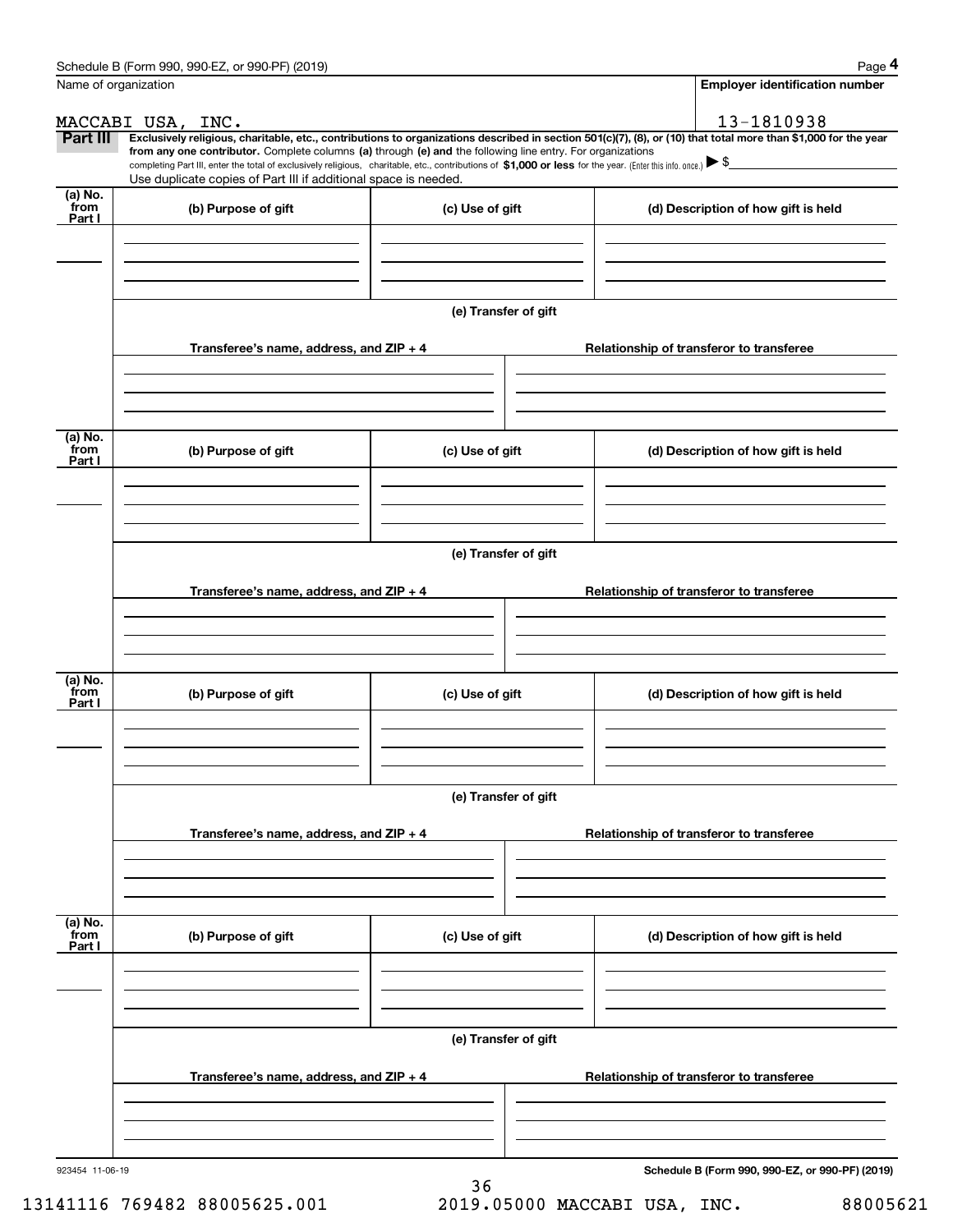|         | <b>Supplemental Financial Statements</b><br><b>SCHEDULE D</b>     |                                                                                                                                                                     |                                                                                                                                                                                                                                |                         | OMB No. 1545-0047               |  |  |
|---------|-------------------------------------------------------------------|---------------------------------------------------------------------------------------------------------------------------------------------------------------------|--------------------------------------------------------------------------------------------------------------------------------------------------------------------------------------------------------------------------------|-------------------------|---------------------------------|--|--|
|         | (Form 990)                                                        |                                                                                                                                                                     | Complete if the organization answered "Yes" on Form 990,                                                                                                                                                                       |                         |                                 |  |  |
|         |                                                                   |                                                                                                                                                                     | <b>Open to Public</b>                                                                                                                                                                                                          |                         |                                 |  |  |
|         | Department of the Treasury<br>Internal Revenue Service            | Go to www.irs.gov/Form990 for instructions and the latest information.                                                                                              | Inspection                                                                                                                                                                                                                     |                         |                                 |  |  |
|         | <b>Employer identification number</b><br>Name of the organization |                                                                                                                                                                     |                                                                                                                                                                                                                                |                         |                                 |  |  |
|         |                                                                   | MACCABI USA, INC.                                                                                                                                                   |                                                                                                                                                                                                                                |                         | 13-1810938                      |  |  |
| Part I  |                                                                   |                                                                                                                                                                     | Organizations Maintaining Donor Advised Funds or Other Similar Funds or Accounts. Complete if the                                                                                                                              |                         |                                 |  |  |
|         |                                                                   | organization answered "Yes" on Form 990, Part IV, line 6.                                                                                                           |                                                                                                                                                                                                                                |                         |                                 |  |  |
|         |                                                                   |                                                                                                                                                                     | (a) Donor advised funds                                                                                                                                                                                                        |                         | (b) Funds and other accounts    |  |  |
| 1       |                                                                   |                                                                                                                                                                     |                                                                                                                                                                                                                                |                         |                                 |  |  |
| 2       |                                                                   | Aggregate value of contributions to (during year)                                                                                                                   |                                                                                                                                                                                                                                |                         |                                 |  |  |
| З       |                                                                   |                                                                                                                                                                     |                                                                                                                                                                                                                                |                         |                                 |  |  |
| 4       |                                                                   |                                                                                                                                                                     |                                                                                                                                                                                                                                |                         |                                 |  |  |
| 5       |                                                                   |                                                                                                                                                                     | Did the organization inform all donors and donor advisors in writing that the assets held in donor advised funds                                                                                                               |                         |                                 |  |  |
|         |                                                                   |                                                                                                                                                                     |                                                                                                                                                                                                                                |                         | Yes<br>No                       |  |  |
| 6       |                                                                   |                                                                                                                                                                     | Did the organization inform all grantees, donors, and donor advisors in writing that grant funds can be used only                                                                                                              |                         |                                 |  |  |
|         |                                                                   |                                                                                                                                                                     | for charitable purposes and not for the benefit of the donor or donor advisor, or for any other purpose conferring                                                                                                             |                         |                                 |  |  |
| Part II | impermissible private benefit?                                    |                                                                                                                                                                     | Conservation Easements. Complete if the organization answered "Yes" on Form 990, Part IV, line 7.                                                                                                                              |                         | Yes<br>No                       |  |  |
|         |                                                                   |                                                                                                                                                                     |                                                                                                                                                                                                                                |                         |                                 |  |  |
| 1       |                                                                   | Purpose(s) of conservation easements held by the organization (check all that apply).<br>Preservation of land for public use (for example, recreation or education) |                                                                                                                                                                                                                                |                         |                                 |  |  |
|         |                                                                   | Protection of natural habitat                                                                                                                                       | Preservation of a historically important land area<br>Preservation of a certified historic structure                                                                                                                           |                         |                                 |  |  |
|         |                                                                   | Preservation of open space                                                                                                                                          |                                                                                                                                                                                                                                |                         |                                 |  |  |
| 2       |                                                                   |                                                                                                                                                                     | Complete lines 2a through 2d if the organization held a qualified conservation contribution in the form of a conservation easement on the last                                                                                 |                         |                                 |  |  |
|         | day of the tax year.                                              |                                                                                                                                                                     |                                                                                                                                                                                                                                |                         | Held at the End of the Tax Year |  |  |
| a       |                                                                   |                                                                                                                                                                     |                                                                                                                                                                                                                                | 2a                      |                                 |  |  |
| b       |                                                                   | Total acreage restricted by conservation easements                                                                                                                  |                                                                                                                                                                                                                                | 2 <sub>b</sub>          |                                 |  |  |
| c       |                                                                   |                                                                                                                                                                     |                                                                                                                                                                                                                                | 2c                      |                                 |  |  |
| d       |                                                                   |                                                                                                                                                                     | Number of conservation easements included in (c) acquired after 7/25/06, and not on a historic structure                                                                                                                       |                         |                                 |  |  |
|         |                                                                   |                                                                                                                                                                     | listed in the National Register [111] Marshall Register [11] Marshall Register [11] Marshall Register [11] Marshall Register [11] Marshall Register [11] Marshall Register [11] Marshall Register [11] Marshall Register [11]  | 2d                      |                                 |  |  |
| 3       |                                                                   |                                                                                                                                                                     | Number of conservation easements modified, transferred, released, extinguished, or terminated by the organization during the tax                                                                                               |                         |                                 |  |  |
|         | $year \triangleright$                                             |                                                                                                                                                                     |                                                                                                                                                                                                                                |                         |                                 |  |  |
| 4       |                                                                   | Number of states where property subject to conservation easement is located                                                                                         |                                                                                                                                                                                                                                |                         |                                 |  |  |
| 5       |                                                                   | Does the organization have a written policy regarding the periodic monitoring, inspection, handling of                                                              |                                                                                                                                                                                                                                |                         |                                 |  |  |
|         |                                                                   | violations, and enforcement of the conservation easements it holds?                                                                                                 |                                                                                                                                                                                                                                |                         | Yes<br>No                       |  |  |
| 6       |                                                                   |                                                                                                                                                                     | Staff and volunteer hours devoted to monitoring, inspecting, handling of violations, and enforcing conservation easements during the year                                                                                      |                         |                                 |  |  |
|         |                                                                   |                                                                                                                                                                     |                                                                                                                                                                                                                                |                         |                                 |  |  |
| 7       |                                                                   |                                                                                                                                                                     | Amount of expenses incurred in monitoring, inspecting, handling of violations, and enforcing conservation easements during the year                                                                                            |                         |                                 |  |  |
|         | $\blacktriangleright$ \$                                          |                                                                                                                                                                     |                                                                                                                                                                                                                                |                         |                                 |  |  |
| 8       |                                                                   |                                                                                                                                                                     | Does each conservation easement reported on line 2(d) above satisfy the requirements of section 170(h)(4)(B)(i)                                                                                                                |                         |                                 |  |  |
|         |                                                                   |                                                                                                                                                                     |                                                                                                                                                                                                                                |                         | Yes<br>No                       |  |  |
| 9       |                                                                   |                                                                                                                                                                     | In Part XIII, describe how the organization reports conservation easements in its revenue and expense statement and                                                                                                            |                         |                                 |  |  |
|         |                                                                   |                                                                                                                                                                     | balance sheet, and include, if applicable, the text of the footnote to the organization's financial statements that describes the                                                                                              |                         |                                 |  |  |
|         | Part III                                                          | organization's accounting for conservation easements.                                                                                                               | Organizations Maintaining Collections of Art, Historical Treasures, or Other Similar Assets.                                                                                                                                   |                         |                                 |  |  |
|         |                                                                   | Complete if the organization answered "Yes" on Form 990, Part IV, line 8.                                                                                           |                                                                                                                                                                                                                                |                         |                                 |  |  |
|         |                                                                   |                                                                                                                                                                     | 1a If the organization elected, as permitted under FASB ASC 958, not to report in its revenue statement and balance sheet works                                                                                                |                         |                                 |  |  |
|         |                                                                   |                                                                                                                                                                     | of art, historical treasures, or other similar assets held for public exhibition, education, or research in furtherance of public                                                                                              |                         |                                 |  |  |
|         |                                                                   |                                                                                                                                                                     | service, provide in Part XIII the text of the footnote to its financial statements that describes these items.                                                                                                                 |                         |                                 |  |  |
| b       |                                                                   |                                                                                                                                                                     | If the organization elected, as permitted under FASB ASC 958, to report in its revenue statement and balance sheet works of                                                                                                    |                         |                                 |  |  |
|         |                                                                   |                                                                                                                                                                     | art, historical treasures, or other similar assets held for public exhibition, education, or research in furtherance of public service,                                                                                        |                         |                                 |  |  |
|         |                                                                   | provide the following amounts relating to these items:                                                                                                              |                                                                                                                                                                                                                                |                         |                                 |  |  |
|         |                                                                   |                                                                                                                                                                     |                                                                                                                                                                                                                                |                         |                                 |  |  |
|         |                                                                   |                                                                                                                                                                     | (ii) Assets included in Form 990, Part X [11] manufactured in the set of the set of the set of the set of the set of the set of the set of the set of the set of the set of the set of the set of the set of the set of the se |                         |                                 |  |  |
| 2       |                                                                   |                                                                                                                                                                     | If the organization received or held works of art, historical treasures, or other similar assets for financial gain, provide                                                                                                   |                         |                                 |  |  |
|         |                                                                   | the following amounts required to be reported under FASB ASC 958 relating to these items:                                                                           |                                                                                                                                                                                                                                |                         |                                 |  |  |
|         |                                                                   |                                                                                                                                                                     |                                                                                                                                                                                                                                |                         | $\blacktriangleright$ \$        |  |  |
|         |                                                                   |                                                                                                                                                                     |                                                                                                                                                                                                                                | $\blacktriangleright$ s |                                 |  |  |
|         |                                                                   | LHA For Paperwork Reduction Act Notice, see the Instructions for Form 990.                                                                                          |                                                                                                                                                                                                                                |                         | Schedule D (Form 990) 2019      |  |  |
|         | 932051 10-02-19                                                   |                                                                                                                                                                     | 37                                                                                                                                                                                                                             |                         |                                 |  |  |
|         |                                                                   |                                                                                                                                                                     |                                                                                                                                                                                                                                |                         |                                 |  |  |

| ، ر |                |  |
|-----|----------------|--|
|     | 19.05000 MACCA |  |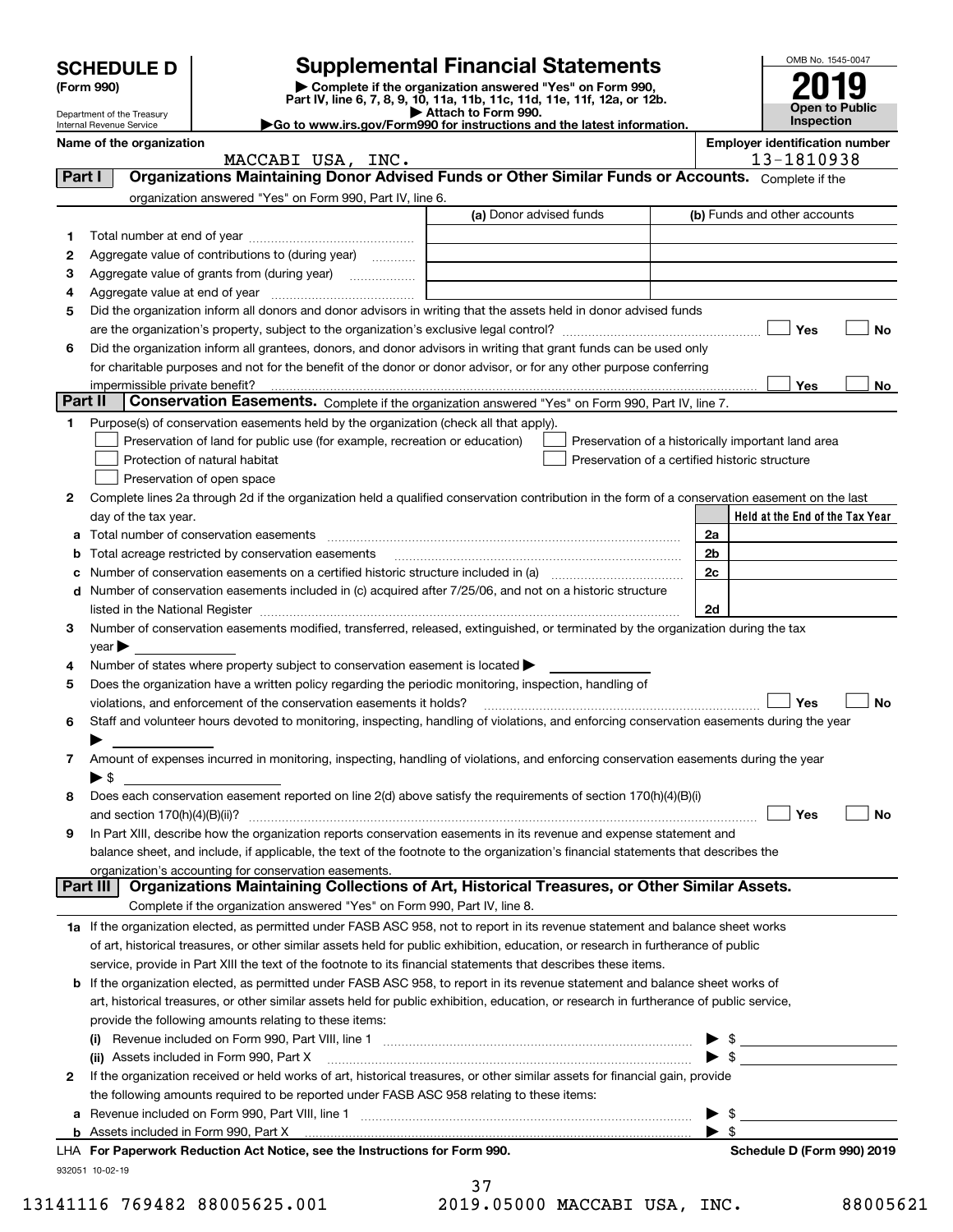| Organizations Maintaining Collections of Art, Historical Treasures, or Other Similar Assets<br>Part III<br>(continued)<br>Using the organization's acquisition, accession, and other records, check any of the following that make significant use of its<br>з<br>collection items (check all that apply):<br>Public exhibition<br>Loan or exchange program<br>a<br>Other and the contract of the contract of the contract of the contract of the contract of the contract of the contract of the contract of the contract of the contract of the contract of the contract of the contract of the<br>Scholarly research<br>b<br>е<br>Preservation for future generations<br>c<br>Provide a description of the organization's collections and explain how they further the organization's exempt purpose in Part XIII.<br>4<br>During the year, did the organization solicit or receive donations of art, historical treasures, or other similar assets<br>5<br>to be sold to raise funds rather than to be maintained as part of the organization's collection?<br>Yes<br>No<br><b>Part IV</b><br>Escrow and Custodial Arrangements. Complete if the organization answered "Yes" on Form 990, Part IV, line 9, or<br>reported an amount on Form 990, Part X, line 21.<br>1a Is the organization an agent, trustee, custodian or other intermediary for contributions or other assets not included<br>Yes<br>No<br>b If "Yes," explain the arrangement in Part XIII and complete the following table:<br>Amount<br>Beginning balance measurements and contain a series of the series of the series of the series of the series of<br>1c<br>c<br>1d<br>e Distributions during the year manufactured and continuum and contained and the year manufactured and contained and the year manufactured and contained and contained and contained and contained and contained and contained<br>1e<br>1f<br>Ending balance manufactured and contact the contract of the contract of the contract of the contract of the contract of the contract of the contract of the contract of the contract of the contract of the contract of the co<br>Ť.<br>2a Did the organization include an amount on Form 990, Part X, line 21, for escrow or custodial account liability?<br>Yes<br>No<br><b>b</b> If "Yes," explain the arrangement in Part XIII. Check here if the explanation has been provided on Part XIII<br>Part V<br>Endowment Funds. Complete if the organization answered "Yes" on Form 990, Part IV, line 10.<br>(a) Current year<br>(b) Prior year<br>(c) Two years back<br>(d) Three years back<br>(e) Four years back<br>11,001,963.<br>11,799,897.<br>10,527,047.<br>10,655,389.<br>10, 144, 624.<br>Beginning of year balance<br>1a<br>265,000.<br>300,000.<br>312,514.<br>80,872.<br>55,000.<br>b<br>2,611,907.<br>$-534,002$ .<br>2,348,746.<br>160,733.<br>1,029,674.<br>Net investment earnings, gains, and losses<br>419,961.<br>468,822.<br>1,297,706.<br>284,501.<br>487,566.<br>Grants or scholarships<br>d<br><b>e</b> Other expenditures for facilities<br>and programs<br>87,699.<br>85,446.<br>86, 343.<br>95,110.<br>90,704.<br>f Administrative expenses<br>13, 371, 210.<br>11,001,963.<br>11,799,897.<br>10,655,389.<br>10,527,047.<br>End of year balance<br>g<br>Provide the estimated percentage of the current year end balance (line 1g, column (a)) held as:<br>2<br>7.90<br>Board designated or quasi-endowment<br>%<br>а<br>16.53<br>Permanent endowment<br>$\%$<br>75.58<br>Term endowment<br>%<br>The percentages on lines 2a, 2b, and 2c should equal 100%.<br>3a Are there endowment funds not in the possession of the organization that are held and administered for the organization<br>Yes<br>No<br>by:<br>X<br>3a(i)<br>(i)<br>х<br>3a(ii)<br>х<br>3b<br>Describe in Part XIII the intended uses of the organization's endowment funds.<br>4<br>Land, Buildings, and Equipment.<br>Part VI<br>Complete if the organization answered "Yes" on Form 990, Part IV, line 11a. See Form 990, Part X, line 10.<br>Description of property<br>(a) Cost or other<br>(b) Cost or other<br>(c) Accumulated<br>(d) Book value<br>basis (investment)<br>basis (other)<br>depreciation<br>b<br>129,728.<br>124,623.<br>5,105.<br>5,105.<br>Schedule D (Form 990) 2019 | 13-1810938 Page 2<br>MACCABI USA, INC.<br>Schedule D (Form 990) 2019 |  |  |  |  |  |  |  |
|------------------------------------------------------------------------------------------------------------------------------------------------------------------------------------------------------------------------------------------------------------------------------------------------------------------------------------------------------------------------------------------------------------------------------------------------------------------------------------------------------------------------------------------------------------------------------------------------------------------------------------------------------------------------------------------------------------------------------------------------------------------------------------------------------------------------------------------------------------------------------------------------------------------------------------------------------------------------------------------------------------------------------------------------------------------------------------------------------------------------------------------------------------------------------------------------------------------------------------------------------------------------------------------------------------------------------------------------------------------------------------------------------------------------------------------------------------------------------------------------------------------------------------------------------------------------------------------------------------------------------------------------------------------------------------------------------------------------------------------------------------------------------------------------------------------------------------------------------------------------------------------------------------------------------------------------------------------------------------------------------------------------------------------------------------------------------------------------------------------------------------------------------------------------------------------------------------------------------------------------------------------------------------------------------------------------------------------------------------------------------------------------------------------------------------------------------------------------------------------------------------------------------------------------------------------------------------------------------------------------------------------------------------------------------------------------------------------------------------------------------------------------------------------------------------------------------------------------------------------------------------------------------------------------------------------------------------------------------------------------------------------------------------------------------------------------------------------------------------------------------------------------------------------------------------------------------------------------------------------------------------------------------------------------------------------------------------------------------------------------------------------------------------------------------------------------------------------------------------------------------------------------------------------------------------------------------------------------------------------------------------------------------------------------------------------------------------------------------------------------------------------------------------------------------------------------------------------------------------------------------------------------------------------------------------------------------------------------------------------------------------------------------------------------------------------------------------------------------------------------------------------------------------------------------------------------------------------------------------------------------------------------------------------------|----------------------------------------------------------------------|--|--|--|--|--|--|--|
|                                                                                                                                                                                                                                                                                                                                                                                                                                                                                                                                                                                                                                                                                                                                                                                                                                                                                                                                                                                                                                                                                                                                                                                                                                                                                                                                                                                                                                                                                                                                                                                                                                                                                                                                                                                                                                                                                                                                                                                                                                                                                                                                                                                                                                                                                                                                                                                                                                                                                                                                                                                                                                                                                                                                                                                                                                                                                                                                                                                                                                                                                                                                                                                                                                                                                                                                                                                                                                                                                                                                                                                                                                                                                                                                                                                                                                                                                                                                                                                                                                                                                                                                                                                                                                                                                                |                                                                      |  |  |  |  |  |  |  |
|                                                                                                                                                                                                                                                                                                                                                                                                                                                                                                                                                                                                                                                                                                                                                                                                                                                                                                                                                                                                                                                                                                                                                                                                                                                                                                                                                                                                                                                                                                                                                                                                                                                                                                                                                                                                                                                                                                                                                                                                                                                                                                                                                                                                                                                                                                                                                                                                                                                                                                                                                                                                                                                                                                                                                                                                                                                                                                                                                                                                                                                                                                                                                                                                                                                                                                                                                                                                                                                                                                                                                                                                                                                                                                                                                                                                                                                                                                                                                                                                                                                                                                                                                                                                                                                                                                |                                                                      |  |  |  |  |  |  |  |
|                                                                                                                                                                                                                                                                                                                                                                                                                                                                                                                                                                                                                                                                                                                                                                                                                                                                                                                                                                                                                                                                                                                                                                                                                                                                                                                                                                                                                                                                                                                                                                                                                                                                                                                                                                                                                                                                                                                                                                                                                                                                                                                                                                                                                                                                                                                                                                                                                                                                                                                                                                                                                                                                                                                                                                                                                                                                                                                                                                                                                                                                                                                                                                                                                                                                                                                                                                                                                                                                                                                                                                                                                                                                                                                                                                                                                                                                                                                                                                                                                                                                                                                                                                                                                                                                                                |                                                                      |  |  |  |  |  |  |  |
|                                                                                                                                                                                                                                                                                                                                                                                                                                                                                                                                                                                                                                                                                                                                                                                                                                                                                                                                                                                                                                                                                                                                                                                                                                                                                                                                                                                                                                                                                                                                                                                                                                                                                                                                                                                                                                                                                                                                                                                                                                                                                                                                                                                                                                                                                                                                                                                                                                                                                                                                                                                                                                                                                                                                                                                                                                                                                                                                                                                                                                                                                                                                                                                                                                                                                                                                                                                                                                                                                                                                                                                                                                                                                                                                                                                                                                                                                                                                                                                                                                                                                                                                                                                                                                                                                                |                                                                      |  |  |  |  |  |  |  |
|                                                                                                                                                                                                                                                                                                                                                                                                                                                                                                                                                                                                                                                                                                                                                                                                                                                                                                                                                                                                                                                                                                                                                                                                                                                                                                                                                                                                                                                                                                                                                                                                                                                                                                                                                                                                                                                                                                                                                                                                                                                                                                                                                                                                                                                                                                                                                                                                                                                                                                                                                                                                                                                                                                                                                                                                                                                                                                                                                                                                                                                                                                                                                                                                                                                                                                                                                                                                                                                                                                                                                                                                                                                                                                                                                                                                                                                                                                                                                                                                                                                                                                                                                                                                                                                                                                |                                                                      |  |  |  |  |  |  |  |
|                                                                                                                                                                                                                                                                                                                                                                                                                                                                                                                                                                                                                                                                                                                                                                                                                                                                                                                                                                                                                                                                                                                                                                                                                                                                                                                                                                                                                                                                                                                                                                                                                                                                                                                                                                                                                                                                                                                                                                                                                                                                                                                                                                                                                                                                                                                                                                                                                                                                                                                                                                                                                                                                                                                                                                                                                                                                                                                                                                                                                                                                                                                                                                                                                                                                                                                                                                                                                                                                                                                                                                                                                                                                                                                                                                                                                                                                                                                                                                                                                                                                                                                                                                                                                                                                                                |                                                                      |  |  |  |  |  |  |  |
|                                                                                                                                                                                                                                                                                                                                                                                                                                                                                                                                                                                                                                                                                                                                                                                                                                                                                                                                                                                                                                                                                                                                                                                                                                                                                                                                                                                                                                                                                                                                                                                                                                                                                                                                                                                                                                                                                                                                                                                                                                                                                                                                                                                                                                                                                                                                                                                                                                                                                                                                                                                                                                                                                                                                                                                                                                                                                                                                                                                                                                                                                                                                                                                                                                                                                                                                                                                                                                                                                                                                                                                                                                                                                                                                                                                                                                                                                                                                                                                                                                                                                                                                                                                                                                                                                                |                                                                      |  |  |  |  |  |  |  |
|                                                                                                                                                                                                                                                                                                                                                                                                                                                                                                                                                                                                                                                                                                                                                                                                                                                                                                                                                                                                                                                                                                                                                                                                                                                                                                                                                                                                                                                                                                                                                                                                                                                                                                                                                                                                                                                                                                                                                                                                                                                                                                                                                                                                                                                                                                                                                                                                                                                                                                                                                                                                                                                                                                                                                                                                                                                                                                                                                                                                                                                                                                                                                                                                                                                                                                                                                                                                                                                                                                                                                                                                                                                                                                                                                                                                                                                                                                                                                                                                                                                                                                                                                                                                                                                                                                |                                                                      |  |  |  |  |  |  |  |
|                                                                                                                                                                                                                                                                                                                                                                                                                                                                                                                                                                                                                                                                                                                                                                                                                                                                                                                                                                                                                                                                                                                                                                                                                                                                                                                                                                                                                                                                                                                                                                                                                                                                                                                                                                                                                                                                                                                                                                                                                                                                                                                                                                                                                                                                                                                                                                                                                                                                                                                                                                                                                                                                                                                                                                                                                                                                                                                                                                                                                                                                                                                                                                                                                                                                                                                                                                                                                                                                                                                                                                                                                                                                                                                                                                                                                                                                                                                                                                                                                                                                                                                                                                                                                                                                                                |                                                                      |  |  |  |  |  |  |  |
|                                                                                                                                                                                                                                                                                                                                                                                                                                                                                                                                                                                                                                                                                                                                                                                                                                                                                                                                                                                                                                                                                                                                                                                                                                                                                                                                                                                                                                                                                                                                                                                                                                                                                                                                                                                                                                                                                                                                                                                                                                                                                                                                                                                                                                                                                                                                                                                                                                                                                                                                                                                                                                                                                                                                                                                                                                                                                                                                                                                                                                                                                                                                                                                                                                                                                                                                                                                                                                                                                                                                                                                                                                                                                                                                                                                                                                                                                                                                                                                                                                                                                                                                                                                                                                                                                                |                                                                      |  |  |  |  |  |  |  |
|                                                                                                                                                                                                                                                                                                                                                                                                                                                                                                                                                                                                                                                                                                                                                                                                                                                                                                                                                                                                                                                                                                                                                                                                                                                                                                                                                                                                                                                                                                                                                                                                                                                                                                                                                                                                                                                                                                                                                                                                                                                                                                                                                                                                                                                                                                                                                                                                                                                                                                                                                                                                                                                                                                                                                                                                                                                                                                                                                                                                                                                                                                                                                                                                                                                                                                                                                                                                                                                                                                                                                                                                                                                                                                                                                                                                                                                                                                                                                                                                                                                                                                                                                                                                                                                                                                |                                                                      |  |  |  |  |  |  |  |
|                                                                                                                                                                                                                                                                                                                                                                                                                                                                                                                                                                                                                                                                                                                                                                                                                                                                                                                                                                                                                                                                                                                                                                                                                                                                                                                                                                                                                                                                                                                                                                                                                                                                                                                                                                                                                                                                                                                                                                                                                                                                                                                                                                                                                                                                                                                                                                                                                                                                                                                                                                                                                                                                                                                                                                                                                                                                                                                                                                                                                                                                                                                                                                                                                                                                                                                                                                                                                                                                                                                                                                                                                                                                                                                                                                                                                                                                                                                                                                                                                                                                                                                                                                                                                                                                                                |                                                                      |  |  |  |  |  |  |  |
|                                                                                                                                                                                                                                                                                                                                                                                                                                                                                                                                                                                                                                                                                                                                                                                                                                                                                                                                                                                                                                                                                                                                                                                                                                                                                                                                                                                                                                                                                                                                                                                                                                                                                                                                                                                                                                                                                                                                                                                                                                                                                                                                                                                                                                                                                                                                                                                                                                                                                                                                                                                                                                                                                                                                                                                                                                                                                                                                                                                                                                                                                                                                                                                                                                                                                                                                                                                                                                                                                                                                                                                                                                                                                                                                                                                                                                                                                                                                                                                                                                                                                                                                                                                                                                                                                                |                                                                      |  |  |  |  |  |  |  |
|                                                                                                                                                                                                                                                                                                                                                                                                                                                                                                                                                                                                                                                                                                                                                                                                                                                                                                                                                                                                                                                                                                                                                                                                                                                                                                                                                                                                                                                                                                                                                                                                                                                                                                                                                                                                                                                                                                                                                                                                                                                                                                                                                                                                                                                                                                                                                                                                                                                                                                                                                                                                                                                                                                                                                                                                                                                                                                                                                                                                                                                                                                                                                                                                                                                                                                                                                                                                                                                                                                                                                                                                                                                                                                                                                                                                                                                                                                                                                                                                                                                                                                                                                                                                                                                                                                |                                                                      |  |  |  |  |  |  |  |
|                                                                                                                                                                                                                                                                                                                                                                                                                                                                                                                                                                                                                                                                                                                                                                                                                                                                                                                                                                                                                                                                                                                                                                                                                                                                                                                                                                                                                                                                                                                                                                                                                                                                                                                                                                                                                                                                                                                                                                                                                                                                                                                                                                                                                                                                                                                                                                                                                                                                                                                                                                                                                                                                                                                                                                                                                                                                                                                                                                                                                                                                                                                                                                                                                                                                                                                                                                                                                                                                                                                                                                                                                                                                                                                                                                                                                                                                                                                                                                                                                                                                                                                                                                                                                                                                                                |                                                                      |  |  |  |  |  |  |  |
|                                                                                                                                                                                                                                                                                                                                                                                                                                                                                                                                                                                                                                                                                                                                                                                                                                                                                                                                                                                                                                                                                                                                                                                                                                                                                                                                                                                                                                                                                                                                                                                                                                                                                                                                                                                                                                                                                                                                                                                                                                                                                                                                                                                                                                                                                                                                                                                                                                                                                                                                                                                                                                                                                                                                                                                                                                                                                                                                                                                                                                                                                                                                                                                                                                                                                                                                                                                                                                                                                                                                                                                                                                                                                                                                                                                                                                                                                                                                                                                                                                                                                                                                                                                                                                                                                                |                                                                      |  |  |  |  |  |  |  |
|                                                                                                                                                                                                                                                                                                                                                                                                                                                                                                                                                                                                                                                                                                                                                                                                                                                                                                                                                                                                                                                                                                                                                                                                                                                                                                                                                                                                                                                                                                                                                                                                                                                                                                                                                                                                                                                                                                                                                                                                                                                                                                                                                                                                                                                                                                                                                                                                                                                                                                                                                                                                                                                                                                                                                                                                                                                                                                                                                                                                                                                                                                                                                                                                                                                                                                                                                                                                                                                                                                                                                                                                                                                                                                                                                                                                                                                                                                                                                                                                                                                                                                                                                                                                                                                                                                |                                                                      |  |  |  |  |  |  |  |
|                                                                                                                                                                                                                                                                                                                                                                                                                                                                                                                                                                                                                                                                                                                                                                                                                                                                                                                                                                                                                                                                                                                                                                                                                                                                                                                                                                                                                                                                                                                                                                                                                                                                                                                                                                                                                                                                                                                                                                                                                                                                                                                                                                                                                                                                                                                                                                                                                                                                                                                                                                                                                                                                                                                                                                                                                                                                                                                                                                                                                                                                                                                                                                                                                                                                                                                                                                                                                                                                                                                                                                                                                                                                                                                                                                                                                                                                                                                                                                                                                                                                                                                                                                                                                                                                                                |                                                                      |  |  |  |  |  |  |  |
|                                                                                                                                                                                                                                                                                                                                                                                                                                                                                                                                                                                                                                                                                                                                                                                                                                                                                                                                                                                                                                                                                                                                                                                                                                                                                                                                                                                                                                                                                                                                                                                                                                                                                                                                                                                                                                                                                                                                                                                                                                                                                                                                                                                                                                                                                                                                                                                                                                                                                                                                                                                                                                                                                                                                                                                                                                                                                                                                                                                                                                                                                                                                                                                                                                                                                                                                                                                                                                                                                                                                                                                                                                                                                                                                                                                                                                                                                                                                                                                                                                                                                                                                                                                                                                                                                                |                                                                      |  |  |  |  |  |  |  |
|                                                                                                                                                                                                                                                                                                                                                                                                                                                                                                                                                                                                                                                                                                                                                                                                                                                                                                                                                                                                                                                                                                                                                                                                                                                                                                                                                                                                                                                                                                                                                                                                                                                                                                                                                                                                                                                                                                                                                                                                                                                                                                                                                                                                                                                                                                                                                                                                                                                                                                                                                                                                                                                                                                                                                                                                                                                                                                                                                                                                                                                                                                                                                                                                                                                                                                                                                                                                                                                                                                                                                                                                                                                                                                                                                                                                                                                                                                                                                                                                                                                                                                                                                                                                                                                                                                |                                                                      |  |  |  |  |  |  |  |
|                                                                                                                                                                                                                                                                                                                                                                                                                                                                                                                                                                                                                                                                                                                                                                                                                                                                                                                                                                                                                                                                                                                                                                                                                                                                                                                                                                                                                                                                                                                                                                                                                                                                                                                                                                                                                                                                                                                                                                                                                                                                                                                                                                                                                                                                                                                                                                                                                                                                                                                                                                                                                                                                                                                                                                                                                                                                                                                                                                                                                                                                                                                                                                                                                                                                                                                                                                                                                                                                                                                                                                                                                                                                                                                                                                                                                                                                                                                                                                                                                                                                                                                                                                                                                                                                                                |                                                                      |  |  |  |  |  |  |  |
|                                                                                                                                                                                                                                                                                                                                                                                                                                                                                                                                                                                                                                                                                                                                                                                                                                                                                                                                                                                                                                                                                                                                                                                                                                                                                                                                                                                                                                                                                                                                                                                                                                                                                                                                                                                                                                                                                                                                                                                                                                                                                                                                                                                                                                                                                                                                                                                                                                                                                                                                                                                                                                                                                                                                                                                                                                                                                                                                                                                                                                                                                                                                                                                                                                                                                                                                                                                                                                                                                                                                                                                                                                                                                                                                                                                                                                                                                                                                                                                                                                                                                                                                                                                                                                                                                                |                                                                      |  |  |  |  |  |  |  |
|                                                                                                                                                                                                                                                                                                                                                                                                                                                                                                                                                                                                                                                                                                                                                                                                                                                                                                                                                                                                                                                                                                                                                                                                                                                                                                                                                                                                                                                                                                                                                                                                                                                                                                                                                                                                                                                                                                                                                                                                                                                                                                                                                                                                                                                                                                                                                                                                                                                                                                                                                                                                                                                                                                                                                                                                                                                                                                                                                                                                                                                                                                                                                                                                                                                                                                                                                                                                                                                                                                                                                                                                                                                                                                                                                                                                                                                                                                                                                                                                                                                                                                                                                                                                                                                                                                |                                                                      |  |  |  |  |  |  |  |
|                                                                                                                                                                                                                                                                                                                                                                                                                                                                                                                                                                                                                                                                                                                                                                                                                                                                                                                                                                                                                                                                                                                                                                                                                                                                                                                                                                                                                                                                                                                                                                                                                                                                                                                                                                                                                                                                                                                                                                                                                                                                                                                                                                                                                                                                                                                                                                                                                                                                                                                                                                                                                                                                                                                                                                                                                                                                                                                                                                                                                                                                                                                                                                                                                                                                                                                                                                                                                                                                                                                                                                                                                                                                                                                                                                                                                                                                                                                                                                                                                                                                                                                                                                                                                                                                                                |                                                                      |  |  |  |  |  |  |  |
|                                                                                                                                                                                                                                                                                                                                                                                                                                                                                                                                                                                                                                                                                                                                                                                                                                                                                                                                                                                                                                                                                                                                                                                                                                                                                                                                                                                                                                                                                                                                                                                                                                                                                                                                                                                                                                                                                                                                                                                                                                                                                                                                                                                                                                                                                                                                                                                                                                                                                                                                                                                                                                                                                                                                                                                                                                                                                                                                                                                                                                                                                                                                                                                                                                                                                                                                                                                                                                                                                                                                                                                                                                                                                                                                                                                                                                                                                                                                                                                                                                                                                                                                                                                                                                                                                                |                                                                      |  |  |  |  |  |  |  |
|                                                                                                                                                                                                                                                                                                                                                                                                                                                                                                                                                                                                                                                                                                                                                                                                                                                                                                                                                                                                                                                                                                                                                                                                                                                                                                                                                                                                                                                                                                                                                                                                                                                                                                                                                                                                                                                                                                                                                                                                                                                                                                                                                                                                                                                                                                                                                                                                                                                                                                                                                                                                                                                                                                                                                                                                                                                                                                                                                                                                                                                                                                                                                                                                                                                                                                                                                                                                                                                                                                                                                                                                                                                                                                                                                                                                                                                                                                                                                                                                                                                                                                                                                                                                                                                                                                |                                                                      |  |  |  |  |  |  |  |
|                                                                                                                                                                                                                                                                                                                                                                                                                                                                                                                                                                                                                                                                                                                                                                                                                                                                                                                                                                                                                                                                                                                                                                                                                                                                                                                                                                                                                                                                                                                                                                                                                                                                                                                                                                                                                                                                                                                                                                                                                                                                                                                                                                                                                                                                                                                                                                                                                                                                                                                                                                                                                                                                                                                                                                                                                                                                                                                                                                                                                                                                                                                                                                                                                                                                                                                                                                                                                                                                                                                                                                                                                                                                                                                                                                                                                                                                                                                                                                                                                                                                                                                                                                                                                                                                                                |                                                                      |  |  |  |  |  |  |  |
|                                                                                                                                                                                                                                                                                                                                                                                                                                                                                                                                                                                                                                                                                                                                                                                                                                                                                                                                                                                                                                                                                                                                                                                                                                                                                                                                                                                                                                                                                                                                                                                                                                                                                                                                                                                                                                                                                                                                                                                                                                                                                                                                                                                                                                                                                                                                                                                                                                                                                                                                                                                                                                                                                                                                                                                                                                                                                                                                                                                                                                                                                                                                                                                                                                                                                                                                                                                                                                                                                                                                                                                                                                                                                                                                                                                                                                                                                                                                                                                                                                                                                                                                                                                                                                                                                                |                                                                      |  |  |  |  |  |  |  |
|                                                                                                                                                                                                                                                                                                                                                                                                                                                                                                                                                                                                                                                                                                                                                                                                                                                                                                                                                                                                                                                                                                                                                                                                                                                                                                                                                                                                                                                                                                                                                                                                                                                                                                                                                                                                                                                                                                                                                                                                                                                                                                                                                                                                                                                                                                                                                                                                                                                                                                                                                                                                                                                                                                                                                                                                                                                                                                                                                                                                                                                                                                                                                                                                                                                                                                                                                                                                                                                                                                                                                                                                                                                                                                                                                                                                                                                                                                                                                                                                                                                                                                                                                                                                                                                                                                |                                                                      |  |  |  |  |  |  |  |
|                                                                                                                                                                                                                                                                                                                                                                                                                                                                                                                                                                                                                                                                                                                                                                                                                                                                                                                                                                                                                                                                                                                                                                                                                                                                                                                                                                                                                                                                                                                                                                                                                                                                                                                                                                                                                                                                                                                                                                                                                                                                                                                                                                                                                                                                                                                                                                                                                                                                                                                                                                                                                                                                                                                                                                                                                                                                                                                                                                                                                                                                                                                                                                                                                                                                                                                                                                                                                                                                                                                                                                                                                                                                                                                                                                                                                                                                                                                                                                                                                                                                                                                                                                                                                                                                                                |                                                                      |  |  |  |  |  |  |  |
|                                                                                                                                                                                                                                                                                                                                                                                                                                                                                                                                                                                                                                                                                                                                                                                                                                                                                                                                                                                                                                                                                                                                                                                                                                                                                                                                                                                                                                                                                                                                                                                                                                                                                                                                                                                                                                                                                                                                                                                                                                                                                                                                                                                                                                                                                                                                                                                                                                                                                                                                                                                                                                                                                                                                                                                                                                                                                                                                                                                                                                                                                                                                                                                                                                                                                                                                                                                                                                                                                                                                                                                                                                                                                                                                                                                                                                                                                                                                                                                                                                                                                                                                                                                                                                                                                                |                                                                      |  |  |  |  |  |  |  |
|                                                                                                                                                                                                                                                                                                                                                                                                                                                                                                                                                                                                                                                                                                                                                                                                                                                                                                                                                                                                                                                                                                                                                                                                                                                                                                                                                                                                                                                                                                                                                                                                                                                                                                                                                                                                                                                                                                                                                                                                                                                                                                                                                                                                                                                                                                                                                                                                                                                                                                                                                                                                                                                                                                                                                                                                                                                                                                                                                                                                                                                                                                                                                                                                                                                                                                                                                                                                                                                                                                                                                                                                                                                                                                                                                                                                                                                                                                                                                                                                                                                                                                                                                                                                                                                                                                |                                                                      |  |  |  |  |  |  |  |
|                                                                                                                                                                                                                                                                                                                                                                                                                                                                                                                                                                                                                                                                                                                                                                                                                                                                                                                                                                                                                                                                                                                                                                                                                                                                                                                                                                                                                                                                                                                                                                                                                                                                                                                                                                                                                                                                                                                                                                                                                                                                                                                                                                                                                                                                                                                                                                                                                                                                                                                                                                                                                                                                                                                                                                                                                                                                                                                                                                                                                                                                                                                                                                                                                                                                                                                                                                                                                                                                                                                                                                                                                                                                                                                                                                                                                                                                                                                                                                                                                                                                                                                                                                                                                                                                                                |                                                                      |  |  |  |  |  |  |  |
|                                                                                                                                                                                                                                                                                                                                                                                                                                                                                                                                                                                                                                                                                                                                                                                                                                                                                                                                                                                                                                                                                                                                                                                                                                                                                                                                                                                                                                                                                                                                                                                                                                                                                                                                                                                                                                                                                                                                                                                                                                                                                                                                                                                                                                                                                                                                                                                                                                                                                                                                                                                                                                                                                                                                                                                                                                                                                                                                                                                                                                                                                                                                                                                                                                                                                                                                                                                                                                                                                                                                                                                                                                                                                                                                                                                                                                                                                                                                                                                                                                                                                                                                                                                                                                                                                                |                                                                      |  |  |  |  |  |  |  |
|                                                                                                                                                                                                                                                                                                                                                                                                                                                                                                                                                                                                                                                                                                                                                                                                                                                                                                                                                                                                                                                                                                                                                                                                                                                                                                                                                                                                                                                                                                                                                                                                                                                                                                                                                                                                                                                                                                                                                                                                                                                                                                                                                                                                                                                                                                                                                                                                                                                                                                                                                                                                                                                                                                                                                                                                                                                                                                                                                                                                                                                                                                                                                                                                                                                                                                                                                                                                                                                                                                                                                                                                                                                                                                                                                                                                                                                                                                                                                                                                                                                                                                                                                                                                                                                                                                |                                                                      |  |  |  |  |  |  |  |
|                                                                                                                                                                                                                                                                                                                                                                                                                                                                                                                                                                                                                                                                                                                                                                                                                                                                                                                                                                                                                                                                                                                                                                                                                                                                                                                                                                                                                                                                                                                                                                                                                                                                                                                                                                                                                                                                                                                                                                                                                                                                                                                                                                                                                                                                                                                                                                                                                                                                                                                                                                                                                                                                                                                                                                                                                                                                                                                                                                                                                                                                                                                                                                                                                                                                                                                                                                                                                                                                                                                                                                                                                                                                                                                                                                                                                                                                                                                                                                                                                                                                                                                                                                                                                                                                                                |                                                                      |  |  |  |  |  |  |  |
|                                                                                                                                                                                                                                                                                                                                                                                                                                                                                                                                                                                                                                                                                                                                                                                                                                                                                                                                                                                                                                                                                                                                                                                                                                                                                                                                                                                                                                                                                                                                                                                                                                                                                                                                                                                                                                                                                                                                                                                                                                                                                                                                                                                                                                                                                                                                                                                                                                                                                                                                                                                                                                                                                                                                                                                                                                                                                                                                                                                                                                                                                                                                                                                                                                                                                                                                                                                                                                                                                                                                                                                                                                                                                                                                                                                                                                                                                                                                                                                                                                                                                                                                                                                                                                                                                                |                                                                      |  |  |  |  |  |  |  |
|                                                                                                                                                                                                                                                                                                                                                                                                                                                                                                                                                                                                                                                                                                                                                                                                                                                                                                                                                                                                                                                                                                                                                                                                                                                                                                                                                                                                                                                                                                                                                                                                                                                                                                                                                                                                                                                                                                                                                                                                                                                                                                                                                                                                                                                                                                                                                                                                                                                                                                                                                                                                                                                                                                                                                                                                                                                                                                                                                                                                                                                                                                                                                                                                                                                                                                                                                                                                                                                                                                                                                                                                                                                                                                                                                                                                                                                                                                                                                                                                                                                                                                                                                                                                                                                                                                |                                                                      |  |  |  |  |  |  |  |
|                                                                                                                                                                                                                                                                                                                                                                                                                                                                                                                                                                                                                                                                                                                                                                                                                                                                                                                                                                                                                                                                                                                                                                                                                                                                                                                                                                                                                                                                                                                                                                                                                                                                                                                                                                                                                                                                                                                                                                                                                                                                                                                                                                                                                                                                                                                                                                                                                                                                                                                                                                                                                                                                                                                                                                                                                                                                                                                                                                                                                                                                                                                                                                                                                                                                                                                                                                                                                                                                                                                                                                                                                                                                                                                                                                                                                                                                                                                                                                                                                                                                                                                                                                                                                                                                                                |                                                                      |  |  |  |  |  |  |  |
|                                                                                                                                                                                                                                                                                                                                                                                                                                                                                                                                                                                                                                                                                                                                                                                                                                                                                                                                                                                                                                                                                                                                                                                                                                                                                                                                                                                                                                                                                                                                                                                                                                                                                                                                                                                                                                                                                                                                                                                                                                                                                                                                                                                                                                                                                                                                                                                                                                                                                                                                                                                                                                                                                                                                                                                                                                                                                                                                                                                                                                                                                                                                                                                                                                                                                                                                                                                                                                                                                                                                                                                                                                                                                                                                                                                                                                                                                                                                                                                                                                                                                                                                                                                                                                                                                                |                                                                      |  |  |  |  |  |  |  |
|                                                                                                                                                                                                                                                                                                                                                                                                                                                                                                                                                                                                                                                                                                                                                                                                                                                                                                                                                                                                                                                                                                                                                                                                                                                                                                                                                                                                                                                                                                                                                                                                                                                                                                                                                                                                                                                                                                                                                                                                                                                                                                                                                                                                                                                                                                                                                                                                                                                                                                                                                                                                                                                                                                                                                                                                                                                                                                                                                                                                                                                                                                                                                                                                                                                                                                                                                                                                                                                                                                                                                                                                                                                                                                                                                                                                                                                                                                                                                                                                                                                                                                                                                                                                                                                                                                |                                                                      |  |  |  |  |  |  |  |
|                                                                                                                                                                                                                                                                                                                                                                                                                                                                                                                                                                                                                                                                                                                                                                                                                                                                                                                                                                                                                                                                                                                                                                                                                                                                                                                                                                                                                                                                                                                                                                                                                                                                                                                                                                                                                                                                                                                                                                                                                                                                                                                                                                                                                                                                                                                                                                                                                                                                                                                                                                                                                                                                                                                                                                                                                                                                                                                                                                                                                                                                                                                                                                                                                                                                                                                                                                                                                                                                                                                                                                                                                                                                                                                                                                                                                                                                                                                                                                                                                                                                                                                                                                                                                                                                                                |                                                                      |  |  |  |  |  |  |  |
|                                                                                                                                                                                                                                                                                                                                                                                                                                                                                                                                                                                                                                                                                                                                                                                                                                                                                                                                                                                                                                                                                                                                                                                                                                                                                                                                                                                                                                                                                                                                                                                                                                                                                                                                                                                                                                                                                                                                                                                                                                                                                                                                                                                                                                                                                                                                                                                                                                                                                                                                                                                                                                                                                                                                                                                                                                                                                                                                                                                                                                                                                                                                                                                                                                                                                                                                                                                                                                                                                                                                                                                                                                                                                                                                                                                                                                                                                                                                                                                                                                                                                                                                                                                                                                                                                                |                                                                      |  |  |  |  |  |  |  |
|                                                                                                                                                                                                                                                                                                                                                                                                                                                                                                                                                                                                                                                                                                                                                                                                                                                                                                                                                                                                                                                                                                                                                                                                                                                                                                                                                                                                                                                                                                                                                                                                                                                                                                                                                                                                                                                                                                                                                                                                                                                                                                                                                                                                                                                                                                                                                                                                                                                                                                                                                                                                                                                                                                                                                                                                                                                                                                                                                                                                                                                                                                                                                                                                                                                                                                                                                                                                                                                                                                                                                                                                                                                                                                                                                                                                                                                                                                                                                                                                                                                                                                                                                                                                                                                                                                |                                                                      |  |  |  |  |  |  |  |
|                                                                                                                                                                                                                                                                                                                                                                                                                                                                                                                                                                                                                                                                                                                                                                                                                                                                                                                                                                                                                                                                                                                                                                                                                                                                                                                                                                                                                                                                                                                                                                                                                                                                                                                                                                                                                                                                                                                                                                                                                                                                                                                                                                                                                                                                                                                                                                                                                                                                                                                                                                                                                                                                                                                                                                                                                                                                                                                                                                                                                                                                                                                                                                                                                                                                                                                                                                                                                                                                                                                                                                                                                                                                                                                                                                                                                                                                                                                                                                                                                                                                                                                                                                                                                                                                                                |                                                                      |  |  |  |  |  |  |  |
|                                                                                                                                                                                                                                                                                                                                                                                                                                                                                                                                                                                                                                                                                                                                                                                                                                                                                                                                                                                                                                                                                                                                                                                                                                                                                                                                                                                                                                                                                                                                                                                                                                                                                                                                                                                                                                                                                                                                                                                                                                                                                                                                                                                                                                                                                                                                                                                                                                                                                                                                                                                                                                                                                                                                                                                                                                                                                                                                                                                                                                                                                                                                                                                                                                                                                                                                                                                                                                                                                                                                                                                                                                                                                                                                                                                                                                                                                                                                                                                                                                                                                                                                                                                                                                                                                                |                                                                      |  |  |  |  |  |  |  |
|                                                                                                                                                                                                                                                                                                                                                                                                                                                                                                                                                                                                                                                                                                                                                                                                                                                                                                                                                                                                                                                                                                                                                                                                                                                                                                                                                                                                                                                                                                                                                                                                                                                                                                                                                                                                                                                                                                                                                                                                                                                                                                                                                                                                                                                                                                                                                                                                                                                                                                                                                                                                                                                                                                                                                                                                                                                                                                                                                                                                                                                                                                                                                                                                                                                                                                                                                                                                                                                                                                                                                                                                                                                                                                                                                                                                                                                                                                                                                                                                                                                                                                                                                                                                                                                                                                |                                                                      |  |  |  |  |  |  |  |
|                                                                                                                                                                                                                                                                                                                                                                                                                                                                                                                                                                                                                                                                                                                                                                                                                                                                                                                                                                                                                                                                                                                                                                                                                                                                                                                                                                                                                                                                                                                                                                                                                                                                                                                                                                                                                                                                                                                                                                                                                                                                                                                                                                                                                                                                                                                                                                                                                                                                                                                                                                                                                                                                                                                                                                                                                                                                                                                                                                                                                                                                                                                                                                                                                                                                                                                                                                                                                                                                                                                                                                                                                                                                                                                                                                                                                                                                                                                                                                                                                                                                                                                                                                                                                                                                                                |                                                                      |  |  |  |  |  |  |  |
|                                                                                                                                                                                                                                                                                                                                                                                                                                                                                                                                                                                                                                                                                                                                                                                                                                                                                                                                                                                                                                                                                                                                                                                                                                                                                                                                                                                                                                                                                                                                                                                                                                                                                                                                                                                                                                                                                                                                                                                                                                                                                                                                                                                                                                                                                                                                                                                                                                                                                                                                                                                                                                                                                                                                                                                                                                                                                                                                                                                                                                                                                                                                                                                                                                                                                                                                                                                                                                                                                                                                                                                                                                                                                                                                                                                                                                                                                                                                                                                                                                                                                                                                                                                                                                                                                                |                                                                      |  |  |  |  |  |  |  |
|                                                                                                                                                                                                                                                                                                                                                                                                                                                                                                                                                                                                                                                                                                                                                                                                                                                                                                                                                                                                                                                                                                                                                                                                                                                                                                                                                                                                                                                                                                                                                                                                                                                                                                                                                                                                                                                                                                                                                                                                                                                                                                                                                                                                                                                                                                                                                                                                                                                                                                                                                                                                                                                                                                                                                                                                                                                                                                                                                                                                                                                                                                                                                                                                                                                                                                                                                                                                                                                                                                                                                                                                                                                                                                                                                                                                                                                                                                                                                                                                                                                                                                                                                                                                                                                                                                |                                                                      |  |  |  |  |  |  |  |
|                                                                                                                                                                                                                                                                                                                                                                                                                                                                                                                                                                                                                                                                                                                                                                                                                                                                                                                                                                                                                                                                                                                                                                                                                                                                                                                                                                                                                                                                                                                                                                                                                                                                                                                                                                                                                                                                                                                                                                                                                                                                                                                                                                                                                                                                                                                                                                                                                                                                                                                                                                                                                                                                                                                                                                                                                                                                                                                                                                                                                                                                                                                                                                                                                                                                                                                                                                                                                                                                                                                                                                                                                                                                                                                                                                                                                                                                                                                                                                                                                                                                                                                                                                                                                                                                                                |                                                                      |  |  |  |  |  |  |  |
|                                                                                                                                                                                                                                                                                                                                                                                                                                                                                                                                                                                                                                                                                                                                                                                                                                                                                                                                                                                                                                                                                                                                                                                                                                                                                                                                                                                                                                                                                                                                                                                                                                                                                                                                                                                                                                                                                                                                                                                                                                                                                                                                                                                                                                                                                                                                                                                                                                                                                                                                                                                                                                                                                                                                                                                                                                                                                                                                                                                                                                                                                                                                                                                                                                                                                                                                                                                                                                                                                                                                                                                                                                                                                                                                                                                                                                                                                                                                                                                                                                                                                                                                                                                                                                                                                                |                                                                      |  |  |  |  |  |  |  |
|                                                                                                                                                                                                                                                                                                                                                                                                                                                                                                                                                                                                                                                                                                                                                                                                                                                                                                                                                                                                                                                                                                                                                                                                                                                                                                                                                                                                                                                                                                                                                                                                                                                                                                                                                                                                                                                                                                                                                                                                                                                                                                                                                                                                                                                                                                                                                                                                                                                                                                                                                                                                                                                                                                                                                                                                                                                                                                                                                                                                                                                                                                                                                                                                                                                                                                                                                                                                                                                                                                                                                                                                                                                                                                                                                                                                                                                                                                                                                                                                                                                                                                                                                                                                                                                                                                |                                                                      |  |  |  |  |  |  |  |

932052 10-02-19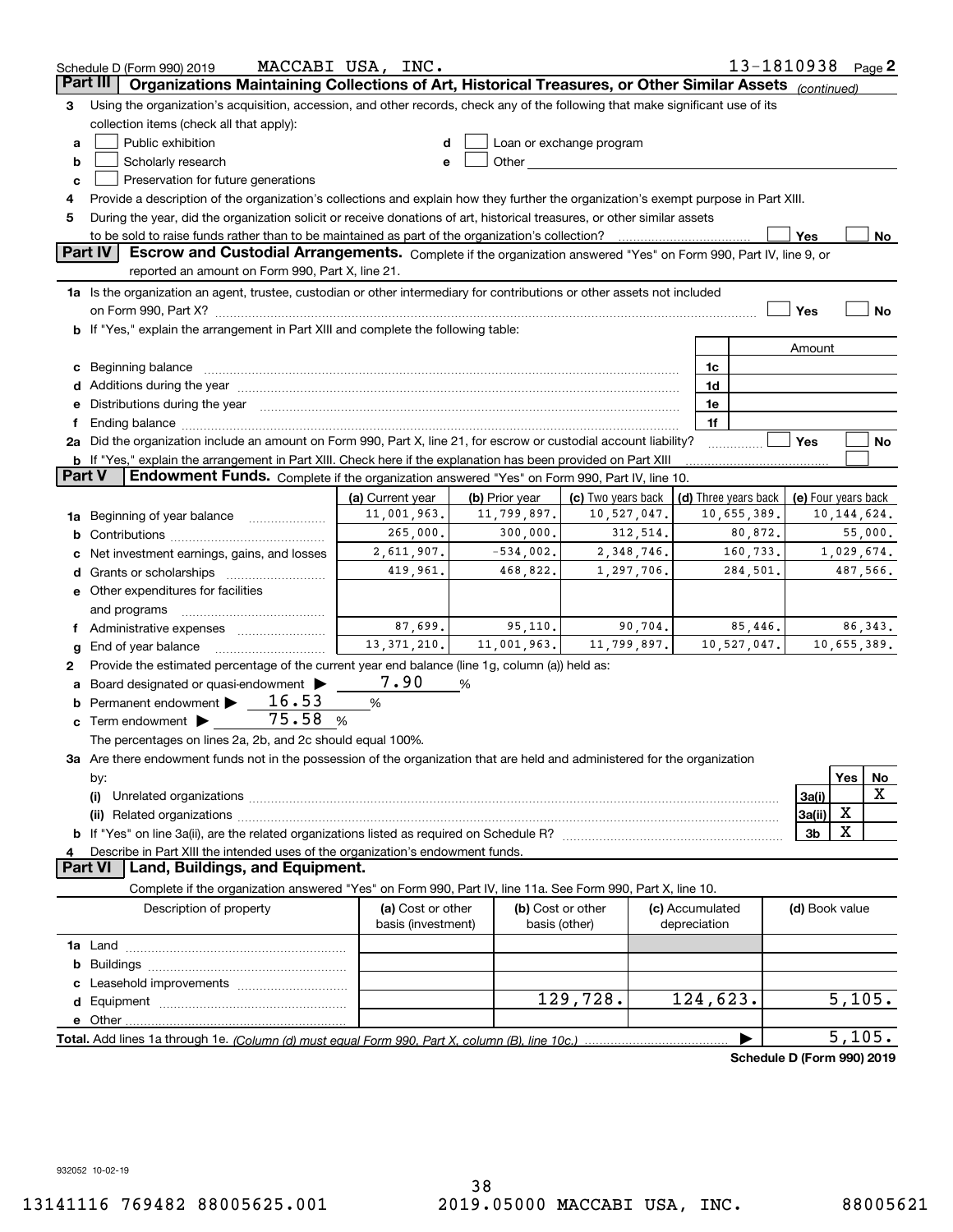| Schedule D (Form 990) 2019                      | MACCABI USA, | INC. | 13-1810938 | Page |
|-------------------------------------------------|--------------|------|------------|------|
| <b>Part VII</b> Investments - Other Securities. |              |      |            |      |

| Complete if the organization answered "Yes" on Form 990, Part IV, line 11b. See Form 990, Part X, line 12. |                |                                                           |  |  |  |
|------------------------------------------------------------------------------------------------------------|----------------|-----------------------------------------------------------|--|--|--|
| (a) Description of security or category (including name of security)                                       | (b) Book value | (c) Method of valuation: Cost or end-of-year market value |  |  |  |
| (1) Financial derivatives                                                                                  |                |                                                           |  |  |  |
| (2) Closely held equity interests                                                                          |                |                                                           |  |  |  |
| $(3)$ Other                                                                                                |                |                                                           |  |  |  |

| $(3)$ Other                                                                            |  |
|----------------------------------------------------------------------------------------|--|
| (A)                                                                                    |  |
| (B)                                                                                    |  |
| (C)                                                                                    |  |
| (D)                                                                                    |  |
| (E)                                                                                    |  |
| (F)                                                                                    |  |
| (G)                                                                                    |  |
| (H)                                                                                    |  |
| Total. (Col. (b) must equal Form 990, Part X, col. (B) line 12.) $\blacktriangleright$ |  |

## **Part VIII Investments - Program Related.**

Complete if the organization answered "Yes" on Form 990, Part IV, line 11c. See Form 990, Part X, line 13.

| (a) Description of investment                                                                 | (b) Book value | (c) Method of valuation: Cost or end-of-year market value |
|-----------------------------------------------------------------------------------------------|----------------|-----------------------------------------------------------|
| (1)                                                                                           |                |                                                           |
| (2)                                                                                           |                |                                                           |
| $\frac{1}{2}$                                                                                 |                |                                                           |
| (4)                                                                                           |                |                                                           |
| (5)                                                                                           |                |                                                           |
| (6)                                                                                           |                |                                                           |
| (7)                                                                                           |                |                                                           |
| (8)                                                                                           |                |                                                           |
| (9)                                                                                           |                |                                                           |
| <b>Total.</b> (Col. (b) must equal Form 990, Part X, col. (B) line 13.) $\blacktriangleright$ |                |                                                           |

### **Part IX Other Assets.**

Complete if the organization answered "Yes" on Form 990, Part IV, line 11d. See Form 990, Part X, line 15.

| (b) Book value |
|----------------|
|                |
|                |
|                |
|                |
|                |
|                |
|                |
|                |
|                |
|                |
|                |
|                |
|                |

| 1.                | (a) Description of liability | (b) Book value |
|-------------------|------------------------------|----------------|
| (1)               | Federal income taxes         |                |
| (2)               |                              |                |
| (3)               |                              |                |
| (4)               |                              |                |
| (5)               |                              |                |
| (6)               |                              |                |
| $\left( 7\right)$ |                              |                |
| (8)               |                              |                |
| (9)               |                              |                |
|                   |                              |                |

**Total.**  *(Column (b) must equal Form 990, Part X, col. (B) line 25.)* 

**2.**Liability for uncertain tax positions. In Part XIII, provide the text of the footnote to the organization's financial statements that reports the organization's liability for uncertain tax positions under FASB ASC 740. Check here if the text of the footnote has been provided in Part XIII  $\boxed{\text{X}}$ 

**Schedule D (Form 990) 2019**

932053 10-02-19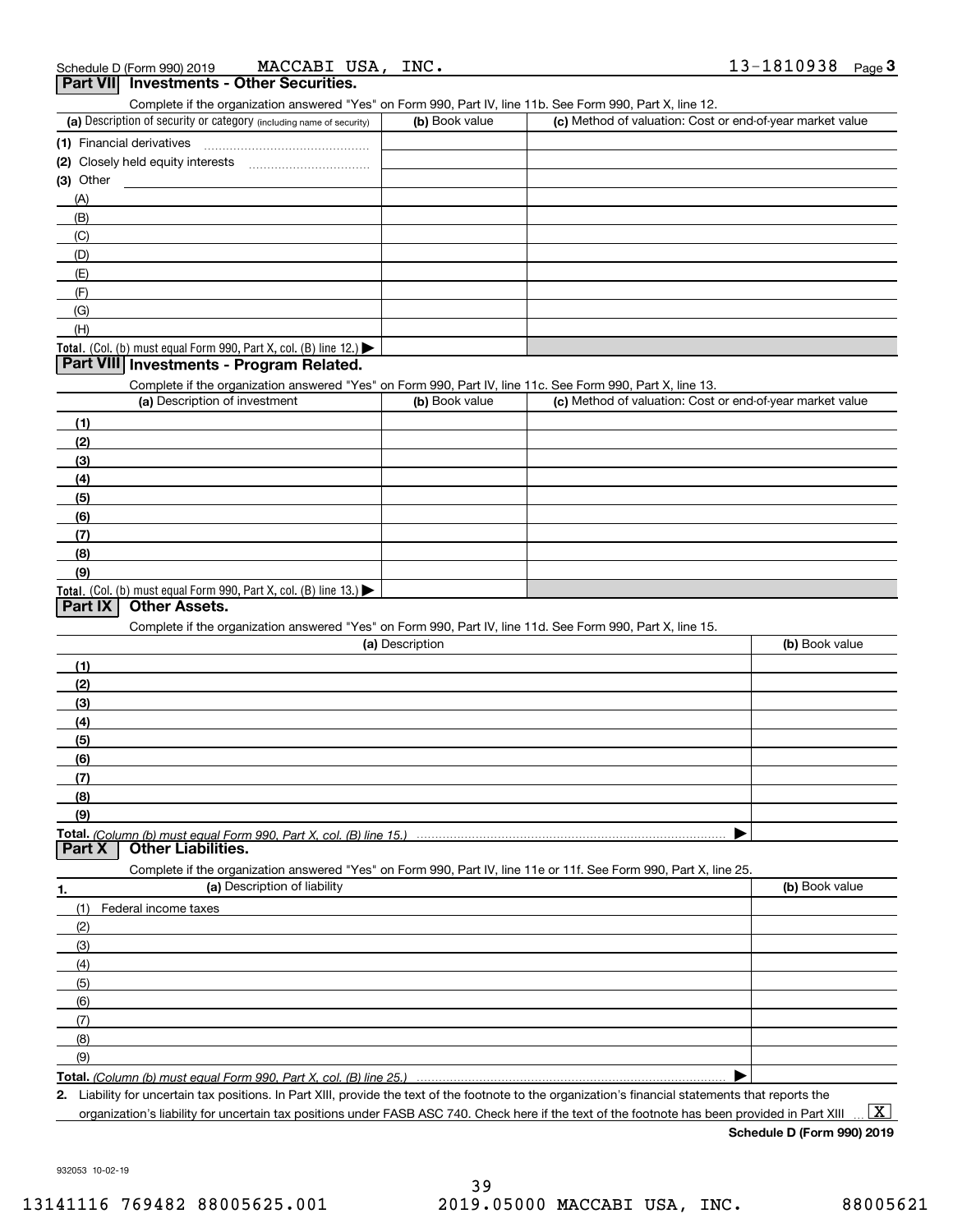|    | MACCABI USA, INC.<br>Schedule D (Form 990) 2019                                                                                                                                                                               |                |            |                | 13-1810938<br>Page 4          |  |  |  |  |  |
|----|-------------------------------------------------------------------------------------------------------------------------------------------------------------------------------------------------------------------------------|----------------|------------|----------------|-------------------------------|--|--|--|--|--|
|    | Reconciliation of Revenue per Audited Financial Statements With Revenue per Return.<br>Part XI                                                                                                                                |                |            |                |                               |  |  |  |  |  |
|    | Complete if the organization answered "Yes" on Form 990, Part IV, line 12a.                                                                                                                                                   |                |            |                |                               |  |  |  |  |  |
| 1  | Total revenue, gains, and other support per audited financial statements                                                                                                                                                      |                |            | $\blacksquare$ | $\overline{5,056,146}$ .      |  |  |  |  |  |
| 2  | Amounts included on line 1 but not on Form 990, Part VIII, line 12:                                                                                                                                                           |                |            |                |                               |  |  |  |  |  |
| a  |                                                                                                                                                                                                                               | 2a             |            |                |                               |  |  |  |  |  |
|    |                                                                                                                                                                                                                               | 2 <sub>b</sub> | 60,000.    |                |                               |  |  |  |  |  |
|    |                                                                                                                                                                                                                               | 2 <sub>c</sub> |            |                |                               |  |  |  |  |  |
| d  | Other (Describe in Part XIII.) <b>Construction Construction</b> and Table 10 and Table 2014                                                                                                                                   | 2d             | 86,612.    |                |                               |  |  |  |  |  |
| е  | Add lines 2a through 2d                                                                                                                                                                                                       |                |            | 2e             | $\frac{146,612.}{4,909,534.}$ |  |  |  |  |  |
| 3  |                                                                                                                                                                                                                               |                |            | $\mathbf{3}$   |                               |  |  |  |  |  |
| 4  | Amounts included on Form 990, Part VIII, line 12, but not on line 1:                                                                                                                                                          |                |            |                |                               |  |  |  |  |  |
|    |                                                                                                                                                                                                                               | 4a             |            |                |                               |  |  |  |  |  |
| b  |                                                                                                                                                                                                                               | 4 <sub>b</sub> |            |                |                               |  |  |  |  |  |
| c. | Add lines 4a and 4b                                                                                                                                                                                                           |                |            | 4c             |                               |  |  |  |  |  |
|    |                                                                                                                                                                                                                               | $\overline{5}$ | 4,909,534. |                |                               |  |  |  |  |  |
|    |                                                                                                                                                                                                                               |                |            |                |                               |  |  |  |  |  |
|    | Part XII   Reconciliation of Expenses per Audited Financial Statements With Expenses per Return.                                                                                                                              |                |            |                |                               |  |  |  |  |  |
|    | Complete if the organization answered "Yes" on Form 990, Part IV, line 12a.                                                                                                                                                   |                |            |                |                               |  |  |  |  |  |
| 1  | Total expenses and losses per audited financial statements [11, 11] manuscription control expenses and losses per audited financial statements [11] manuscription of the statements [11] manuscription of the statements [11] |                |            | $\mathbf{1}$   | 4, 104, 715.                  |  |  |  |  |  |
| 2  | Amounts included on line 1 but not on Form 990, Part IX, line 25:                                                                                                                                                             |                |            |                |                               |  |  |  |  |  |
| a  |                                                                                                                                                                                                                               | 2a             | 60,000.    |                |                               |  |  |  |  |  |
|    |                                                                                                                                                                                                                               | 2 <sub>b</sub> |            |                |                               |  |  |  |  |  |
| c  |                                                                                                                                                                                                                               | 2 <sub>c</sub> |            |                |                               |  |  |  |  |  |
| d  | Other (Describe in Part XIII.) (2000) (2000) (2000) (2010) (2010) (2010) (2010) (2010) (2010) (2010) (2010) (20                                                                                                               | 2d             | 86,612.    |                |                               |  |  |  |  |  |
|    |                                                                                                                                                                                                                               |                |            | 2e             | 146,612.                      |  |  |  |  |  |
| 3  |                                                                                                                                                                                                                               |                |            | 3              | 3,958,103.                    |  |  |  |  |  |
| 4  | Amounts included on Form 990, Part IX, line 25, but not on line 1:                                                                                                                                                            |                |            |                |                               |  |  |  |  |  |
| a  |                                                                                                                                                                                                                               | 4a             |            |                |                               |  |  |  |  |  |
| b  |                                                                                                                                                                                                                               | 4b             |            |                |                               |  |  |  |  |  |
|    | Add lines 4a and 4b                                                                                                                                                                                                           |                |            | 4с             | 0.                            |  |  |  |  |  |
|    | Part XIII Supplemental Information.                                                                                                                                                                                           |                |            | 5              | 3,958,103.                    |  |  |  |  |  |

Provide the descriptions required for Part II, lines 3, 5, and 9; Part III, lines 1a and 4; Part IV, lines 1b and 2b; Part V, line 4; Part X, line 2; Part XI, lines 2d and 4b; and Part XII, lines 2d and 4b. Also complete this part to provide any additional information.

PART V, LINE 4:

THE ENDOWMENT IS HELD BY THE ENDOWMENT FUND OF MACCABI USA SPORTS FOR

ISRAEL INC. TO SUPPORT QUALIFIED CHARITABLE ORGANIZATIONS.

THE ORGANIZATION HAS INVESTMENT AND SPENDING POLICIES FOR ENDOWMENT ASSETS

UNDER THE PERCENTAGE OF PORTFOLIO REPORTING METHOD THAT ATTEMPTS TO

PROVIDE A PREDICTABLE STREAM OF FUNDING TO PROGRAM SERVICES SUPPORTED BY

ITS ENDOWMENT WHILE SEEKING TO MAINTAIN THE PURCHASING POWER OF THE

ENDOWMENT ASSETS.

PART X, LINE 2:

932054 10-02-19

MANAGEMENT OF THE ORGANIZATION CONSIDERS THE LIKELIHOOD OF CHANGES BY

40

TAXING AUTHORITIES IN ITS FILED INCOME TAX RETURNS AND RECOGNIZES A

**Schedule D (Form 990) 2019**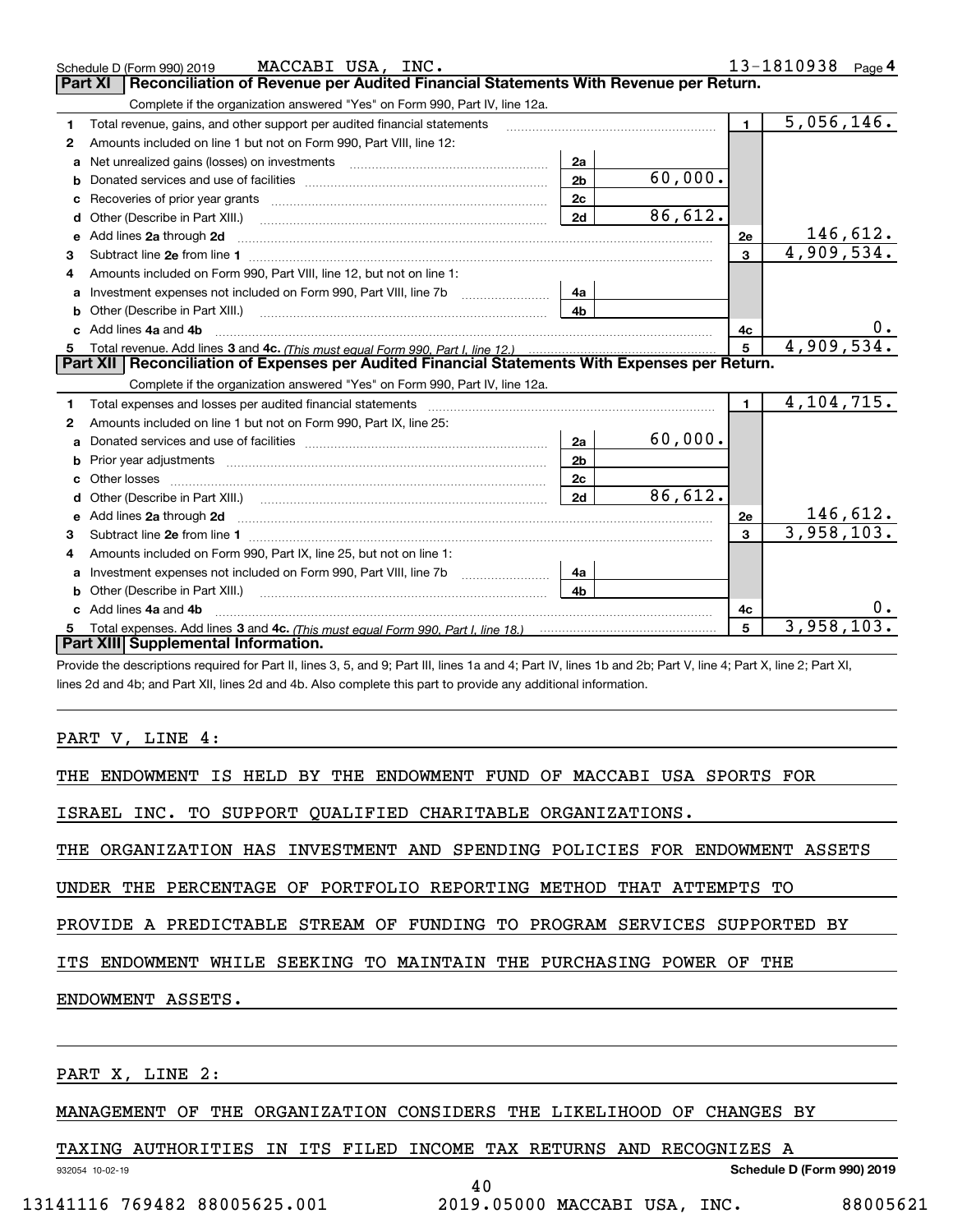| MACCABI USA, INC.<br>Schedule D (Form 990) 2019                                                                                                                                                                                                     | $13 - 1810938$ Page 5 |
|-----------------------------------------------------------------------------------------------------------------------------------------------------------------------------------------------------------------------------------------------------|-----------------------|
| <b>Part XIII Supplemental Information</b> (continued)                                                                                                                                                                                               |                       |
| LIABILITY OR DISCLOSES POTENTIAL SIGNIFICANT CHANGES THAT MANAGEMENT                                                                                                                                                                                |                       |
| BELIEVES ARE MORE LIKELY THAN NOT TO OCCUR UPON EXAMINATION BY TAX                                                                                                                                                                                  |                       |
| AUTHORITIES, INCLUDING CHANGES TO THE ORGANIZATION'S STATUS AS A NOT-FOR                                                                                                                                                                            |                       |
| PROFIT ENTITY. MANAGEMENT BELIEVES THAT THE ORGANIZATION MET THE                                                                                                                                                                                    |                       |
| REQUIREMENTS TO MAINTAIN ITS TAX-EXEMPT STATUS AND HAS NO INCOME SUBJECT                                                                                                                                                                            |                       |
| TO UNRELATED BUSINESS INCOME TAX, THEREFORE NO PROVISION FOR INCOME TAXES                                                                                                                                                                           |                       |
| HAS BEEN PROVIDED IN THESE FINANCIAL STATEMENTS.                                                                                                                                                                                                    |                       |
|                                                                                                                                                                                                                                                     |                       |
| PART XI, LINE 2D - OTHER ADJUSTMENTS:                                                                                                                                                                                                               |                       |
| FUNDRAISING EVENTS<br>the control of the control of the control of the control of the control of the control of the control of the control of the control of the control of the control of the control of the control of the control of the control | 76,112.               |
| <b>GAMING EVENT</b><br><u> 1980 - Johann Barn, amerikansk politiker (d. 1980)</u>                                                                                                                                                                   | 10,500.               |
| TOTAL TO SCHEDULE D, PART XI, LINE 2D<br><u> 1989 - Johann Barn, mars ann an t-Amhain an t-Amhain an t-Amhain an t-Amhain an t-Amhain an t-Amhain an t-Amh</u>                                                                                      | 86,612.               |
|                                                                                                                                                                                                                                                     |                       |
| PART XII, LINE 2D - OTHER ADJUSTMENTS:                                                                                                                                                                                                              |                       |
| FUNDRAISING EVENTS<br><u> 1989 - Johann Stoff, amerikansk politiker (d. 1989)</u>                                                                                                                                                                   | 76,112.               |
| <b>GAMING EVENT</b><br><u> 1989 - Johann Barn, mars et al. (b. 1989)</u>                                                                                                                                                                            | 10,500.               |
| TOTAL TO SCHEDULE D, PART XII, LINE 2D<br><u> 1989 - Johann Barn, mars eta bainar eta bainar eta baina eta baina eta baina eta baina eta baina eta baina e</u>                                                                                      | 86,612.               |
|                                                                                                                                                                                                                                                     |                       |
|                                                                                                                                                                                                                                                     |                       |
|                                                                                                                                                                                                                                                     |                       |
|                                                                                                                                                                                                                                                     |                       |
|                                                                                                                                                                                                                                                     |                       |
|                                                                                                                                                                                                                                                     |                       |
|                                                                                                                                                                                                                                                     |                       |
|                                                                                                                                                                                                                                                     |                       |
|                                                                                                                                                                                                                                                     |                       |
|                                                                                                                                                                                                                                                     |                       |
|                                                                                                                                                                                                                                                     |                       |

**Schedule D (Form 990) 2019**

932055 10-02-19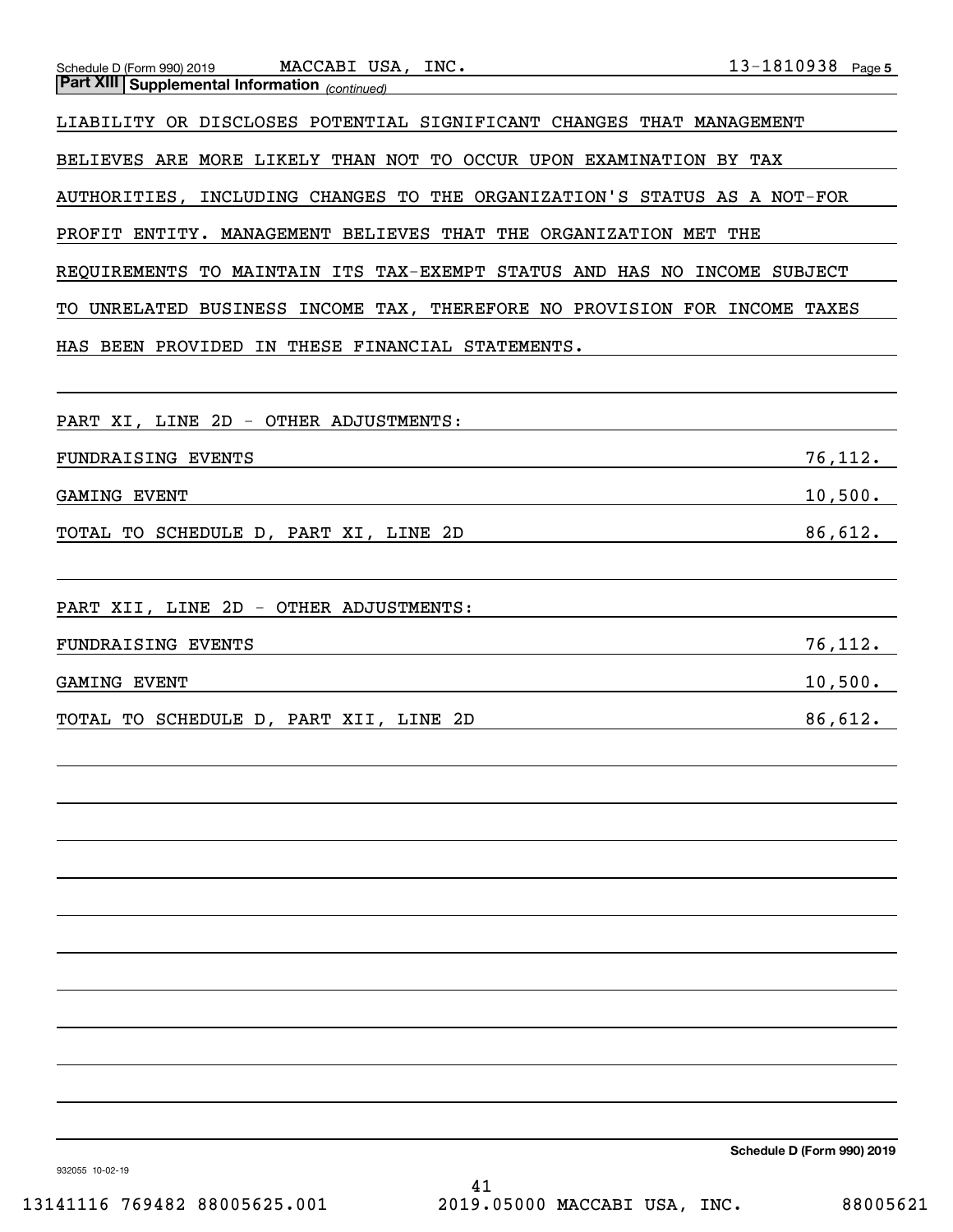| MACCABI USA, INC.                |                          |                              |                                                                                                                                         | 13-1810938                                             |                              |
|----------------------------------|--------------------------|------------------------------|-----------------------------------------------------------------------------------------------------------------------------------------|--------------------------------------------------------|------------------------------|
| Part I                           |                          |                              | General Information on Activities Outside the United States. Complete if the organization answered "Yes" on                             |                                                        |                              |
| Form 990, Part IV, line 14b.     |                          |                              |                                                                                                                                         |                                                        |                              |
|                                  |                          |                              | 1 For grantmakers. Does the organization maintain records to substantiate the amount of its grants and other assistance,                |                                                        |                              |
|                                  |                          |                              | the grantees' eligibility for the grants or assistance, and the selection criteria used to award the grants or assistance?              |                                                        | Yes<br><b>No</b>             |
| $\mathbf{2}$                     |                          |                              | For grantmakers. Describe in Part V the organization's procedures for monitoring the use of its grants and other assistance outside the |                                                        |                              |
| United States.                   |                          |                              |                                                                                                                                         |                                                        |                              |
| 3                                |                          |                              | Activities per Region. (The following Part I, line 3 table can be duplicated if additional space is needed.)                            |                                                        |                              |
| (a) Region                       | (b) Number of<br>offices | employees,                   | (c) Number of $\vert$ (d) Activities conducted in the region<br>(by type) (such as, fundraising, pro-                                   | (e) If activity listed in (d)<br>is a program service, | (f) Total<br>expenditures    |
|                                  | in the region            | agents, and<br>independent   | gram services, investments, grants to                                                                                                   | describe specific type                                 | for and                      |
|                                  |                          | contractors<br>in the region | recipients located in the region)                                                                                                       | of service(s) in the region                            | investments<br>in the region |
|                                  |                          |                              |                                                                                                                                         |                                                        |                              |
|                                  |                          |                              |                                                                                                                                         | WHEELCHAIR BASKETBALL                                  |                              |
| <b>MIDDLE EAST AND</b>           |                          |                              |                                                                                                                                         | PROGRAM AND WRESTLING                                  |                              |
| NORTH AFRICA                     | 0                        | 0                            | PROGRAM SERVICE GRANTS                                                                                                                  | CLINIC IN ISRAEL                                       | 94,061.                      |
|                                  |                          |                              |                                                                                                                                         |                                                        |                              |
| EUROPE (INCLUDING                |                          |                              |                                                                                                                                         | EUROPEAN GAMES IN                                      |                              |
| ICELAND & GREENLAND)             | 0                        | 0                            | PROGRAM SERVICE GRANTS                                                                                                                  | <b>BUDAPEST</b>                                        | 796,611.                     |
|                                  |                          |                              |                                                                                                                                         |                                                        |                              |
|                                  |                          |                              |                                                                                                                                         | PAN AMERICAN GAMES IN                                  |                              |
| NORTH AMERICA                    | 0                        | 0                            | PROGRAM SERVICE, GRANTS                                                                                                                 | MEXICO                                                 | 1,572,101.                   |
|                                  |                          |                              |                                                                                                                                         |                                                        |                              |
|                                  |                          |                              |                                                                                                                                         |                                                        |                              |
|                                  |                          |                              |                                                                                                                                         |                                                        |                              |
|                                  |                          |                              |                                                                                                                                         |                                                        |                              |
|                                  |                          |                              |                                                                                                                                         |                                                        |                              |
|                                  |                          |                              |                                                                                                                                         |                                                        |                              |
|                                  |                          |                              |                                                                                                                                         |                                                        |                              |
|                                  |                          |                              |                                                                                                                                         |                                                        |                              |
|                                  |                          |                              |                                                                                                                                         |                                                        |                              |
|                                  |                          |                              |                                                                                                                                         |                                                        |                              |
|                                  |                          |                              |                                                                                                                                         |                                                        |                              |
|                                  |                          |                              |                                                                                                                                         |                                                        |                              |
|                                  |                          |                              |                                                                                                                                         |                                                        |                              |
|                                  |                          |                              |                                                                                                                                         |                                                        |                              |
|                                  |                          |                              |                                                                                                                                         |                                                        |                              |
|                                  |                          |                              |                                                                                                                                         |                                                        |                              |
|                                  |                          |                              |                                                                                                                                         |                                                        |                              |
| 3 a Subtotal<br>.                | 0                        | 0                            |                                                                                                                                         |                                                        | 2,462,773.                   |
| <b>b</b> Total from continuation |                          |                              |                                                                                                                                         |                                                        |                              |
| sheets to Part I                 | 0                        | 0                            |                                                                                                                                         |                                                        | 0.                           |
| c Totals (add lines 3a           |                          |                              |                                                                                                                                         |                                                        |                              |
| and 3b)                          | 0                        | 0                            |                                                                                                                                         |                                                        | 2,462,773.                   |

**For Paperwork Reduction Act Notice, see the Instructions for Form 990. Schedule F (Form 990) 2019** LHA

932071 10-12-19

Department of the Treasury Internal Revenue Service

**(Form 990)**

Name of the organization

## 13141116 769482 88005625.001 2019.05000 MACCABI USA, INC. 88005621

| $\sf SCHEDULEF \;   \;$ | <b>Statement of Activities Outside the United States</b> |
|-------------------------|----------------------------------------------------------|
|                         |                                                          |

**| Complete if the organization answered "Yes" on Form 990, Part IV, line 14b, 15, or 16.**

**| Attach to Form 990.**

**| Go to www.irs.gov/Form990 for instructions and the latest information.**

OMB No. 1545-0047 **Open to Public Inspection2019**

**Employer identification number**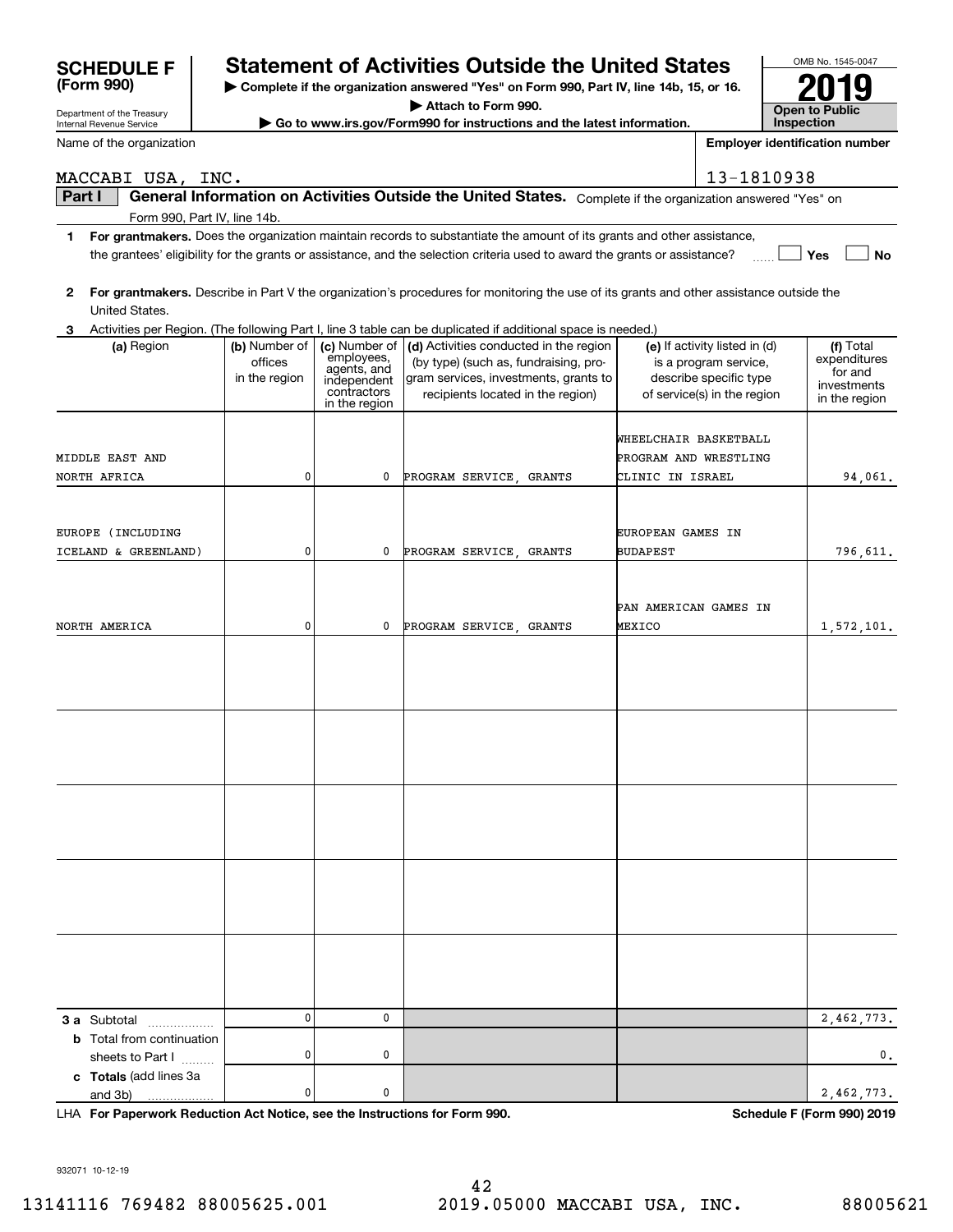43

**3**Enter total number of other organizations or entities |

| 1 | (a) Name of organization                                                                                 | (b) IRS code section<br>$ $ and EIN (if applicable) $ $ | (c) Region | (d) Purpose of<br>grant                                                                                                                        | (e) Amount | (f) Manner of<br>of cash grant cash disbursement | (g) Amount of<br>noncash<br>assistance | (h) Description<br>of noncash<br>assistance | (i) Method of<br>valuation (book, FMV,<br>appraisal, other) |  |  |
|---|----------------------------------------------------------------------------------------------------------|---------------------------------------------------------|------------|------------------------------------------------------------------------------------------------------------------------------------------------|------------|--------------------------------------------------|----------------------------------------|---------------------------------------------|-------------------------------------------------------------|--|--|
|   |                                                                                                          |                                                         |            |                                                                                                                                                |            |                                                  |                                        |                                             |                                                             |  |  |
|   |                                                                                                          |                                                         |            |                                                                                                                                                |            |                                                  |                                        |                                             |                                                             |  |  |
|   |                                                                                                          |                                                         |            |                                                                                                                                                |            |                                                  |                                        |                                             |                                                             |  |  |
|   |                                                                                                          |                                                         |            |                                                                                                                                                |            |                                                  |                                        |                                             |                                                             |  |  |
|   |                                                                                                          |                                                         |            |                                                                                                                                                |            |                                                  |                                        |                                             |                                                             |  |  |
|   |                                                                                                          |                                                         |            |                                                                                                                                                |            |                                                  |                                        |                                             |                                                             |  |  |
|   |                                                                                                          |                                                         |            |                                                                                                                                                |            |                                                  |                                        |                                             |                                                             |  |  |
|   |                                                                                                          |                                                         |            |                                                                                                                                                |            |                                                  |                                        |                                             |                                                             |  |  |
|   |                                                                                                          |                                                         |            |                                                                                                                                                |            |                                                  |                                        |                                             |                                                             |  |  |
|   |                                                                                                          |                                                         |            |                                                                                                                                                |            |                                                  |                                        |                                             |                                                             |  |  |
|   |                                                                                                          |                                                         |            |                                                                                                                                                |            |                                                  |                                        |                                             |                                                             |  |  |
|   |                                                                                                          |                                                         |            |                                                                                                                                                |            |                                                  |                                        |                                             |                                                             |  |  |
|   |                                                                                                          |                                                         |            |                                                                                                                                                |            |                                                  |                                        |                                             |                                                             |  |  |
|   |                                                                                                          |                                                         |            |                                                                                                                                                |            |                                                  |                                        |                                             |                                                             |  |  |
|   |                                                                                                          |                                                         |            |                                                                                                                                                |            |                                                  |                                        |                                             |                                                             |  |  |
|   |                                                                                                          |                                                         |            |                                                                                                                                                |            |                                                  |                                        |                                             |                                                             |  |  |
|   |                                                                                                          |                                                         |            | 2 Enter total number of recipient organizations listed above that are recognized as charities by the foreign country, recognized as tax-exempt |            |                                                  |                                        |                                             |                                                             |  |  |
|   | by the IRS, or for which the grantee or counsel has provided a section 501(c)(3) equivalency letter<br>▶ |                                                         |            |                                                                                                                                                |            |                                                  |                                        |                                             |                                                             |  |  |

Part II | Grants and Other Assistance to Organizations or Entities Outside the United States. Complete if the organization answered "Yes" on Form 990, Part IV, line 15, for any Schedule F (Form 990) 2019 Page MACCABI USA, INC. 13-1810938 recipient who received more than \$5,000. Part II can be duplicated if additional space is needed.

**2**

**Schedule F (Form 990) 2019**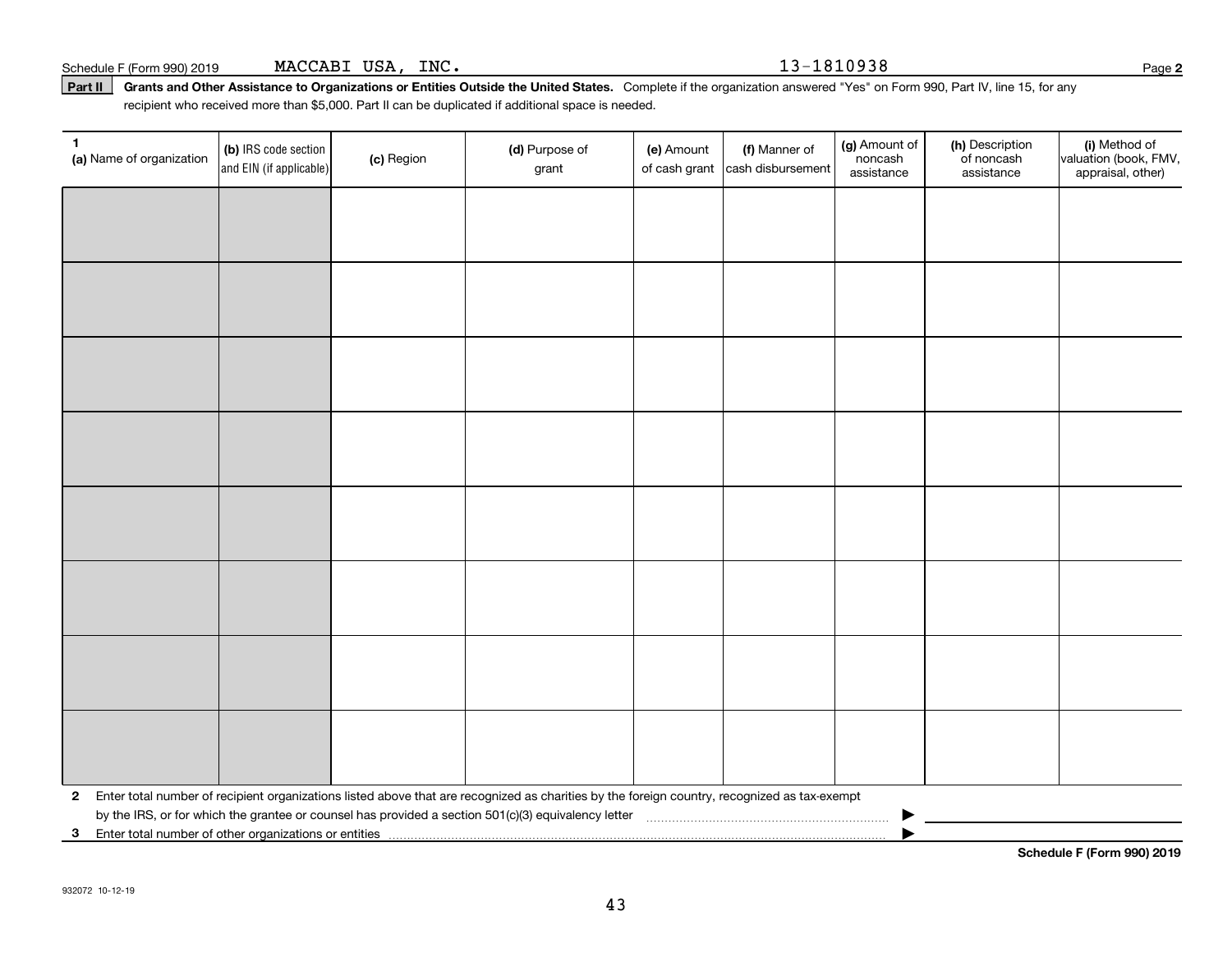| (a) Type of grant or assistance | (b) Region | (c) Number of<br>recipients | (d) Amount of<br>cash grant | (e) Manner of<br>cash disbursement | (f) Amount of<br>noncash<br>assistance | (g) Description of<br>noncash assistance | (h) Method of<br>valuation<br>(book, FMV,<br>appraisal, other) |
|---------------------------------|------------|-----------------------------|-----------------------------|------------------------------------|----------------------------------------|------------------------------------------|----------------------------------------------------------------|
|                                 |            |                             |                             |                                    |                                        |                                          |                                                                |
|                                 |            |                             |                             |                                    |                                        |                                          |                                                                |
|                                 |            |                             |                             |                                    |                                        |                                          |                                                                |
|                                 |            |                             |                             |                                    |                                        |                                          |                                                                |
|                                 |            |                             |                             |                                    |                                        |                                          |                                                                |
|                                 |            |                             |                             |                                    |                                        |                                          |                                                                |
|                                 |            |                             |                             |                                    |                                        |                                          |                                                                |
|                                 |            |                             |                             |                                    |                                        |                                          |                                                                |
|                                 |            |                             |                             |                                    |                                        |                                          |                                                                |
|                                 |            |                             |                             |                                    |                                        |                                          |                                                                |
|                                 |            |                             |                             |                                    |                                        |                                          |                                                                |
|                                 |            |                             |                             |                                    |                                        |                                          |                                                                |
|                                 |            |                             |                             |                                    |                                        |                                          |                                                                |
|                                 |            |                             |                             |                                    |                                        |                                          |                                                                |
|                                 |            |                             |                             |                                    |                                        |                                          |                                                                |
|                                 |            |                             |                             |                                    |                                        |                                          |                                                                |
|                                 |            |                             |                             |                                    |                                        |                                          |                                                                |

44

Part III Grants and Other Assistance to Individuals Outside the United States. Complete if the organization answered "Yes" on Form 990, Part IV, line 16.

Schedule F (Form 990) 2019  ${\tt MACCABI}$   ${\tt USA}$  ,  ${\tt INC}$  . And the contract of the contract of the contract of the contract of the contract of the contract of the contract of the contract of the contract of the contract of

Part III can be duplicated if additional space is needed.

**3**

**Schedule F (Form 990) 2019**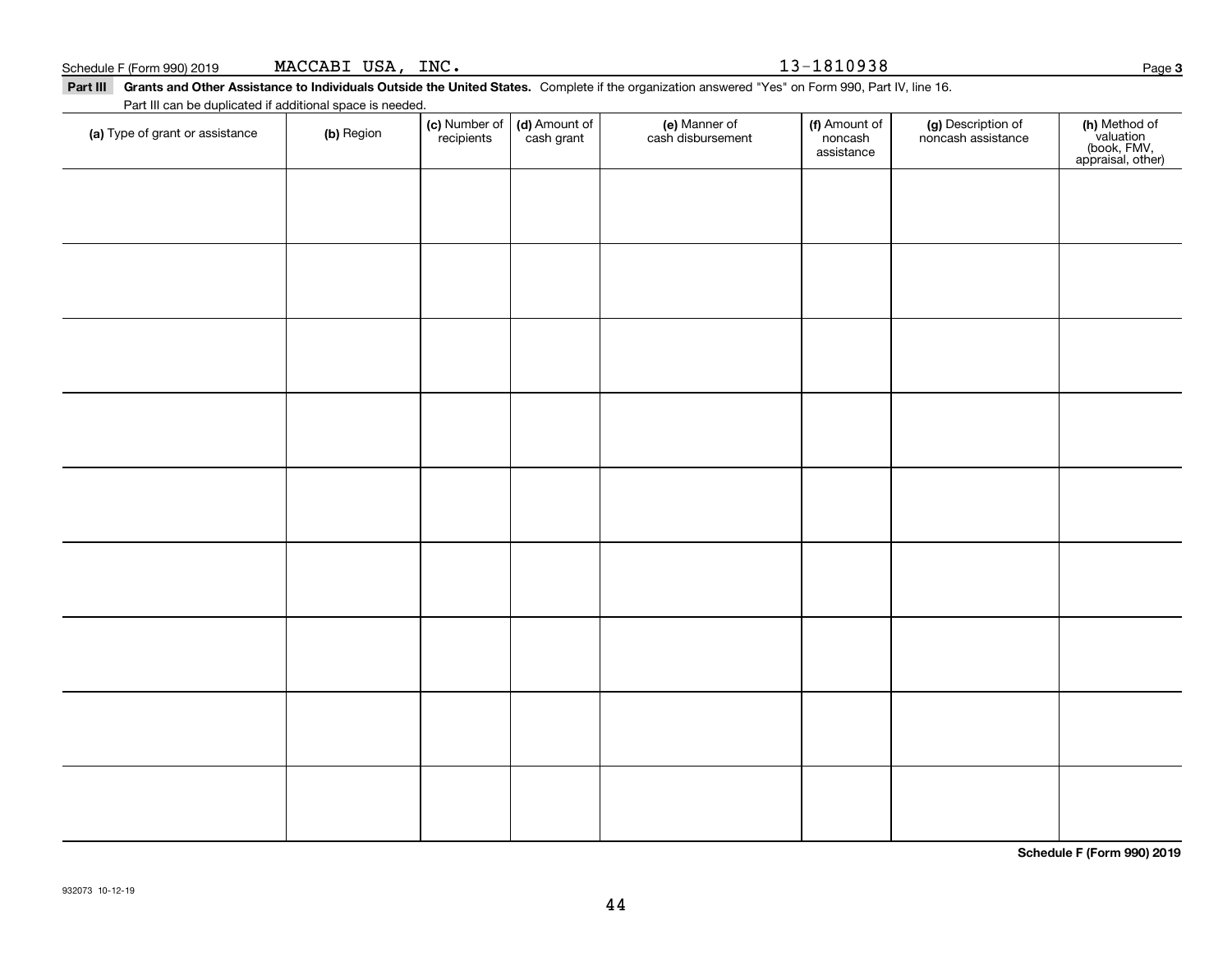| 1            | Was the organization a U.S. transferor of property to a foreign corporation during the tax year? If "Yes," the<br>organization may be required to file Form 926, Return by a U.S. Transferor of Property to a Foreign<br>Corporation (see Instructions for Form 926)                                                                                           | Yes | X∣No                |
|--------------|----------------------------------------------------------------------------------------------------------------------------------------------------------------------------------------------------------------------------------------------------------------------------------------------------------------------------------------------------------------|-----|---------------------|
| $\mathbf{2}$ | Did the organization have an interest in a foreign trust during the tax year? If "Yes." the organization<br>may be required to separately file Form 3520, Annual Return To Report Transactions With Foreign<br>Trusts and Receipt of Certain Foreign Gifts, and/or Form 3520-A, Annual Information Return of Foreign                                           | Yes | $X $ No             |
| 3            | Did the organization have an ownership interest in a foreign corporation during the tax year? If "Yes."<br>the organization may be required to file Form 5471, Information Return of U.S. Persons With Respect to                                                                                                                                              | Yes | $X \mid N_0$        |
| 4            | Was the organization a direct or indirect shareholder of a passive foreign investment company or a<br>qualified electing fund during the tax year? If "Yes," the organization may be required to file Form 8621,<br>Information Return by a Shareholder of a Passive Foreign Investment Company or Qualified Electing Fund<br>(see Instructions for Form 8621) | Yes | $X $ No             |
| 5            | Did the organization have an ownership interest in a foreign partnership during the tax year? If "Yes."<br>the organization may be required to file Form 8865, Return of U.S. Persons With Respect to Certain<br>Foreign Partnerships (see Instructions for Form 8865)                                                                                         | Yes | $X \mid N_{\Omega}$ |
| 6            | Did the organization have any operations in or related to any boycotting countries during the tax year? If<br>"Yes," the organization may be required to separately file Form 5713, International Boycott Report (see                                                                                                                                          | Yes |                     |

**Schedule F (Form 990) 2019**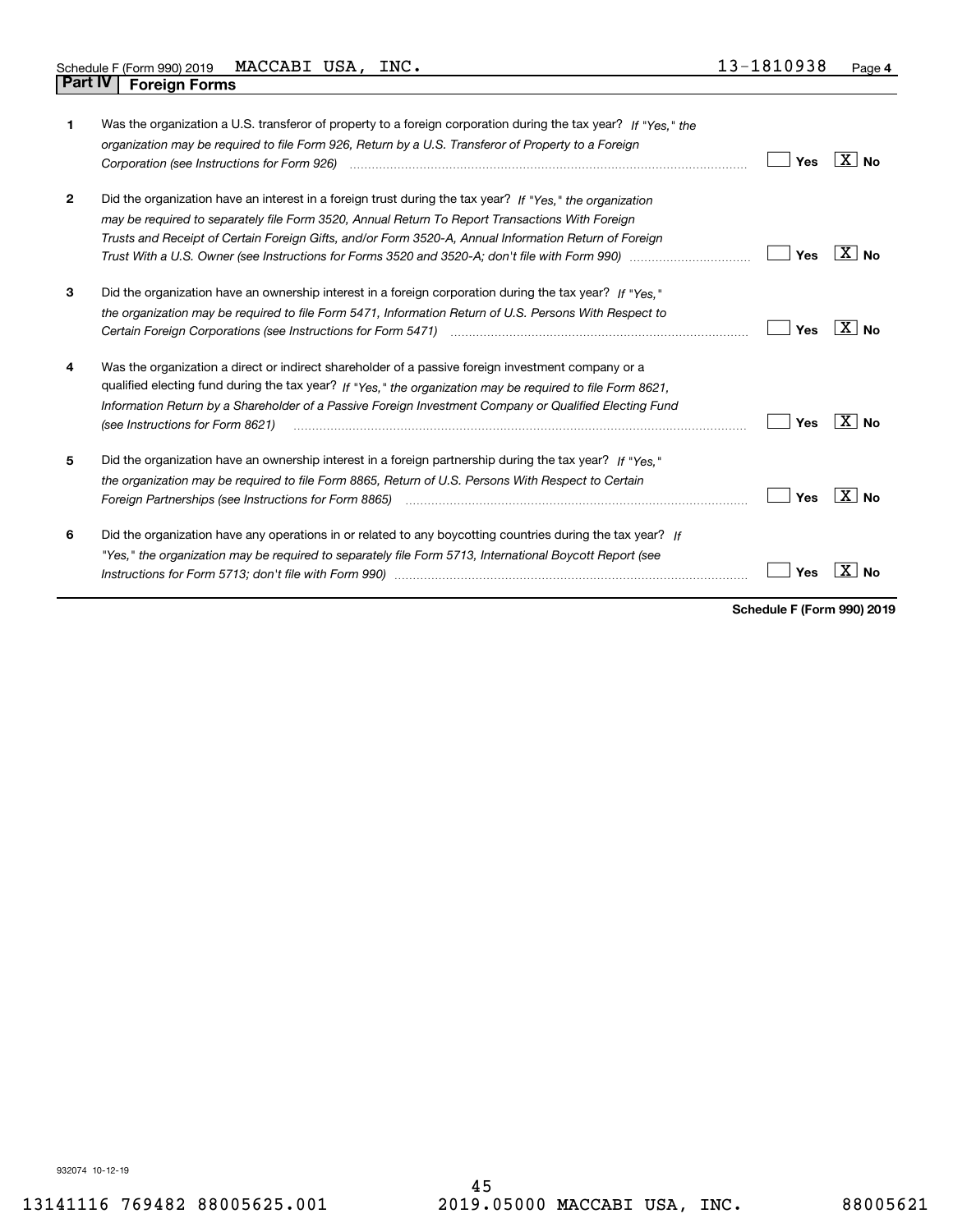| 1810938<br>MACCABI<br>USA,<br>INC.<br>F (Form 990) 2019<br>Schedule F | Page |
|-----------------------------------------------------------------------|------|
|-----------------------------------------------------------------------|------|

### **Part V Supplemental Information**

Provide the information required by Part I, line 2 (monitoring of funds); Part I, line 3, column (f) (accounting method; amounts of investments vs. expenditures per region); Part II, line 1 (accounting method); Part III (accounting method); and Part III, column (c) (estimated number of recipients), as applicable. Also complete this part to provide any additional information. See instructions.

| 932075 10-12-19 | Schedule F (Form 990) 2019 |  |
|-----------------|----------------------------|--|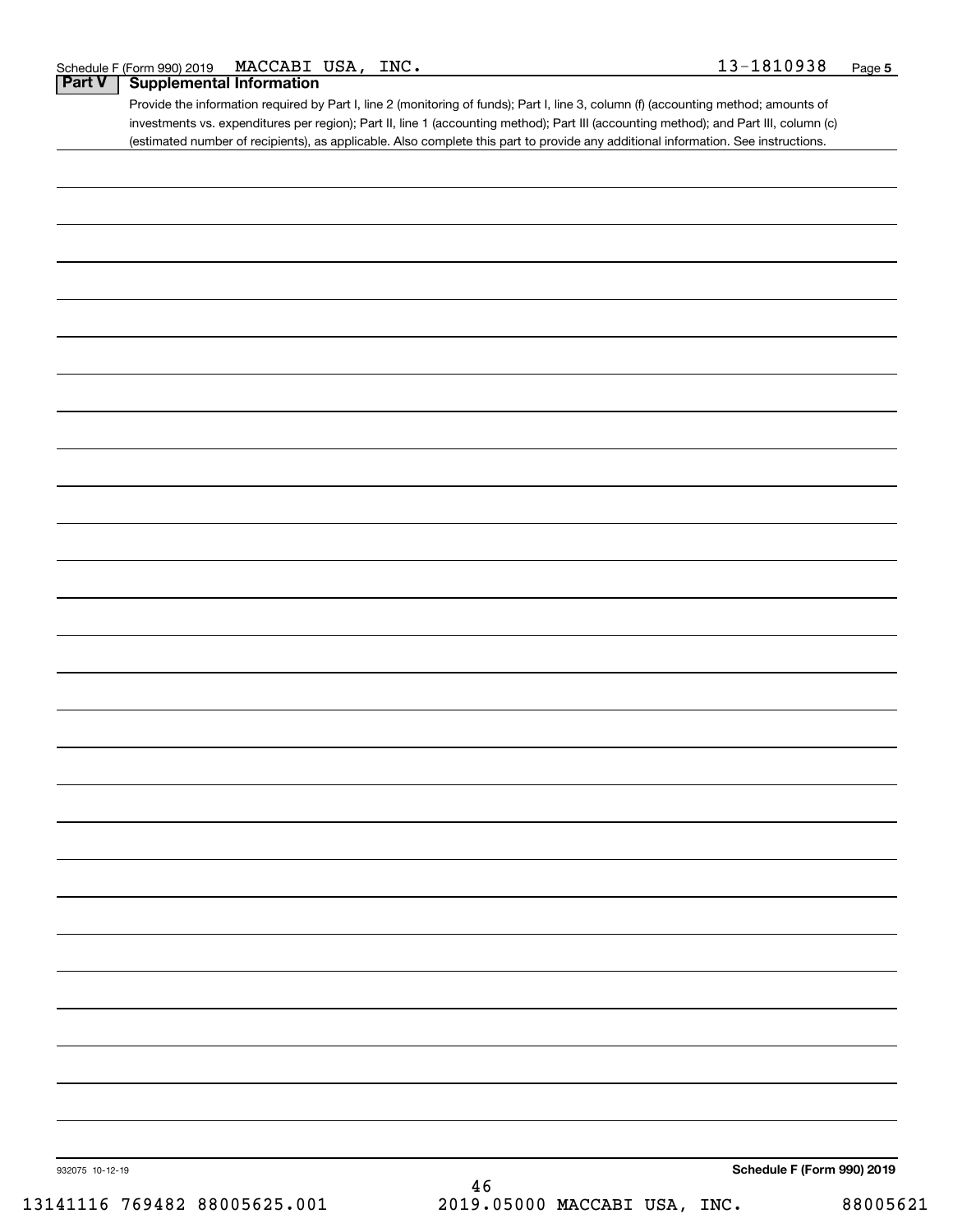| <b>SCHEDULE G</b>                                                                                                                                                   |                                                                                                                                                                     |  |                                    |                            |                               |    | <b>Supplemental Information Regarding Fundraising or Gaming Activities</b>                                                    |  |                                   | OMB No. 1545-0047                                       |
|---------------------------------------------------------------------------------------------------------------------------------------------------------------------|---------------------------------------------------------------------------------------------------------------------------------------------------------------------|--|------------------------------------|----------------------------|-------------------------------|----|-------------------------------------------------------------------------------------------------------------------------------|--|-----------------------------------|---------------------------------------------------------|
| (Form 990 or 990-EZ)                                                                                                                                                | Complete if the organization answered "Yes" on Form 990, Part IV, line 17, 18, or 19, or if the<br>organization entered more than \$15,000 on Form 990-EZ, line 6a. |  |                                    |                            |                               |    |                                                                                                                               |  |                                   | 2019                                                    |
| Department of the Treasury                                                                                                                                          |                                                                                                                                                                     |  | Attach to Form 990 or Form 990-EZ. |                            |                               |    |                                                                                                                               |  |                                   | <b>Open to Public</b>                                   |
| Internal Revenue Service                                                                                                                                            |                                                                                                                                                                     |  |                                    |                            |                               |    | ► Go to www.irs.gov/Form990 for instructions and the latest information.                                                      |  |                                   | Inspection                                              |
| Name of the organization                                                                                                                                            | MACCABI USA, INC.                                                                                                                                                   |  |                                    |                            |                               |    |                                                                                                                               |  | 13-1810938                        | <b>Employer identification number</b>                   |
| Part I                                                                                                                                                              |                                                                                                                                                                     |  |                                    |                            |                               |    | Fundraising Activities. Complete if the organization answered "Yes" on Form 990, Part IV, line 17. Form 990-EZ filers are not |  |                                   |                                                         |
| 1 Indicate whether the organization raised funds through any of the following activities. Check all that apply.                                                     | required to complete this part.                                                                                                                                     |  |                                    |                            |                               |    |                                                                                                                               |  |                                   |                                                         |
| Mail solicitations<br>a                                                                                                                                             |                                                                                                                                                                     |  | е                                  |                            |                               |    | Solicitation of non-government grants                                                                                         |  |                                   |                                                         |
| b                                                                                                                                                                   | Internet and email solicitations                                                                                                                                    |  | f                                  |                            |                               |    | Solicitation of government grants                                                                                             |  |                                   |                                                         |
| Phone solicitations<br>с<br>In-person solicitations<br>d                                                                                                            |                                                                                                                                                                     |  | g                                  | Special fundraising events |                               |    |                                                                                                                               |  |                                   |                                                         |
| 2 a Did the organization have a written or oral agreement with any individual (including officers, directors, trustees, or                                          |                                                                                                                                                                     |  |                                    |                            |                               |    |                                                                                                                               |  |                                   |                                                         |
| b If "Yes," list the 10 highest paid individuals or entities (fundraisers) pursuant to agreements under which the fundraiser is to be                               |                                                                                                                                                                     |  |                                    |                            |                               |    | key employees listed in Form 990, Part VII) or entity in connection with professional fundraising services?                   |  | Yes                               | No                                                      |
| compensated at least \$5,000 by the organization.                                                                                                                   |                                                                                                                                                                     |  |                                    |                            |                               |    |                                                                                                                               |  |                                   |                                                         |
|                                                                                                                                                                     |                                                                                                                                                                     |  |                                    |                            | (iii) Did<br>fundraiser       |    |                                                                                                                               |  | (v) Amount paid                   |                                                         |
| (i) Name and address of individual<br>or entity (fundraiser)                                                                                                        |                                                                                                                                                                     |  | (ii) Activity                      |                            | have custody<br>or control of |    | (iv) Gross receipts<br>from activity                                                                                          |  | to (or retained by)<br>fundraiser | (vi) Amount paid<br>to (or retained by)<br>organization |
|                                                                                                                                                                     |                                                                                                                                                                     |  |                                    |                            | contributions?                |    |                                                                                                                               |  | listed in col. (i)                |                                                         |
|                                                                                                                                                                     |                                                                                                                                                                     |  |                                    |                            | Yes                           | No |                                                                                                                               |  |                                   |                                                         |
|                                                                                                                                                                     |                                                                                                                                                                     |  |                                    |                            |                               |    |                                                                                                                               |  |                                   |                                                         |
|                                                                                                                                                                     |                                                                                                                                                                     |  |                                    |                            |                               |    |                                                                                                                               |  |                                   |                                                         |
|                                                                                                                                                                     |                                                                                                                                                                     |  |                                    |                            |                               |    |                                                                                                                               |  |                                   |                                                         |
|                                                                                                                                                                     |                                                                                                                                                                     |  |                                    |                            |                               |    |                                                                                                                               |  |                                   |                                                         |
|                                                                                                                                                                     |                                                                                                                                                                     |  |                                    |                            |                               |    |                                                                                                                               |  |                                   |                                                         |
|                                                                                                                                                                     |                                                                                                                                                                     |  |                                    |                            |                               |    |                                                                                                                               |  |                                   |                                                         |
|                                                                                                                                                                     |                                                                                                                                                                     |  |                                    |                            |                               |    |                                                                                                                               |  |                                   |                                                         |
|                                                                                                                                                                     |                                                                                                                                                                     |  |                                    |                            |                               |    |                                                                                                                               |  |                                   |                                                         |
|                                                                                                                                                                     |                                                                                                                                                                     |  |                                    |                            |                               |    |                                                                                                                               |  |                                   |                                                         |
|                                                                                                                                                                     |                                                                                                                                                                     |  |                                    |                            |                               |    |                                                                                                                               |  |                                   |                                                         |
|                                                                                                                                                                     |                                                                                                                                                                     |  |                                    |                            |                               |    |                                                                                                                               |  |                                   |                                                         |
|                                                                                                                                                                     |                                                                                                                                                                     |  |                                    |                            |                               |    |                                                                                                                               |  |                                   |                                                         |
|                                                                                                                                                                     |                                                                                                                                                                     |  |                                    |                            |                               |    |                                                                                                                               |  |                                   |                                                         |
| Total                                                                                                                                                               |                                                                                                                                                                     |  |                                    |                            |                               |    |                                                                                                                               |  |                                   |                                                         |
| 3 List all states in which the organization is registered or licensed to solicit contributions or has been notified it is exempt from registration<br>or licensing. |                                                                                                                                                                     |  |                                    |                            |                               |    |                                                                                                                               |  |                                   |                                                         |
|                                                                                                                                                                     |                                                                                                                                                                     |  |                                    |                            |                               |    |                                                                                                                               |  |                                   |                                                         |
|                                                                                                                                                                     |                                                                                                                                                                     |  |                                    |                            |                               |    |                                                                                                                               |  |                                   |                                                         |
|                                                                                                                                                                     |                                                                                                                                                                     |  |                                    |                            |                               |    |                                                                                                                               |  |                                   |                                                         |
|                                                                                                                                                                     |                                                                                                                                                                     |  |                                    |                            |                               |    |                                                                                                                               |  |                                   |                                                         |
|                                                                                                                                                                     |                                                                                                                                                                     |  |                                    |                            |                               |    |                                                                                                                               |  |                                   |                                                         |
|                                                                                                                                                                     |                                                                                                                                                                     |  |                                    |                            |                               |    |                                                                                                                               |  |                                   |                                                         |
|                                                                                                                                                                     |                                                                                                                                                                     |  |                                    |                            |                               |    |                                                                                                                               |  |                                   |                                                         |
|                                                                                                                                                                     |                                                                                                                                                                     |  |                                    |                            |                               |    |                                                                                                                               |  |                                   |                                                         |
| LHA For Paperwork Reduction Act Notice, see the Instructions for Form 990 or 990-EZ.                                                                                |                                                                                                                                                                     |  |                                    |                            |                               |    |                                                                                                                               |  |                                   | Schedule G (Form 990 or 990-EZ) 2019                    |

932081 09-11-19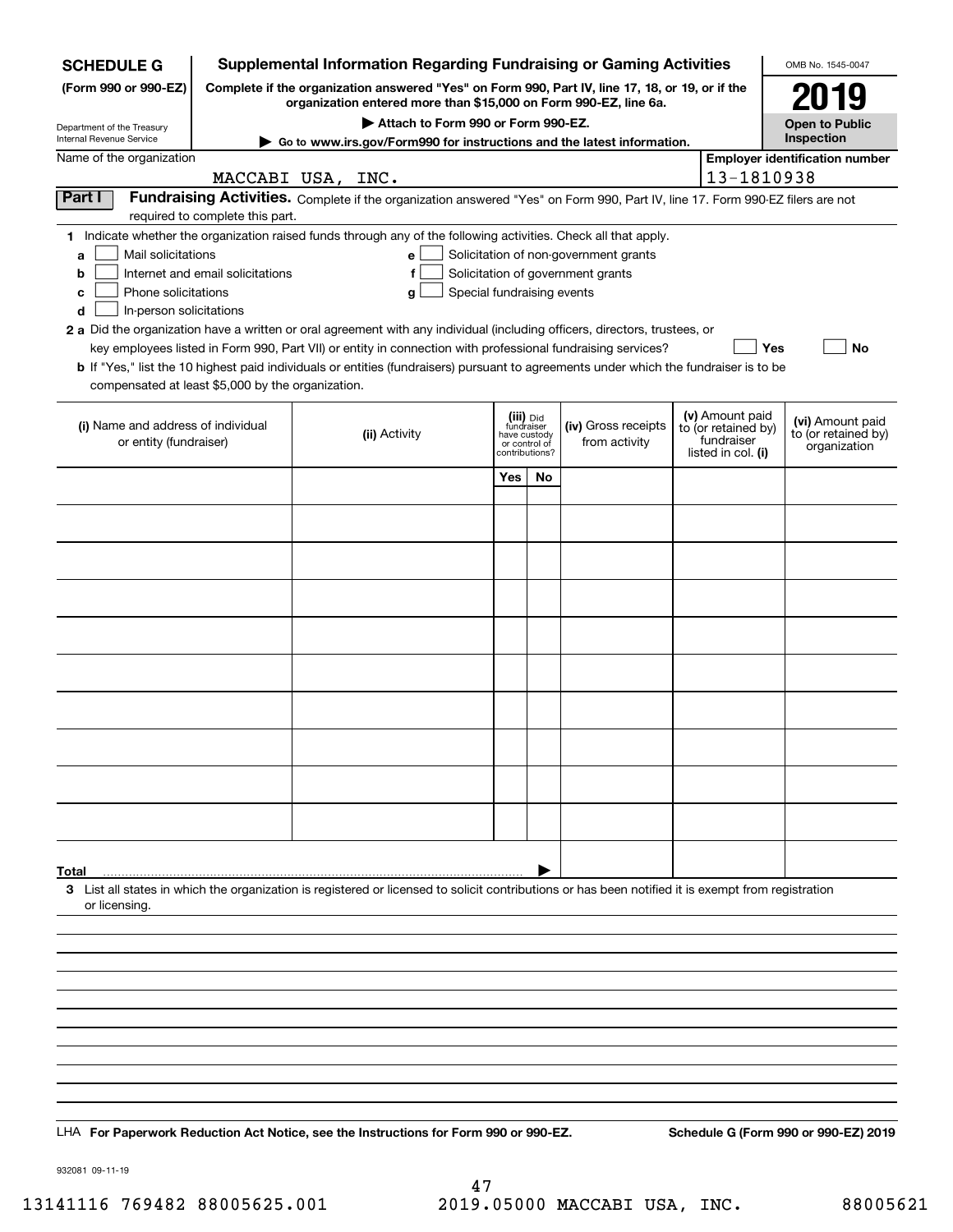### Schedule G (Form 990 or 990-EZ) 2019  $\verb+MACCABI+USA+, \verb+INC+)$

**Part II** | Fundraising Events. Complete if the organization answered "Yes" on Form 990, Part IV, line 18, or reported more than \$15,000

|                 |          | of fundraising event contributions and gross income on Form 990-EZ, lines 1 and 6b. List events with gross receipts greater than \$5,000.     |                |          |     |                             |                         |                            |                       |
|-----------------|----------|-----------------------------------------------------------------------------------------------------------------------------------------------|----------------|----------|-----|-----------------------------|-------------------------|----------------------------|-----------------------|
|                 |          |                                                                                                                                               | (a) Event $#1$ |          |     | (b) Event #2                | (c) Other events        | (d) Total events           |                       |
|                 |          |                                                                                                                                               | CHICAGO GOLF   |          |     |                             |                         | (add col. (a) through      |                       |
|                 |          |                                                                                                                                               | (event type)   |          |     | PHILLY GOLF<br>(event type) | 3<br>(total number)     | col. (c)                   |                       |
|                 |          |                                                                                                                                               |                |          |     |                             |                         |                            |                       |
| Revenue         |          |                                                                                                                                               | 161,330.       |          |     | 88,063.                     | 37,202.                 | 286,595.                   |                       |
|                 |          |                                                                                                                                               | 114,330.       |          |     | 78,045.                     | 9,626.                  | 202,001.                   |                       |
|                 | 3        | Gross income (line 1 minus line 2)                                                                                                            |                | 47,000.  |     | 10,018.                     | 27,576.                 | 84,594.                    |                       |
|                 |          | 4 Cash prizes                                                                                                                                 |                |          |     |                             |                         |                            |                       |
|                 | 5.       |                                                                                                                                               |                | 6,180.   |     | 6,884.                      | 2,681.                  | 15,745.                    |                       |
|                 |          |                                                                                                                                               |                | 7,103.   |     | 28,310.                     |                         | 35,413.                    |                       |
| Direct Expenses |          | 7 Food and beverages                                                                                                                          |                |          |     |                             |                         |                            |                       |
|                 | 8        |                                                                                                                                               |                |          |     |                             |                         |                            |                       |
|                 | 9        |                                                                                                                                               |                | 70, 346. |     | 12,282.                     | 32,889.                 | 115,517.                   |                       |
|                 | 10       | Direct expense summary. Add lines 4 through 9 in column (d)                                                                                   |                |          |     |                             |                         | $\overline{166}$ , 675.    |                       |
|                 | Part III | 11 Net income summary. Subtract line 10 from line 3, column (d)                                                                               |                |          |     |                             |                         | $-82,081.$                 |                       |
|                 |          | Gaming. Complete if the organization answered "Yes" on Form 990, Part IV, line 19, or reported more than<br>\$15,000 on Form 990-EZ, line 6a. |                |          |     |                             |                         |                            |                       |
|                 |          |                                                                                                                                               |                |          |     | (b) Pull tabs/instant       |                         | (d) Total gaming (add      |                       |
| evenue          |          |                                                                                                                                               | (a) Bingo      |          |     | bingo/progressive bingo     | (c) Other gaming        | col. (a) through col. (c)) |                       |
| œ               |          |                                                                                                                                               |                |          |     |                             |                         |                            |                       |
|                 | -1       |                                                                                                                                               |                |          |     |                             | 5,969.                  | 5,969.                     |                       |
|                 |          |                                                                                                                                               |                |          |     |                             | 10,500.                 | 10,500.                    |                       |
| Expenses        |          |                                                                                                                                               |                |          |     |                             |                         |                            |                       |
| Direct          | 4        |                                                                                                                                               |                |          |     |                             |                         |                            |                       |
|                 | 5        | Other direct expenses                                                                                                                         |                |          |     |                             |                         |                            |                       |
|                 |          |                                                                                                                                               | Yes            | %        | Yes | %                           | Yes<br>%                |                            |                       |
|                 |          | 6 Volunteer labor                                                                                                                             | No             |          | No  |                             | $\vert$ X $\vert$<br>No |                            |                       |
|                 | 7        | Direct expense summary. Add lines 2 through 5 in column (d)                                                                                   |                |          |     |                             |                         | 10,500.                    |                       |
|                 |          |                                                                                                                                               |                |          |     |                             |                         | $<$ 4,531.>                |                       |
|                 |          | <b>9</b> Enter the state(s) in which the organization conducts gaming activities: $PA$                                                        |                |          |     |                             |                         |                            |                       |
|                 |          |                                                                                                                                               |                |          |     |                             |                         | $\boxed{\text{X}}$ Yes     | No                    |
|                 |          |                                                                                                                                               |                |          |     |                             |                         |                            |                       |
|                 |          |                                                                                                                                               |                |          |     |                             |                         |                            |                       |
|                 |          |                                                                                                                                               |                |          |     |                             |                         |                            |                       |
|                 |          |                                                                                                                                               |                |          |     |                             |                         | Yes                        | $\boxed{\text{X}}$ No |

932082 09-11-19

**Schedule G (Form 990 or 990-EZ) 2019**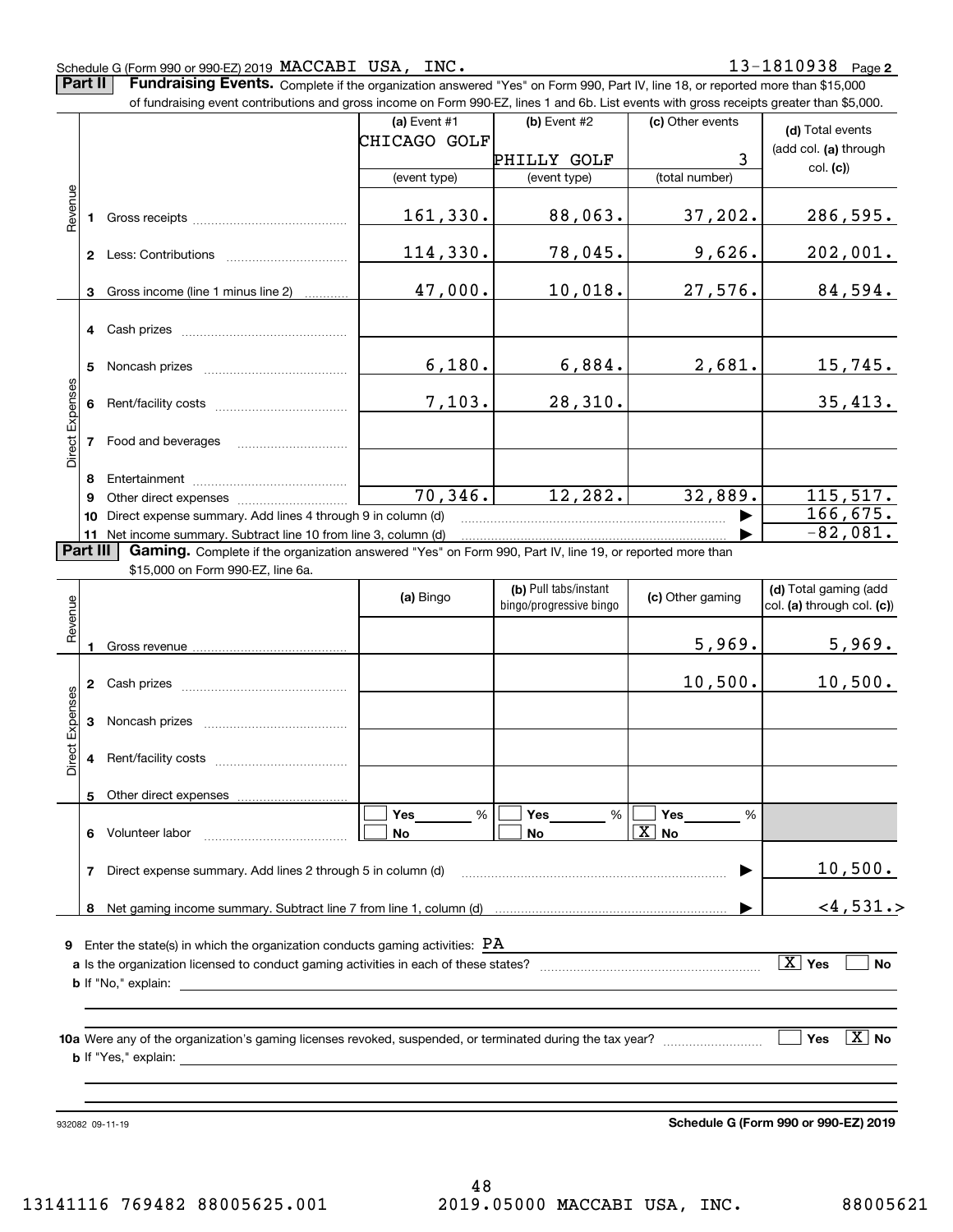| Schedule G (Form 990 or 990-EZ) 2019 MACCABI USA, $INC$ .<br>12 Is the organization a grantor, beneficiary or trustee of a trust, or a member of a partnership or other entity formed<br>13 Indicate the percentage of gaming activity conducted in: | $\boxed{\text{X}}$ Yes<br><b>No</b>             |
|------------------------------------------------------------------------------------------------------------------------------------------------------------------------------------------------------------------------------------------------------|-------------------------------------------------|
|                                                                                                                                                                                                                                                      |                                                 |
|                                                                                                                                                                                                                                                      |                                                 |
|                                                                                                                                                                                                                                                      | $\boxed{\phantom{1}}$ Yes $\boxed{\text{X}}$ No |
|                                                                                                                                                                                                                                                      |                                                 |
|                                                                                                                                                                                                                                                      | 13a  <br>%                                      |
| <b>b</b> An outside facility <b>contained a contained a contained a contained a contained a contained a contained a contained a contact a contact a contact a contact a contact a contact a contact a contact a contact a contact a c</b>            | $13b \, 100.00$ %                               |
| 14 Enter the name and address of the person who prepares the organization's gaming/special events books and records:                                                                                                                                 |                                                 |
|                                                                                                                                                                                                                                                      |                                                 |
| Name MARSHALL EINHORN                                                                                                                                                                                                                                |                                                 |
| Address > 1515 WALNUT STREET, SUITE 401 - PHILADELPHIA, PA 19102                                                                                                                                                                                     |                                                 |
|                                                                                                                                                                                                                                                      |                                                 |
| <b>b</b> If "Yes," enter the amount of gaming revenue received by the organization $\triangleright$ \$                                                                                                                                               |                                                 |
|                                                                                                                                                                                                                                                      |                                                 |
| c If "Yes," enter name and address of the third party:                                                                                                                                                                                               |                                                 |
|                                                                                                                                                                                                                                                      |                                                 |
| Name $\blacktriangleright$ $\frac{1}{\sqrt{1-\frac{1}{2}}\left(1-\frac{1}{2}\right)}$                                                                                                                                                                |                                                 |
| Address <b>Department of the Contract Contract Contract Contract Contract Contract Contract Contract Contract Contract Contract Contract Contract Contract Contract Contract Contract Contract Contract Contract Contract Contra</b>                 |                                                 |
| Gaming manager information:<br>16                                                                                                                                                                                                                    |                                                 |
| $Name$ $MARSHALL$ EINHORN                                                                                                                                                                                                                            |                                                 |
|                                                                                                                                                                                                                                                      |                                                 |
| Gaming manager compensation > \$                                                                                                                                                                                                                     |                                                 |
| Description of services provided > OVERSIGHT OF THE MANAGEMENT OF THE GAMING ACTIVITY.                                                                                                                                                               |                                                 |
| $\boxed{\text{X}}$ Employee<br>Director/officer<br>Independent contractor                                                                                                                                                                            |                                                 |
| Mandatory distributions:<br>17                                                                                                                                                                                                                       |                                                 |
| a Is the organization required under state law to make charitable distributions from the gaming proceeds to                                                                                                                                          |                                                 |
| $\Box$ Yes $\Box$ No<br>retain the state gaming license?                                                                                                                                                                                             |                                                 |
| <b>b</b> Enter the amount of distributions required under state law to be distributed to other exempt organizations or spent in the                                                                                                                  |                                                 |
| organization's own exempt activities during the tax year $\triangleright$ \$                                                                                                                                                                         |                                                 |
| Supplemental Information. Provide the explanations required by Part I, line 2b, columns (iii) and (v); and Part III, lines 9, 9b, 10b,<br><b>Part IV</b>                                                                                             |                                                 |
| 15b, 15c, 16, and 17b, as applicable. Also provide any additional information. See instructions.                                                                                                                                                     |                                                 |
|                                                                                                                                                                                                                                                      |                                                 |
|                                                                                                                                                                                                                                                      |                                                 |
|                                                                                                                                                                                                                                                      |                                                 |
|                                                                                                                                                                                                                                                      |                                                 |
|                                                                                                                                                                                                                                                      |                                                 |
|                                                                                                                                                                                                                                                      |                                                 |
|                                                                                                                                                                                                                                                      |                                                 |
|                                                                                                                                                                                                                                                      |                                                 |
|                                                                                                                                                                                                                                                      |                                                 |
|                                                                                                                                                                                                                                                      |                                                 |
|                                                                                                                                                                                                                                                      |                                                 |
|                                                                                                                                                                                                                                                      |                                                 |
|                                                                                                                                                                                                                                                      |                                                 |
|                                                                                                                                                                                                                                                      |                                                 |
|                                                                                                                                                                                                                                                      |                                                 |
|                                                                                                                                                                                                                                                      |                                                 |
|                                                                                                                                                                                                                                                      |                                                 |
| 932083 09-11-19                                                                                                                                                                                                                                      | Schedule G (Form 990 or 990-EZ) 2019            |
| 49                                                                                                                                                                                                                                                   |                                                 |
| 13141116 769482 88005625.001<br>2019.05000 MACCABI USA, INC.                                                                                                                                                                                         | 88005621                                        |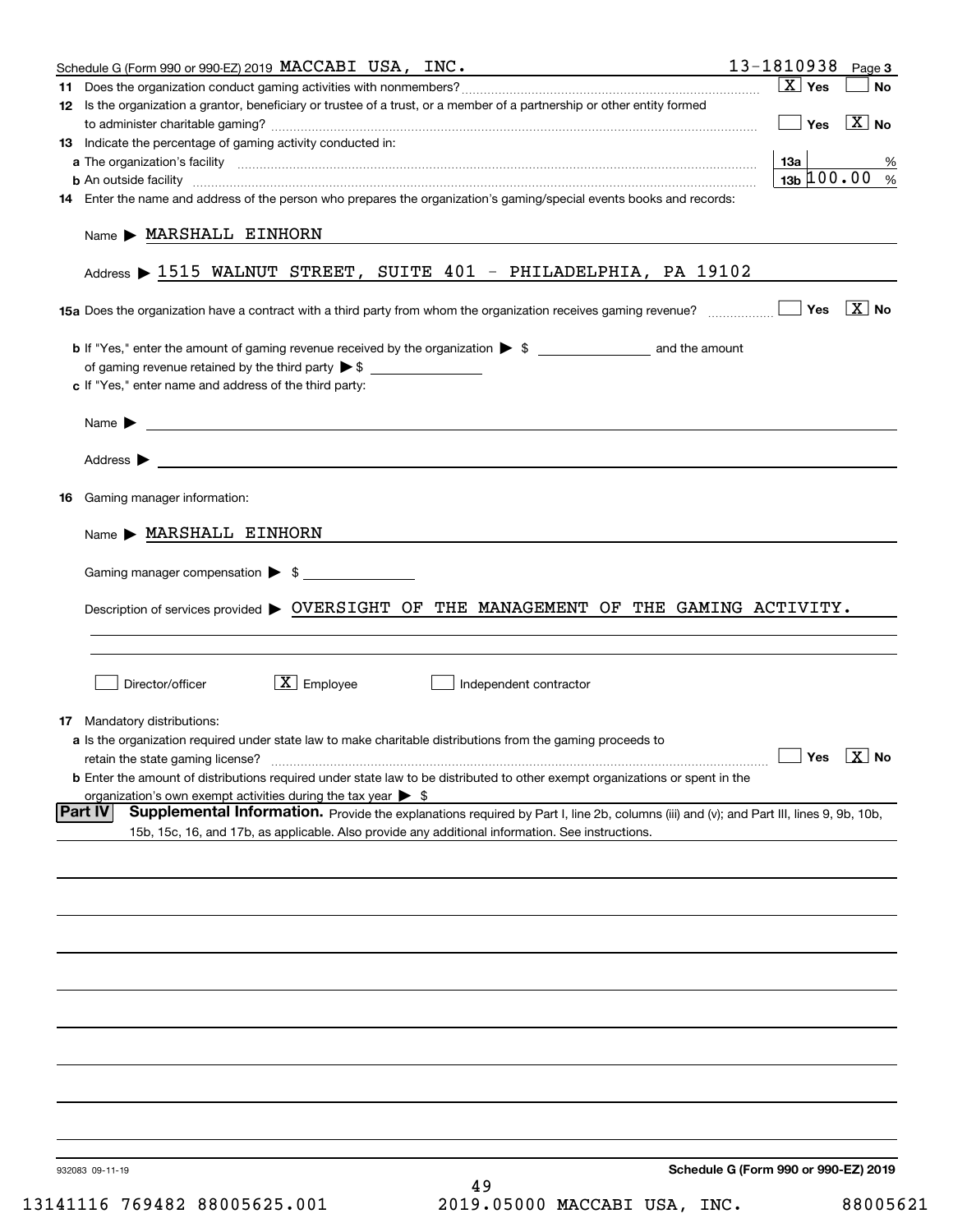| 032094 04:01:10 |  | Schedule G (Form 990 or 990-EZ) |
|-----------------|--|---------------------------------|

932084 04-01-19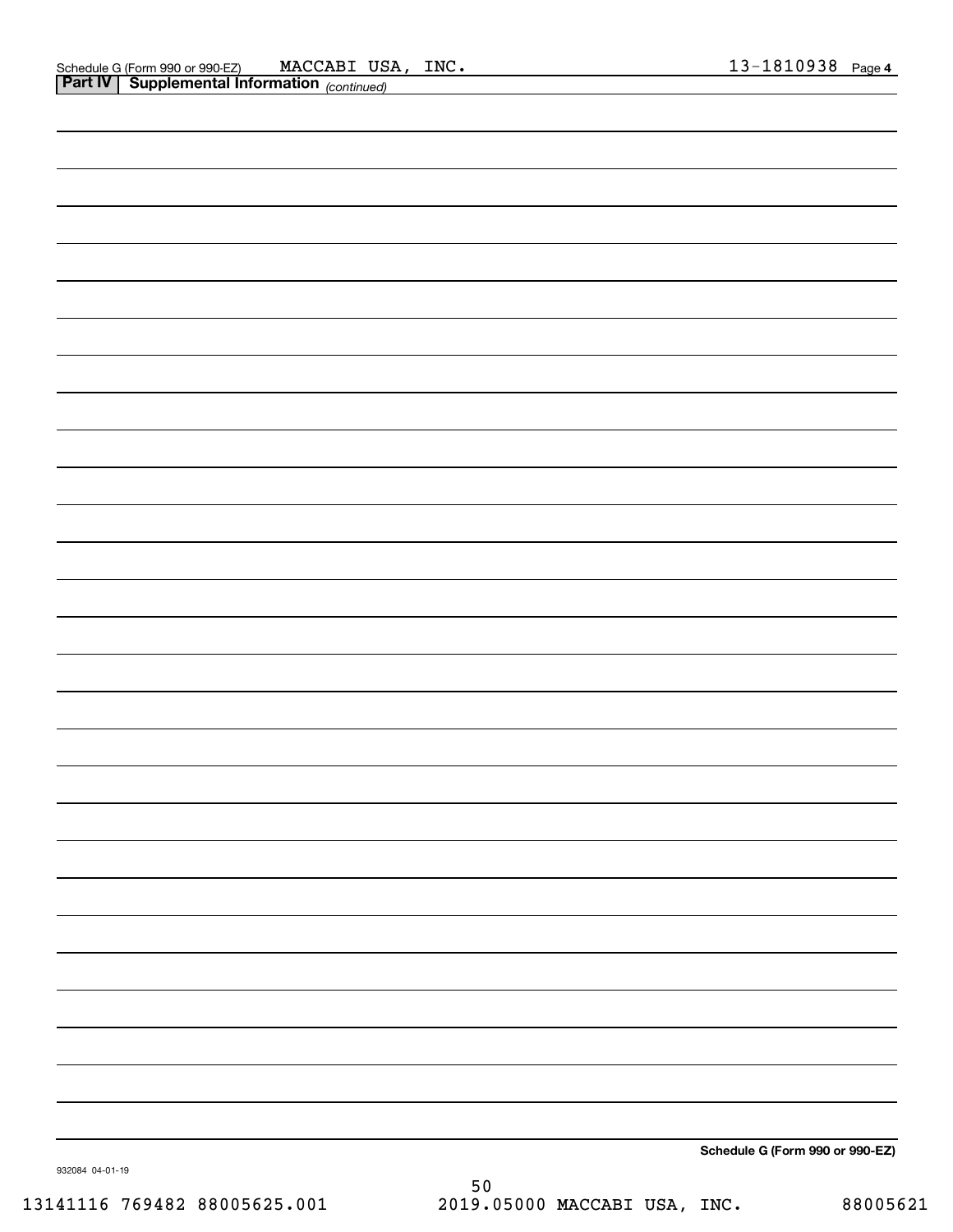| <b>SCHEDULE L</b>                                                                                             |                                                                                                                                          |                                           |                           | <b>Transactions With Interested Persons</b>                                                                                                            |                                |         |          |                                       | OMB No. 1545-0047     |         |                |
|---------------------------------------------------------------------------------------------------------------|------------------------------------------------------------------------------------------------------------------------------------------|-------------------------------------------|---------------------------|--------------------------------------------------------------------------------------------------------------------------------------------------------|--------------------------------|---------|----------|---------------------------------------|-----------------------|---------|----------------|
| (Form 990 or 990-EZ)                                                                                          |                                                                                                                                          |                                           |                           | Complete if the organization answered "Yes" on Form 990, Part IV, line 25a, 25b, 26, 27, 28a,<br>28b, or 28c, or Form 990-EZ, Part V, line 38a or 40b. |                                |         |          |                                       |                       |         |                |
| Department of the Treasury                                                                                    |                                                                                                                                          |                                           |                           | Attach to Form 990 or Form 990-EZ.                                                                                                                     |                                |         |          |                                       | <b>Open To Public</b> |         |                |
| Internal Revenue Service<br>Name of the organization                                                          |                                                                                                                                          |                                           |                           | $\triangleright$ Go to www.irs.gov/Form990 for instructions and the latest information.                                                                |                                |         |          | <b>Employer identification number</b> | Inspection            |         |                |
|                                                                                                               |                                                                                                                                          | MACCABI USA, INC.                         |                           |                                                                                                                                                        |                                |         |          | 13-1810938                            |                       |         |                |
| Part I                                                                                                        |                                                                                                                                          |                                           |                           | <b>Excess Benefit Transactions</b> (section 501(c)(3), section 501(c)(4), and section 501(c)(29) organizations only).                                  |                                |         |          |                                       |                       |         |                |
| 1.                                                                                                            |                                                                                                                                          | (b) Relationship between disqualified     |                           | Complete if the organization answered "Yes" on Form 990, Part IV, line 25a or 25b, or Form 990-EZ, Part V, line 40b.                                   |                                |         |          |                                       |                       |         | (d) Corrected? |
| (a) Name of disqualified person                                                                               |                                                                                                                                          | person and organization                   |                           |                                                                                                                                                        | (c) Description of transaction |         |          |                                       |                       | Yes     | No             |
|                                                                                                               |                                                                                                                                          |                                           |                           |                                                                                                                                                        |                                |         |          |                                       |                       |         |                |
|                                                                                                               |                                                                                                                                          |                                           |                           |                                                                                                                                                        |                                |         |          |                                       |                       |         |                |
|                                                                                                               |                                                                                                                                          |                                           |                           |                                                                                                                                                        |                                |         |          |                                       |                       |         |                |
|                                                                                                               |                                                                                                                                          |                                           |                           |                                                                                                                                                        |                                |         |          |                                       |                       |         |                |
| 2 Enter the amount of tax incurred by the organization managers or disqualified persons during the year under |                                                                                                                                          |                                           |                           |                                                                                                                                                        |                                |         |          |                                       |                       |         |                |
| section 4958                                                                                                  |                                                                                                                                          |                                           |                           |                                                                                                                                                        |                                |         |          |                                       |                       |         |                |
|                                                                                                               |                                                                                                                                          |                                           |                           |                                                                                                                                                        |                                |         |          |                                       |                       |         |                |
| Part II                                                                                                       | Loans to and/or From Interested Persons.                                                                                                 |                                           |                           |                                                                                                                                                        |                                |         |          |                                       |                       |         |                |
|                                                                                                               |                                                                                                                                          |                                           |                           | Complete if the organization answered "Yes" on Form 990-EZ, Part V, line 38a or Form 990, Part IV, line 26; or if the organization                     |                                |         |          |                                       |                       |         |                |
| (a) Name of                                                                                                   | reported an amount on Form 990, Part X, line 5, 6, or 22.<br>(b) Relationship                                                            | (c) Purpose                               | (d) Loan to or            | (e) Original                                                                                                                                           | (f) Balance due                |         | $(g)$ In | <b>(h)</b> Approved                   |                       |         | (i) Written    |
| interested person                                                                                             | with organization                                                                                                                        | of loan                                   | from the<br>organization? | principal amount                                                                                                                                       |                                |         | default? | by board or                           | committee?            |         | agreement?     |
|                                                                                                               |                                                                                                                                          |                                           | To From                   |                                                                                                                                                        |                                | Yes $ $ | No       | Yes $ $                               | No                    | Yes $ $ | No             |
|                                                                                                               |                                                                                                                                          |                                           |                           |                                                                                                                                                        |                                |         |          |                                       |                       |         |                |
|                                                                                                               |                                                                                                                                          |                                           |                           |                                                                                                                                                        |                                |         |          |                                       |                       |         |                |
|                                                                                                               |                                                                                                                                          |                                           |                           |                                                                                                                                                        |                                |         |          |                                       |                       |         |                |
|                                                                                                               |                                                                                                                                          |                                           |                           |                                                                                                                                                        |                                |         |          |                                       |                       |         |                |
|                                                                                                               |                                                                                                                                          |                                           |                           |                                                                                                                                                        |                                |         |          |                                       |                       |         |                |
|                                                                                                               |                                                                                                                                          |                                           |                           |                                                                                                                                                        |                                |         |          |                                       |                       |         |                |
|                                                                                                               |                                                                                                                                          |                                           |                           |                                                                                                                                                        |                                |         |          |                                       |                       |         |                |
| Total                                                                                                         |                                                                                                                                          |                                           |                           | $\blacktriangleright$ s                                                                                                                                |                                |         |          |                                       |                       |         |                |
| Part III                                                                                                      | <b>Grants or Assistance Benefiting Interested Persons.</b><br>Complete if the organization answered "Yes" on Form 990, Part IV, line 27. |                                           |                           |                                                                                                                                                        |                                |         |          |                                       |                       |         |                |
| (a) Name of interested person                                                                                 |                                                                                                                                          | (b) Relationship between                  |                           | (c) Amount of                                                                                                                                          | (d) Type of                    |         |          |                                       | (e) Purpose of        |         |                |
|                                                                                                               |                                                                                                                                          | interested person and<br>the organization |                           | assistance                                                                                                                                             | assistance                     |         |          |                                       | assistance            |         |                |
|                                                                                                               |                                                                                                                                          |                                           |                           |                                                                                                                                                        |                                |         |          |                                       |                       |         |                |
|                                                                                                               |                                                                                                                                          |                                           |                           |                                                                                                                                                        |                                |         |          |                                       |                       |         |                |
|                                                                                                               |                                                                                                                                          |                                           |                           |                                                                                                                                                        |                                |         |          |                                       |                       |         |                |
|                                                                                                               |                                                                                                                                          |                                           |                           |                                                                                                                                                        |                                |         |          |                                       |                       |         |                |
|                                                                                                               |                                                                                                                                          |                                           |                           |                                                                                                                                                        |                                |         |          |                                       |                       |         |                |
|                                                                                                               |                                                                                                                                          |                                           |                           |                                                                                                                                                        |                                |         |          |                                       |                       |         |                |
|                                                                                                               |                                                                                                                                          |                                           |                           |                                                                                                                                                        |                                |         |          |                                       |                       |         |                |
|                                                                                                               |                                                                                                                                          |                                           |                           |                                                                                                                                                        |                                |         |          |                                       |                       |         |                |

LHA For Paperwork Reduction Act Notice, see the Instructions for Form 990 or 990-EZ. Schedule L (Form 990 or 990-EZ) 2019

932131 10-21-19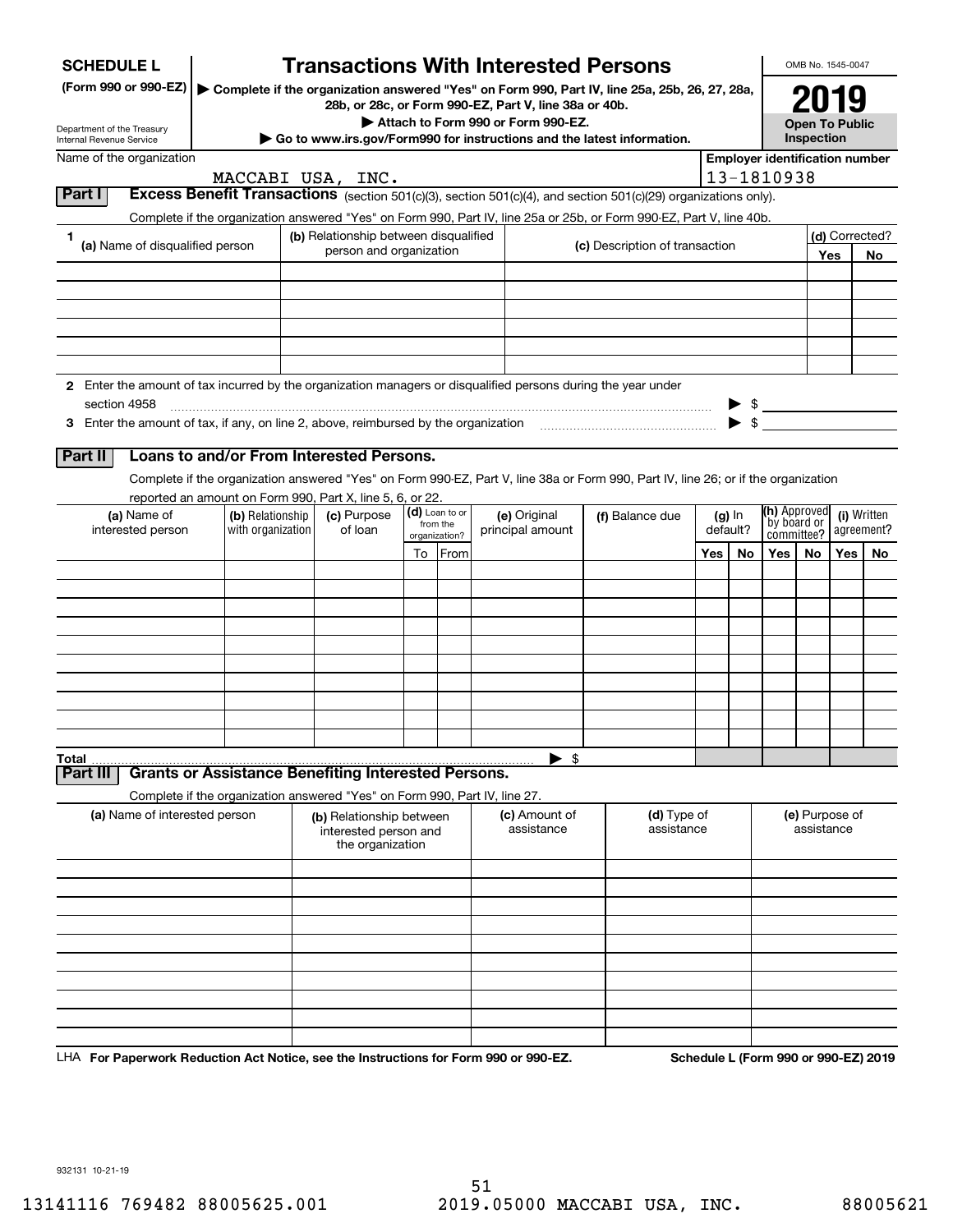Schedule L (Form 990 or 990-EZ) 2019 Page MACCABI USA, INC.

### **Part IV** Business Transactions Involving Interested Persons.

Complete if the organization answered "Yes" on Form 990, Part IV, line 28a, 28b, or 28c.

| (a) Name of interested person | (b) Relationship between interested<br>person and the organization | (c) Amount of<br>transaction | (d) Description of<br>transaction | organization's<br>revenues? | (e) Sharing of |
|-------------------------------|--------------------------------------------------------------------|------------------------------|-----------------------------------|-----------------------------|----------------|
|                               |                                                                    |                              |                                   | Yes                         | No             |
| TRAVEL<br>GIL                 | IRIS HAMI'S<br>(TRUSTE)                                            | 442,570. TRAVEL              | <b>SERV</b>                       |                             | х              |
| ICIS INVESTMENTS              | IRIS HAMI'S<br>(TRUSTE)                                            |                              | 90,845. PAYMENT TO                |                             | X              |
| DANIEL KURTZ                  | DANIEL'S FATHER, HA                                                |                              | 90,188. EMPLOYMENT                |                             | X              |
|                               |                                                                    |                              |                                   |                             |                |
|                               |                                                                    |                              |                                   |                             |                |
|                               |                                                                    |                              |                                   |                             |                |
|                               |                                                                    |                              |                                   |                             |                |
|                               |                                                                    |                              |                                   |                             |                |
|                               |                                                                    |                              |                                   |                             |                |
|                               |                                                                    |                              |                                   |                             |                |

### **Part V Supplemental Information.**

Provide additional information for responses to questions on Schedule L (see instructions).

SCH L, PART IV, BUSINESS TRANSACTIONS INVOLVING INTERESTED PERSONS:

(A) NAME OF PERSON: GIL TRAVEL

(B) RELATIONSHIP BETWEEN INTERESTED PERSON AND ORGANIZATION:

IRIS HAMI'S (TRUSTEE) HUSBAND IS THE OWNER AND CEO OF GIL TRAVEL

(D) DESCRIPTION OF TRANSACTION: TRAVEL SERVICES

(A) NAME OF PERSON: ICIS INVESTMENTS

(B) RELATIONSHIP BETWEEN INTERESTED PERSON AND ORGANIZATION:

IRIS HAMI'S (TRUSTEE) HUSBAND IS A PARTNER IN ICIS

(D) DESCRIPTION OF TRANSACTION: PAYMENT TO OFFICE LEASE

### (A) NAME OF PERSON: DANIEL KURTZ

(B) RELATIONSHIP BETWEEN INTERESTED PERSON AND ORGANIZATION:

DANIEL'S FATHER, HAROLD KURTZ, IS A TRUSTEE OF THE ORGANIZATION

(D) DESCRIPTION OF TRANSACTION: EMPLOYMENT COMPENSATION

**Schedule L (Form 990 or 990-EZ) 2019**

932132 10-21-19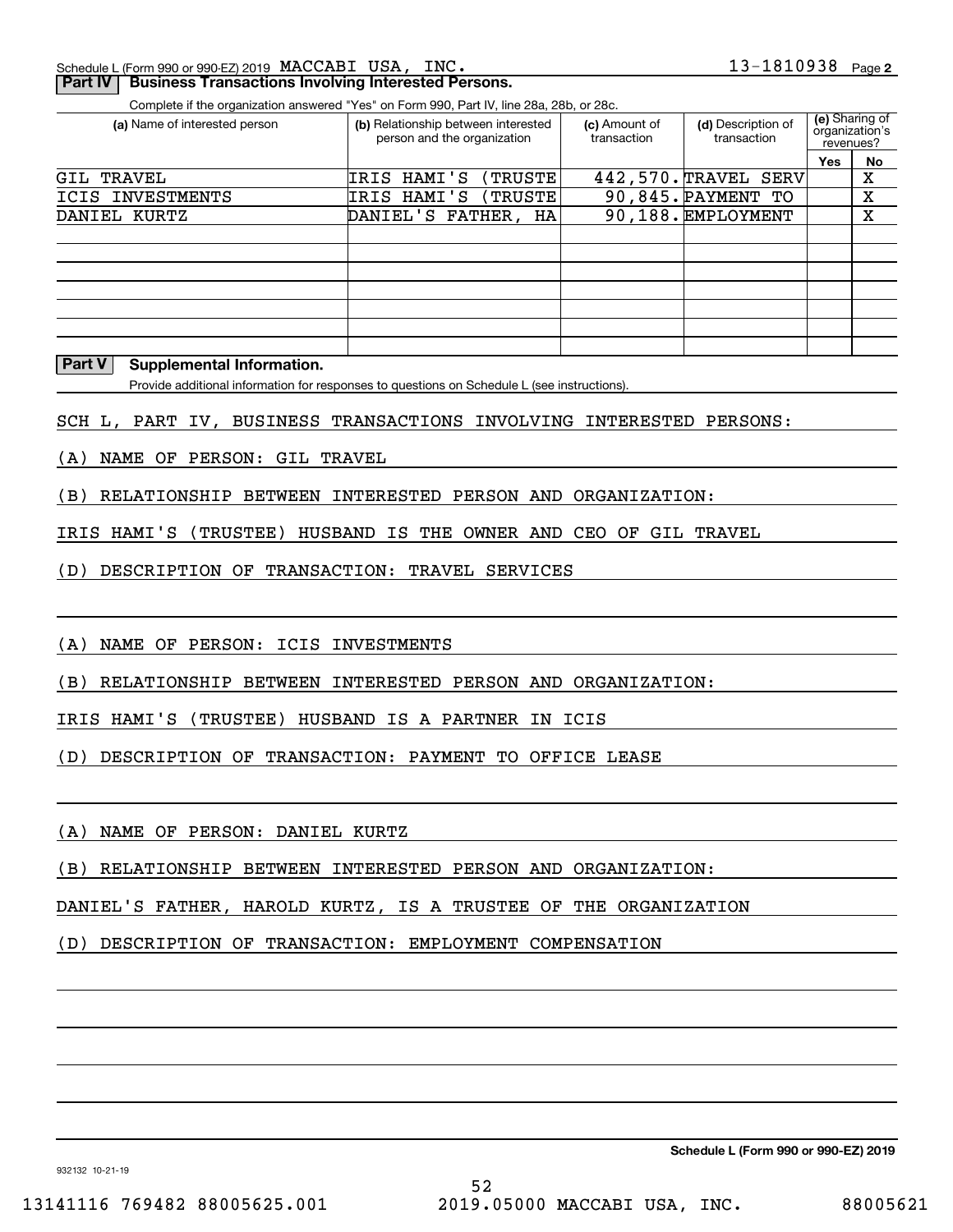**(Form 990 or 990-EZ)**

Department of the Treasury Internal Revenue Service Name of the organization

**Complete to provide information for responses to specific questions on Form 990 or 990-EZ or to provide any additional information. | Attach to Form 990 or 990-EZ. | Go to www.irs.gov/Form990 for the latest information. SCHEDULE O Supplemental Information to Form 990 or 990-EZ**



MACCABI USA, INC. 13-1810938

FORM 990, PART I, LINE 1, DESCRIPTION OF ORGANIZATION MISSION:

GAMES ARE HELD IN ISRAEL, AS WELL AS OTHER INTERNATIONAL MACCABI GAMES

IN LATIN AMERICA, AND EUROPE. EACH TEAM IS COMPRISED OF JEWISH ATHLETES

FROM THE USA WHO REPRESENT THEIR COUNTRY IN THE ATHLETIC COMPETITION

AND LEARN ABOUT THE JEWISH CULTURE AND HERITAGE IN THE HOST COUNTRY

WHERE THE GAMES TAKE PLACE. IT IS THE UNIQUE COMBINATION OF SPORTS AND

HISTORY THAT ALLOWS MACCABI USA TO CHANGE THE LIVES OF ALL WHO

PARTICIPATE IN THE GAMES. ATHLETES LEAVE THE COMPETITION WITH A FEELING

OF ACCOMPLISHMENT FOR THEIR ATHLETIC ABILITY, GREAT NEW FRIENDS FROM

AROUND THE WORLD, AND MOST IMPORTANT, A SENSE OF PRIDE FOR THEIR UNIQUE

CULTURE AND HERITAGE. THEY FEEL A SPECIAL CONNECTION WITH THEIR FELLOW

JEWS FROM AROUND THE WORLD AND A STRONG CONNECTION TO THE STATE OF

ISRAEL.

FORM 990, PART III, LINE 1, DESCRIPTION OF ORGANIZATION MISSION:

MACCABI USA ENDEAVORS, THROUGH SPORTS, TO PERPETUATE AND PRESERVE THE AMERICAN JEWISH COMMUNITY BY ENCOURAGING JEWISH PRIDE, STRENGTHENING JEWISH BONDS AND BY CREATING A HEIGHTENED SENSE OF AWARENESS OF ISRAEL AND JEWISH IDENTITY. OUR VOLUNTEER ORGANIZATION SEEKS TO ENRICH THE LIVES OF JEWISH YOUTH IN THE UNITED STATES, ISRAEL AND THE DIASPORA

THROUGH ATHLETIC, CULTURAL AND EDUCATIONAL PROGRAMS.

FORM 990, PART III, LINE 2, NEW PROGRAM SERVICES:

MACCABI ACCESS AND WRESTLING CLINIC ISRAEL

932211 09-06-19 LHA For Paperwork Reduction Act Notice, see the Instructions for Form 990 or 990-EZ. Schedule O (Form 990 or 990-EZ) (2019)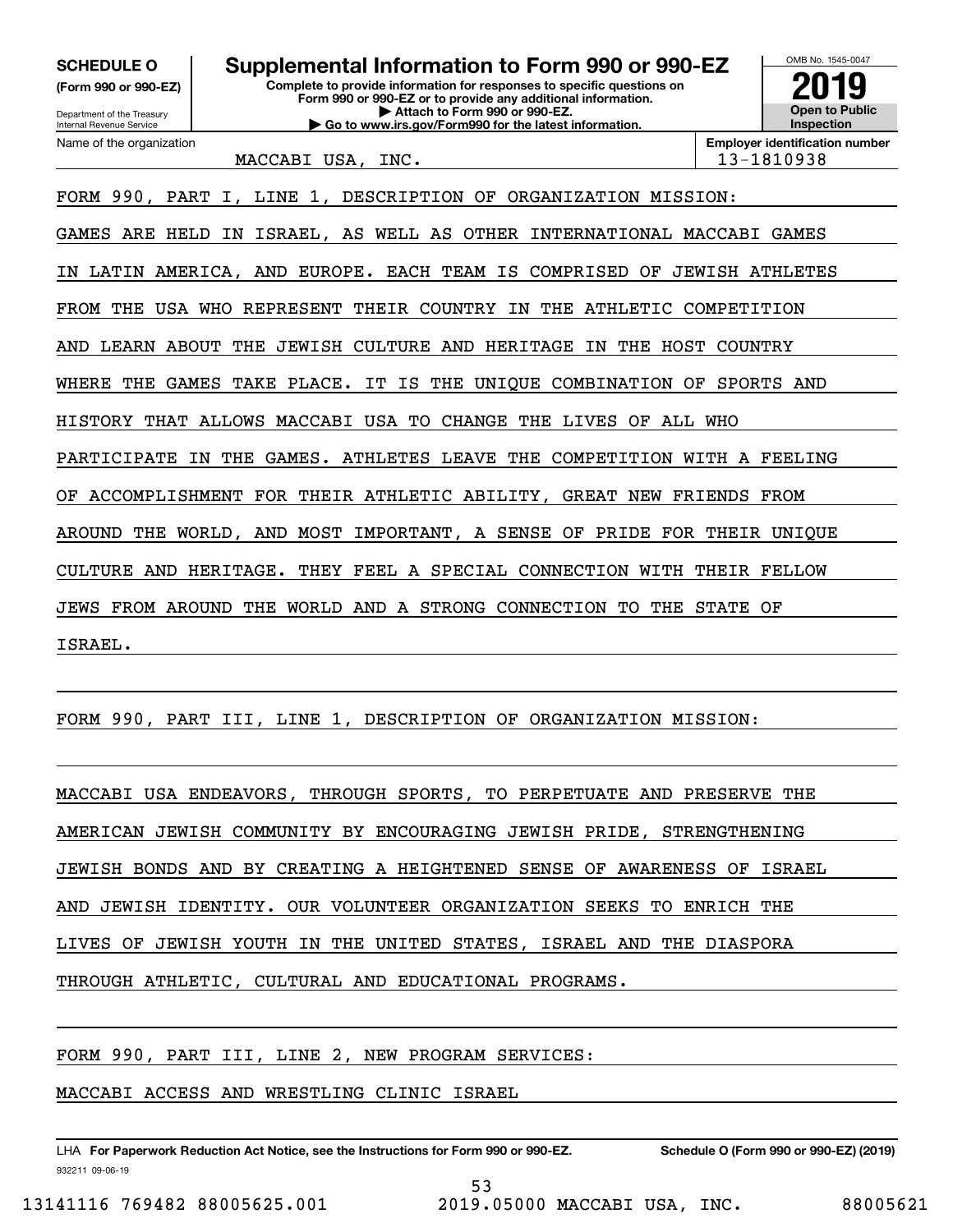FORM 990, PART VI, SECTION A, LINE 2:

ELLEN ATLAS (TRUSTEE) AND SIMON ATLAS (TRUSTEE) HAVE A FAMILY RELATIONSHIP.

FORM 990, PART VI, SECTION A, LINE 2:

MARC BACKAL (TRUSTEE) AND CATHY BACKAL (TRUSTEE) HAVE A FAMILY RELATIONSHIP

FORM 990, PART VI, SECTION A, LINE 2:

JOSHUA FLUG (TRUSTEE) AND JOSIE SANDLER (TRUSTEE) HAVE A FAMILY

RELATIONSHIP

FORM 990, PART VI, SECTION A, LINE 2:

MARK GOLDSTEIN (TRUSTEE) AND BRENT GOLDSTEIN (TRUSTEE) HAVE A FAMILY

RELATIONSHIP

FORM 990, PART VI, SECTION A, LINE 2:

HAROLD KURTZ (TRUSTEE) AND DAN KURTZ (EMPLOYEE) HAVE A FAMILY RELATIONSHIP

FORM 990, PART VI, SECTION A, LINE 2:

HARVEY LEFF (TRUSTEE) AND LAWRENCE LEFF (TRUSTEE) HAVE A FAMILY

RELATIONSHIP

FORM 990, PART VI, SECTION A, LINE 2:

MAX LEVINE (TRUSTEE), SARAH LEVINE (TRUSTEE), MARK SUSSON (TRUSTEE), DANA

SUSSON (TRUSTEE), AND MATTHEW SUSSON (TRUSTEE) HAVE A FAMILY RELATIONSHIP

FORM 990, PART VI, SECTION A, LINE 2:

DEBORAH LICHTENFELD (TRUSTEE) AND JEFFREY SCHULMAN (TRUSTEE) HAVE A FAMILY

54

RELATIONSHIP

932212 09-06-19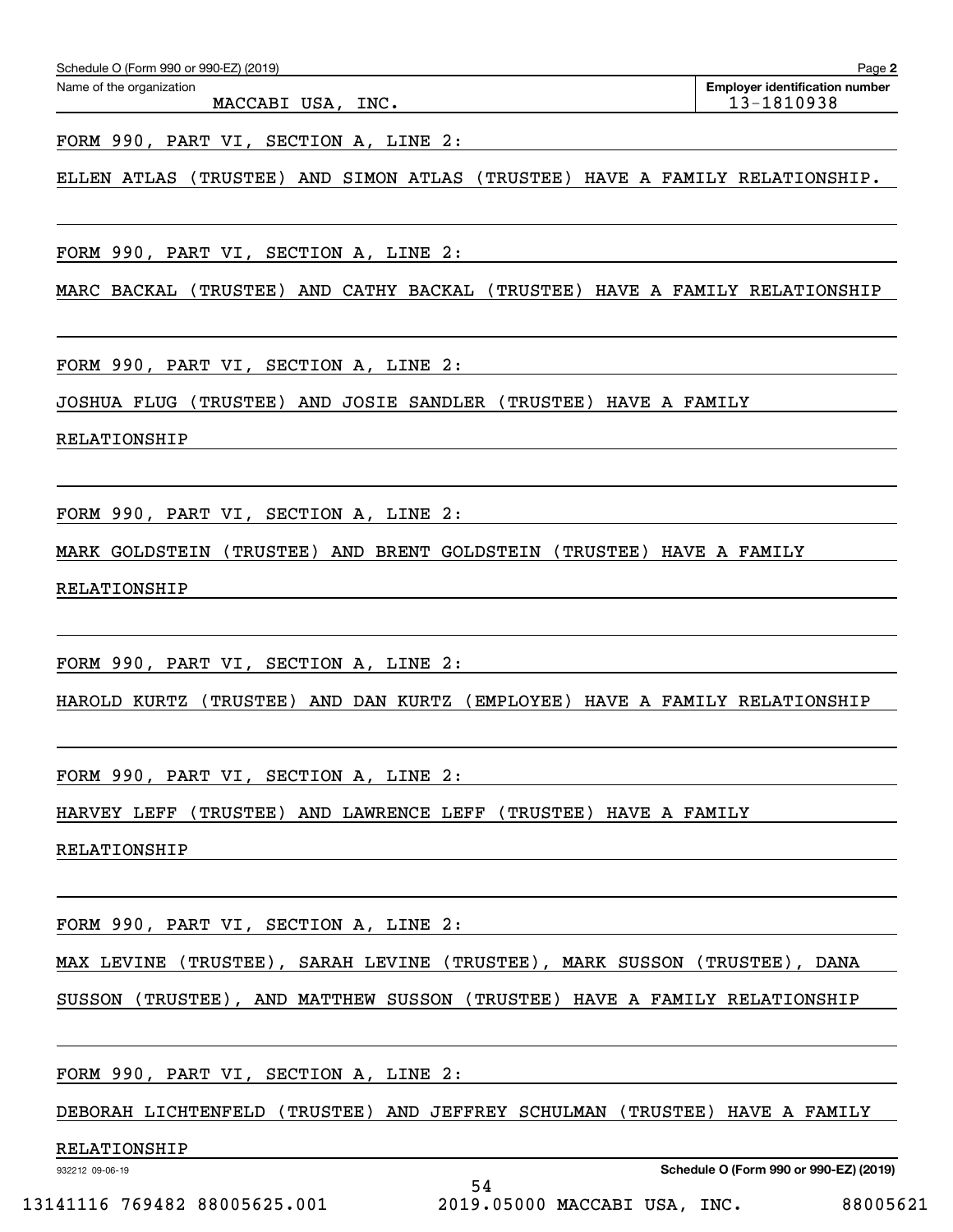| Schedule O (Form 990 or 990-EZ) (2019) |  |  |  |  |  |  |
|----------------------------------------|--|--|--|--|--|--|
|----------------------------------------|--|--|--|--|--|--|

FORM 990, PART VI, SECTION A, LINE 2:

ALAN MAGERMAN (TRUSTEE), JOEL MAGERMAN (TRUSTEE), RACHEL MAGERMAN

(TRUSTEE), AND TONJA MAGERMAN (VICE PRESIDENT) HAVE A FAMILY RELATIONSHIP

FORM 990, PART VI, SECTION A, LINE 2:

JONATHAN MILLER (TRUSTEE) AND MELVYN MILLER (TRUSTEE) HAVE A FAMILY

RELATIONSHIP

FORM 990, PART VI, SECTION A, LINE 2:

HARVEY MORGAN (TRUSTEE) AND SUSAN MORGAN (TRUSTEE) HAVE A FAMILY

RELATIONSHIP

FORM 990, PART VI, SECTION A, LINE 2:

ADAM MOYERMAN (TRUSTEE) AND LOUIS MOYERMAN (VICE PRESIDENT) HAVE A FAMILY

RELATIONSHIP

FORM 990, PART VI, SECTION A, LINE 2:

DEANE PENN (TRUSTEE) AND SUSAN PENN (TRUSTEE) HAVE A FAMILY RELATIONSHIP

FORM 990, PART VI, SECTION A, LINE 2:

JODI REFF (TRUSTEE) AND RICHARD REFF (TRUSTEE) HAVE A FAMILY RELATIONSHIP

FORM 990, PART VI, SECTION A, LINE 2:

WALTER WORTMAN (REGIONAL VP) AND TONIA WORTMAN (TRUSTEE) HAVE A FAMILY

RELATIONSHIP

FORM 990, PART VI, SECTION A, LINE 4:

932212 09-06-19

**Schedule O (Form 990 or 990-EZ) (2019)**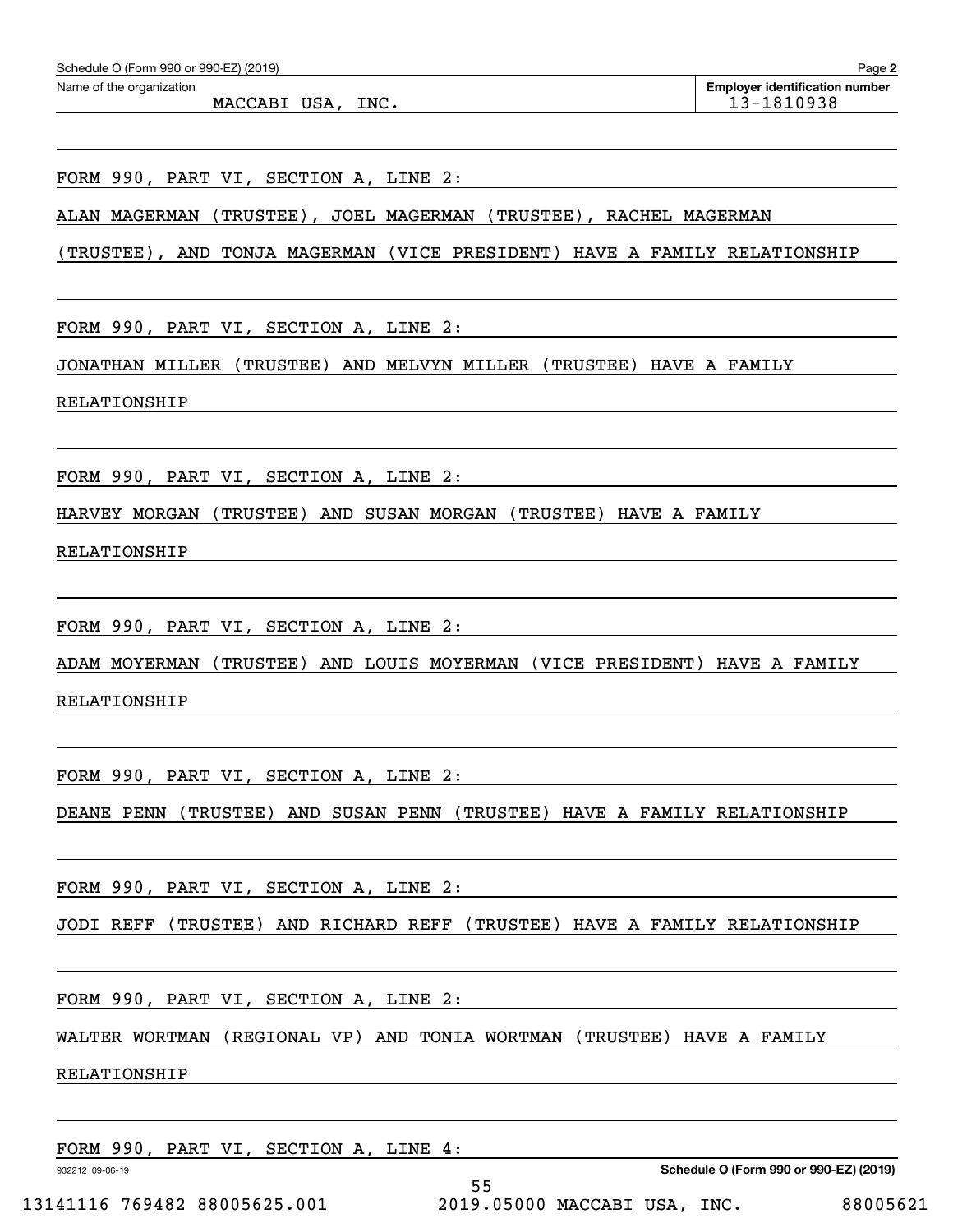| Schedule O (Form 990 or 990-EZ) (2019)                               | Page 2                                              |
|----------------------------------------------------------------------|-----------------------------------------------------|
| Name of the organization<br>MACCABI USA, INC.                        | <b>Employer identification number</b><br>13-1810938 |
| THE ORGANIZATION CHANGED ITS NAME TO "MACCABI USA, INC." IN 2019 AND |                                                     |

AMENDED ITS BY-LAWS.

FORM 990, PART VI, SECTION B, LINE 11B:

FORM 990 IS ANNUALLY REVIEWED BY BOARD.

FORM 990, PART VI, SECTION B, LINE 12C:

CONFLICT OF INTEREST POLICY IS REVIEWED PERIODICALLY.

FORM 990, PART VI, SECTION B, LINE 15:

COMPENSATION LEVELS ARE DETERMINED BY BOARD ANNUALY.

FORM 990, PART VI, LINE 17, LIST OF STATES RECEIVING COPY OF FORM 990:

AL,AR,CA,FL,GA,IL,KS,KY,MD,MA,MI,MN,MS,NH,NJ,NM,NY,NC,OR,PA,RI,SC,TN,VA,WV

WI

FORM 990, PART VI, SECTION C, LINE 19:

FORM 990 AND GOVERNING DOCUMENTS ARE POSTED ON ORGANIZATION'S WEBSITE.

CONFLICT OF INTEREST POLICY IS AVAILABLE FOR REVIEW UPON REQUEST.

932212 09-06-19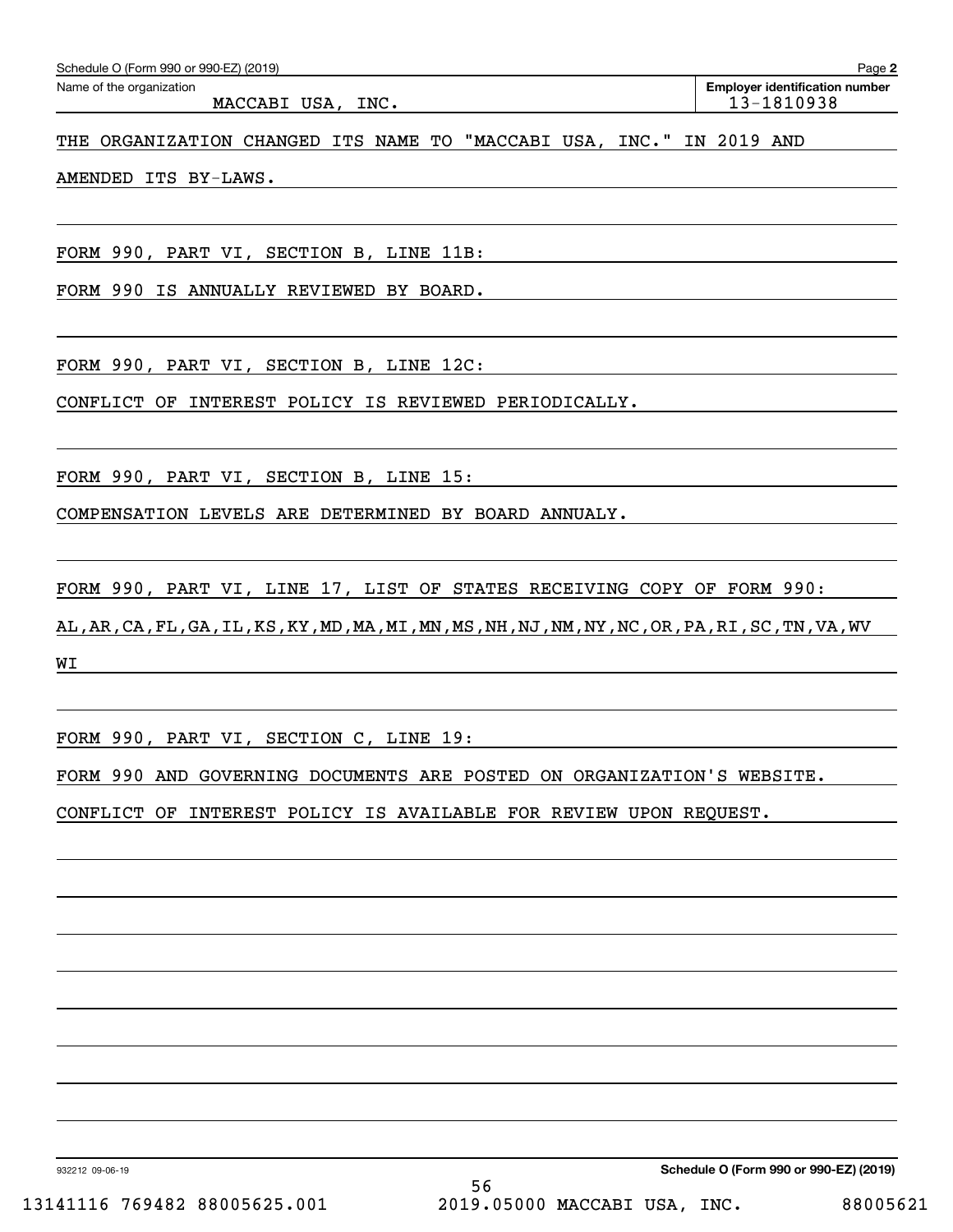|  | For Papery |
|--|------------|
|--|------------|

932161 09-10-19 LHA

# **For Paperwork Reduction Act Notice, see the Instructions for Form 990. Schedule R (Form 990) 2019**

 $(g)$ <br>Section 512(b)(13) controlledentity?

**No**

## 57

| Identification of Related Tax-Exempt Organizations. Complete if the organization answered "Yes" on Form 990, Part IV, line 34, because it had one or more related tax-exempt<br>Part II<br>organizations during the tax year. |                                                                              |                                                     |                               |                                             |                                                      |                                         |  |
|-------------------------------------------------------------------------------------------------------------------------------------------------------------------------------------------------------------------------------|------------------------------------------------------------------------------|-----------------------------------------------------|-------------------------------|---------------------------------------------|------------------------------------------------------|-----------------------------------------|--|
| (a)<br>Name, address, and EIN<br>of related organization                                                                                                                                                                      | (b)<br>Primary activity                                                      | (c)<br>Legal domicile (state or<br>foreign country) | (d)<br>Exempt Code<br>section | (e)<br>Public charity<br>status (if section | (f)<br>Direct controlling<br>entity                  | $(g)$<br>Section 51<br>contro<br>entity |  |
|                                                                                                                                                                                                                               |                                                                              |                                                     |                               | 501(c)(3)                                   |                                                      | Yes                                     |  |
| THE ENDOWMENT FUND OF MACCABI USA/SPORTS FOR<br>ISRAEL INC. - 26-0043932, 1511 WALNUT<br>STREET, SUITE 401, PHILADELPHIA, PA 19102                                                                                            | RAISE AND MAINTAIN FUNDS,<br>AND INVEST AND MANAGE<br><b>ENDOWMENT FUNDS</b> | PENNSYLVANIA                                        | 501(C)(3)                     | LINE 12B, II                                | UNITED STATES<br>COMMITTEE SPORTS<br>FOR ISRAEL INC. | x                                       |  |
|                                                                                                                                                                                                                               |                                                                              |                                                     |                               |                                             |                                                      |                                         |  |
|                                                                                                                                                                                                                               |                                                                              |                                                     |                               |                                             |                                                      |                                         |  |
|                                                                                                                                                                                                                               |                                                                              |                                                     |                               |                                             |                                                      |                                         |  |

Name of the organization MACCABI USA, INC.

**Part I Identification of Disregarded Entities.**  Complete if the organization answered "Yes" on Form 990, Part IV, line 33.

| <b>Related Organizations and Unrelated Partnerships</b> |  |
|---------------------------------------------------------|--|

**Complete if the organization answered "Yes" on Form 990, Part IV, line 33, 34, 35b, 36, or 37.** |

**Attach to Form 990.**  | **| Go to www.irs.gov/Form990 for instructions and the latest information. Inspection**

Primary activity **Legal domicile (state or** 

**(b) (c) (d) (e) (f)**

foreign country)

**Open to Public**

**2019**

entity

**Employer identification number** 13-1810938

Total income | End-of-year assets | Direct controlling

| (Form 990) |  |
|------------|--|
|            |  |

**SCHEDULE R**

Department of the Treasury Internal Revenue Service

**(a)**

Name, address, and EIN (if applicable) of disregarded entity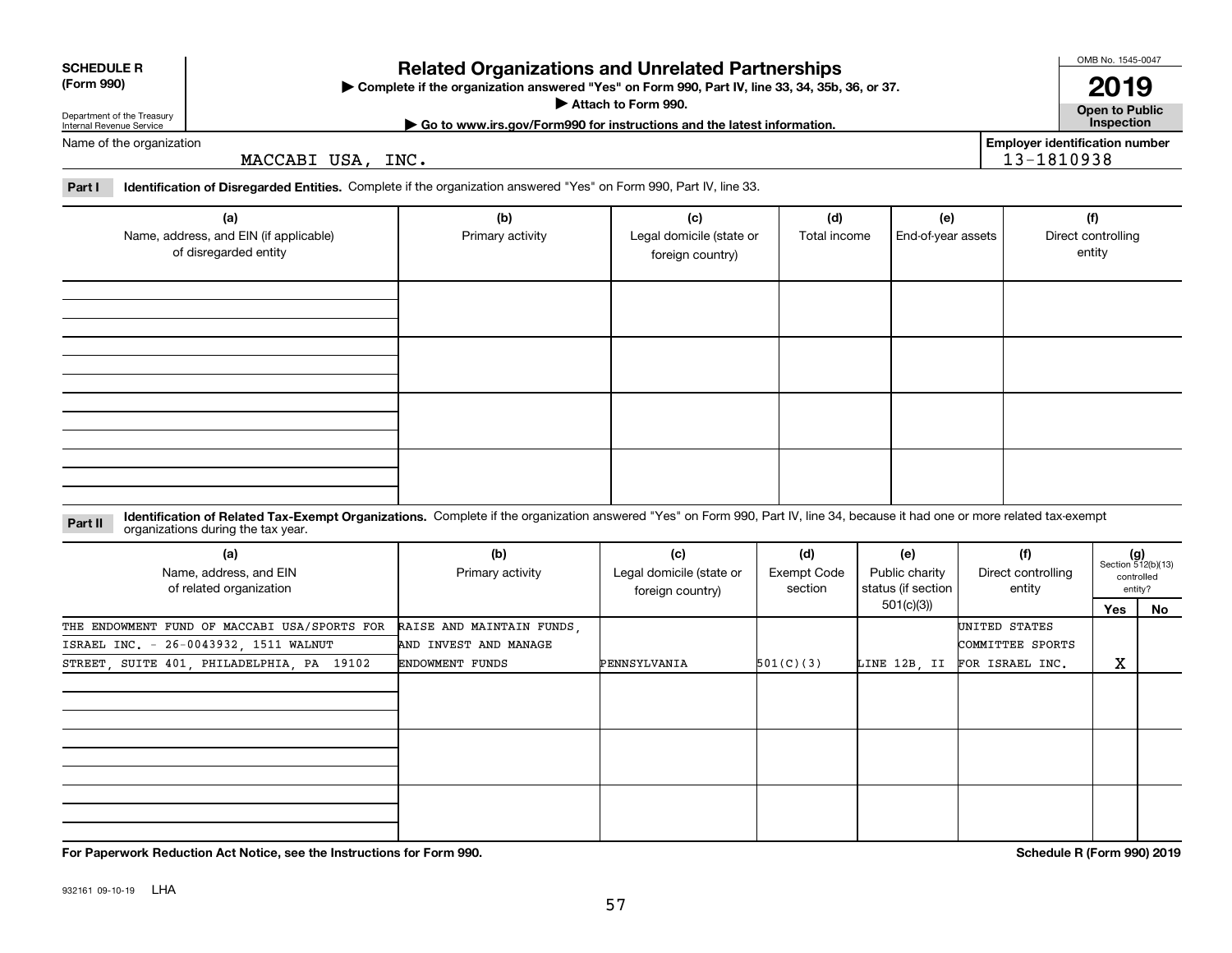**Identification of Related Organizations Taxable as a Partnership.** Complete if the organization answered "Yes" on Form 990, Part IV, line 34, because it had one or more related **Part III** organizations treated as a partnership during the tax year.

| (a)                                               | (b)              | (c)                  | (d)                          | (e)                                                                                        | (f)                      | (g)                     | (h) |                  | (i)                                                       | (j) | (k)                                                     |
|---------------------------------------------------|------------------|----------------------|------------------------------|--------------------------------------------------------------------------------------------|--------------------------|-------------------------|-----|------------------|-----------------------------------------------------------|-----|---------------------------------------------------------|
| Name, address, and EIN<br>of related organization | Primary activity | Legal<br>domicile    | Direct controlling<br>entity | Predominant income<br>(related, unrelated,<br>excluded from tax under<br>sections 512-514) | Share of total<br>income | Share of<br>end-of-year |     | Disproportionate | Code V-UBI                                                |     | General or Percentage<br>managing ownership<br>partner? |
|                                                   |                  | (state or<br>foreign |                              |                                                                                            |                          | assets                  |     | allocations?     |                                                           |     |                                                         |
|                                                   |                  | country)             |                              |                                                                                            |                          |                         |     | Yes   No         | amount in box<br>20 of Schedule<br>K-1 (Form 1065) Yes No |     |                                                         |
|                                                   |                  |                      |                              |                                                                                            |                          |                         |     |                  |                                                           |     |                                                         |
|                                                   |                  |                      |                              |                                                                                            |                          |                         |     |                  |                                                           |     |                                                         |
|                                                   |                  |                      |                              |                                                                                            |                          |                         |     |                  |                                                           |     |                                                         |
|                                                   |                  |                      |                              |                                                                                            |                          |                         |     |                  |                                                           |     |                                                         |
|                                                   |                  |                      |                              |                                                                                            |                          |                         |     |                  |                                                           |     |                                                         |
|                                                   |                  |                      |                              |                                                                                            |                          |                         |     |                  |                                                           |     |                                                         |
|                                                   |                  |                      |                              |                                                                                            |                          |                         |     |                  |                                                           |     |                                                         |
|                                                   |                  |                      |                              |                                                                                            |                          |                         |     |                  |                                                           |     |                                                         |
|                                                   |                  |                      |                              |                                                                                            |                          |                         |     |                  |                                                           |     |                                                         |
|                                                   |                  |                      |                              |                                                                                            |                          |                         |     |                  |                                                           |     |                                                         |
|                                                   |                  |                      |                              |                                                                                            |                          |                         |     |                  |                                                           |     |                                                         |
|                                                   |                  |                      |                              |                                                                                            |                          |                         |     |                  |                                                           |     |                                                         |
|                                                   |                  |                      |                              |                                                                                            |                          |                         |     |                  |                                                           |     |                                                         |
|                                                   |                  |                      |                              |                                                                                            |                          |                         |     |                  |                                                           |     |                                                         |
|                                                   |                  |                      |                              |                                                                                            |                          |                         |     |                  |                                                           |     |                                                         |
|                                                   |                  |                      |                              |                                                                                            |                          |                         |     |                  |                                                           |     |                                                         |
|                                                   |                  |                      |                              |                                                                                            |                          |                         |     |                  |                                                           |     |                                                         |

**Identification of Related Organizations Taxable as a Corporation or Trust.** Complete if the organization answered "Yes" on Form 990, Part IV, line 34, because it had one or more related **Part IV** organizations treated as a corporation or trust during the tax year.

| (a)<br>Name, address, and EIN<br>of related organization | (b)<br>Primary activity | (c)<br>Legal domicile<br>(state or<br>foreign | (d)<br>Direct controlling<br>entity | (e)<br>Type of entity<br>(C corp, S corp,<br>or trust) | (f)<br>Share of total<br>income | (g)<br>Share of<br>end-of-year<br>assets | (h)<br>Percentage<br>ownership | $(i)$ Section<br>512(b)(13)<br>controlled<br>entity? |  |
|----------------------------------------------------------|-------------------------|-----------------------------------------------|-------------------------------------|--------------------------------------------------------|---------------------------------|------------------------------------------|--------------------------------|------------------------------------------------------|--|
|                                                          |                         | country)                                      |                                     |                                                        |                                 |                                          |                                | Yes No                                               |  |
|                                                          |                         |                                               |                                     |                                                        |                                 |                                          |                                |                                                      |  |
|                                                          |                         |                                               |                                     |                                                        |                                 |                                          |                                |                                                      |  |
|                                                          |                         |                                               |                                     |                                                        |                                 |                                          |                                |                                                      |  |
|                                                          |                         |                                               |                                     |                                                        |                                 |                                          |                                |                                                      |  |
|                                                          |                         |                                               |                                     |                                                        |                                 |                                          |                                |                                                      |  |
|                                                          |                         |                                               |                                     |                                                        |                                 |                                          |                                |                                                      |  |
|                                                          |                         |                                               |                                     |                                                        |                                 |                                          |                                |                                                      |  |
|                                                          |                         |                                               |                                     |                                                        |                                 |                                          |                                |                                                      |  |
|                                                          |                         |                                               |                                     |                                                        |                                 |                                          |                                |                                                      |  |
|                                                          |                         |                                               |                                     |                                                        |                                 |                                          |                                |                                                      |  |
|                                                          |                         |                                               |                                     |                                                        |                                 |                                          |                                |                                                      |  |
|                                                          |                         |                                               |                                     |                                                        |                                 |                                          |                                |                                                      |  |
|                                                          |                         |                                               |                                     |                                                        |                                 |                                          |                                |                                                      |  |
|                                                          |                         |                                               |                                     |                                                        |                                 |                                          |                                |                                                      |  |
|                                                          |                         |                                               |                                     |                                                        |                                 |                                          |                                |                                                      |  |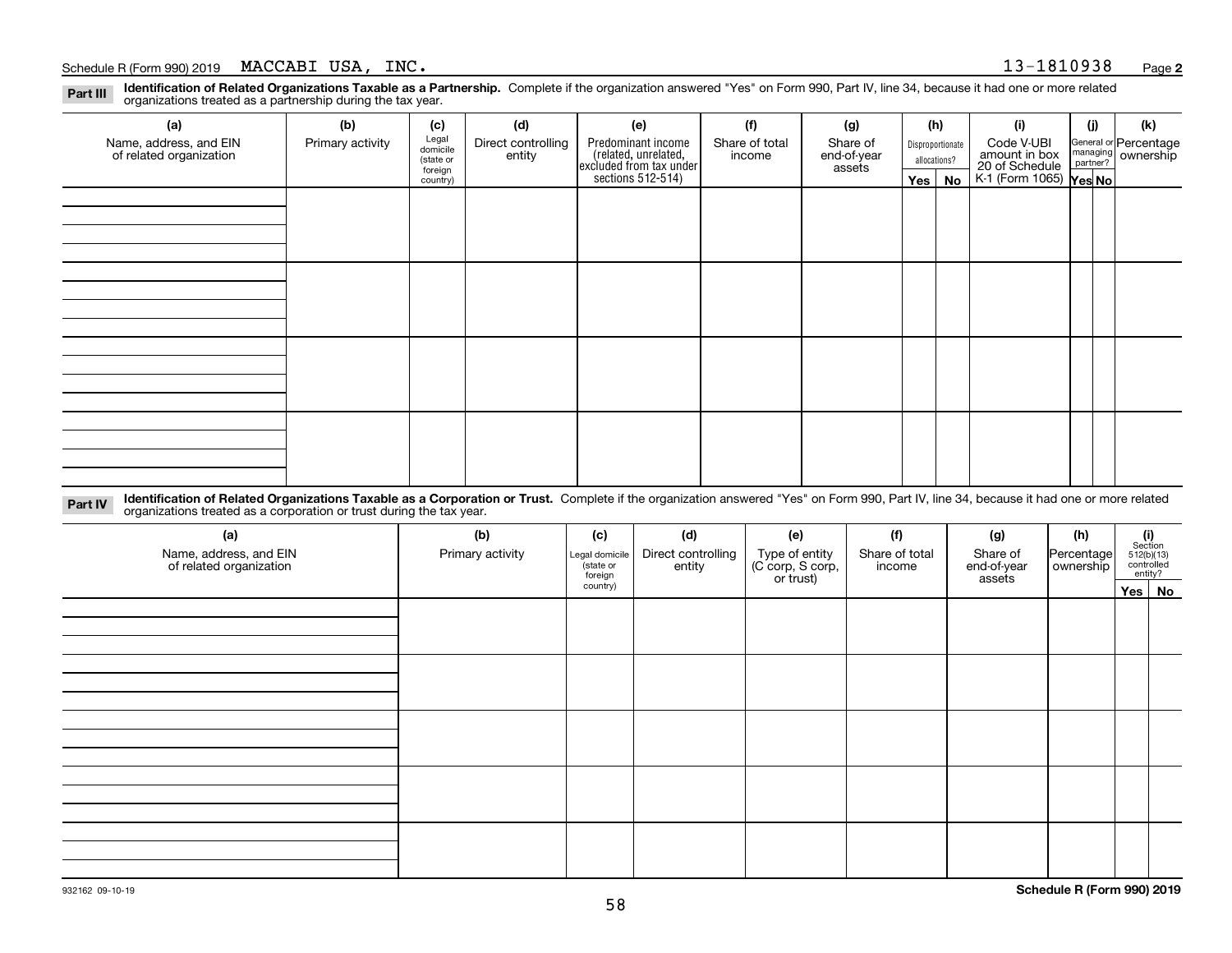$\overline{\phantom{a}}$ 

**Part V** T**ransactions With Related Organizations.** Complete if the organization answered "Yes" on Form 990, Part IV, line 34, 35b, or 36.

| Note: Complete line 1 if any entity is listed in Parts II, III, or IV of this schedule.         |                                                                                                                                                                                                                                                  |     |  |             |  |
|-------------------------------------------------------------------------------------------------|--------------------------------------------------------------------------------------------------------------------------------------------------------------------------------------------------------------------------------------------------|-----|--|-------------|--|
|                                                                                                 | 1 During the tax year, did the organization engage in any of the following transactions with one or more related organizations listed in Parts II-IV?                                                                                            |     |  |             |  |
|                                                                                                 |                                                                                                                                                                                                                                                  |     |  | X           |  |
|                                                                                                 | b Gift, grant, or capital contribution to related organization(s) material contracts and contribution to related organization(s)                                                                                                                 |     |  | $\mathbf X$ |  |
|                                                                                                 | c Gift, grant, or capital contribution from related organization(s) manufaction contribution from related organization(s) manufaction contribution from related organization(s) manufaction contribution from related organiza                   |     |  |             |  |
|                                                                                                 | <b>d</b> Loans or loan quarantees to or for related organization(s)                                                                                                                                                                              |     |  |             |  |
|                                                                                                 |                                                                                                                                                                                                                                                  | 1e  |  | $\mathbf X$ |  |
|                                                                                                 |                                                                                                                                                                                                                                                  |     |  |             |  |
|                                                                                                 |                                                                                                                                                                                                                                                  | 1f  |  | х           |  |
|                                                                                                 | g Sale of assets to related organization(s) www.assettion.com/www.assettion.com/www.assettion.com/www.assettion.com/www.assettion.com/www.assettion.com/www.assettion.com/www.assettion.com/www.assettion.com/www.assettion.co                   | 1a  |  | х           |  |
|                                                                                                 | h Purchase of assets from related organization(s) www.assettion.com/www.assettion.com/www.assettion.com/www.assettion.com/www.assettion.com/www.assettion.com/www.assettion.com/www.assettion.com/www.assettion.com/www.assett<br>1 <sub>h</sub> |     |  |             |  |
|                                                                                                 | Exchange of assets with related organization(s) www.assettion.com/www.assettion.com/www.assettion.com/www.assettion.com/www.assettion.com/www.assettion.com/www.assettion.com/www.assettion.com/www.assettion.com/www.assettio                   |     |  |             |  |
|                                                                                                 | j Lease of facilities, equipment, or other assets to related organization(s) material content and content and content and content and content and content and content and content and content and content and content and cont                   |     |  |             |  |
|                                                                                                 |                                                                                                                                                                                                                                                  |     |  |             |  |
|                                                                                                 |                                                                                                                                                                                                                                                  | 1k  |  | X           |  |
|                                                                                                 |                                                                                                                                                                                                                                                  |     |  | X           |  |
| m Performance of services or membership or fundraising solicitations by related organization(s) |                                                                                                                                                                                                                                                  |     |  | $\mathbf x$ |  |
|                                                                                                 |                                                                                                                                                                                                                                                  |     |  | X           |  |
|                                                                                                 | <b>o</b> Sharing of paid employees with related organization(s)                                                                                                                                                                                  | 10  |  | X           |  |
|                                                                                                 |                                                                                                                                                                                                                                                  |     |  |             |  |
|                                                                                                 | p Reimbursement paid to related organization(s) for expenses [1111] and manufacture manufacture manufacture manufacture manufacture manufacture manufacture manufacture manufacture manufacture manufacture manufacture manufa                   | 1p. |  | X           |  |
|                                                                                                 |                                                                                                                                                                                                                                                  | 1a  |  | X           |  |
|                                                                                                 |                                                                                                                                                                                                                                                  |     |  |             |  |
|                                                                                                 | r Other transfer of cash or property to related organization(s)                                                                                                                                                                                  | 1r  |  | X           |  |
|                                                                                                 |                                                                                                                                                                                                                                                  | 1s  |  | X           |  |
|                                                                                                 | 2 If the answer to any of the above is "Yes," see the instructions for information on who must complete this line, including covered relationships and transaction thresholds.                                                                   |     |  |             |  |

| (a)<br>Name of related organization | (b)<br>Transaction<br>type (a-s) | (c)<br>Amount involved | (d)<br>Method of determining amount involved |
|-------------------------------------|----------------------------------|------------------------|----------------------------------------------|
| (1) ENDOWMENT FUND OF MACCABI USA   | C                                | $419,961.$ $COST$      |                                              |
| (2)                                 |                                  |                        |                                              |
| (3)                                 |                                  |                        |                                              |
| (4)                                 |                                  |                        |                                              |
| (5)                                 |                                  |                        |                                              |
| (6)                                 |                                  |                        |                                              |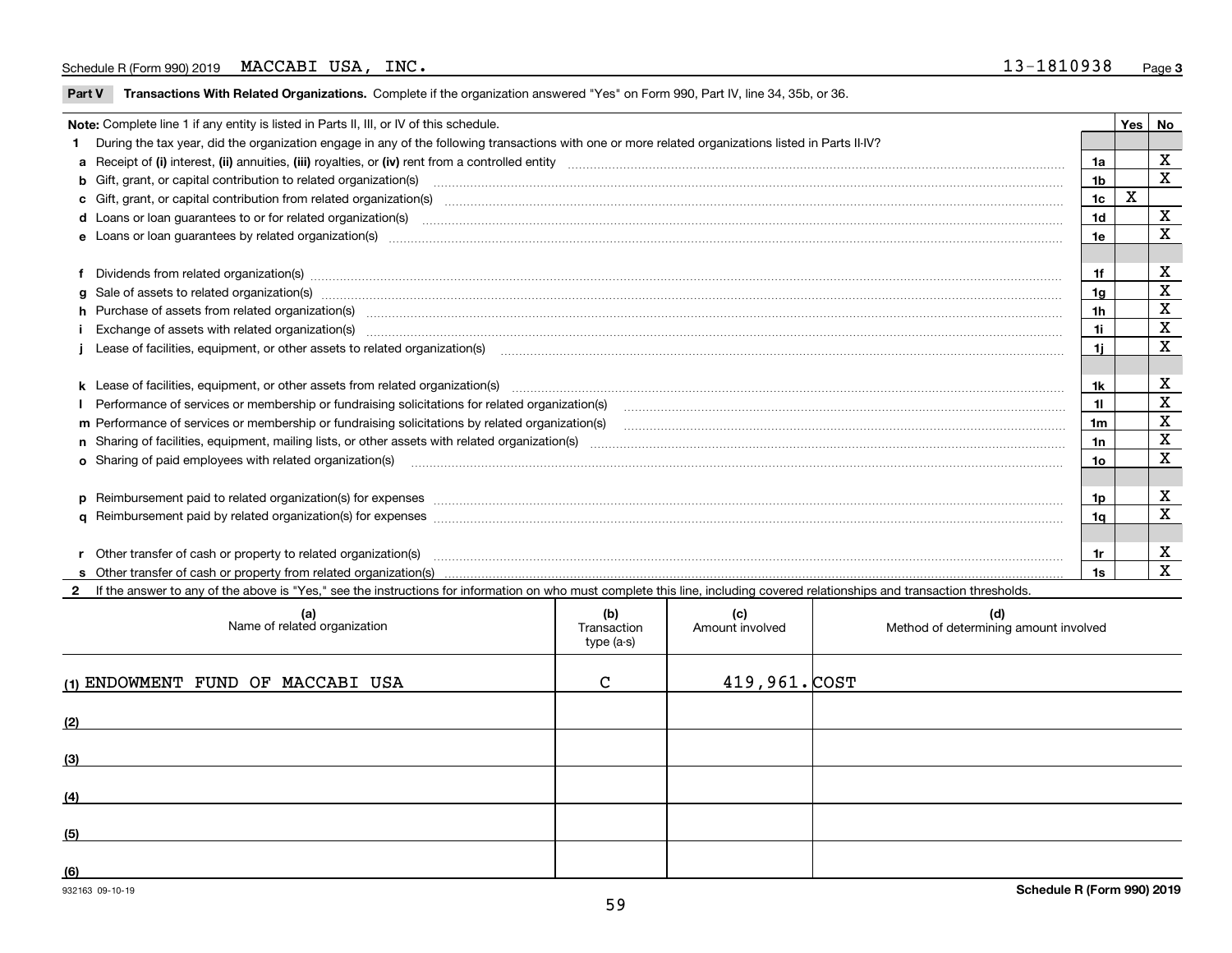**Part VI Unrelated Organizations Taxable as a Partnership. Complete if the organization answered "Yes" on Form 990, Part IV, line 37.** 

Provide the following information for each entity taxed as a partnership through which the organization conducted more than five percent of its activities (measured by total assets or gross revenue) that was not a related organization. See instructions regarding exclusion for certain investment partnerships.

| ັ                      | ັ<br>ັ           |                   |                                                                                            |                                                                                              |  |          |             |                                  |  |                                                                                                  |        |  |     |
|------------------------|------------------|-------------------|--------------------------------------------------------------------------------------------|----------------------------------------------------------------------------------------------|--|----------|-------------|----------------------------------|--|--------------------------------------------------------------------------------------------------|--------|--|-----|
| (a)                    | (b)              | (c)               | (d)                                                                                        | $(e)$<br>Are all                                                                             |  | (f)      | (g)         | (h)                              |  | (i)                                                                                              | (i)    |  | (k) |
| Name, address, and EIN | Primary activity | Legal domicile    | Predominant income<br>(related, unrelated,<br>excluded from tax under<br>sections 512-514) |                                                                                              |  | Share of | Share of    | Disproportionate<br>allocations? |  | Code V-UBI<br>amount in box 20 managing<br>of Schedule K-1<br>(Form 1065)<br>$\overline{Yes}$ No |        |  |     |
| of entity              |                  | (state or foreign |                                                                                            | $\begin{array}{c}\n\text{partners} & \text{sec.} \\ 501(c)(3) & \text{orgs.?} \n\end{array}$ |  | total    | end-of-year |                                  |  |                                                                                                  |        |  |     |
|                        |                  | country)          |                                                                                            |                                                                                              |  | income   |             |                                  |  |                                                                                                  |        |  |     |
|                        |                  |                   |                                                                                            | Yes No                                                                                       |  |          | assets      | Yes No                           |  |                                                                                                  | Yes No |  |     |
|                        |                  |                   |                                                                                            |                                                                                              |  |          |             |                                  |  |                                                                                                  |        |  |     |
|                        |                  |                   |                                                                                            |                                                                                              |  |          |             |                                  |  |                                                                                                  |        |  |     |
|                        |                  |                   |                                                                                            |                                                                                              |  |          |             |                                  |  |                                                                                                  |        |  |     |
|                        |                  |                   |                                                                                            |                                                                                              |  |          |             |                                  |  |                                                                                                  |        |  |     |
|                        |                  |                   |                                                                                            |                                                                                              |  |          |             |                                  |  |                                                                                                  |        |  |     |
|                        |                  |                   |                                                                                            |                                                                                              |  |          |             |                                  |  |                                                                                                  |        |  |     |
|                        |                  |                   |                                                                                            |                                                                                              |  |          |             |                                  |  |                                                                                                  |        |  |     |
|                        |                  |                   |                                                                                            |                                                                                              |  |          |             |                                  |  |                                                                                                  |        |  |     |
|                        |                  |                   |                                                                                            |                                                                                              |  |          |             |                                  |  |                                                                                                  |        |  |     |
|                        |                  |                   |                                                                                            |                                                                                              |  |          |             |                                  |  |                                                                                                  |        |  |     |
|                        |                  |                   |                                                                                            |                                                                                              |  |          |             |                                  |  |                                                                                                  |        |  |     |
|                        |                  |                   |                                                                                            |                                                                                              |  |          |             |                                  |  |                                                                                                  |        |  |     |
|                        |                  |                   |                                                                                            |                                                                                              |  |          |             |                                  |  |                                                                                                  |        |  |     |
|                        |                  |                   |                                                                                            |                                                                                              |  |          |             |                                  |  |                                                                                                  |        |  |     |
|                        |                  |                   |                                                                                            |                                                                                              |  |          |             |                                  |  |                                                                                                  |        |  |     |
|                        |                  |                   |                                                                                            |                                                                                              |  |          |             |                                  |  |                                                                                                  |        |  |     |
|                        |                  |                   |                                                                                            |                                                                                              |  |          |             |                                  |  |                                                                                                  |        |  |     |
|                        |                  |                   |                                                                                            |                                                                                              |  |          |             |                                  |  |                                                                                                  |        |  |     |
|                        |                  |                   |                                                                                            |                                                                                              |  |          |             |                                  |  |                                                                                                  |        |  |     |
|                        |                  |                   |                                                                                            |                                                                                              |  |          |             |                                  |  |                                                                                                  |        |  |     |
|                        |                  |                   |                                                                                            |                                                                                              |  |          |             |                                  |  |                                                                                                  |        |  |     |
|                        |                  |                   |                                                                                            |                                                                                              |  |          |             |                                  |  |                                                                                                  |        |  |     |
|                        |                  |                   |                                                                                            |                                                                                              |  |          |             |                                  |  |                                                                                                  |        |  |     |
|                        |                  |                   |                                                                                            |                                                                                              |  |          |             |                                  |  |                                                                                                  |        |  |     |
|                        |                  |                   |                                                                                            |                                                                                              |  |          |             |                                  |  |                                                                                                  |        |  |     |
|                        |                  |                   |                                                                                            |                                                                                              |  |          |             |                                  |  |                                                                                                  |        |  |     |
|                        |                  |                   |                                                                                            |                                                                                              |  |          |             |                                  |  |                                                                                                  |        |  |     |
|                        |                  |                   |                                                                                            |                                                                                              |  |          |             |                                  |  |                                                                                                  |        |  |     |
|                        |                  |                   |                                                                                            |                                                                                              |  |          |             |                                  |  |                                                                                                  |        |  |     |
|                        |                  |                   |                                                                                            |                                                                                              |  |          |             |                                  |  |                                                                                                  |        |  |     |
|                        |                  |                   |                                                                                            |                                                                                              |  |          |             |                                  |  |                                                                                                  |        |  |     |
|                        |                  |                   |                                                                                            |                                                                                              |  |          |             |                                  |  |                                                                                                  |        |  |     |
|                        |                  |                   |                                                                                            |                                                                                              |  |          |             |                                  |  |                                                                                                  |        |  |     |
|                        |                  |                   |                                                                                            |                                                                                              |  |          |             |                                  |  |                                                                                                  |        |  |     |
|                        |                  |                   |                                                                                            |                                                                                              |  |          |             |                                  |  |                                                                                                  |        |  |     |
|                        |                  |                   |                                                                                            |                                                                                              |  |          |             |                                  |  |                                                                                                  |        |  |     |
|                        |                  |                   |                                                                                            |                                                                                              |  |          |             |                                  |  |                                                                                                  |        |  |     |
|                        |                  |                   |                                                                                            |                                                                                              |  |          |             |                                  |  |                                                                                                  |        |  |     |
|                        |                  |                   |                                                                                            |                                                                                              |  |          |             |                                  |  |                                                                                                  |        |  |     |
|                        |                  |                   |                                                                                            |                                                                                              |  |          |             |                                  |  |                                                                                                  |        |  |     |
|                        |                  |                   |                                                                                            |                                                                                              |  |          |             |                                  |  |                                                                                                  |        |  |     |
|                        |                  |                   |                                                                                            |                                                                                              |  |          |             |                                  |  |                                                                                                  |        |  |     |
|                        |                  |                   |                                                                                            |                                                                                              |  |          |             |                                  |  |                                                                                                  |        |  |     |
|                        |                  |                   |                                                                                            |                                                                                              |  |          |             |                                  |  |                                                                                                  |        |  |     |

**Schedule R (Form 990) 2019**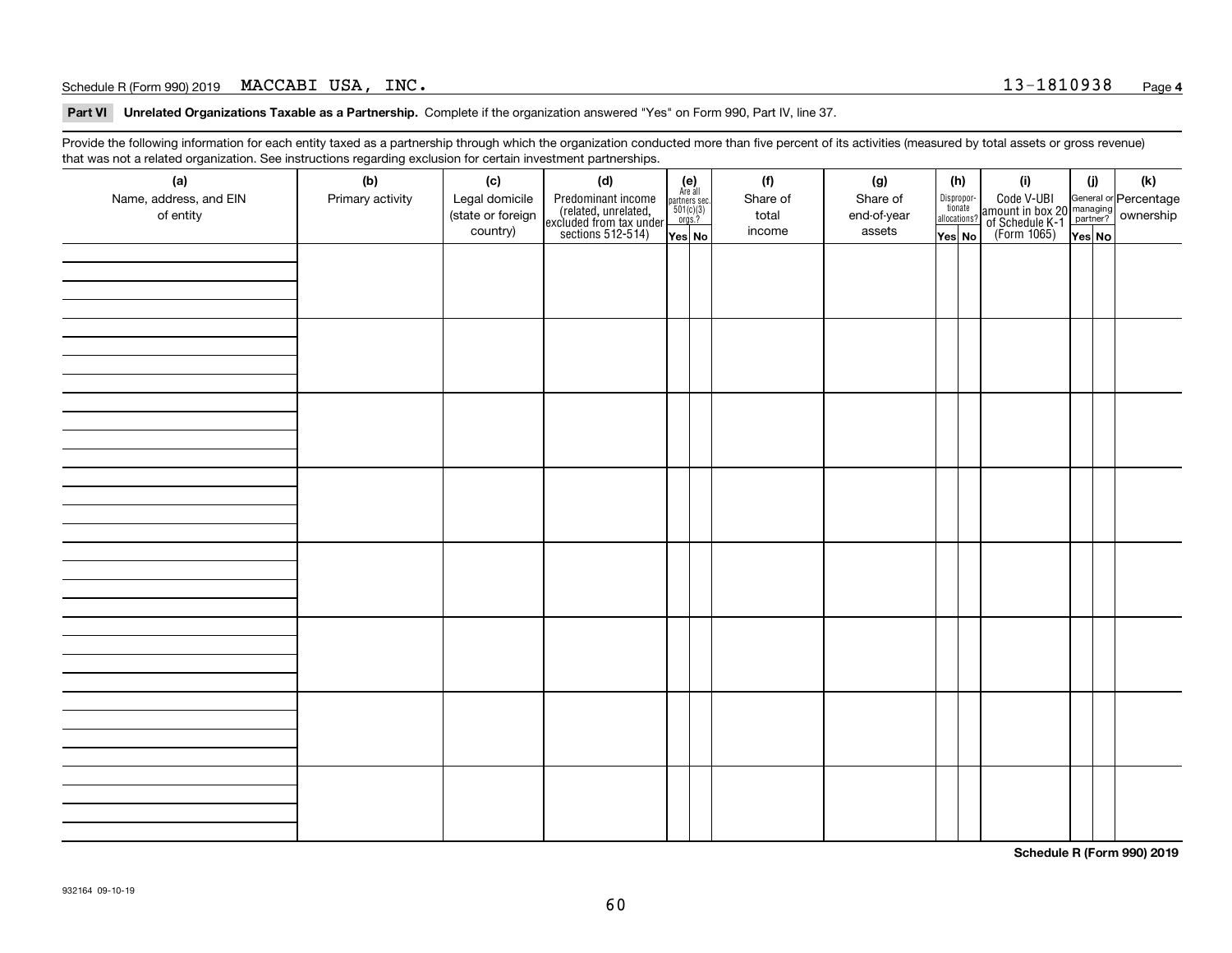**Part VII Supplemental Information**

Provide additional information for responses to questions on Schedule R. See instructions.

932165 09-10-19